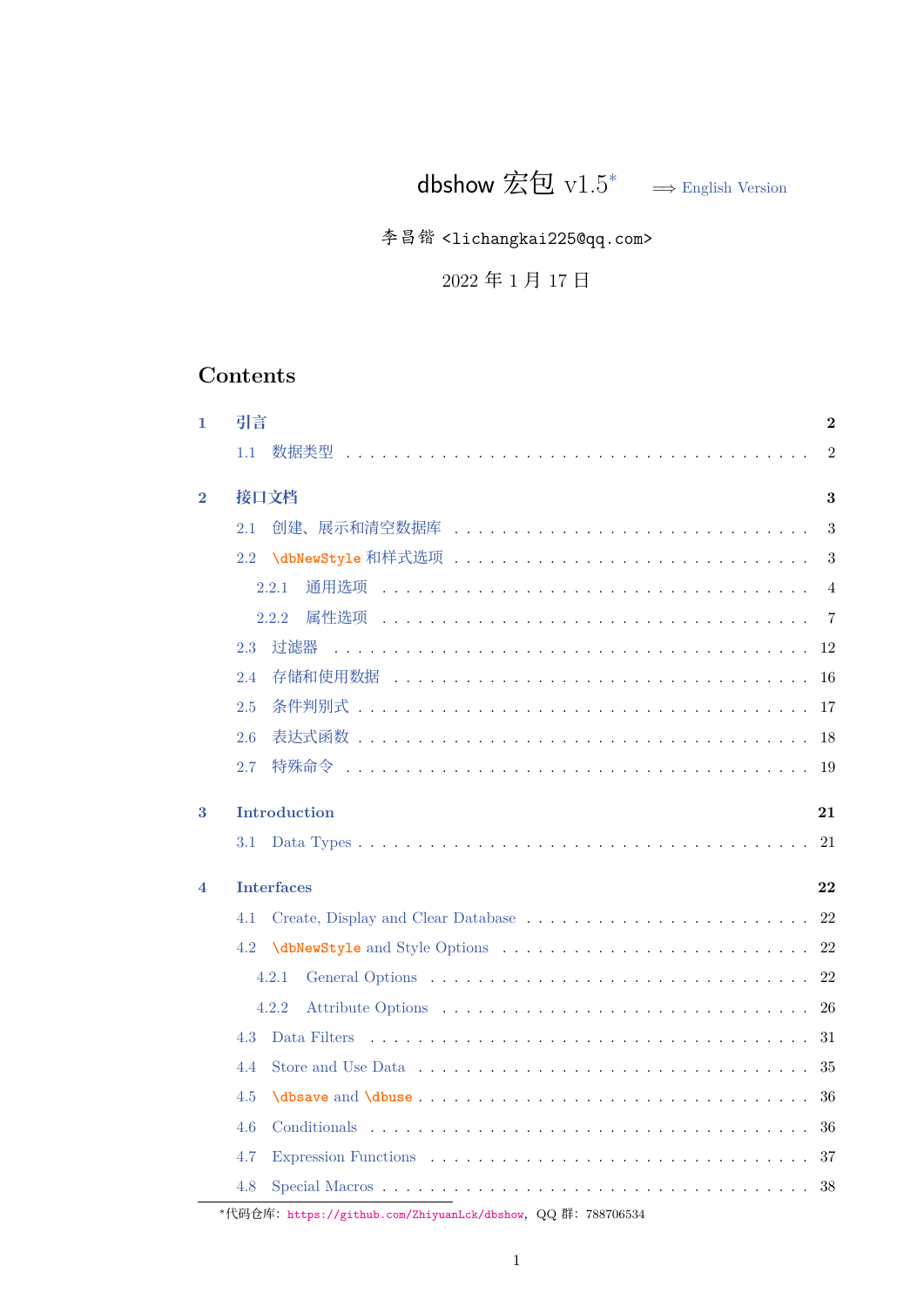#### **5 Implementation 40**

# **Cha[nge History](#page-64-0) 72**

# **[Index](#page-71-0) 74**

# **1 [引](#page-73-0)言**

<span id="page-1-0"></span>编写本宏包的动机来源于当前没有一个很好的错题本宏包,可以方便的根据各种条件对错 题进行筛选、排序,然后以自定义的样式展示出来。dbshow 宏包实现了四个核心功能: 数据存 储和使用、数据筛选、数据排序、数据展示。

dbshow 依赖版本日期至少为 2022-11-07 的 l3kernel。

- 名字后带有 *⋆* 的命令是可以完全展开的(fully-expandable);
- 名字后带有 ✩ 的命令可以有限制地展开(restricted-expandable);
- 名字后不带有特殊字符的命令是不可展开的(non-expandable);
- 名字后带有 *⋆* 的选项不影响相关的代码的是否可展开;
- 名字后带有 ☆ 的选项是否影响相关代码的可展开性取决于选项的设置;
- 名字后不带有特殊字符的选项会使与之相关的代码变得不可展开。

## **1.1 数据类型**

宏包基于 expl3 的基础类型构建了 6 种类型:

- <span id="page-1-1"></span>date 日期类型, 以 yyyy/mm/dd 形式存储, 支持大小比较, 排序 (转换成字符串)。默认值为 **\dbtoday**。
- str 字符串类型,支持正则匹配,英文排序。默认值为空。
- tl *⟨[token list](#page-18-1)⟩*类型,支持正则匹配。默认值为空。
- int 整数类型,支持大小比较,排序。默认值为 0。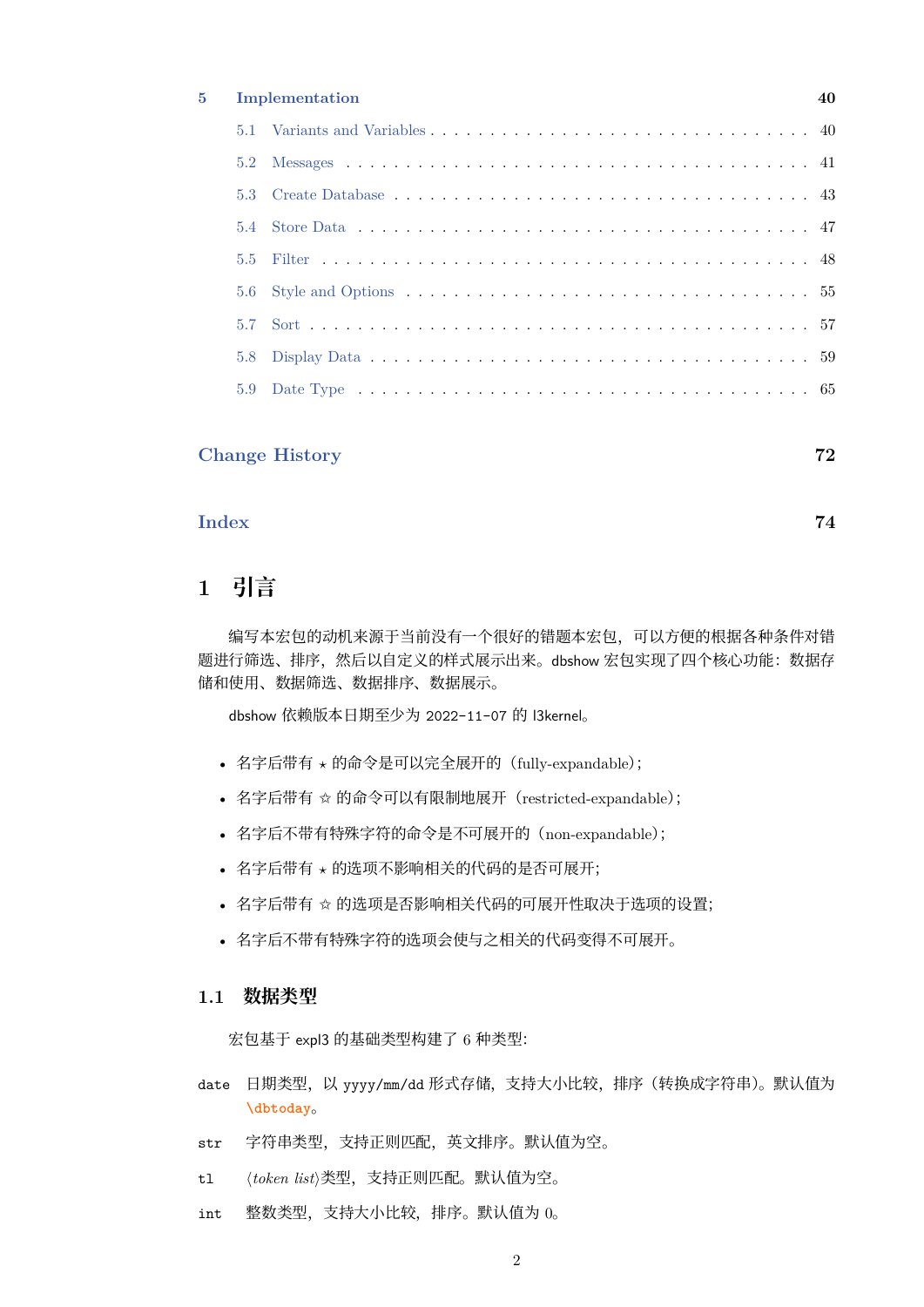fp 浮点数类型,支持大小比较,排序。默认值为 0。

clist 逗号分隔的列表类型。默认值为空列表。

除了日期类型,所有类型都是 expl3 的内置类型。dbshow 构建了一个简单的 date 类型, 支 持转换成整数以及带样式的打印。

# **2 接口文档**

## <span id="page-2-1"></span><span id="page-2-0"></span>**2.1 创建、展示和清空数据库**

```
\dbNewDatabase [⟨base database⟩] {⟨database⟩} {
                     \langle \textit{attr1} \rangle = \langle \textit{type spec1} \rangle,
                     ⟨attr2⟩ = ⟨type spec2⟩,
                     …
                   }
                   \dbNewDatabase* {⟨database⟩} {
                     \langleattr1\rangle = \langletype spec1\rangle,
                     ⟨attr2⟩ = ⟨type spec2⟩,
                     …
                   }
\dbNewDatabase
\dbNewDatabase*
   New: 2022-01-05
Updated: 2022-01-10
                        新建一个数据库,不带星号的版本可以指定一个数据库来继承其属性设置,该版本总是会
                   舍弃掉之前的定义。
```
带星号的版本不会舍弃之前已有的定义,而是将新的选项添加到后面。

*⟨attr⟩* 为属性名称,*⟨type spec⟩* 负责声明属性类型和属性默认值:

*⟨attr⟩* <sup>=</sup> *⟨type⟩* <sup>将</sup> *⟨attr⟩* 声明为 *⟨type⟩* 类型

*⟨attr⟩* <sup>=</sup> *⟨type⟩*|*⟨default⟩* <sup>将</sup> *⟨attr⟩* 声明为 *⟨type⟩* 类型,并且将默认值设置为 *⟨default⟩*。

**NOTE:** 每个数据库都有一个默认的属性 id 用来存储数据的索引。

**\dbshow** {*⟨style⟩*} {*⟨database⟩*} **\dbshow**

使用 *⟨style⟩* 样式来展示 *⟨database⟩*。 New: 2022-01-05

**[\dbclear](#page-21-5)** {*⟨database⟩*} **\dbclear**

清空 *⟨database⟩* 里的所有内容。 New: 2022-01-07

## **[2.2](#page-21-6) \dbNewStyle 和样式选项**

```
\dbNewStyle
```
<span id="page-2-2"></span>**\dbNewStyle** [*⟨[base sty](#page-21-7)les⟩*] {*⟨style⟩*} {*⟨database⟩*} {*⟨opts⟩*}

<sup>为</sup> *⟨database⟩* 定义一个新的样式 *⟨style⟩*,该样式可以基于已有的样式 *⟨base styles⟩*,比如 \dbNewStyle[base1, base2]{new-style}{ques}{}。 New: 2022-01-05 Updated: 2022-01-15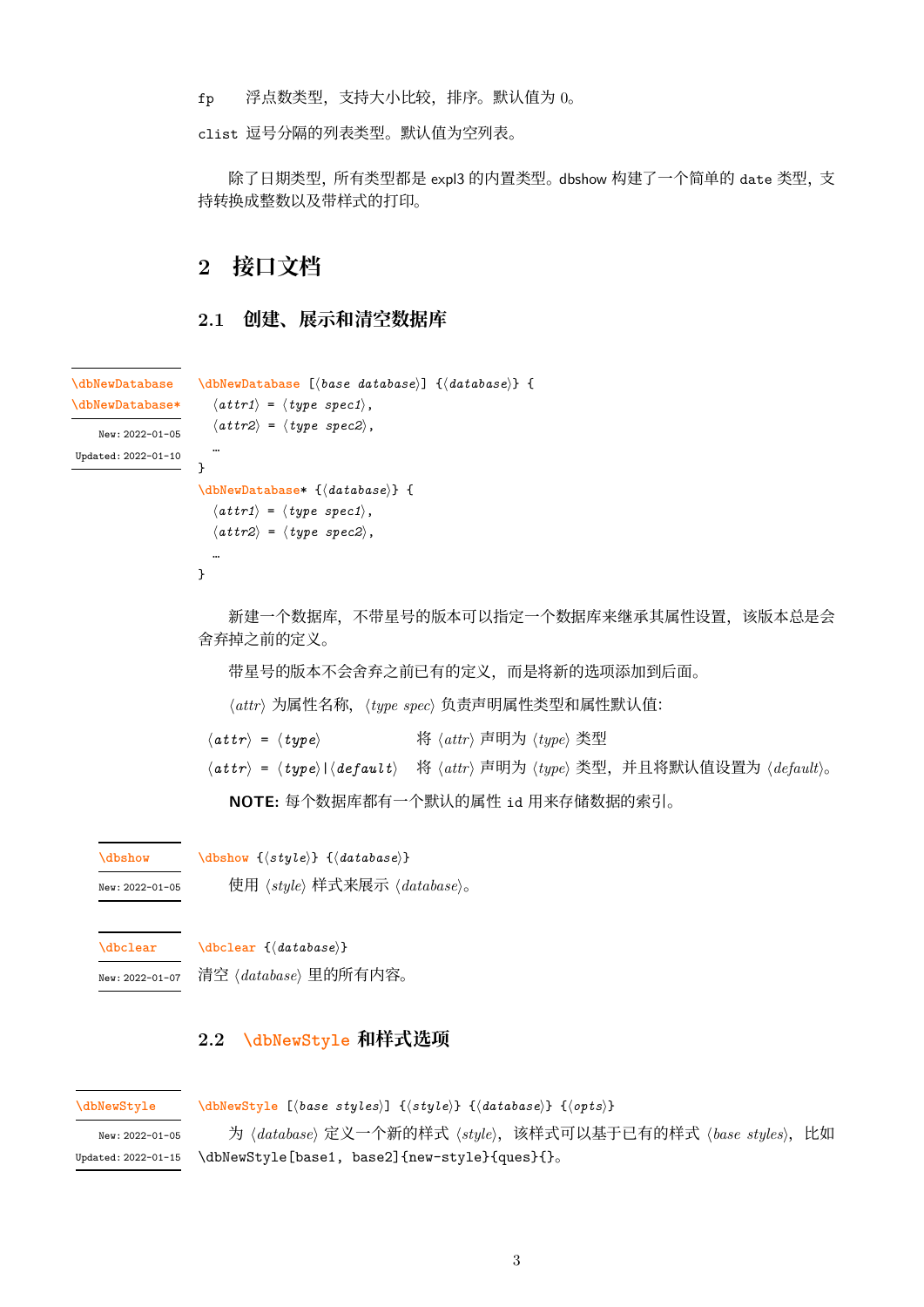#### **2.2.1 通用选项**

#### **filter**

New: 2022-01-05

<span id="page-3-0"></span>为当前样式设置由 **\dbCombineFilters** 所定义的过滤器。示例 1 演示了如何定义条件,将 条件组合成过滤器以及使用过滤器。

|                | 示例 1:使用过滤器筛选数据                                  |
|----------------|-------------------------------------------------|
| $\mathbf{1}$   | \dbNewDatabase{filter-db}{name=str, count=int}  |
| $\overline{2}$ | \begin{dbFilters}{filter-db}                    |
| 3              | \dbNewCond {cond1}{count}{\dbval > 3}           |
| $\overline{4}$ | \dbNewCond*{cond2}{name} {\d+}                  |
| 5              | \dbCombCond{filter-and}{cond1 && cond2}         |
| 6              | \dbCombCond{filter-or} {cond1    cond2}         |
| $\overline{7}$ | \end{dbFilters}                                 |
| 8              | \dbitemkv{filter-db}{name=123, count=4}         |
| 9              | \dbitemkv{filter-db}{name=ab3, count=2}         |
| 10             | \dbitemkv{filter-db}{name=bag, count=5}         |
| 11             | \dbNewStyle{filter-and-style}{filter-db}{       |
| 12             | filter<br>$=$ filter-and,                       |
| 13             | before-code = $\par$ Filter And \par,           |
| 14             | item-code = {\dbuse{name}: \dbuse{count}\quad}, |
| 15             | $\mathbf{F}$                                    |
| 16             | \dbNewStyle{filter-or-style}{filter-db}{        |
| 17             | filter<br>= filter-or,                          |
| 18             | before-code = $\parrow$ Filter Or $\parrow$ .   |
| 19             | item-code = {\dbuse{name} \dbuse{count}\quad},  |
| 20             | $\mathbf{r}$                                    |
| 21             | \dbshow{filter-and-style}{filter-db}            |
| 22             | \dbshow{filter-or-style} {filter-db}            |
|                | Filter And                                      |
|                | 123:4                                           |
|                | Filter Or                                       |
|                | 123: $4 \text{ bag: } 5$                        |

#### **raw-filter**

**raw-filter** = *⟨conditional expression⟩* (initially unset, no default)

New: 2022-01-06

使用条件表达式设置匿名过滤器,这里的条件指通过 **\dbNewConditional** 定义的条件。示 例 2 使用 **raw-filter** 选项,直接组合筛选条件,达到与示例 1 相同的效果。

```
示例 2:使用匿名过滤器筛选数据
1 \dbNewDatabase{filter-db}{name=str, count=int}
2 \begin{dbFilters}{filter-db}
3 \dbNewCond {cond1}{count}{\dbval > 3}
4 \dbNewCond*{cond2}{name} {\d+}
5 \end{dbFilters}
6 \dbitemkv{filter-db}{name=123, count=4}
7 \dbitemkv{filter-db}{name=ab3, count=2}
8 \dbitemkv{filter-db}{name=bag, count=5}
9 \dbNewStyle{filter-and-style}{filter-db}{
```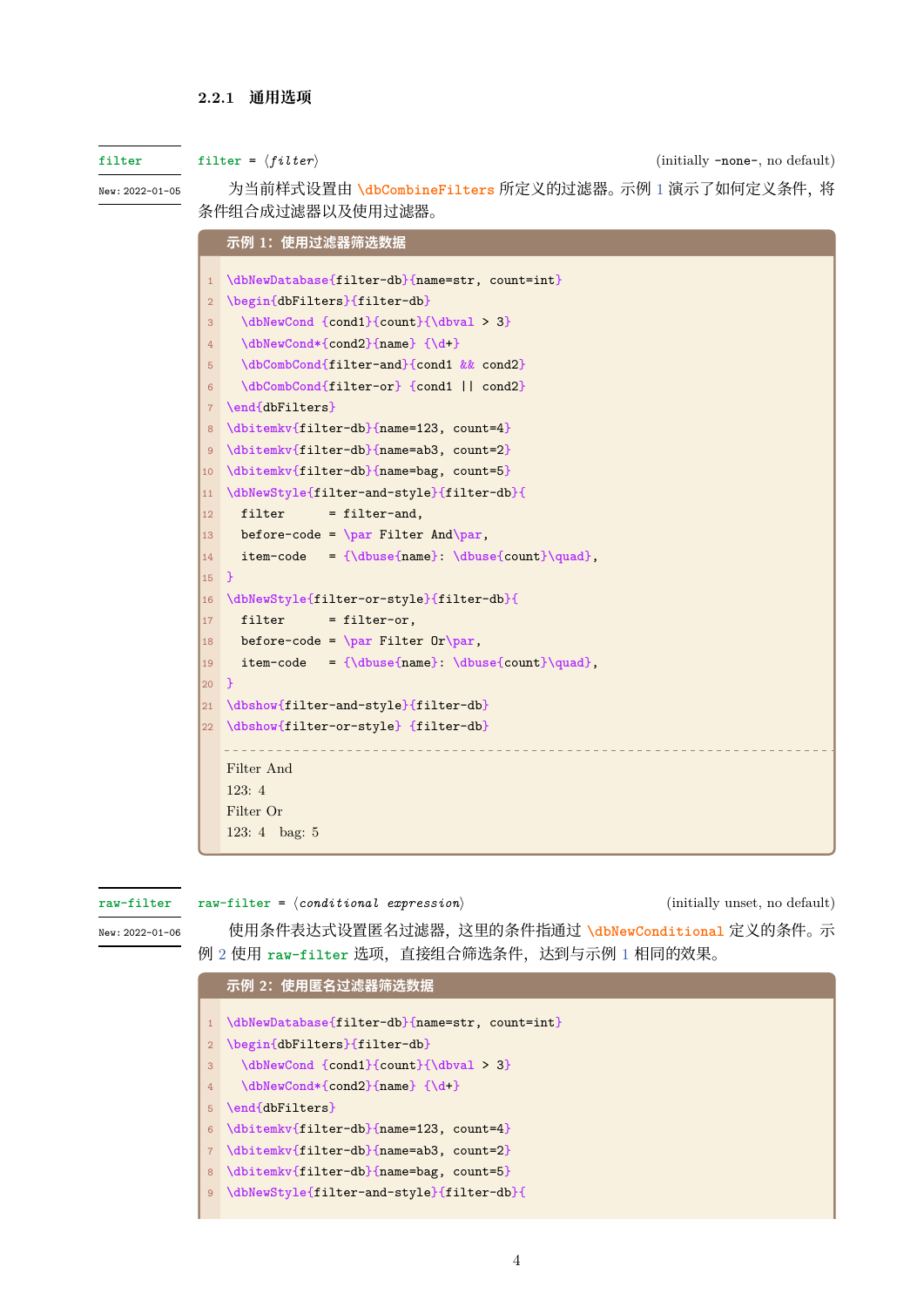```
10 raw-filter = {cond1 \&& cond2},
11 before-code = \par Filter And\par,
12 item-code = {\dbuse{name}: \dbuse{count}\quad},
13 }
14 \dbNewStyle{filter-or-style}{filter-db}{
\vert15 raw-filter = {cond1 || cond2},
16 before-code = \par Filter Or\par,
17 item-code = {\dbuse{name}: \dbuse{count}\quad},
18 }
19 \dbshow{filter-and-style}{filter-db}
20 \dbshow{filter-or-style} {filter-db}
   Filter And
  123: 4
  Filter Or
   123: 4 bag: 5
```
**sort**

New: 2022-01-05

**sort** = { *⟨attr spec1⟩*, *⟨attr spec2⟩*, … } (initially unset, no default) 为当前样式设置排序规则。支持对 str, date, int, fp 类型的数据进行排序, 支持多级排 序。*⟨attr⟩* 表示增序,*⟨attr⟩*\* 表示降序。示例 <sup>3</sup> 的排序规则为先按 count 降序排序,count <sup>相</sup> [同的](#page-23-0)再按 name 增序排序。

<span id="page-4-0"></span>

|                | 示例 3:多级排序                                                |
|----------------|----------------------------------------------------------|
|                |                                                          |
|                | \dbNewDatabase{sort-db}{name=str, count=int}             |
| 2              | \dbNewStyle{sort-style}{sort-db}{                        |
| 3              | sort = {count*, name},                                   |
| $4^{\circ}$    | item-code = ${\dbuse{name}: \dbuse{count}{quad}$         |
|                | $5$ }                                                    |
| 6              | \dbitemkv{sort-db}{name=bag, count=1}                    |
| 7 <sup>7</sup> | \dbitemkv{sort-db}{name=box, count=1}                    |
| 8              | \dbitemkv{sort-db}{name=tag, count=2}                    |
| $\overline{9}$ | \dbitemkv{sort-db}{name=pen, count=3}                    |
| 10             | \dbshow{sort-style}{sort-db}                             |
|                |                                                          |
|                | pen: $3 \text{ tag: } 2 \text{ bag: } 1 \text{ box: } 1$ |

<span id="page-4-1"></span>

|                 |   | before-code $\hat{\varphi}$ before-code = $\langle$ before code $\rangle$         | (initially empty, no default) |
|-----------------|---|-----------------------------------------------------------------------------------|-------------------------------|
| New: 2022-01-05 |   | 该选项用来设置在展示整个数据库之前需要执行的代码(见示例 4)。                                                  |                               |
|                 |   | after-code $\hat{x}$ after-code = $\langle after code \rangle$                    | (initially empty, no default) |
| New: 2022-01-05 |   | 该选项用来设置在展示整个数据库之后需要执行的代码(见示例 4)。                                                  |                               |
|                 |   | 示例 4: 设置展示数据库前后的代码                                                                |                               |
|                 |   | \dbNewDatabase{wrap-db}{text=tl}<br>\dbNewStyle{wrap-style}{wrap-db}{             |                               |
|                 | 3 | before-code = $\textit{before code}\quad,$<br>$after-code = \textit{after code}.$ |                               |
|                 | 4 |                                                                                   |                               |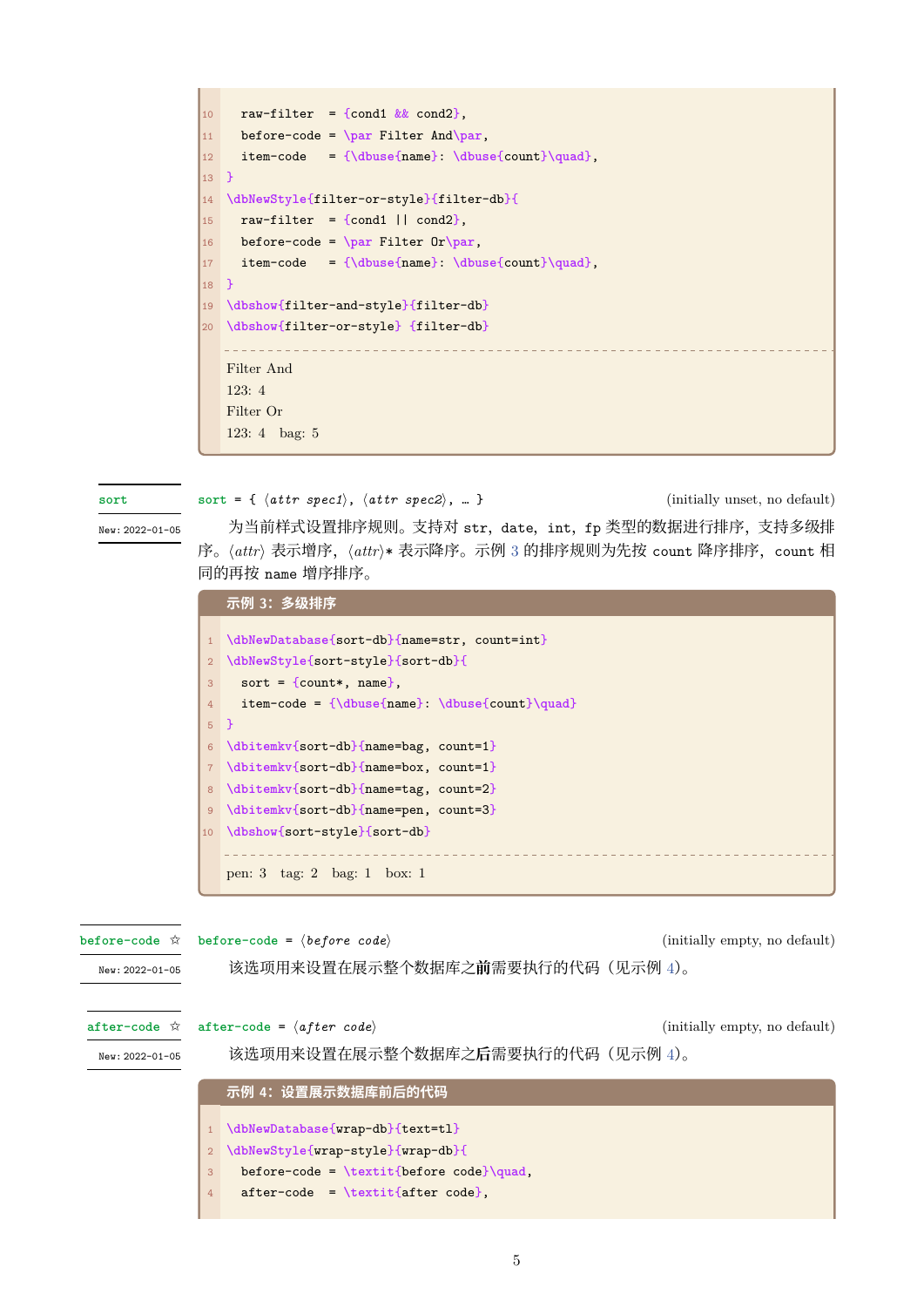

**item-code** ✩

**item-code** = *⟨item code⟩* (initially unset, no default)

New: 2022-01-05

该选项用来设置展示数据库中每条记录的代码。你可以使用 **\dbuse**{*⟨attr⟩*} 来指代属性 *⟨attr⟩* 的值。示例 <sup>5</sup> 演示了如何展示一个首字母缩写词表。

```
示例 5:展示数据库条目
1 \dbNewDatabase{item-db}{acronym=str, desc=tl}
2 \dbNewStyle{item-style}{item-db}{
3 before-code = {\dbIfEmptyF{\begin{description}}},
4 after-code = {\dbIfEmptyF{\end{description}}},
5 item-code = {\item[\dbuse{acronym}] \dbuse{desc}},
6 sort = \text{acronym},
7 }
8 \dbitemkv{item-db}{acronym=PM, desc={Prime Minister}}
9 \dbitemkv{item-db}{acronym=CBD, desc={Central Business District}}
10 \dbitemkv{item-db}{acronym=DL, desc={Deep Learning}}
11 \dbshow{item-style}{item-db}
   CBD Central Business District
  DL Deep Learning
   PM Prime Minister
```
**item-code\*** ✩

**item-code\*** = *⟨item code⟩* (initially unset, no default)

New: 2022-01-17

使用该选项设置的代码在被插入到最终执行代码序列之前会先通过 **\protected@edef** 完 全展开。示例 6 展示了如何通过该选项使用表格来展示数据。

## **[示例](#page-24-1) 6:用表格展示数据**

<span id="page-5-1"></span>

| $\mathbf{1}$   | \dbNewDatabase{tab-db}{name=str, count=int}      |
|----------------|--------------------------------------------------|
| $\overline{2}$ | \dbNewStyle{tab-style}{tab-db}{                  |
| 3              | before-code = $\frac{1}{6}$                      |
| $\overline{4}$ | \begin{tabular}{11}                              |
| 5              | name $k$ count $\setminus$                       |
| 6              | Η.                                               |
| $\overline{7}$ | $after-code = \end{tabular}$ ,                   |
| 8              | item-code* = $\frac{9}{6}$                       |
| 9              | \textcolor{red}{\dbuse{name}} & \dbuse{count} \\ |
| 10             | Η.                                               |
| 11             | <b>P</b>                                         |
| 12             | \dbitemkv{tab-db}{name=bag, count=100}           |
|                | 13 \dbitemkv{tab-db}{name=pig, count=20}         |
|                |                                                  |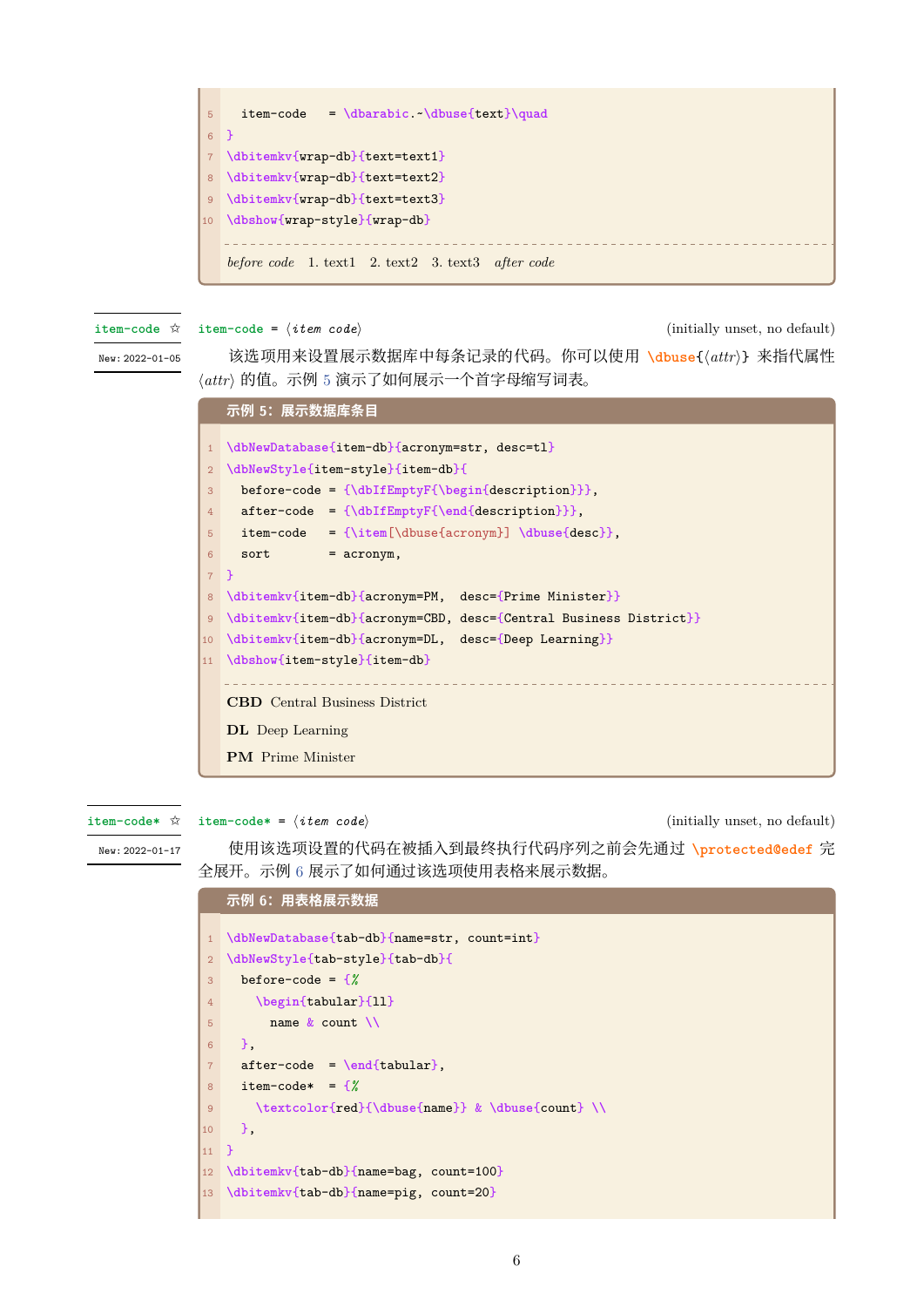

### **2.2.2 属性选项**

**<attr>/code** ✩

<span id="page-6-0"></span>*⟨attr⟩***/code** = *⟨code⟩* (initially #1, no default)

设置 *⟨attr⟩* 的样式代码。在 *⟨code⟩* 中用 #1 指代属性的值。示例 <sup>8</sup> 将数量超过 <sup>10</sup> 个的物 品打印为红色,少于 10 个的则打印为青色。 New: 2022-01-14

> **示例 8:设置单个属性样式 \dbNewDatabase**{attr-code-db}{name=str, count=int} **\begin**{dbFilters}{attr-code-db} **\dbNewCond**{large}{count}{**\dbval** >= 10} **\end**{dbFilters} **\dbNewStyle**{base-style}{attr-code-db}{ item-code = **\dbuse**{name}:~**\dbuse**{count}**\quad**, 7 } **\dbNewStyle**[base-style]{large-style}{attr-code-db}{ raw-filter = large, name/code = **\textcolor**{red}{#1}, 11 } **\dbNewStyle**[base-style]{small-style}{attr-code-db}{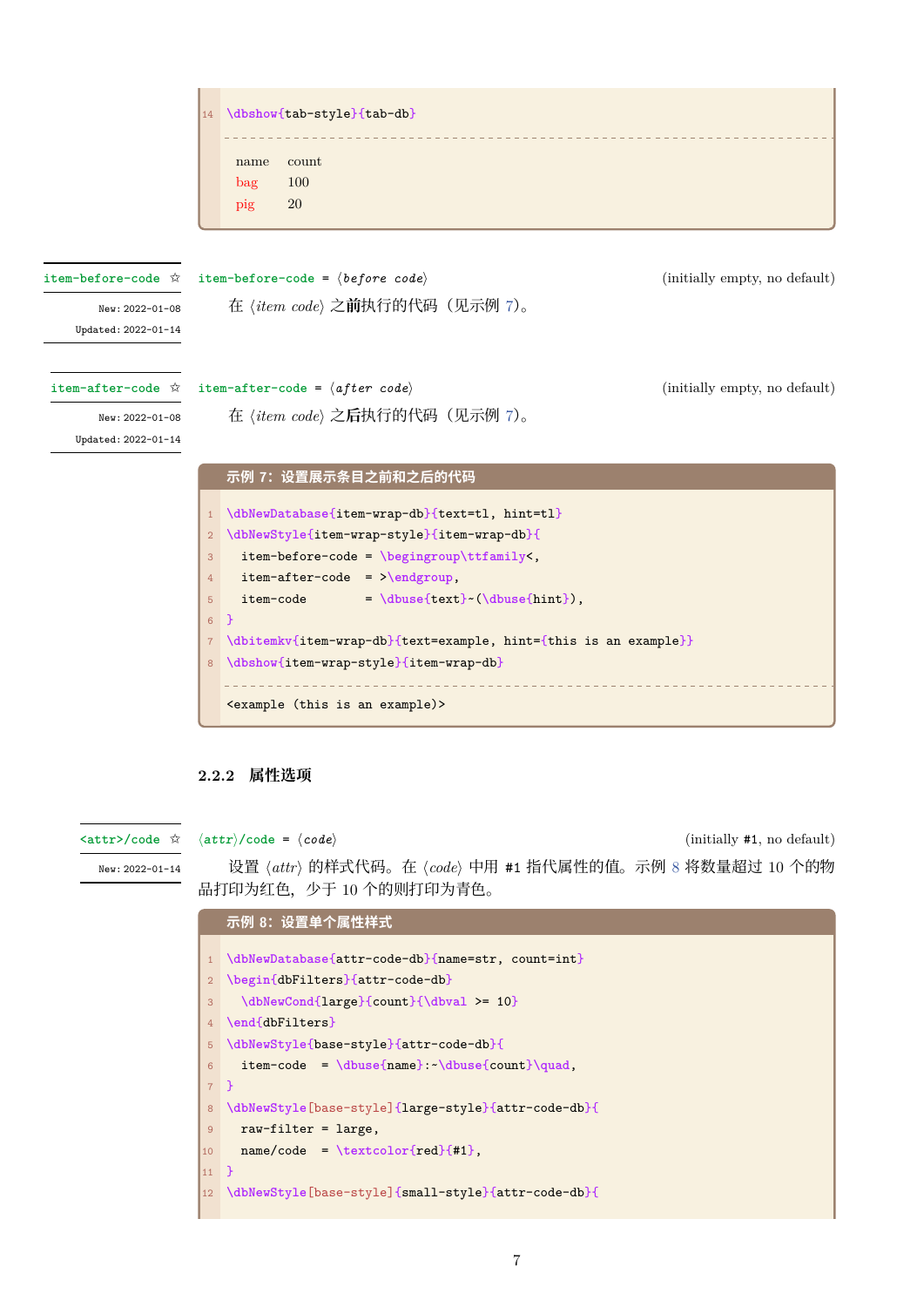

**<attr>/code\*** ✩

*⟨attr⟩***/code\*** = *⟨code⟩* (initially unset, no default)

New: 2022-01-14

设置 *⟨attr⟩* 的样式代码。在 *⟨code⟩* 中用 #1 指代**展开**的属性的值。这对某些需要以特定格 式解析参数的命令比较有用。

示例 9 中 zhnumber 宏包的 **\zhdate** 命令接收 yyyy/mm/dd 格式的时期并输出中文日期, 本宏包默认的日期输出格式是 yyyy/mm/dd,因此可以通过 **date/code\*** 选项,将日期完全展开 后然后传递给 **\zhdate** 命令,如果不展开,**\zhdate** 接收到的是若干个用来展示日期的控制序 列,而不[是](#page-7-0) yyyy/mm/dd 格式的时期,进而触发报错。

<span id="page-7-0"></span>

|                | 示例 9:中文日期                                                       |
|----------------|-----------------------------------------------------------------|
| 1              | $%$ \usepackage{zhnumber}                                       |
| 2 <sup>1</sup> | \dbNewDatabase{exp-db}{date=date, event=tl}                     |
|                |                                                                 |
| 3 <sup>1</sup> | \dbNewStyle{exp-style}{exp-db}{                                 |
| $4^{\circ}$    | $item-code = \par\makebox[4cm][1]{\dbuse\date}\\\dbuse\event},$ |
| 5 <sup>1</sup> | $date/code* = \zeta* = \zeta*1.$                                |
|                | $6 \rightarrow$                                                 |
| 7 <sup>1</sup> | \dbitemkv{exp-db}{date=2020/12/31, event=eat}                   |
| 8              | \dbitemkv{exp-db}{date=2021/01/01, event=sleep}                 |
| 9              | \dbshow{exp-style}{exp-db}                                      |
|                |                                                                 |
|                | 2020年12月31日<br>eat                                              |
|                | 2021年1月1日<br>sleep                                              |
|                |                                                                 |

**<attr>/before-code** ✩

*⟨attr⟩***/before-code** = *⟨before code⟩* (initially empty, no default)

New: 2022-01-05

该选项用来设置展示数据库中属性 *⟨attr⟩* 对应数据之**前**需要执行的代码。**\dbuse** 会在展示 属性数据**前**执行此代码。

**<attr>/after-code** ✩

*⟨attr⟩***/after-code** = *⟨after code⟩* (initially [empty, n](#page-35-2)o default)

 $N_{\text{eV}}$  . 2022-01-05

该选项用来设置展示数据库中属性 *⟨attr⟩* 对应数据之**后**需要执行的代码。**\dbuse** 会在展示 属性数据**后**执行此代码。

属性样式代码的执行顺序为:

- 1. **<attr>/before-code**
- 2. **<attr>/code** or **<attr>/code\***
- 3. **<attr>/after-code**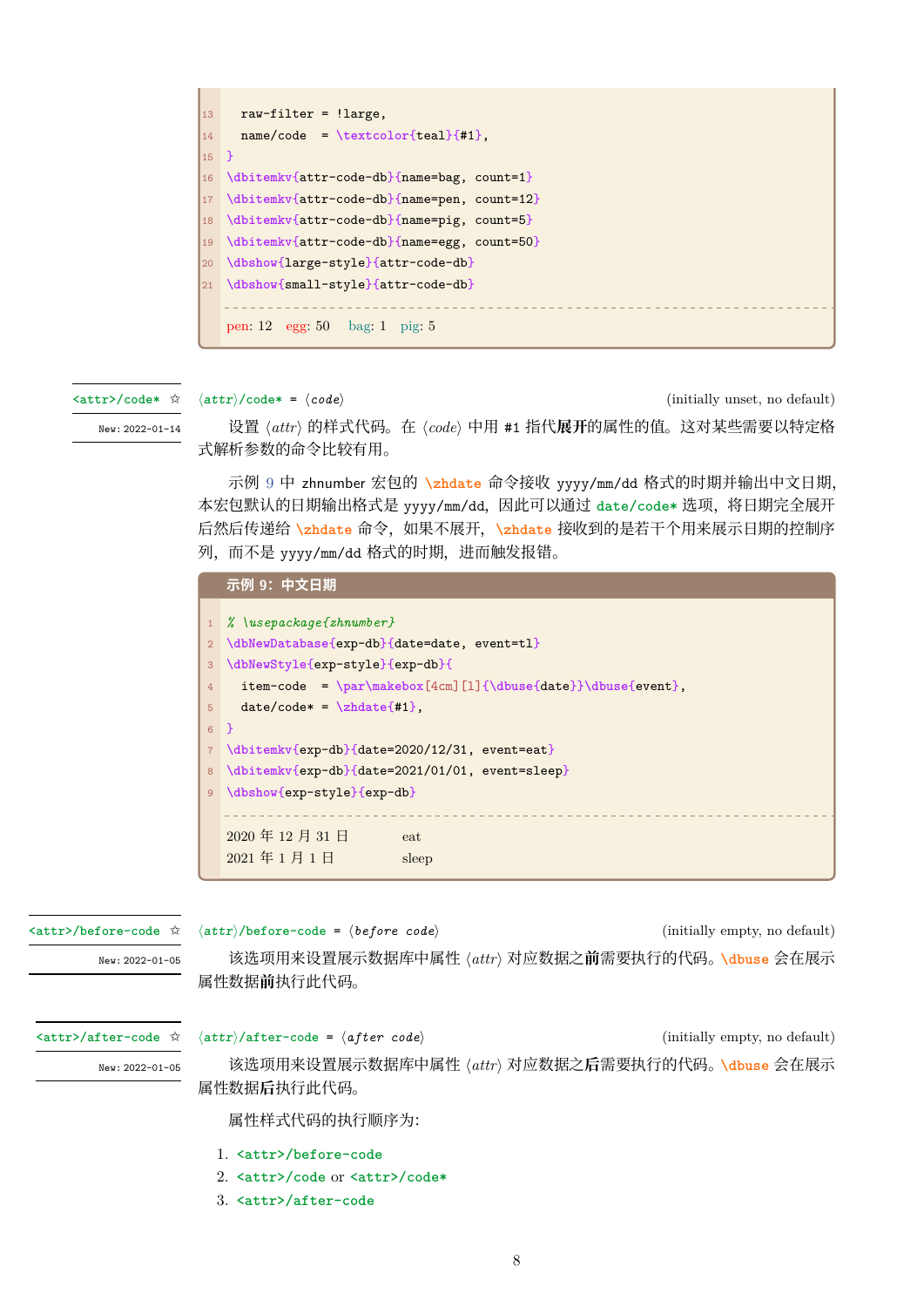**<attr>/item-code** ✩

*⟨attr⟩***/item-code** = *⟨item code⟩* (initially #1, no default)

*after day⟩* 被设置为空。

New: 2022-01-16

设置列表元素的样式代码。在 *⟨item code⟩* 中用 #1 指代列表元素的值。示例 <sup>10</sup> 演示了如 何为列表元素设置额外的样式。

```
示例 10:设置列表元素样式代码
                     1 \dbNewDatabase{clist-db}{name=str, label=clist}
                     2 \dbNewStyle{clist-style}{clist-db}{
                         3 item-code = \par\dbuse{name}:~\dbuse{label},
                     4 label/item-code = (\textcolor{red}{\textit{#1}}),
                     5 }
                     6 \dbitemkv{clist-db}{name=pig, label={animal, meat}}
                       7 \dbitemkv{clist-db}{name=Alex, label={person, male}}
                       8 \dbshow{clist-style}{clist-db}
                        pig: (animal), (meat)
                       Alex: (person), (male)
                    ⟨attr⟩/item-code* = ⟨item code⟩ (initially unset, no default)
                        设置列表元素的样式代码。在 ⟨item code⟩ 中用 #1 指代展开的列表元素的值。
 <attr>/item-code* ✩
        New: 2022-01-16
                    ⟨attr⟩/item-before-code = ⟨code⟩ (initially empty, no default)
                        该选项只适用于类型为 clist 的属性,用来设置展示列表每个元素前需要执行的代码。
<attr>/item-before-code ✩
        New: 2022-01-05
                    ⟨attr⟩/item-after-code = ⟨code⟩ (initially empty, no default)
                        该选项只适用于类型为 clist 的属性,用来设置展示列表每个元素后需要执行的代码。
<attr>/item-after-code ✩
        New: 2022-01-05
                        列表元素样式代码的执行顺序为:
                      1. <attr>/item-before-code
                      2. <attr>/item-code or <attr>/item-code*
                      3. <attr>/item-after-code
                    ⟨attr⟩/sep = ⟨separator⟩ (initially {,~} for clist and / for date, no default)
                    ⟨attr⟩/sep = {
                      ⟨separator between two⟩,
                      ⟨separator between more than two⟩,
                      ⟨separator between final two⟩
                    }
                    ⟨attr⟩/sep = {
                      ⟨separator before year⟩,
                      ⟨separator between year and month⟩,
                      ⟨separator between month and day⟩,
                      ⟨separator after day⟩
                    }
                        该选项只适用于类型为 clist 或 date 的属性, 用来设置列表间元素的间隔。参数为一个
                    ⟨separator⟩ 时,所有元素间的分隔符被设置为 ⟨separator⟩。⟨separator before year⟩ 和 ⟨separator
      <attr>/sep ✩
        New: 2022-01-05
      Updated: 2022-01-08
```
9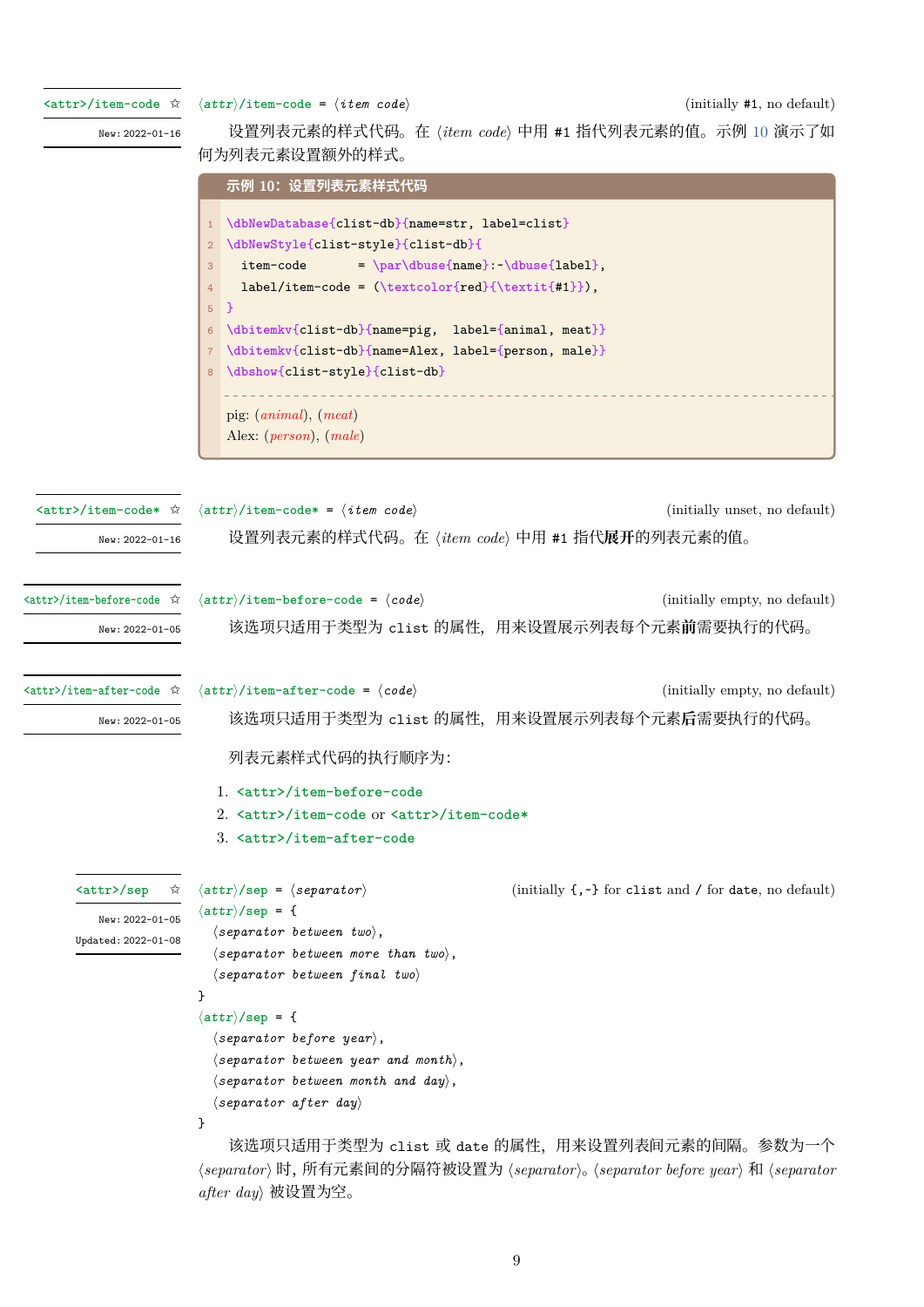参数为 3 个元素的逗号分隔的列表时,此选项用来设置列表元素的分隔符,分别用来设置 只有两个元素时的分隔符 *⟨separator between two⟩*,超过两个元素时的分隔符 *⟨separator between more than two⟩*,和最后两个元素之间的分隔符 *⟨separator between final two⟩*。对于类型为 clist 的属性,设置此选项时如果参数列表数量不是 1 或者 3 会触发报错。示例 11 展示了如何设置 列表元素间隔。

```
示例 11:设置列表元素间隔
1 \dbNewDatabase{clist-db}{label=clist}
2 \dbNewStyle{clist-base}{clist-db}{
3 before-code = {\dbIfEmptyF{\begin{enumerate}}},
4 after-code = {\dbIfEmptyF{\end{enumerate}}},
5 item-code = \item \dbuse{label},
6 }
  7 \dbNewStyle[clist-base]{clist-style1}{clist-db}{
8 label/sep = {{,~}}
9 }
10 \dbNewStyle[clist-base]{clist-style2}{clist-db}{
11 label/sep = \{\{\cdot,\cdot\},\{\cdot,\cdot\},\cdot\} and \cdot\}12 \, h13 \dbitemkv{clist-db}{label={a, b, c}}
14 \dbitemkv{clist-db}{label={1, 2, 3}}
15 \dbshow{clist-style1}{clist-db}
16 \dbshow{clist-style2}{clist-db}
                                   ________________
     1. a, b, c
      2. 1, 2, 3
     1. a, b and c
      2. 1, 2 and 3
```
参数为 <sup>4</sup> 个元素的逗号分隔的列表时,此选项用来设置日期的分隔符,分别用来设置 *⟨year⟩* 之前的分隔符 *⟨separator before year⟩* ,*⟨year⟩* <sup>和</sup> *⟨month⟩* 之间的分隔符 *⟨separator between year and month⟩* ,*⟨month⟩* <sup>和</sup> *⟨day⟩* 之间的分隔符,以及 *⟨day⟩* 之后的分隔符。对于类型为 date <sup>的</sup> 属性,设置此选项时如果参数列表数量不是 1 或者 4 会触发报错。示例 12 展示了如何自定义 日期间隔符。

|                | 示例 12: 设置日期间隔符                           |
|----------------|------------------------------------------|
|                |                                          |
| 1              | \dbNewDatabase{date-db}{date=date}       |
| 2 <sup>1</sup> | \dbNewStyle{date-style1}{date-db}{       |
| 3              | $item-code = \dbuse\data\qquad$          |
| $4^{\circ}$    | $date/sep = -$ ,                         |
| $5 \}$         |                                          |
| 6 <sup>1</sup> | \dbNewStyle{date-style2}{date-db}{       |
| 7 <sup>1</sup> | $item-code = \dbuse\data\qquad$          |
| 8              | date/sep = $\{\$\, +\, ,\, +\, \$\,\$\,$ |
| $9$ }          |                                          |
|                | 10 \dbitemkv{date-db}{date=2020/01/02}   |
|                | 11 \dbitemkv{date-db}{date=2022/07/12}   |
|                | 12 \dbshow{date-style1}{date-db}         |
|                | 13 \dbshow{date-style2}{date-db}         |
|                |                                          |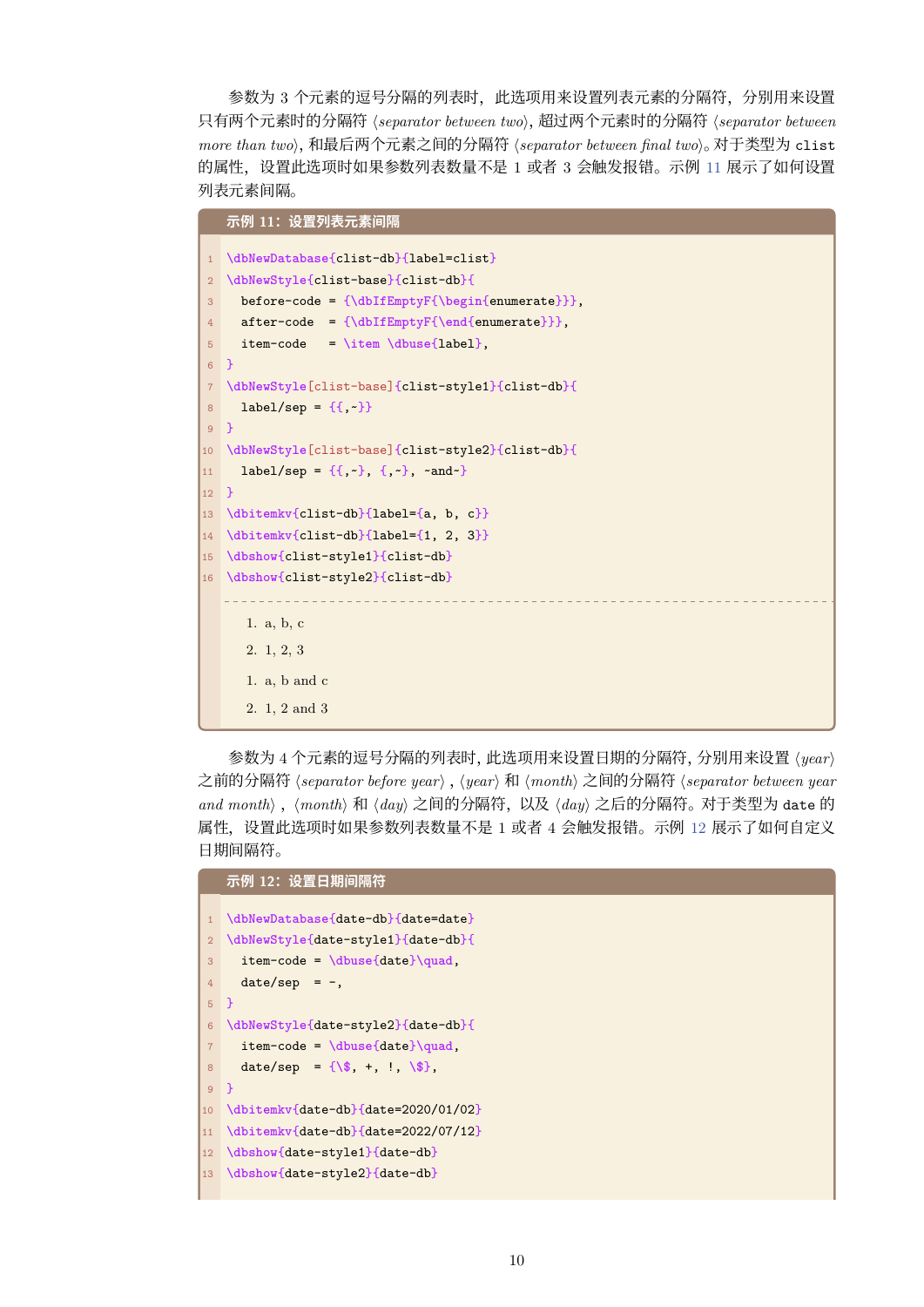```
2020-01-02 2022-07-12 $2020+01!02$ $2022+07!12$
```
*⟨attr⟩***/format-code** = *⟨format code⟩* (initially unset, no default) **<attr>/format-code** ✩

New: 2022-01-14

该选项用来更精细地控制日期的输出格式。在 (format code)中, #1 代表年份, #2 代表月 份,#3 代表天。示例 13 演示了如何使用该选项。

<span id="page-10-0"></span>

|                | 示例 13: 任意日期格式                                               |
|----------------|-------------------------------------------------------------|
|                |                                                             |
|                | \dbNewDatabase{date-db}{date=date}                          |
| $\overline{2}$ | \dbNewStyle{date-style}{date-db}{                           |
| 3              | $= \dbuse\{date\}$ ,<br>item-code                           |
| $\overline{4}$ | date/format-code = $\{\Box: #3\quadq$ uad 月: #2\quad 年: #1} |
| $5-1$          | - 1                                                         |
| 6              | \dbitemkv{date-db}{date=2022/01/01}                         |
|                | \dbshow{date-style}{date-db}                                |
|                |                                                             |
|                | 日: 1 月: 1 年: 2022                                           |

**<attr>/zfill** *⋆*

*⟨attr⟩***/zfill** = *⟨***true**|*false⟩* (initially true, default true)

New: 2022-01-08

该选项只适用于类型为 date 的属性。控制输出月份和天时是否补零。示例 14 展示了补零 和不补零的日期。

|                 | 示例 14: 月份和天补零                       |
|-----------------|-------------------------------------|
|                 |                                     |
| $\mathbf{1}$    | \dbNewDatabase{date-db}{date=date}  |
| $\overline{2}$  | \dbNewStyle {zfill-style}{date-db}{ |
| 3               | $item-code = \dbuse\date\}$ ,       |
| $\overline{4}$  | <sup>1</sup>                        |
| 5               | \dbNewStyle{nofill-style}{date-db}{ |
| 6               | $item-code = \dbuse\date}.$         |
| $\overline{7}$  | $date/zfill = false,$               |
| 8               | <sup>}</sup>                        |
| 9               | \dbitemkv{date-db}{date=2022/01/01} |
| 10              | \dbshow {zfill-style}{date-db}      |
| 11 <sup>7</sup> | \dbshow{nofill-style}{date-db}      |
|                 |                                     |
|                 | $2022/01/01$ $2022/1/1$             |

**\dbdatesep**

New: 2022-01-13

**\dbdatesep** {*⟨separator⟩*}

设置内部解析日期时的分隔符,默认为 /, 即存储数据的格式为 yyyy/mm/dd。示例 15 演 示了使用两种格式存储数据,但实际上分隔符并没有被存储,而是被内部用来解析年、月和日 [然后存储为](#page-29-0)三个整数。

|                | 示例 15:设置日期解析格式                                  |
|----------------|-------------------------------------------------|
|                |                                                 |
|                | 1 \dbNewDatabase{inner-date-db}{date=date}      |
|                | 2 \dbNewStyle{inner-date-style}{inner-date-db}{ |
| 3 <sup>1</sup> | $item-code = \dbuse\data\} \quad,$              |
| $4$ }          |                                                 |
|                |                                                 |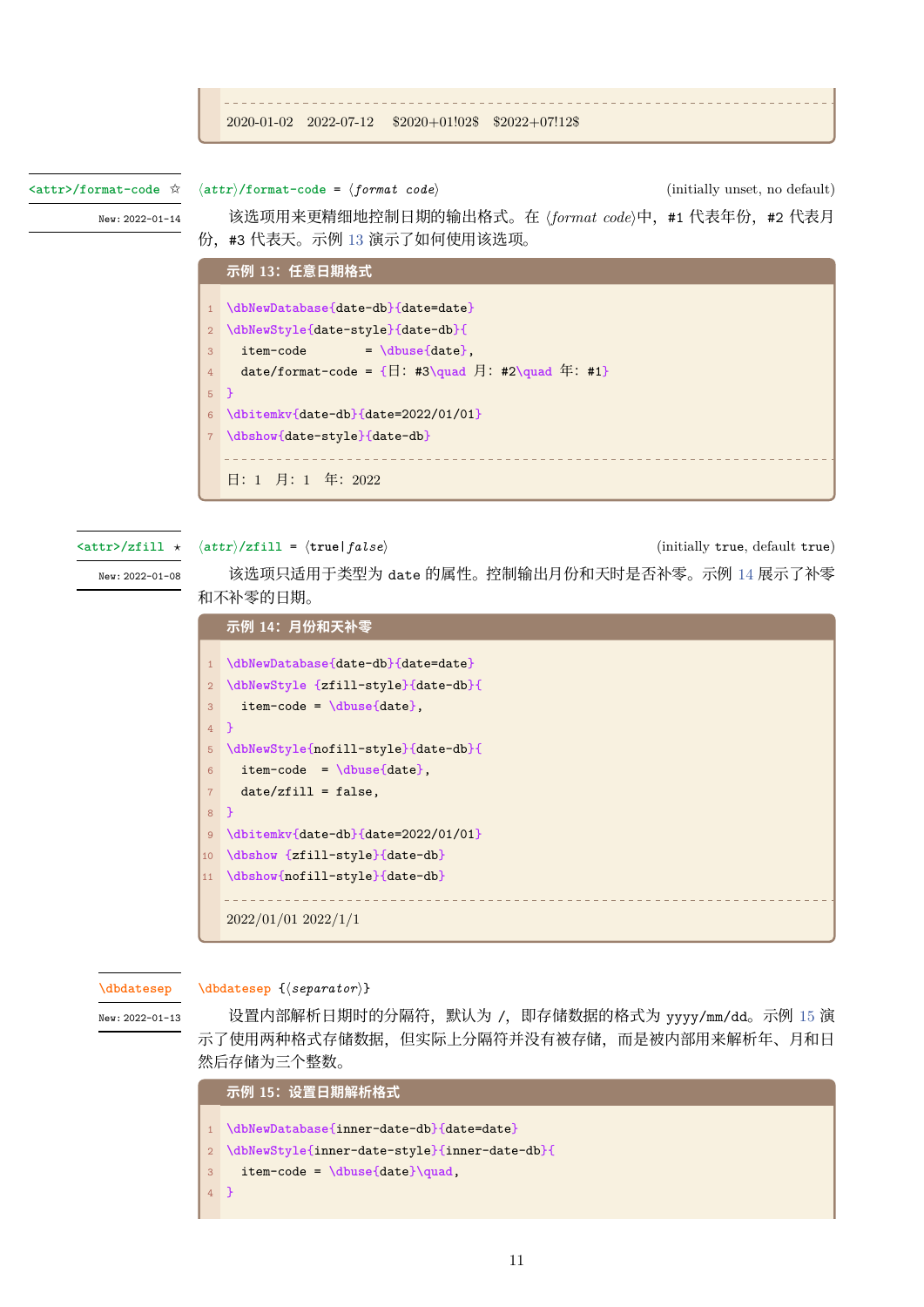

# **2.3 过滤器**

<span id="page-11-0"></span>过滤器是一些条件的组合,只有满足过滤器指定条件的数据才会被展现出来。

#### **\dbNewReviewPoints**

New: 2022-01-05

**\dbNewReviewPoints** {*⟨name⟩*} {*⟨points⟩*}

定义名为 *⟨name⟩* 的复习间隔列表。*⟨points⟩* 是一系列整数或整数表达式,用于设置日期的 过滤器。示例 16 中,预定义了一个复习间隔列表 review 和一个时间锚点 2022/02/06,筛选时, [将当前条目的日期与](#page-30-1)描点相比较,计算得到时间间隔 *⟨interval⟩* <sup>=</sup> *⟨date anchor⟩ − ⟨date cmp⟩*, 只有当 *⟨interval⟩* 的值在 *⟨points⟩* 中时,条件才成立。

<span id="page-11-1"></span>

|                  | 示例 16: 按时间间隔筛选                                                      |
|------------------|---------------------------------------------------------------------|
|                  | \dbNewDatabase{filter-db}{date=date}                                |
| 2 <sup>1</sup>   | \dbNewReviewPoints{review}{2, 5}                                    |
| 3                | \dbNewRawFilter*{review-filter}{filter-db}{date}{review 2022/02/06} |
| $4^{\circ}$      | \dbNewStyle{filter-style}{filter-db}{                               |
| 5                | $item-code = \dbuse\data\qquad\quad$                                |
| $6 \overline{6}$ | $filter = review-filter,$                                           |
|                  | $7$ }                                                               |
| 8                | \dbitemkv{filter-db}{date=2022/01/30}                               |
| $9^{\circ}$      | \dbitemkv{filter-db}{date=2022/02/01}                               |
| 10               | \dbitemkv{filter-db}{date=2022/02/04}                               |
| 11               | \dbshow{filter-style}{filter-db}                                    |
|                  |                                                                     |
|                  | $2022/02/01$ $2022/02/04$                                           |
|                  |                                                                     |

#### **dbFilters**

\begin{**dbFilters**} {*⟨database⟩*}

```
New: 2022-01-05
Updated: 2022-01-16
```
*⟨code⟩* \end{**dbFilters**} \begin{**[dbFilters](#page-30-2)**} \* {*⟨database⟩*} *⟨code⟩* \end{**dbFilters**}

**[dbFilters](#page-30-2)**用来定义过滤器,此环境中定义了 **\dbNewConditional** 命令用来定义条件和 **\dbCombineConditionals** 命令用来组合条件定义过滤器。星号版本在定义条件的同时会定义 一个[与条件同名](#page-30-2)且只使用这个条件的过滤器。示例 17 中定义 greater 条件的同时也定义了一 个[同名的过滤器](#page-30-2),你可以直接在 **filter** 中使用这[个过滤器。过滤器独立](#page-31-0)于每个 *⟨database⟩*,这 [意味着你可以在不同数据库](#page-34-1)中定义名称相同的过滤条件和过滤器。

**示例 17:定义与条件同名的过滤器**

```
1 \dbNewDatabase{filter-db}{count=int}
```

```
2 \begin{dbFilters}*{filter-db}
```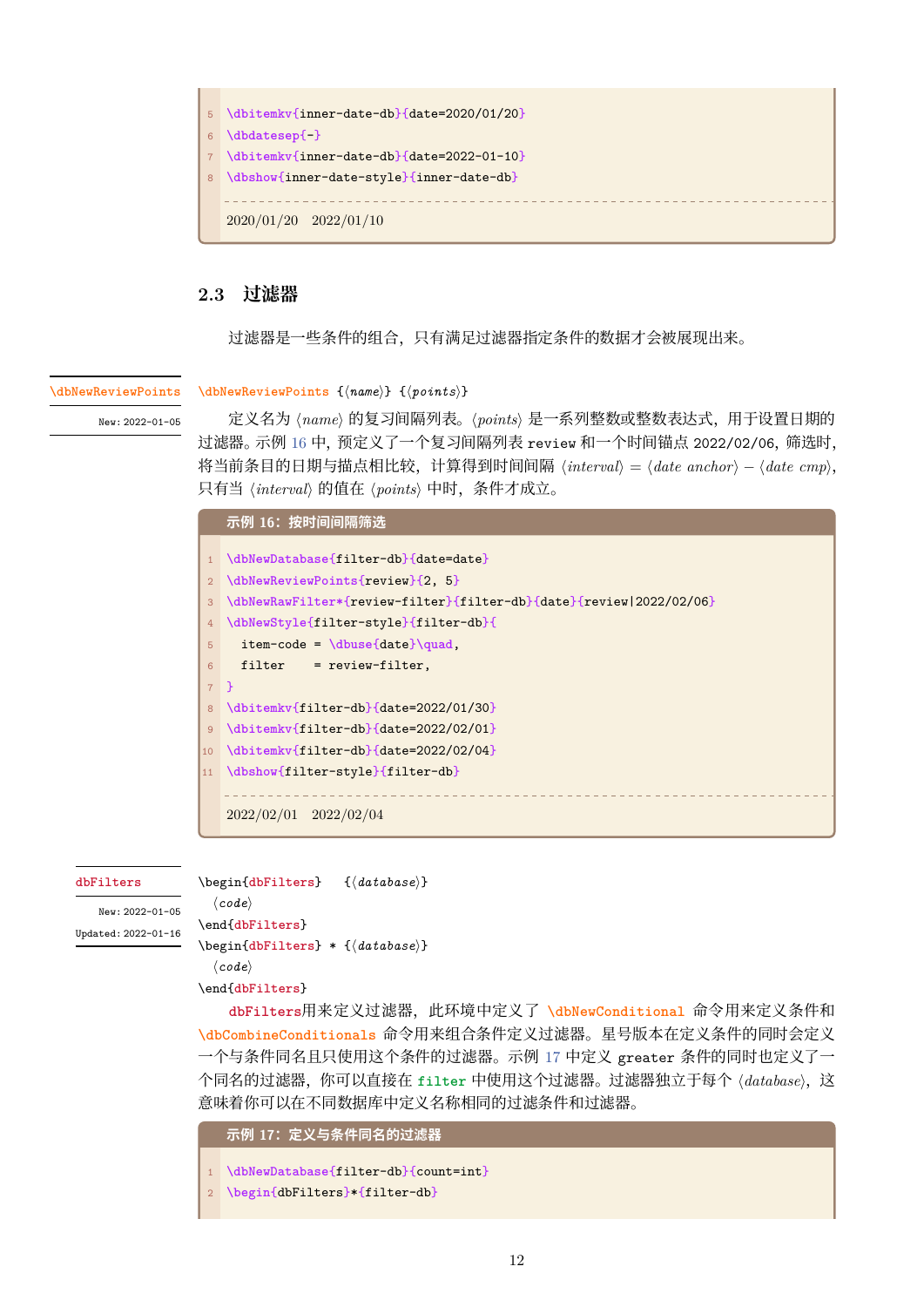```
3 \dbNewCond{greater}{count}{\dbval > 3}
4 \end{dbFilters}
5 \dbNewStyle{filter-style}{filter-db}{
6 filter = greater,
     7 item-code = \dbuse{count}\quad,
8 }
9 \dbitemkv{filter-db}{count=2}
10 \dbitemkv{filter-db}{count=5}
11 \dbshow{filter-style}{filter-db}
  5
```
**\dbNewConditional \dbNewCond \dbNewConditional\* \dbNewCond\***

> New: 2022-01-05 Updated: 2022-01-16

```
\dbNewConditional {⟨name⟩} {⟨attr⟩} {⟨cond spec⟩} [⟨filter info⟩]
\dbNewConditional* {⟨name⟩} {⟨attr⟩} {⟨cond spec⟩} [⟨filter info⟩]
\dbNewConditional {⟨name⟩} {⟨int/fp attr⟩} {⟨expr⟩} [⟨filter info⟩]
\dbNewConditional* {⟨name⟩} {⟨int/fp attr⟩} {⟨expr⟩} [⟨filter info⟩]
\dbNewConditional {⟨name⟩} {⟨str/tl attr⟩} {⟨regex expr⟩} [⟨filter info⟩]
\dbNewConditional* {⟨name⟩} {⟨str/tl attr⟩} {⟨regex expr⟩} [⟨filter info⟩]
\dbNewConditional {⟨name⟩} {⟨clist attr⟩} {⟨val list⟩} [⟨filter info⟩]
\dbNewConditional* {⟨name⟩} {⟨clist attr⟩} {⟨val list⟩} [⟨filter info⟩]
\dbNewConditional {⟨name⟩} {⟨date attr⟩} {⟨date expr⟩} [⟨filter info⟩]
\dbNewConditional* {⟨name⟩} {⟨date attr⟩} {⟨review points⟩|⟨date⟩} [⟨filter info⟩]
```
**[\dbNewCondit](#page-31-0)ional** 用来定义名为 *⟨name⟩* 的条件,*⟨attr⟩* 指定条件所绑定的属性,在 *⟨cond spec⟩* [中可以用](#page-31-0) **\dbval** 指代属性的值。**\dbNewCond** <sup>是</sup> **\dbNewConditional** 的别名。

[对于类型为](#page-31-0) int <sup>和</sup> fp 的属性,*⟨expr⟩* 传递给 **\int\_compare:nTF** <sup>或</sup> **\fp\_compare:nTF** <sup>处</sup> 理[。](#page-31-0)

### **NOTE:** / [为四舍五](#page-37-0)入除法,截断[除法请用](#page-31-0) **\dbInt[DivTruncate](#page-31-0)**。

对于类型为 str <sup>和</sup> tl 的属性,*⟨regex⟩* 为正则表达式,**\dbNewConditional** 表示部分匹配, **\dbNewConditional\*** 表示整体匹配。该选项依赖于 l3regex。示例 18 演示了部分匹配和全部匹 配的区别,part [过滤器匹配](#page-36-1)所有含数字的 name,而 all 过滤器匹配全部为数字的 name。

```
示例 18:匹配字符串
1 \dbNewDatabase{filter-db}{name=str}
2 \begin{dbFilters}*{filter-db}
3 \dbNewCond{part}{name}{\d+}
4 \dbNewCond*{all}{name}{\d+}
5 \end{dbFilters}
6 \dbNewStyle{part-style}{filter-db}{
7 before-code = Match part:~,
8 item-code = \dbuse{name}\quad,
9 filter = part,
10 }
11 \dbNewStyle{all-style}{filter-db}{
12 before-code = Match all:-,
13 item-code = \dbuse{name}\quad,
14 filter = all,
15 }
16 \dbitemkv{filter-db}{name=123}
17 \dbitemkv{filter-db}{name=int12}
```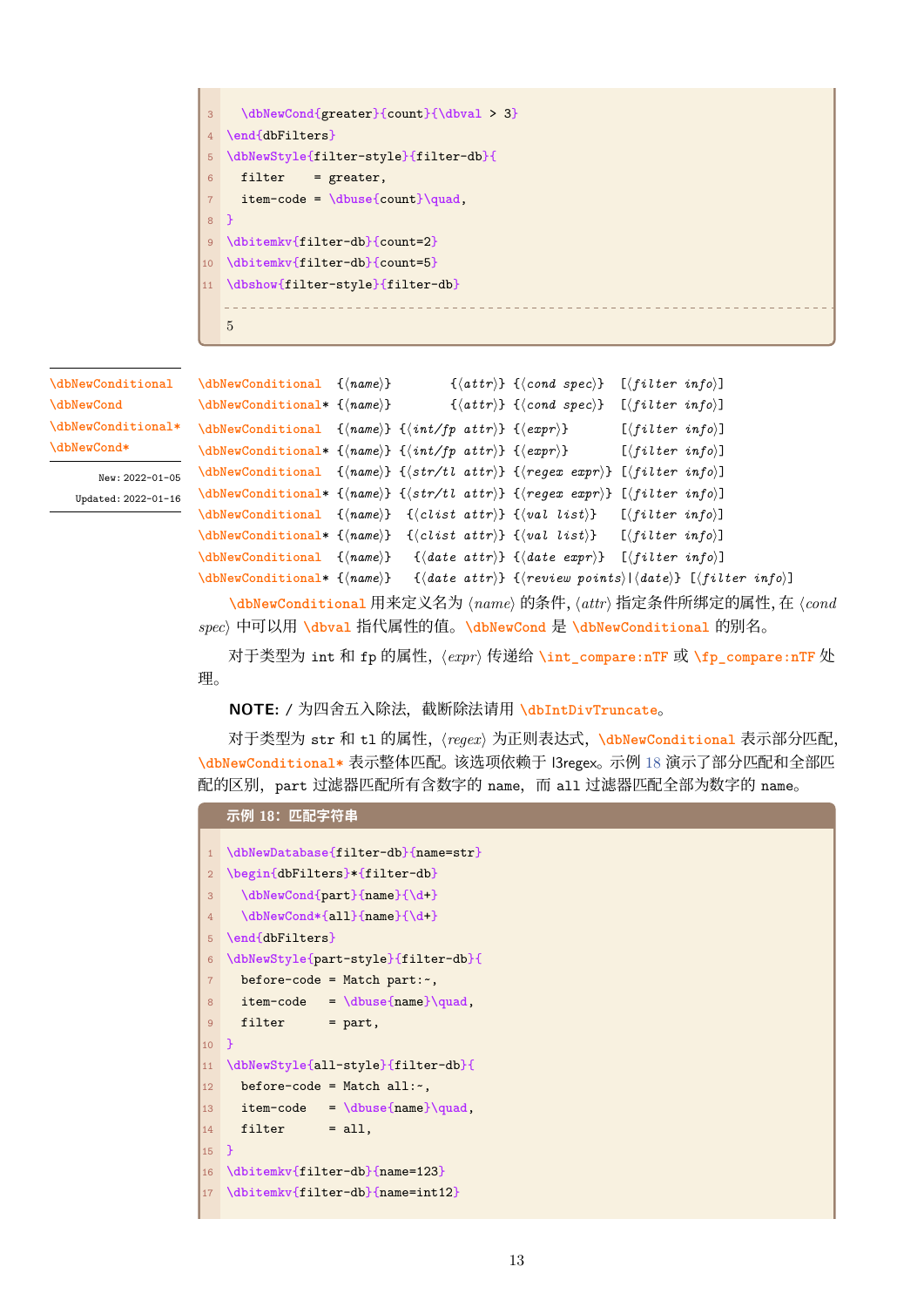```
18 \dbitemkv{filter-db}{name=variable}
19 \dbshow{part-style}{filter-db}
20 \dbshow {all-style}{filter-db}
   Match part: 123 int12 Match all: 123
```
对于类型为 clist 的属性,使用 **\dbNewConditional** 定义的条件只要 *⟨val list⟩* 中的任意 一个元素在属性值(列表)中则条件成立;使用 **\dbNewConditional\*** 定义的条件只有 *⟨val list⟩* 中每一个值都在属性值(列表)中条件才成立。示例 19 中过滤器 or 匹配含有 hard **或者** red 的标签,而过滤器 and 匹配含有 hard **并且** 含有 red [的标签](#page-31-0)。

```
示例 19:筛选列表
1 \dbNewDatabase{filter-db}{label=clist}
2 \begin{dbFilters}*{filter-db}
3 \dbNewCond {or}{label}{hard, red}
4 \dbNewCond*{and}{label}{hard, red}
5 \end{dbFilters}
6 \def\emph#1{\textit{\textbf{#1}}}
7 \dbNewStyle{base-style}{filter-db}{
8 before-code = {
9 \begin{minipage}[t]{.3\textwidth}
10 All items
11 \quad \frac{1}{2},
12 after-code = {\end{minipage}},
13 item-code = \par\dbarabic.~\dbuse{label},
14 }
15 \dbNewStyle[base-style] {or-style}{filter-db}{
16 before-code = {
17 \begin{minipage}[t]{.3\textwidth}
18 Match \emph{any} of hard \emph{or} red
19 },
20 filter = or,
21 \text{ } }
22 \dbNewStyle[base-style]{and-style}{filter-db}{
23 before-code = {
24 \begin{minipage}[t]{.3\textwidth}
25 Match \emph{all} of hard \emph{and} red
26 },
27 filter = and,
28 }
29 \dbitemkv{filter-db}{label={hard, red}}
30 \dbitemkv{filter-db}{label={hard, blue}}
31 \dbitemkv{filter-db}{label={easy, blue}}
32 \dbitemkv{filter-db}{label={easy, red}}
33 \dbitemkv{filter-db}{label={hard, red, flat}}
34 \dbshow {base-style}{filter-db}
35 \dbshow {or-style}{filter-db}
36 \dbshow {and-style}{filter-db}
```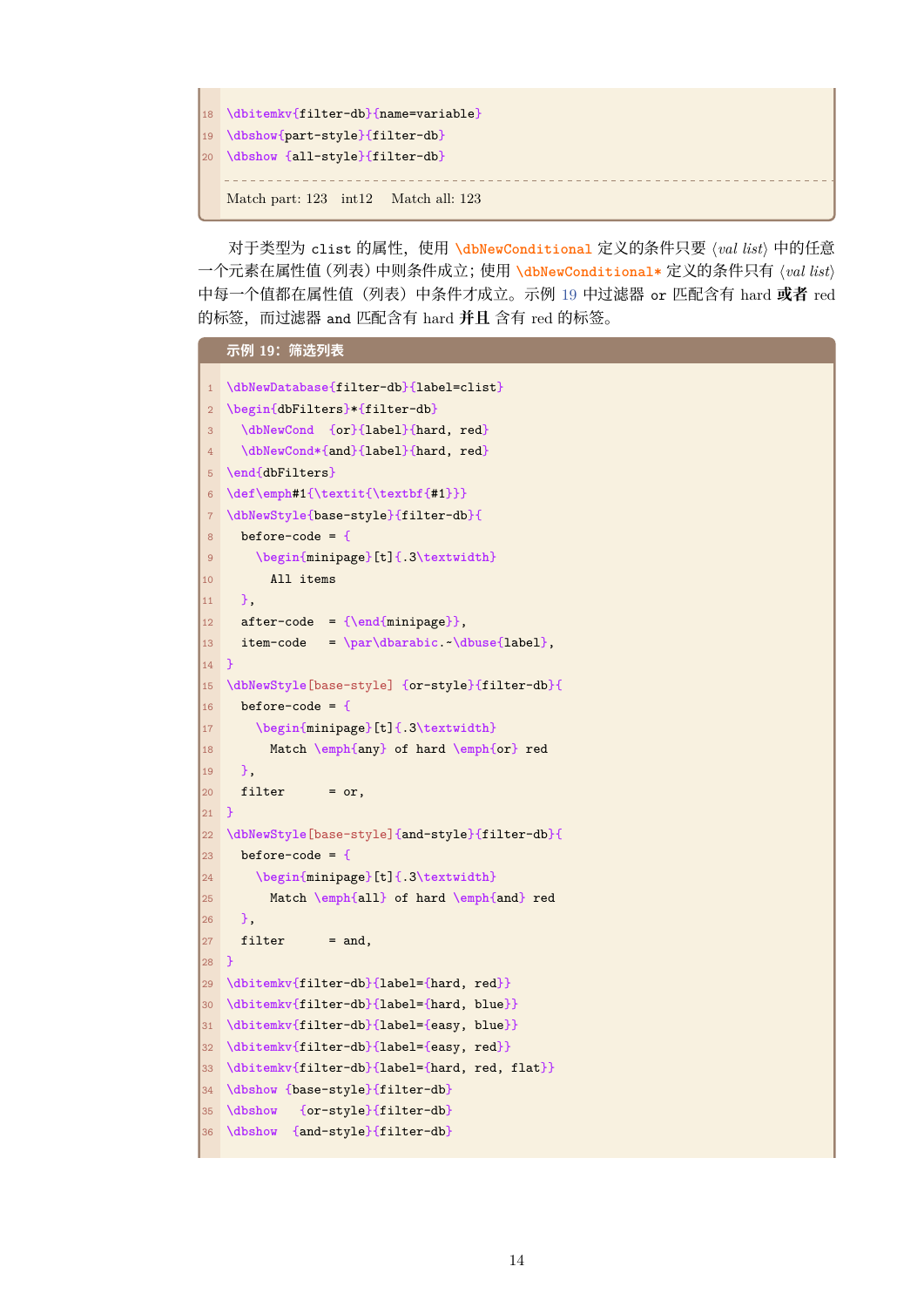| All <i>items</i>   | Match <i>any</i> of hard <i>or</i> red | Match all of hard and red |
|--------------------|----------------------------------------|---------------------------|
| 1. hard, red       | 1. hard, red                           | 1. hard, red              |
| 2. hard, blue      | 2. hard, blue                          | 2. hard, red, flat        |
| 3. easy, blue      | 3. easy, red                           |                           |
| 4. easy, red       | 4. hard, red, flat                     |                           |
| 5. hard, red, flat |                                        |                           |
|                    |                                        |                           |

对于类型为 date 的属性,**\dbNewConditional** 定义的条件后续处理中会将 *⟨expr⟩* 中的 所有日期转换成相对 1971 年 1 月 1 日的一个整数值, 然后将处理后的表达式传递给 \int\_**compare:nTF** 做进一步处理。示例 20 展示了如何使用该选项。

<span id="page-14-0"></span>

|                | 示例 20: 根据日期表达式过滤                                                    |
|----------------|---------------------------------------------------------------------|
|                |                                                                     |
|                | \dbNewDatabase{filter-db}{date=date}                                |
| 2 <sup>1</sup> | \dbNewRawFilter{date-filter}{filter-db}{date}{\dbval >= 2022/02/01} |
| 3              | \dbNewStyle{filter-style}{filter-db}{                               |
| $\overline{4}$ | $item-code = \dbuse\data\qquad$                                     |
| 5              | $filter = date-filter,$                                             |
| 6 <sup>1</sup> | <b>P</b>                                                            |
| 7 <sup>7</sup> | \dbitemkv{filter-db}{date=2022/01/30}                               |
| 8              | \dbitemkv{filter-db}{date=2022/02/01}                               |
| 9              | \dbitemky{filter-db}{date=2022/02/04}                               |
| $10-1$         | \dbshow{filter-style}{filter-db}                                    |
|                |                                                                     |
|                | $2022/02/01$ $2022/02/04$                                           |

对于类型为 date 的属性,**\dbNewConditional\*** 使用复习点来定义过滤条件,*⟨review points⟩* <sup>是</sup> **\dbNewReviewPoints** 定义的复习点,*⟨date⟩* 是用来比较的日期(见示例 <sup>16</sup>)。

```
\dbNewRawFilter {⟨name⟩} {⟨database⟩} {⟨attr⟩} {⟨cond spec⟩} [⟨filter info⟩]
              \dbNewRawFilter* {⟨name⟩} {⟨database⟩} {⟨attr⟩} {⟨cond spec⟩} [⟨filter info⟩]
              等同于
              \begin{dbFilters}* {⟨database⟩}
                \dbNewCond {⟨name⟩} {⟨attr⟩} {⟨cond spec⟩} [⟨filter info⟩]
                \dbNewCond* {⟨name⟩} {⟨attr⟩} {⟨cond spec⟩} [⟨filter info⟩]
              \end{dbFilters}
                  命令用来快捷地定义单个过滤器。示例 21 展示了如何使用该命令, 它和示例 17 本质上
\dbNewRawFilter
  New: 2022-01-16
```
[是相同的。](#page-31-0)

```
示例 21:定义与条件同名的过滤器
```

```
1 \dbNewDatabase{filter-db}{count=int}
2 \dbNewRawFilter{greater}{filter-db}{count}{\dbval > 3}
3 \dbNewStyle{filter-style}{filter-db}{
4 filter = greater,
5 item-code = \dbuse{count}\quad,
6 }
7 \dbitemkv{filter-db}{count=2}
8 \dbitemkv{filter-db}{count=5}
9 \dbshow{filter-style}{filter-db}
  5
```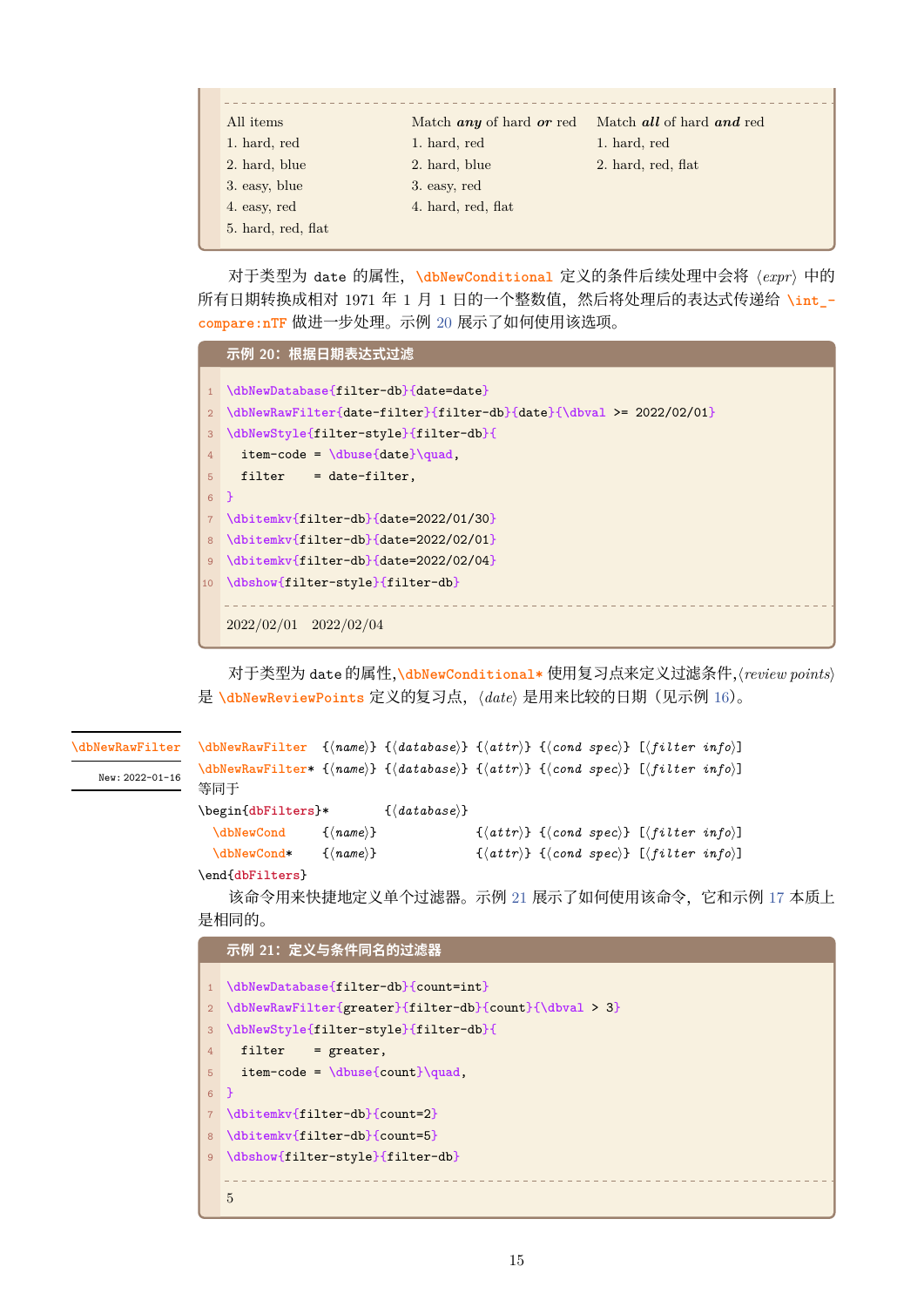**\dbCombineConditionals**

New: 2022-01-05

**\dbCombineConditionals** {*⟨name⟩*} {*⟨cond combination⟩*} [*⟨info⟩*]

**\dbCombineConditionals** 定义名为 {*⟨name⟩*} 的过滤器,并将 **\dbNewConditional** 定义 的条件组合起来。*⟨cond combination⟩* 中可以使用的关系操作符为 &&, ||, !。可以将 **filter** [选项设置为](#page-34-1) *⟨name⟩* 来应用过滤器。*⟨info⟩* 为过滤器的相关信息,在展示数据库的时候可以用 **\dbFilterInfo** [指代。使用示例](#page-34-1)见示例 1.

# **2.4 存储和使用数据**

#### **dbitem**

<span id="page-15-0"></span>\begin{*⟨***dbitem***⟩*} {*⟨database⟩*} [*⟨attr-val list⟩*]

New: 2022-01-05 Updated: 2022-01-13

\end{*⟨***dbitem***⟩*}

*⟨code⟩*

**dbi[tem](#page-34-2)** 环境用来存储数据。有两种存储数据的方法,较短的数据可以在选项列表中通 过键值对设置值,较长的数据可以在 *⟨code⟩* 中使用 **\dbsave** 存储。*⟨attr⟩* <sup>=</sup> *⟨val⟩* 等同于 \dbsave{\[att](#page-34-2)r\}{\text{val}}, \attr\\* = \val} 等同于 \dbsave\*{\attr\} {\val}}, 数据在 e 或者 x 类[型的参数中](#page-34-2)不可展开。**\dbsave**会覆盖选项中设置的值。没有设置的值将会被设置为全局默认 值。示例 22 展示了如何存储数据。

## **[示例](#page-35-3) 22:存储数据**

```
1 \dbNewDatabase{ques-db}{date=date, ques=tl, ans=tl}
2 \dbNewStyle{ques-style}{ques-db}{
3 item-code = {%
4 \par\dbuse{date}
5 \par\dbarabic.~\dbuse{ques}
6 \par\textbf{答案:}~\dbuse{ans}
7 },
8 item-after-code = \medskip,
9 date/code* = \zhdate{#1},
10 }
11 \begin{dbitem}{ques-db}[date=2022/01/01]
12 \dbsave{ques}{地球到月亮的距离}
13 \dbsave{ans} {384,401 公里}
14 \end{dbitem}
15 \begin{dbitem}{ques-db}[date=2022/01/02]
16 \dbsave{ques}{鲁迅的本名}
17 \dbsave{ans} {周树人}
18 \end{dbitem}
19 \dbshow{ques-style}{ques-db}
  2022 年 1 月 1 日
  1. 地球到月亮的距离
  答案: 384,401 公里
  2022 年 1 月 2 日
  2. 鲁迅的本名
  答案: 周树人
```
**\dbitemkv**

**\dbitemkv** {*⟨database⟩*} [*⟨attr-val list⟩*]

New: 2022-01-13

只使用 *⟨attr-val list⟩* 来存储数据。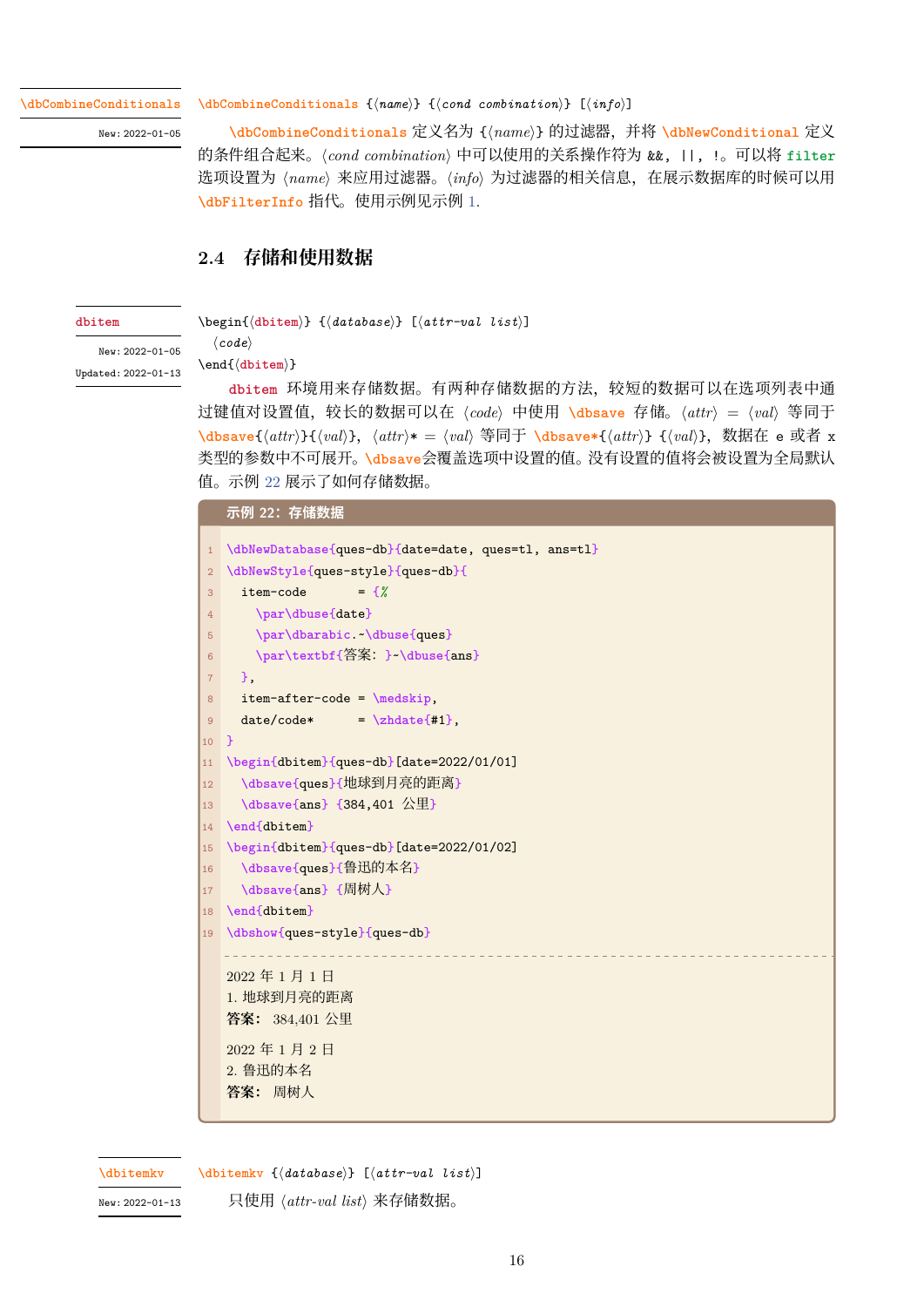**\dbsave**

```
\dbsave {⟨attr⟩} {⟨data⟩}
```
**\dbsave\***

**\dbsave**\* {*⟨attr⟩*} {*⟨data⟩*}

**\dbsave** 用来存储数据,只能在 **item** 环境中使用。使用 **\dbsave\*** 存储的数据会被 **\exp\_ [not:n](#page-35-3)** 包裹。 New: 2022-01-05 Updated: 2022-01-08

**\dbuse** *⋆*

**\dbuse** {*⟨[attr](#page-35-3)⟩*}

**\dbuse** 用来展示数据,只能在 **item-code**, **item-before-code**, **item-after-code** 选项中 使用。**\dbuse** 是可展开的。 New: 2022-01-05 Updated: 2022-01-08

# <span id="page-16-0"></span>**2.5 [条件判](#page-35-2)别式**

**\dbIfEmptyTF** {*⟨true code⟩*} {*⟨false code⟩*} **\dbIfEmptyT** *⋆*

**\dbIfEmptyT** {*⟨true code⟩*} **\dbIfEmptyF** *⋆* **\dbIfEmptyTF** *⋆*

```
\dbIfEmptyF {⟨false code⟩}
```
New: 2022-01-05

[该判别式](#page-35-4)用来判断当前数据库是否为空。示例 23 演示了如何使用该判别式来预防空的列 [表环境。](#page-35-4)

|                 | 示例 23:预防空列表环境                                            |
|-----------------|----------------------------------------------------------|
| $\mathbf{1}$    | \dbNewDatabase{test-db}{text=tl}                         |
| $\overline{2}$  | \dbNewRawFilter{alph}{test-db}{text}{\d}                 |
| 3               | \dbNewStyle{base-style}{test-db}{                        |
| $\overline{4}$  | before-code = \dbIfEmptyTF{Empty db}{\begin{enumerate}}, |
| 5               | $after-code = \dbIfEmptyF{\end{enumerate}}\medskip;$     |
| 6               | item-code = \item \dbuse{text},                          |
| 7 <sup>1</sup>  | $\rightarrow$                                            |
| $\bf 8$         | \dbNewStyle[base-style]{empty-style}{test-db}{           |
| 9               | raw-filter=!alph                                         |
| $\overline{10}$ | $\mathcal{F}$                                            |
| 11              | $\dbitemkv{test-db}{text={$1 + 1 = 2$}}$                 |
| 12              | \dbitemkv{test-db}{text={I have 2 pens }}                |
| $\vert$ 13      | \dbshow {base-style}{test-db}                            |
|                 | 14 \dbshow{empty-style}{test-db}                         |
|                 |                                                          |
|                 | 1. $1+1=2$ .                                             |
|                 | 2. I have 2 pens.                                        |
|                 | Empty db                                                 |

**\dbIfLastTF** {*⟨true code⟩*} {*⟨false code⟩*} **\dbIfLastT** {*⟨true code⟩*} **\dbIfLastF** {*⟨false code⟩*} 该判别式用来判断当前是否为数据库要展示的最后一条数据。示例 24 演示了如何设置条 [目之间的间隔](#page-35-5)。 **\dbIfLastT** *⋆* **\dbIfLastF** *⋆* **\dbIfLastTF** *⋆* New: 2022-01-17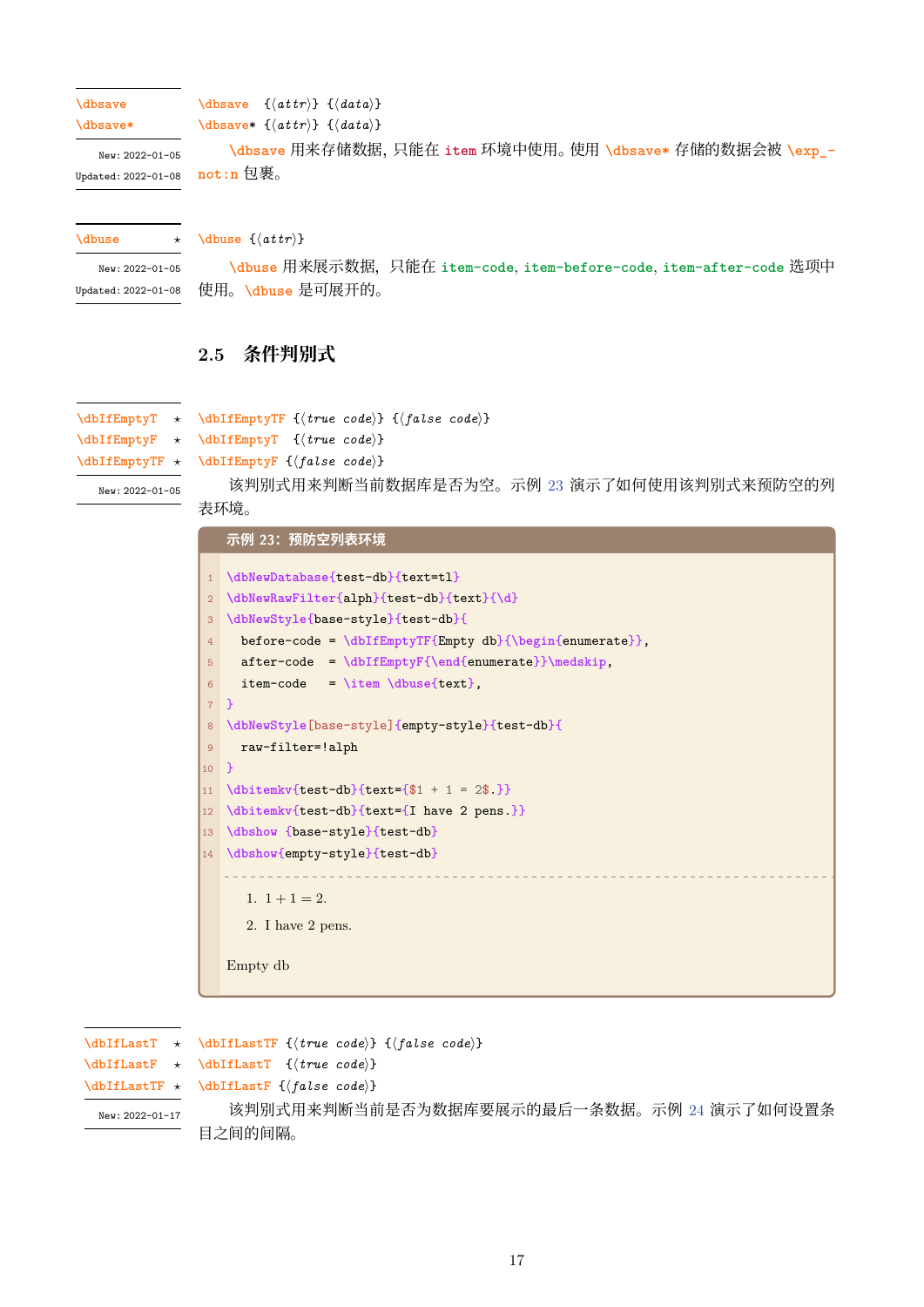

# **2.6 表达式函数**

| <b>\dbIntAbs</b>  | $^\star$ |
|-------------------|----------|
| \dbIntSign        | $^\star$ |
| \dbIntDivRound    | $^\star$ |
| \dbIntDivTruncate | $^\star$ |
| \dbIntMax         | $^\star$ |
| <b>\dbIntMin</b>  | $^\star$ |
| \dbIntMod         | $^\star$ |
| \dbFpSign         |          |
|                   |          |

New: 2022-01-10

<span id="page-17-0"></span>

| \dbIntAbs         | $\{\langle\mathit{intexpr}\rangle\}$                                                  |
|-------------------|---------------------------------------------------------------------------------------|
| \dbIntSign        | $\{\langle\mathit{intexpr}\rangle\}$                                                  |
| \dbIntDivRound    | $\{\langle\,interp r_1\rangle\} \ \ \{\langle\,interp r_2\rangle\}$                   |
| \dbIntDivTruncate | $\{\langle \text{intexpr}_1 \rangle\} \ \{\langle \text{intexpr}_2 \rangle\}$         |
| \dbIntMax         | $\{\langle \text{intexpr}_1 \rangle\} \ \{\langle \text{intexpr}_2 \rangle\}$         |
| \dbIntMin         | $\{\langle \text{intexpr}_1 \rangle\} \ \{\langle \text{intexpr}_2 \rangle\}$         |
| \dbIntMod         | $\{\langle\, \mathit{intexpr}_1 \rangle\} \; \{ \langle \mathit{intexpr}_2 \rangle\}$ |
| \dbFpSign         | $\{\langle \text{fpear}\rangle\}$                                                     |
| \dbIntAbs         | 等同于 \int_abs:n                                                                        |
| \dbIntSign        | 等同于 \int_sign:n                                                                       |
| \dbIntDivRound    | 等同于 \int_div_round:nn                                                                 |
| \dbIntDivTruncate | 等同于 \int_div_truncate:nn                                                              |
| \dbIntMax         | 等同于 \int_max:nn                                                                       |
| <b>\dbIntMin</b>  | 等同于 \int_min:nn                                                                       |
| \dbIntMod         | 等同于 \int_mod:nn                                                                       |
| \dbFpSign         | 等同于 \fp_sign:n                                                                        |

[详细的文](#page-36-1)档见 interface3。示例 25 展示了如何筛选 3 的倍数。

# **[示例](#page-36-1) 25:筛选 3 的倍数**

```
1 \dbNewDatabase{expr-db}{n=int}
2 \dbNewRawFilter{mod}{expr-db}{n}{\dbIntMod{\dbval}{3} = 0}
3 \dbNewStyle{expr-style}{expr-db}{
4 item-code = \dbuse{n}\quad,
```

```
5 filter = mod,
```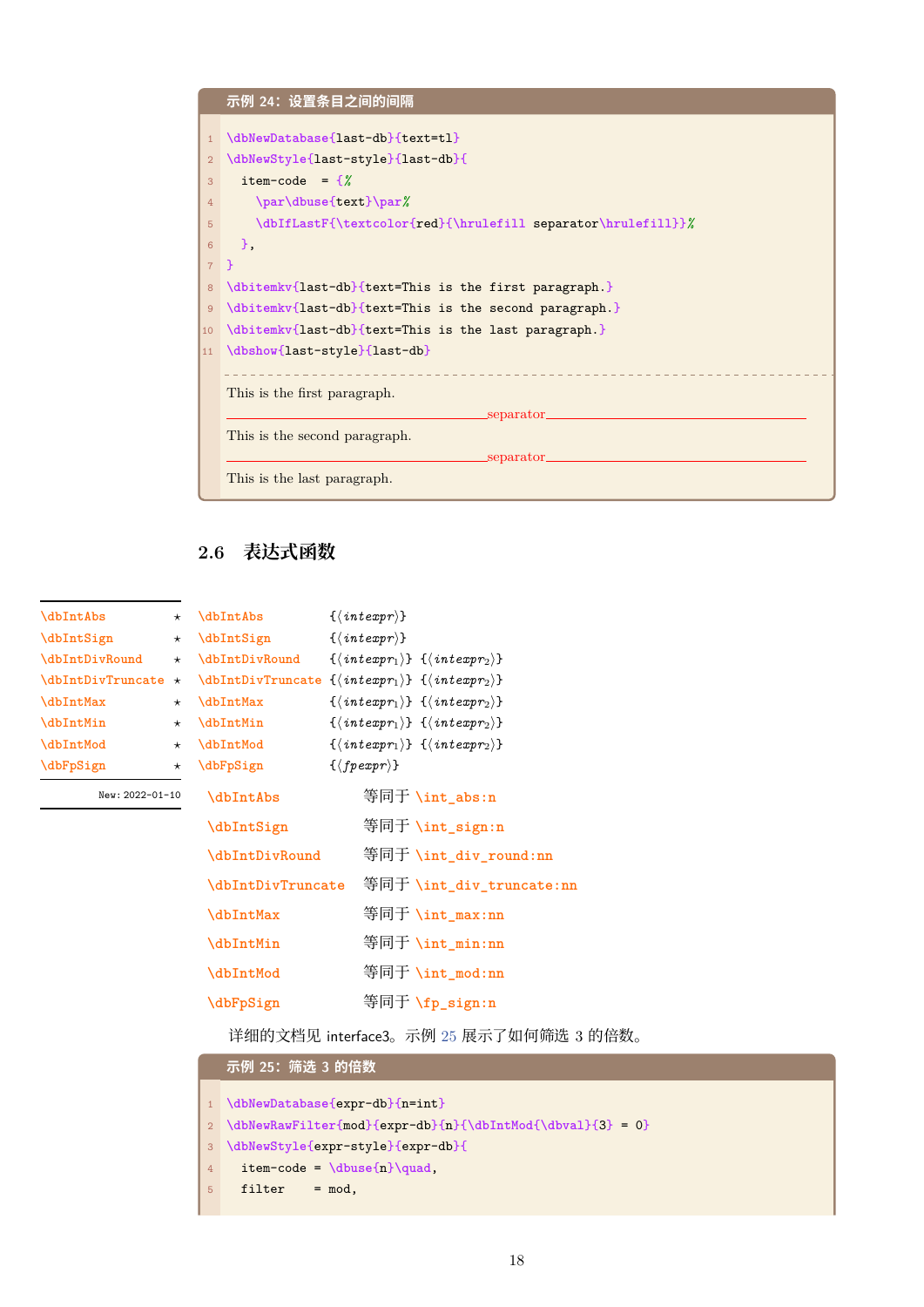

# **2.7 特殊命令**

<span id="page-18-0"></span>dbshow 定义了一些特殊的命令,会根据语境展开为不同的内容。

<span id="page-18-1"></span>

| \dbval                        | $^{\star}$ | <b>\dbval</b>             | 当前属性的值                                  |
|-------------------------------|------------|---------------------------|-----------------------------------------|
| <b>\dbtoday</b>               | $\star$    |                           |                                         |
| <i><b>\dbDatabase</b></i>     | $\star$    | <b>\dbtoday</b>           | 当天的日期                                   |
| <b>\dbFilterName</b>          | $\star$    | <i><b>\dbDatabase</b></i> | 数据库名称                                   |
| <b>\dbFilterInfo</b>          | $\star$    | \dbFilterName             | 当前样式过滤器的名称                              |
| <b>\dbIndex</b>               | $\star$    |                           |                                         |
| <i><u><b>Abarabic</b></u></i> | $\star$    | \dbFilterInfo             | 当前样式过滤器的相关信息                            |
| \dbalph                       | $^\star$   | \dbIndex                  | 数据索引,等同于 \dbuse{ $\langle id \rangle$ } |
| \dbAlph                       | $^\star$   |                           |                                         |
| <b>\dbroman</b>               | $\star$    | <b>\dbarabic</b>          | 用数字表示的查询集数据计数                           |
| <b>\dbRoman</b>               | $^\star$   | \dbalph                   | 用小写字母表示的杳询集数据计数                         |
| New: 2022-01-05               |            | \dbAlph                   | 用大写字母表示的查询集数据计数                         |
|                               |            | <b>\dbroman</b>           | 用小写罗马字母表示的查询集数据计数                       |
|                               |            | <b>\dbroman</b>           | 用大写罗马字母表示的查询集数据计数                       |

**[示例](#page-37-0) 26:特殊命令**

**[\dbtod](#page-37-0)ay** 使用 **\dbdatesep** 确定的分隔符来展示日期。见示例 **??**.

|                 | 亦例 20. 特殊审令                                                            |
|-----------------|------------------------------------------------------------------------|
| 1               | \dbNewDatabase{special-db}{name=str}                                   |
| $\overline{2}$  | \dbNewRawFilter*{number}{special-db}{name}{\d+}[name that is a number] |
| 3               | \dbNewStyle{special-style}{special-db}{                                |
| $\overline{4}$  | before-code = $\{$                                                     |
| 5               | Date: $\delta$ / $\delta$                                              |
| 6               | Database: \dbDatabase                                                  |
| $\overline{7}$  | Filter: \dbFilterName \\                                               |
| 8               | Filter info: \dbFilterInfo \par                                        |
| $\overline{9}$  | $\begin{bmatrix} \tabular \end{bmatrix} @ {\color{red}1111111}$        |
| 10              | Index & arabic & alph & Alph & roman & Roman & value $\setminus$       |
| 11              | },                                                                     |
| 12 <sup>°</sup> | $after-code = \end{tabular}$ ,                                         |
| 13              | item-code* = $\frac{8}{8}$                                             |
| 14              | \dbIndex & \dbarabic & \dbalph & \dbAlph &                             |
| 15              | \dbroman & \dbRoman & \dbuse{name} \\                                  |
| 16              | },                                                                     |
| 17              | sort<br>$=$ name,                                                      |
|                 |                                                                        |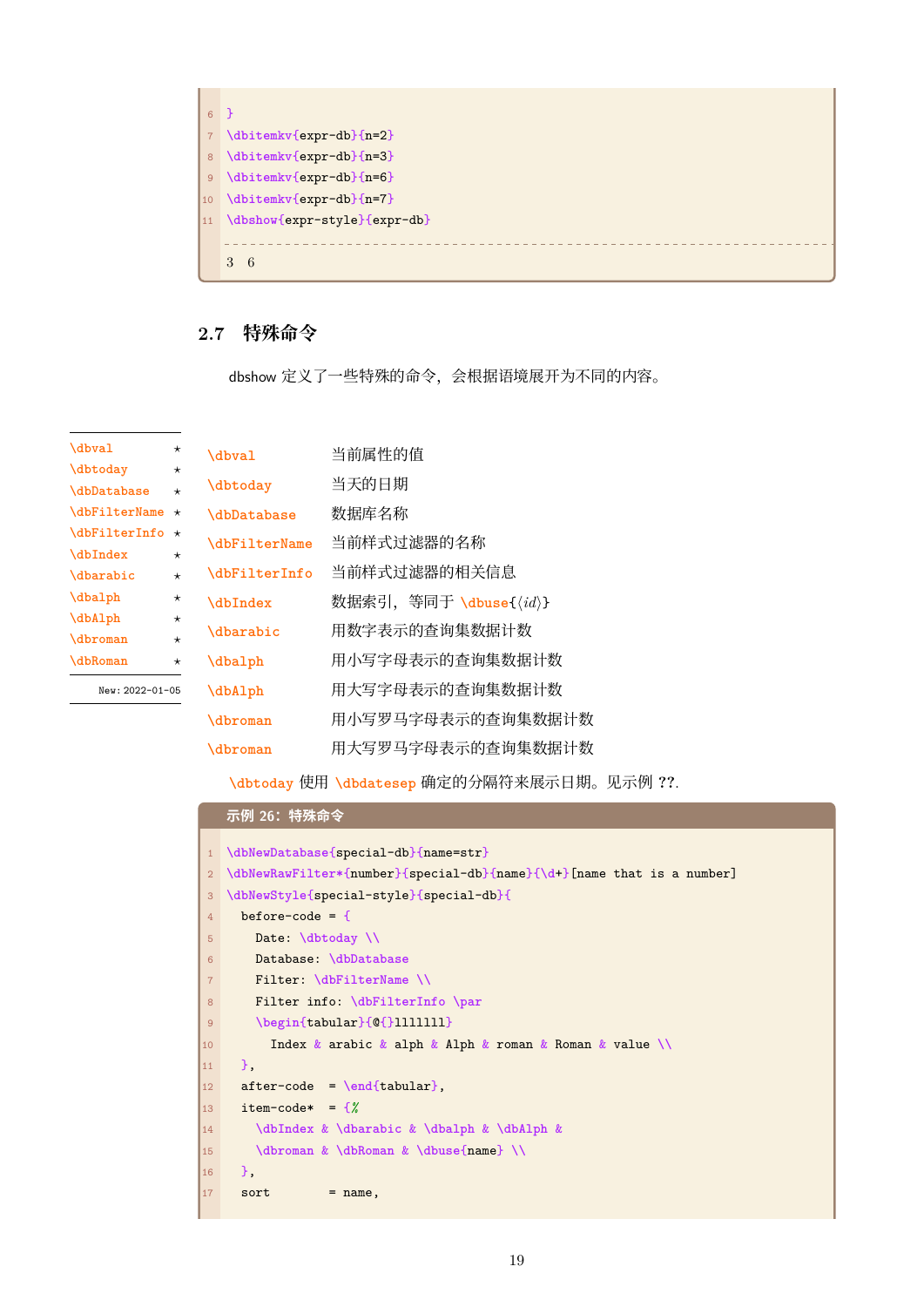| 18                                                                       |                                       | $filter = number,$ |              |           |              |       |  |  |  |  |  |
|--------------------------------------------------------------------------|---------------------------------------|--------------------|--------------|-----------|--------------|-------|--|--|--|--|--|
| $\begin{array}{ccc} \n\begin{array}{ccc} 19 & \end{array} \n\end{array}$ |                                       |                    |              |           |              |       |  |  |  |  |  |
|                                                                          | 20 \dbitemkv{special-db}{name=test}   |                    |              |           |              |       |  |  |  |  |  |
|                                                                          | 21 \dbitemkv{special-db}{name=12}     |                    |              |           |              |       |  |  |  |  |  |
|                                                                          | 22 \dbitemkv{special-db}{name=int2}   |                    |              |           |              |       |  |  |  |  |  |
|                                                                          | 23 \dbitemkv{special-db}{name=99}     |                    |              |           |              |       |  |  |  |  |  |
|                                                                          | 24 \dbshow{special-style}{special-db} |                    |              |           |              |       |  |  |  |  |  |
|                                                                          |                                       |                    |              |           |              |       |  |  |  |  |  |
|                                                                          | Date: $2022/1/17$                     |                    |              |           |              |       |  |  |  |  |  |
|                                                                          | Database: special-dbFilter: number    |                    |              |           |              |       |  |  |  |  |  |
|                                                                          | Filter info: name that is a number    |                    |              |           |              |       |  |  |  |  |  |
|                                                                          | Index                                 | arabic alph Alph   |              | roman     | Roman        | value |  |  |  |  |  |
|                                                                          | $\overline{2}$<br>$\mathbf{1}$        | a                  | A i          |           | $\mathbf{I}$ | 12    |  |  |  |  |  |
|                                                                          | $\overline{2}$<br>$\overline{4}$      | $\mathbf b$        | <sub>B</sub> | <i>ii</i> | II           | 99    |  |  |  |  |  |
|                                                                          |                                       |                    |              |           |              |       |  |  |  |  |  |

 $\mathbf{r}$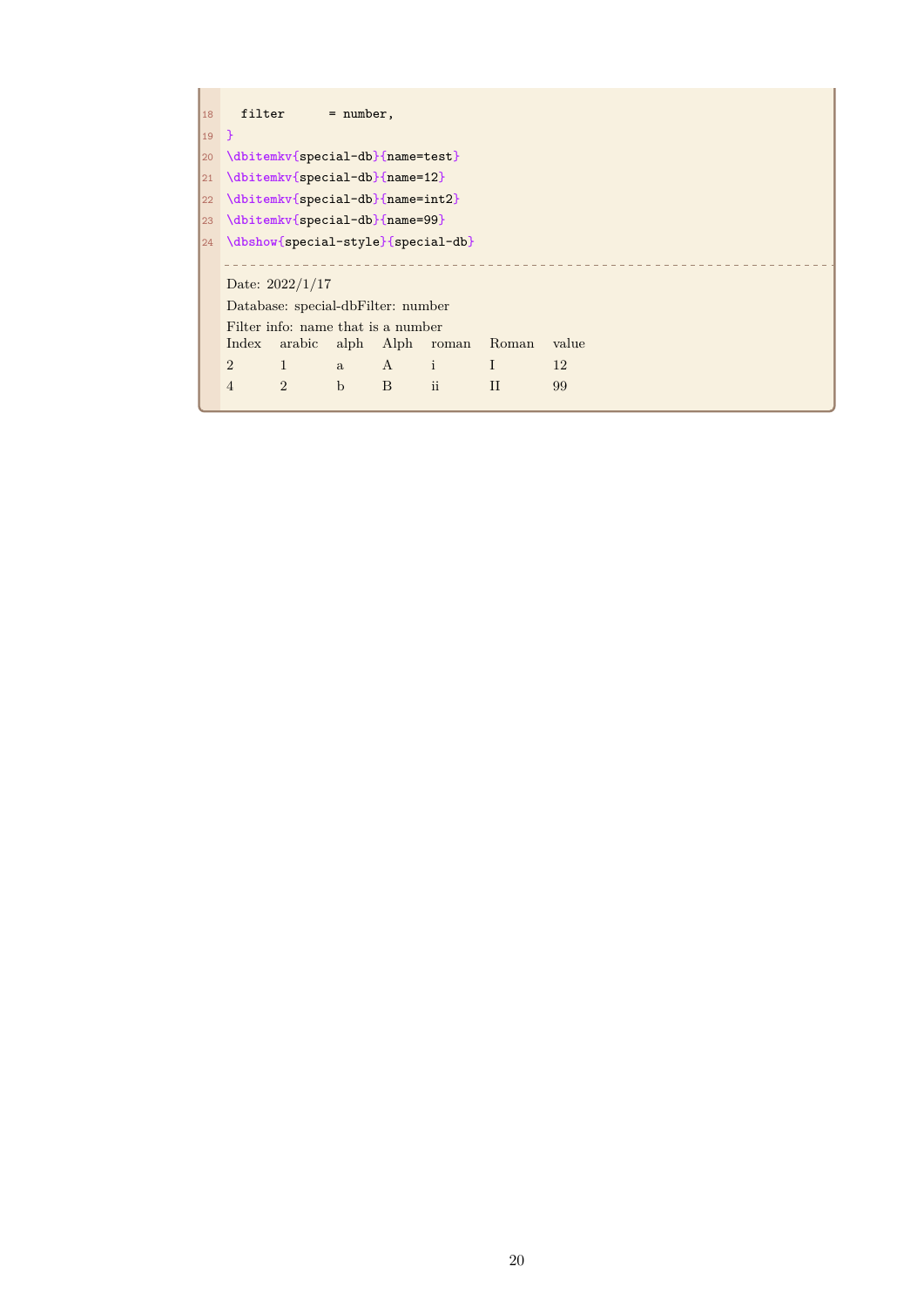Changkai Li <lichangkai225@q[q.](#page-20-2)com>

2022/01/17

# **3 Introduction**

<span id="page-20-0"></span>The initial motivation to write this package is that I want to write a template, which can collect questions you gave the wrong answer and can display those questions you would like to review by some conditionals, such as questions with certain label, questions you have answered uncorrectly for certain times or questions having not been reviewed for certain days. So this package provides a database to do such thing.

The package provides four core functions: data storage, data filtering, data sorting and data display. All data is saved once and then you can display these data with custom filters, orders and styles.

dbshow depends on l3kernel with version date after 2022-11-07.

- Macros with a  $\star$  are fully-expandable;
- Macros with a  $\hat{\varphi}$  are restricted-expandable;
- Macros without appending a special symbol are nonexpandable;
- Options with  $a \star do$  *not* affect the expandability of related macros;
- Options with a  $\hat{\varphi}$  affect the expandability of related macros according to its value;
- Options without appending a special symbol make the related macros nonexpandable.

## **3.1 Data Types**

The package constructs 6 types based on the internal typed of expl3:

- <span id="page-20-1"></span>date date saved in yyyy/mm/dd format, supports comparison, sorting (converting to string), default **\dbtoday**.
- str string, supports regex match and sorting, default empty.
- tl token li[st, suppor](#page-18-1)ts regex match, default empty.
- int integer, supports comparison and sorting, default 0.
- fp floating point, supports comparison and sorting, default 0.
- clist comma list, default empty.

All types are internal types of expl3 except date type, which provides by dbshow itself and supports converting to integer and printing with style.

<span id="page-20-2"></span><sup>∗</sup>Repository: https://github.com/ZhiyuanLck/dbshow, Telegram Group: https://t.me/latex\_dbshow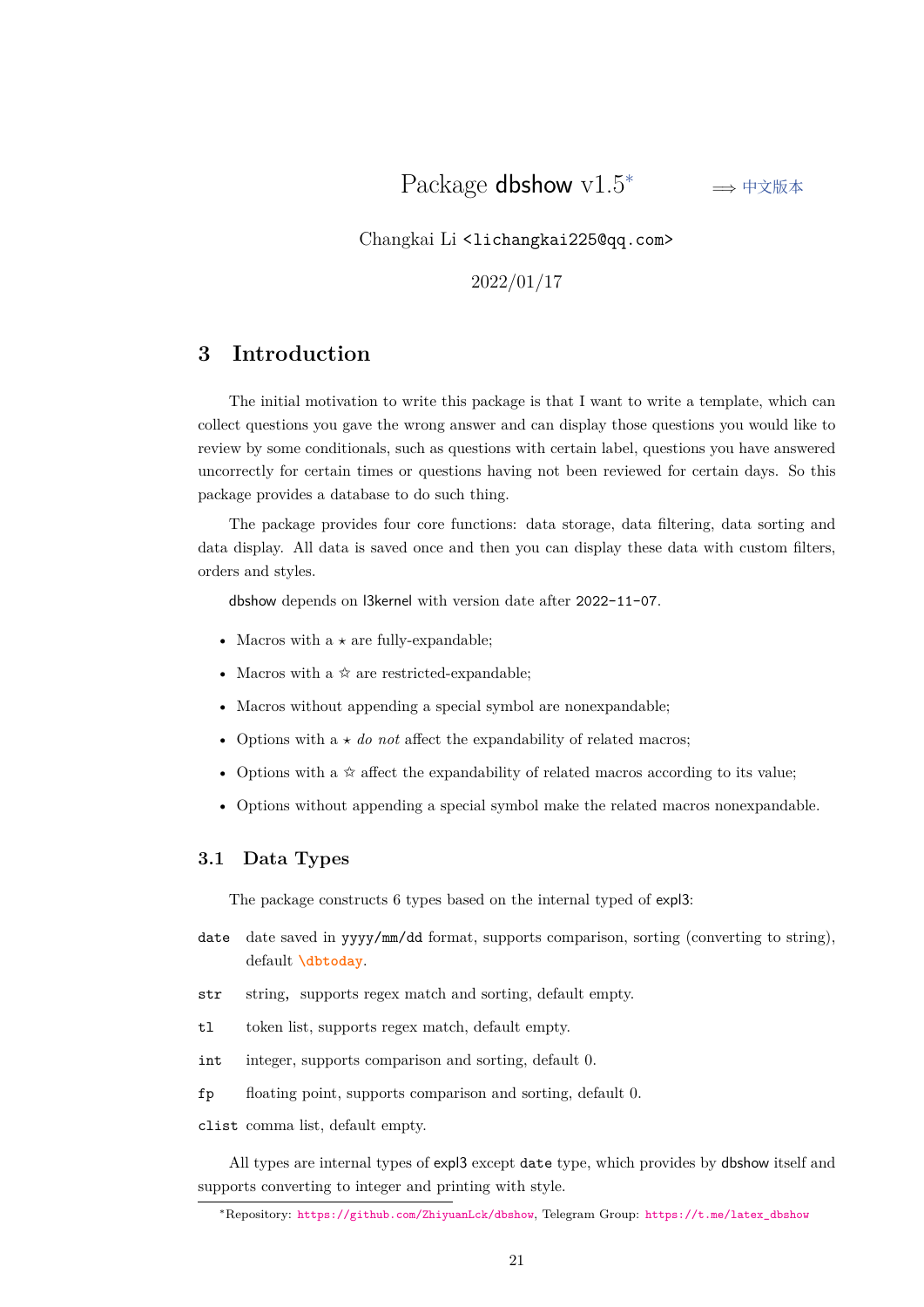# **4 Interfaces**

## <span id="page-21-1"></span><span id="page-21-0"></span>**4.1 Create, Display and Clear Database**

```
\dbNewDatabase [⟨base database⟩] {⟨database⟩} {
                         \langleattr1\rangle = \langletype spec1\rangle,
                         ⟨attr2⟩ = ⟨type spec2⟩,
                         …
                      }
                      \dbNewDatabase* {⟨database⟩} {
                         \langleattr1\rangle = \langletype spec1\rangle,
                         ⟨attr2⟩ = ⟨type spec2⟩,
                         …
                      }
\dbNewDatabase
\dbNewDatabase*
    New: 2022-01-05
Updated: 2022-01-10
```
Create a new database named *⟨database⟩*, unstarred form provides the optional *⟨base database⟩* from which current database inherit the attributes settings. The unstarred form always replace the old definition, while starred form appends the new options.

*⟨attr⟩* = *⟨type⟩ ⟨attr⟩* = *⟨type⟩*|*⟨default⟩*

The first form defines the *⟨attr⟩* as *⟨type⟩*, and the second also sets the default value.

**NOTE:** Every database has a default attribute id to store the index of the item.

**\dbshow** {*⟨style⟩*} {*⟨database⟩*} **\dbshow**

<span id="page-21-5"></span>New: 2022-01-05

Show the *⟨database⟩* with *⟨style⟩*.

**\dbclear**

<span id="page-21-6"></span>New: 2022-01-07

Clear the content of *⟨database⟩*.

**[\dbclear](#page-21-5)** {*⟨database⟩*}

### **[4.2](#page-21-6) \dbNewStyle and Style Options**

#### **\dbNewStyle**

### <span id="page-21-2"></span>**\dbNewStyle** [*⟨[base sty](#page-21-7)les⟩*] {*⟨style⟩*} {*⟨database⟩*} {*⟨opts⟩*}

<span id="page-21-7"></span>New: 2022-01-05 Updated: 2022-01-15

Define a new *⟨style⟩* that binds to *⟨database⟩*. The style can inherit from a list of *⟨base styles⟩* such as \dbNewStyle[base1, base2]{new-style}{ques}{}.

#### <span id="page-21-3"></span>**4.2.1 General Options**

<span id="page-21-8"></span>

| filter          | filter = $\langle filter \rangle$ | (initially -none-, no default)                                                                        |
|-----------------|-----------------------------------|-------------------------------------------------------------------------------------------------------|
| New: 2022-01-05 |                                   | Set the $\{filter\}$ defined by <b>\dbCombineFilters</b> . Example 1 shows how to define conditionals |
|                 | and combine them into a filter.   |                                                                                                       |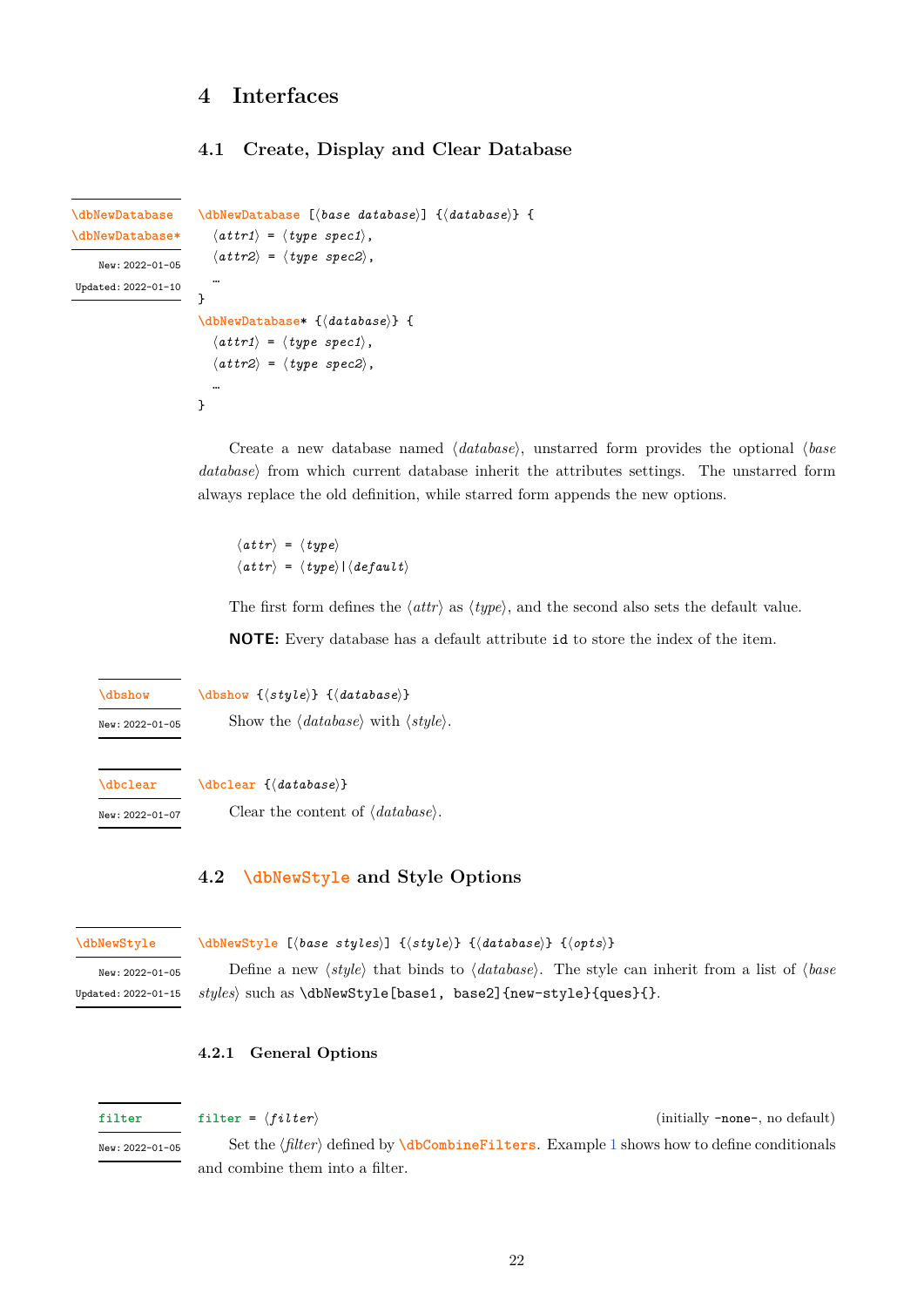<span id="page-22-1"></span>

#### **raw-filter**

**raw-filter** = *⟨conditional expression⟩* (initially unset, no default)

**[Exampl](#page-22-0)e 2: Using Anonymous Filter**

<span id="page-22-0"></span>New: 2022-01-06

Set anonymous filter with conditionals defined by **\dbNewConditional**. Example 2 shows how to simplify the code of example 1 with **raw-filter** option.

|                | <b>Example 2: Using Anonymous Filter</b>         |
|----------------|--------------------------------------------------|
| $\mathbf{1}$   | \dbNewDatabase{filter-db}{name=str, count=int}   |
| $\overline{2}$ | \begin{dbFilters}{filter-db}                     |
| 3              | \dbNewCond {cond1}{count}{\dbval > 3}            |
| 4              | \dbNewCond*{cond2}{name} {\d+}                   |
| 5              | \end{dbFilters}                                  |
| 6              | \dbitemkv{filter-db}{name=123, count=4}          |
| $\overline{7}$ | \dbitemkv{filter-db}{name=ab3, count=2}          |
| 8              | \dbitemkv{filter-db}{name=bag, count=5}          |
| $\overline{9}$ | \dbNewStyle{filter-and-style}{filter-db}{        |
| 10             | raw-filter = {cond1 $\&&$ cond2},                |
| 11             | before-code = $\parrow$ Filter And \par,         |
| 12             | $item-code = {\dbuse(name): \dbuse{count}\quad}$ |
| $13$ }         |                                                  |
| 14             | \dbNewStyle{filter-or-style}{filter-db}{         |
| 15             | raw-filter = {cond1   $\text{cond2}$ },          |
| 16             | before-code = $\par$ Filter Or $\par$ ,          |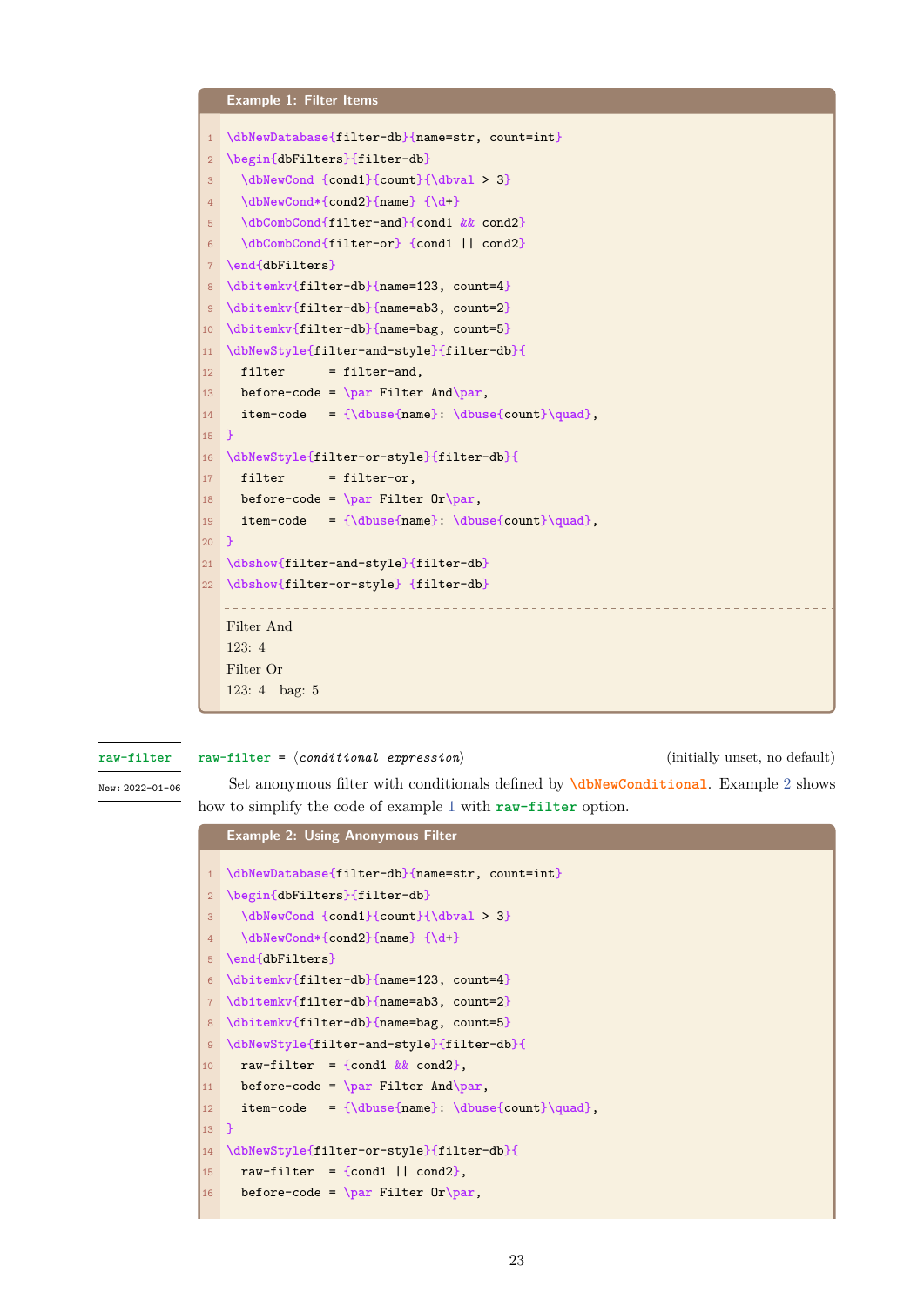```
17 item-code = {\dbuse{name}: \dbuse{count}\quad},
18 }
19 \dbshow{filter-and-style}{filter-db}
20 \dbshow{filter-or-style} {filter-db}
   Filter And
   123: 4
   Filter Or
   123: 4 bag: 5
```
**sort**

<span id="page-23-0"></span>New: 2022-01-05

**sort** = { *⟨attr spec1⟩*, *⟨attr spec2⟩*, … } (initially unset, no default)

Set sorting rules. Attributes of type str, date, int, fp is supported to sort. Multilevel sort is allowed. *⟨attr⟩* represents for ascending order, and *⟨attr⟩*\* represents for descending [orde](#page-23-0)r. Example 3 shows how to sort items by count in descending order and for the same count, sort by name in ascending order.

**Example 3: Multi-level Sorting** 1 **\dbNewDataba[se](#page-23-3)**{sort-db}{name=str, count=int}

```
2 \dbNewStyle{sort-style}{sort-db}{
3 sort = {count*, name},
4 item-code = {\dbuse{name}: \dbuse{count}\quad}
5 }
6 \dbitemkv{sort-db}{name=bag, count=1}
  7 \dbitemkv{sort-db}{name=box, count=1}
8 \dbitemkv{sort-db}{name=tag, count=2}
9 \dbitemkv{sort-db}{name=pen, count=3}
10 \dbshow{sort-style}{sort-db}
   pen: 3 tag: 2 bag: 1 box: 1
```
**before-code** = *⟨before code⟩* (initially empty, no default) Set the  $\langle code \rangle$  that is executed **before** displaying the database. See Example 4. **before-code** ✩ New: 2022-01-05

<span id="page-23-1"></span>**after-code** ✩

**[after-code](#page-23-1)** =  $\langle after code \rangle$  (initially empty, no default)

<span id="page-23-2"></span>New: 2022-01-05

Set the  $\langle code \rangle$  that is executed **after** displaying the database[.](#page-23-4) See Example 4.

### **[Exampl](#page-23-2)e 4: Set the Before and After Code of the Database**

```
1 \dbNewDatabase{wrap-db}{text=tl}
2 \dbNewStyle{wrap-style}{wrap-db}{
3 before-code = \textit{before code}\quad,
4 after-code = \textit{after code},
5 item-code = \dbarabic.~\dbuse{text}\quad
6 }
7 \dbitemkv{wrap-db}{text=text1}
8 \dbitemkv{wrap-db}{text=text2}
9 \dbitemkv{wrap-db}{text=text3}
10 \dbshow{wrap-style}{wrap-db}
```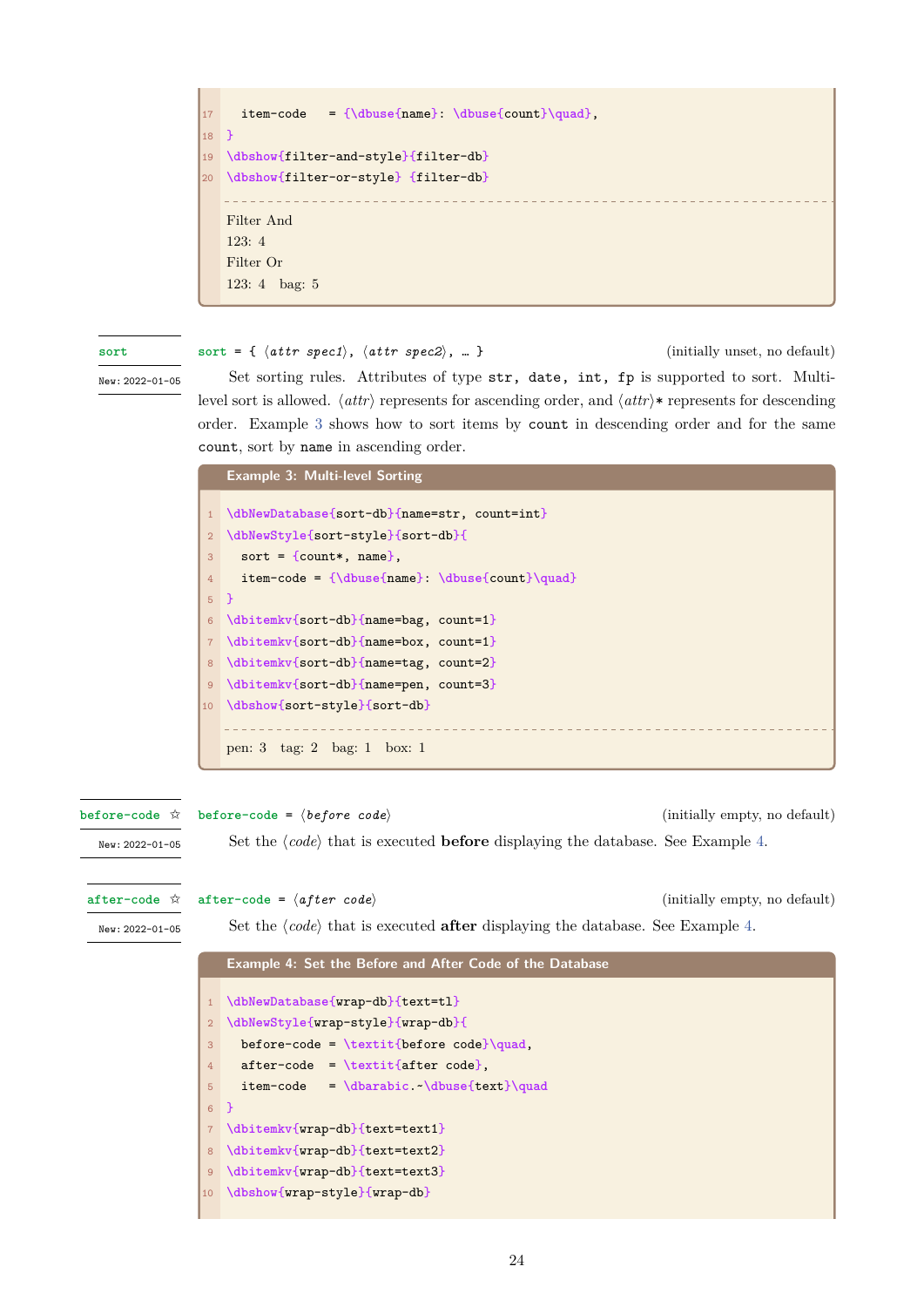**item-code** ✩

<span id="page-24-0"></span>New: 2022-01-05

**item-code** = *⟨item code⟩* (initially unset, no default) Set the code that display a record. You can use **\dbuse** to denote the value of attribute. Example 5 shows how to display an acronym glossary table.

<span id="page-24-2"></span>**[Examp](#page-24-0)le 5: Display Database Items \dbN[ew](#page-24-2)Database**{item-db}{acronym=str, desc=tl} **\dbNewStyle**{item-style}{item-db}{ before-code = {**\dbIfEmptyF**{**\begin**{description}}}, after-code = {**\dbIfEmptyF**{**\end**{description}}}, item-code = {**\item**[\dbuse{acronym}] **\dbuse**{desc}}, sort =  $\text{acronym}$ , 7 } **\dbitemkv**{item-db}{acronym=PM, desc={Prime Minister}} **\dbitemkv**{item-db}{acronym=CBD, desc={Central Business District}} **\dbitemkv**{item-db}{acronym=DL, desc={Deep Learning}} **\dbshow**{item-style}{item-db} **CBD** Central Business District **DL** Deep Learning **PM** Prime Minister

**item-code\*** ✩

<span id="page-24-1"></span>New: 2022-01-17

**item-code\*** = *⟨item code⟩* (initially unset, no default)

The *⟨item code⟩* will be expanded through **\protected@edef** before it is used. 6 shows how to display data with table using the expanded code.

|                | <b>Example 6: Display Data with Table</b>        |
|----------------|--------------------------------------------------|
|                |                                                  |
| $\mathbf{1}$   | \dbNewDatabase{tab-db}{name=str, count=int}      |
| $\overline{2}$ | \dbNewStyle{tab-style}{tab-db}{                  |
| 3              | before-code = $\frac{8}{8}$                      |
| 4              | \begin{tabular}{11}                              |
| 5              | name $&$ count $\\$                              |
| 6              | −.                                               |
| $\overline{7}$ | $after-code = \end{tabular}$ ,                   |
| 8              | item-code* = $\frac{1}{6}$                       |
| 9              | \textcolor{red}{\dbuse{name}} & \dbuse{count} \\ |
| 10             | Ъ,                                               |
| 11             | <b>P</b>                                         |
| 12             | \dbitemkv{tab-db}{name=bag, count=100}           |
| 13             | \dbitemkv{tab-db}{name=pig, count=20}            |
| 14             | \dbshow{tab-style}{tab-db}                       |
|                |                                                  |
|                | count<br>name                                    |
|                | $bag$ 100                                        |
|                |                                                  |
|                | 20<br>pig                                        |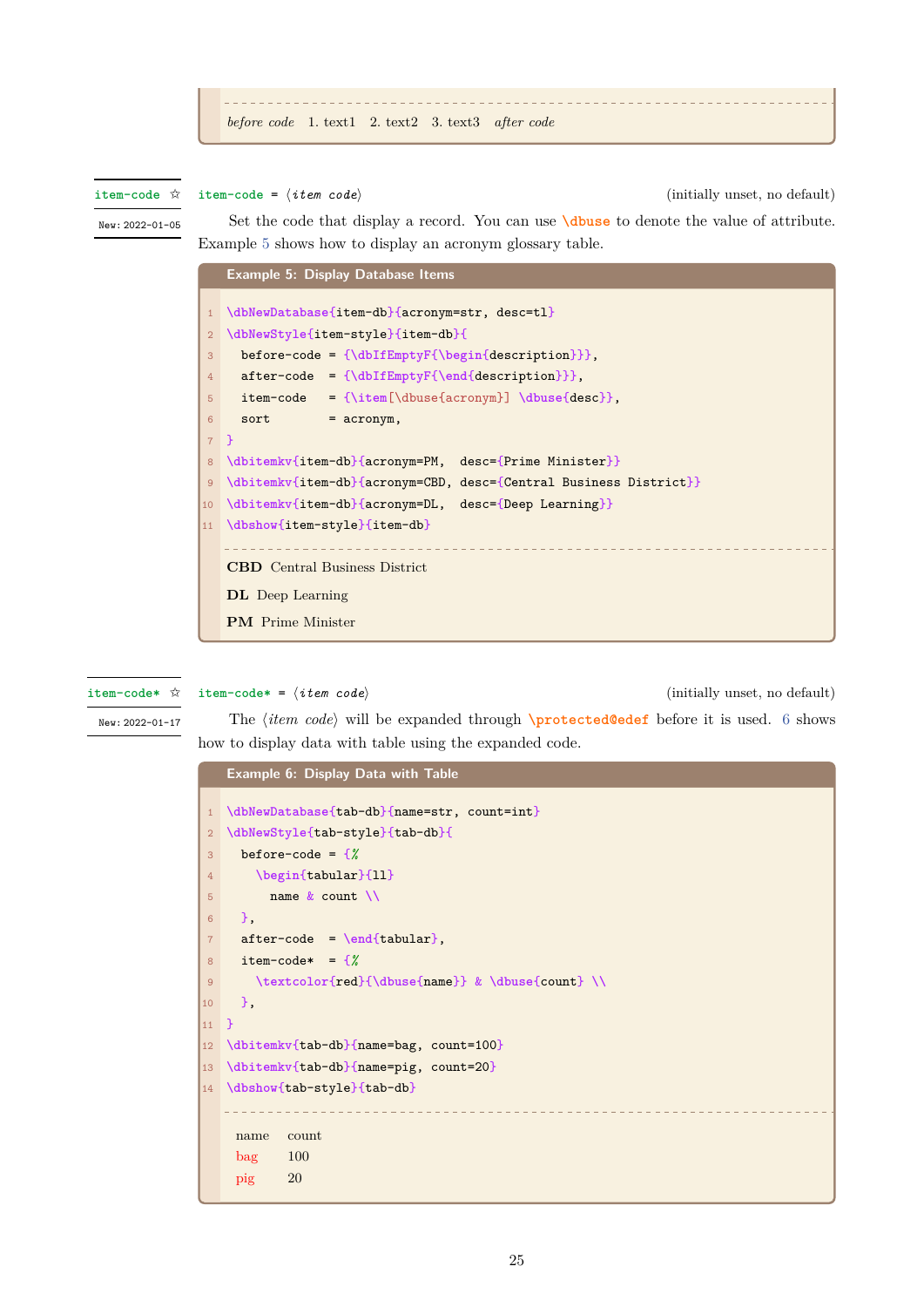```
item-before-code = ⟨before code⟩ (initially empty, no default)
                         Set the \langle code \rangle that is executed before displaying a item. See Example 7.
item-before-code ✩
       New: 2022-01-08
    Updated: 2022-01-14
                    item-after-code = ⟨after code⟩ (initially empty, no default)
                         Set the \langle code \rangle that is executed after displaying the item. See Example 7.
item-after-code ✩
       New: 2022-01-08
    Updated: 2022-01-14
                        Example 7: Set the Before and After Code of the Item
                      1 \dbNewDatabase{item-wrap-db}{text=tl}
                      2 \dbNewStyle{item-wrap-style}{item-wrap-db}{
                      3 item-before-code = \begingroup\ttfamily<,
                      4 item-after-code = >\endgroup,
                      5 item-code = \dagger = \dagger6 }
                      7 \dbitemkv{item-wrap-db}{text=example}
                      8 \dbshow{item-wrap-style}{item-wrap-db}
                        <example>
```
#### <span id="page-25-2"></span>**4.2.2 Attribute Options**

**Example 8: Set Style Code of Attribute**

**<attr>/code** ✩

<span id="page-25-0"></span>*⟨attr⟩***/code** = *⟨code⟩* (initially #1, no default)

<span id="page-25-3"></span>New: 2022-01-14

Set the style code of  $\langle \text{attr} \rangle$ . In  $\langle \text{code} \rangle$ , #1 is replaced with the value of  $\langle \text{attr} \rangle$ . Example 8 prints name whose count is less than 10 in teal color, otherwise in red color.

| $\mathbf{1}$     | \dbNewDatabase{attr-code-db}{name=str, count=int}   |
|------------------|-----------------------------------------------------|
| $\overline{2}$   | \begin{dbFilters}{attr-code-db}                     |
| 3                | \dbNewCond{large}{count}{\dbval >= 10}              |
| $\overline{4}$   | \end{dbFilters}                                     |
| 5                | \dbNewStyle{base-style}{attr-code-db}{              |
| $6\overline{6}$  | $item-code = \dbuse(name): - \dbuse{count}\quad,$   |
| 7 <sup>7</sup>   | $\mathcal{F}$                                       |
| $\boldsymbol{8}$ | \dbNewStyle[base-style]{large-style}{attr-code-db}{ |
| 9                | $raw-filter = large,$                               |
| 10               | $name/code = \text{textcolor{rel}+1},$              |
| 11               | $\mathcal{F}$                                       |
| 12               | \dbNewStyle[base-style]{small-style}{attr-code-db}{ |
| 13               | $raw-filter = !large,$                              |
| 14               | $name/code = \text{textcolor{-}{#1}},$              |
| 15               | <sup>T</sup>                                        |
| 16               | \dbitemkv{attr-code-db}{name=bag, count=1}          |
| 17               | \dbitemkv{attr-code-db}{name=pen, count=12}         |
| 18               | \dbitemkv{attr-code-db}{name=pig, count=5}          |
| 19               | \dbitemkv{attr-code-db}{name=egg, count=50}         |
| 20               | \dbshow{large-style}{attr-code-db}                  |
| 21               | \dbshow{small-style}{attr-code-db}                  |
|                  |                                                     |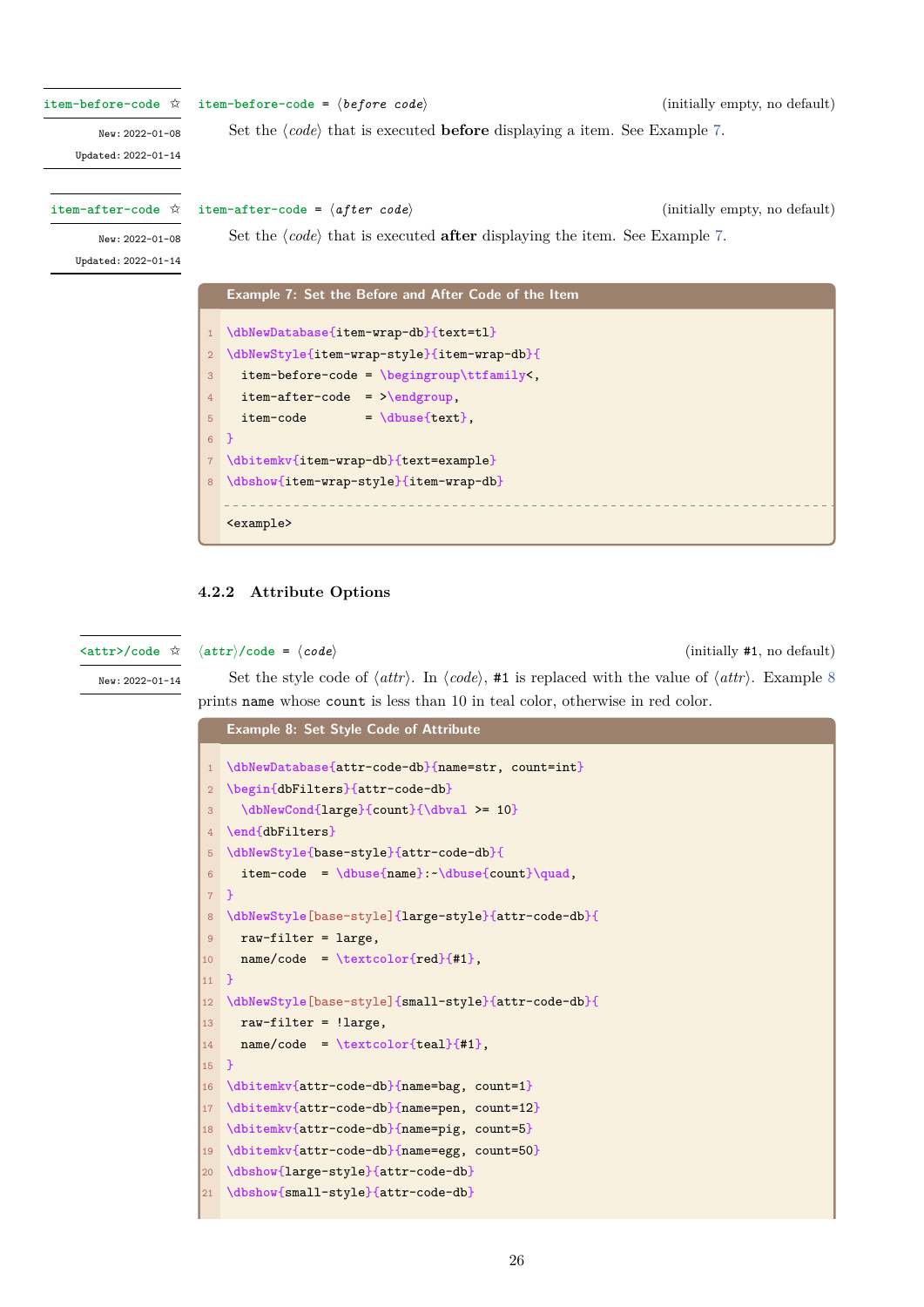

#### **<attr>/code\*** ✩

<span id="page-26-2"></span>New: 2022-01-14

*⟨attr⟩***/code\*** = *⟨code⟩* (initially unset, no default) Set the style code of  $\langle \text{attr} \rangle$ . In  $\langle \text{code} \rangle$ , #1 is replaced with the **expanded** value of  $\langle \text{attr} \rangle$ .

This is useful to commands that require special format of the arguments. Example 9 shows how to print Chinese date with **\zhdate** of package zhnumber. **\zhdate**

require argument to be the date of yyyy/mm/dd, which is the default date format of dbshow. But we need to expand the date through **date/code\*** first because **\zhdate** cannot parse the token list oth[er](#page-26-1) than yyyy/mm/dd.

<span id="page-26-1"></span>

| $%$ \usepackage{zhnumber}<br>1                                                                                     |  |  |
|--------------------------------------------------------------------------------------------------------------------|--|--|
| \dbNewDatabase{exp-db}{date=date, event=tl}                                                                        |  |  |
| \dbNewStyle{exp-style}{exp-db}{                                                                                    |  |  |
| item-code = $\par\makebox[4cm][1]{\dbuse\data}}\dbuse\event\},$                                                    |  |  |
| $date/code* = \zeta + 1.$                                                                                          |  |  |
| $\rightarrow$<br>$6-$                                                                                              |  |  |
| \dbitemkv{exp-db}{date=2020/12/31, event=eat}                                                                      |  |  |
| \dbitemkv{exp-db}{date=2021/01/01, event=sleep}                                                                    |  |  |
| \dbshow{exp-style}{exp-db}                                                                                         |  |  |
|                                                                                                                    |  |  |
| 2020年12月31日<br>eat                                                                                                 |  |  |
| 2021年1月1日<br>sleep                                                                                                 |  |  |
|                                                                                                                    |  |  |
|                                                                                                                    |  |  |
|                                                                                                                    |  |  |
| $\langle \text{attr} \rangle$ /before-code = $\langle \text{before code} \rangle$<br>(initially empty, no default) |  |  |
|                                                                                                                    |  |  |

New: 2022-01-05

Set the *⟨code⟩* that is executed by **\dbuse before** displaying the value of attribute.

#### <span id="page-26-3"></span>**<attr>/after-code** ✩

**<attr>/before-code** ✩

New: 2022-01-05

*⟨attr⟩***/after-code** = *⟨after code⟩* (initially empty, no default)

Set the *⟨code⟩* that is executed by **[\dbuse](#page-35-2) after** displaying the value of attribute.

The style code execution order of attribute is:

- 1. **<attr>/before-code**
- 2. **<attr>/code** or **<attr>/code\***
- 3. **<attr>/after-code**

#### <span id="page-26-0"></span>**<attr>/item-code** ✩

*⟨attr⟩***[/item-code](#page-25-3)** = *⟨i[tem code](#page-26-2)⟩* (initially #1, no default)

New: 2022-01-16

[Set the style code of](#page-26-3) *⟨attr⟩*. In *⟨item code⟩*, #1 is replaced with the item of the comma list. Example 10 shows how to set the style code of the item of the comma list.

**Example 10: Set the Style Code of Clist Item**

<span id="page-26-4"></span>

|                | 1 \dbNewDatabase{clist-db}{name=str, label=clist}    |
|----------------|------------------------------------------------------|
|                | 2 \dbNewStyle{clist-style}{clist-db}{                |
| 3 <sup>1</sup> | $= \parld{name}: \dbuse{1abel},$<br>item-code        |
| $\overline{4}$ | $label/item-code = (\textcolor{red}{\text{test}})$ , |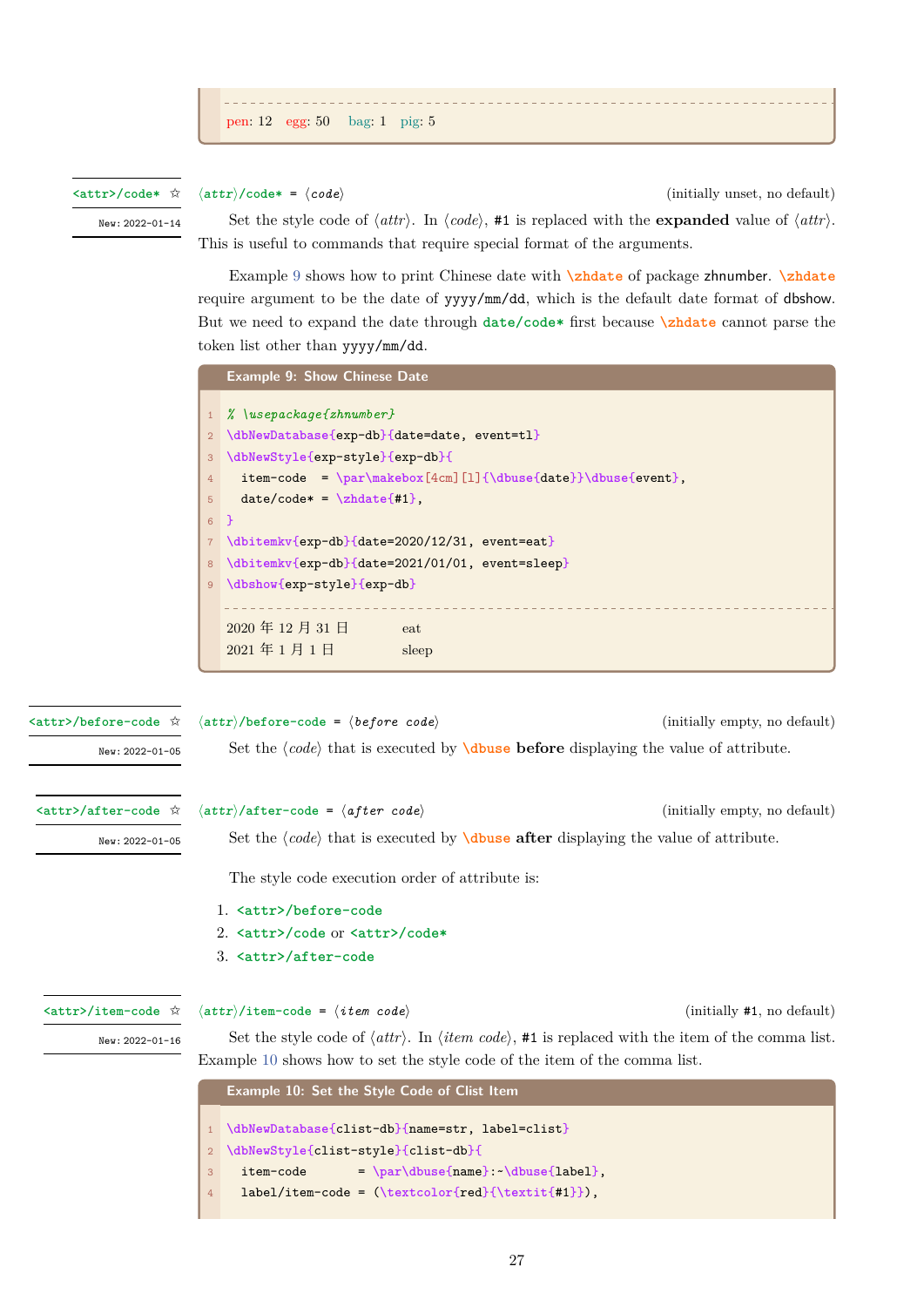<span id="page-27-2"></span><span id="page-27-1"></span><span id="page-27-0"></span>

|                                                               | $\rightarrow$<br>5 <sup>5</sup><br>\dbitemkv{clist-db}{name=pig,<br>$label={\{animal,\, meat\}}$<br>$6\phantom{1}$<br>\dbitemkv{clist-db}{name=Alex, label={person, male}}<br>$\overline{7}$<br>\dbshow{clist-style}{clist-db}<br>pig: $(animal)$ , $(meat)$<br>Alex: (person), (male)                                                                                                                                                                                                                                                                                                                                                                                                                                                                                                                                               |                                                                  |
|---------------------------------------------------------------|--------------------------------------------------------------------------------------------------------------------------------------------------------------------------------------------------------------------------------------------------------------------------------------------------------------------------------------------------------------------------------------------------------------------------------------------------------------------------------------------------------------------------------------------------------------------------------------------------------------------------------------------------------------------------------------------------------------------------------------------------------------------------------------------------------------------------------------|------------------------------------------------------------------|
| <attr>/item-code* ☆<br/>New: 2022-01-16</attr>                | $\langle \text{attr} \rangle / \text{item-code*} = \langle \text{item code} \rangle$<br>Set the style code of $\langle \text{attr} \rangle$ . In $\langle \text{item code} \rangle$ , #1 is replaced with the <b>expanded</b> item of the<br>comma list.                                                                                                                                                                                                                                                                                                                                                                                                                                                                                                                                                                             | (initially unset, no default)                                    |
| <attr>/item-before-code ☆<br/>New: 2022-01-05</attr>          | $\langle \text{attr} \rangle$ /item-before-code = $\langle \text{before code} \rangle$<br>Only for attributes of type clist. Set the $\langle code \rangle$ that is excuted <b>before</b> displaying the<br>item of the comma list.                                                                                                                                                                                                                                                                                                                                                                                                                                                                                                                                                                                                  | (initially empty, no default)                                    |
| <attr>/item-after-code ☆<br/>New: 2022-01-05</attr>           | $\langle \text{attr} \rangle / \text{item–after-code} = \langle \text{after code} \rangle$<br>Only for attributes of type clist. Set the $\langle code \rangle$ that is excuted after displaying the item<br>of the comma list.<br>The style code execution order of comma list item is:<br>1. <attr>/item-before-code<br/>2. <attr>/item-code or <attr>/item-code*<br/>3. <attr>/item-after-code</attr></attr></attr></attr>                                                                                                                                                                                                                                                                                                                                                                                                        | (initially empty, no default)                                    |
| <attr>/sep<br/>New: 2022-01-05<br/>Updated: 2022-01-08</attr> | $\langle \text{attr} \rangle$ /sep = $\langle \text{separation} \rangle$<br>$\langle \text{attr} \rangle$ /sep = {<br>$\langle separation\; between\; two\rangle,$<br>$\langle separation\; between\; more\; than\; two\rangle$ ,<br>$\langle separation\,\,\, between\,\,\, final\,\,\, two \rangle$<br>}<br>$\langle \text{attr} \rangle / \text{sep} = \{$<br>$\langle separator\ before\ year\rangle,$<br>$\langle separation\; between\; year\; and\; month\rangle$ ,<br>$\langle separation\; between\; month\; and\; day\rangle$ ,<br>$\langle separator\ after\ day\rangle$<br>}<br>Only for attributes of type clist or date. Set the separator between items. If the argument<br>is an one-item comma list, all separators are set to $\langle separator \rangle$ but $\langle separator \text{ before } year \rangle$ and | (initially $\{ , \cdot \}$ for clist and / for date, no default) |

T

*⟨separator after day⟩* is set empty.

T.

If the argument is a comma list of 3 items, it is used to set the separator between items of the comma list. Following documentation is quoted from interface3:

If the comma list has more than two items, the *⟨separator between more than two⟩* is placed between each pair of items except the last, for which the *⟨separator between final two>* is used. If the comma list has exactly two items, then they are placed in the input stream separated by the *⟨separator between two⟩*. If the comma list has a single item, it is placed in the input stream, and a comma list with no items produces no output.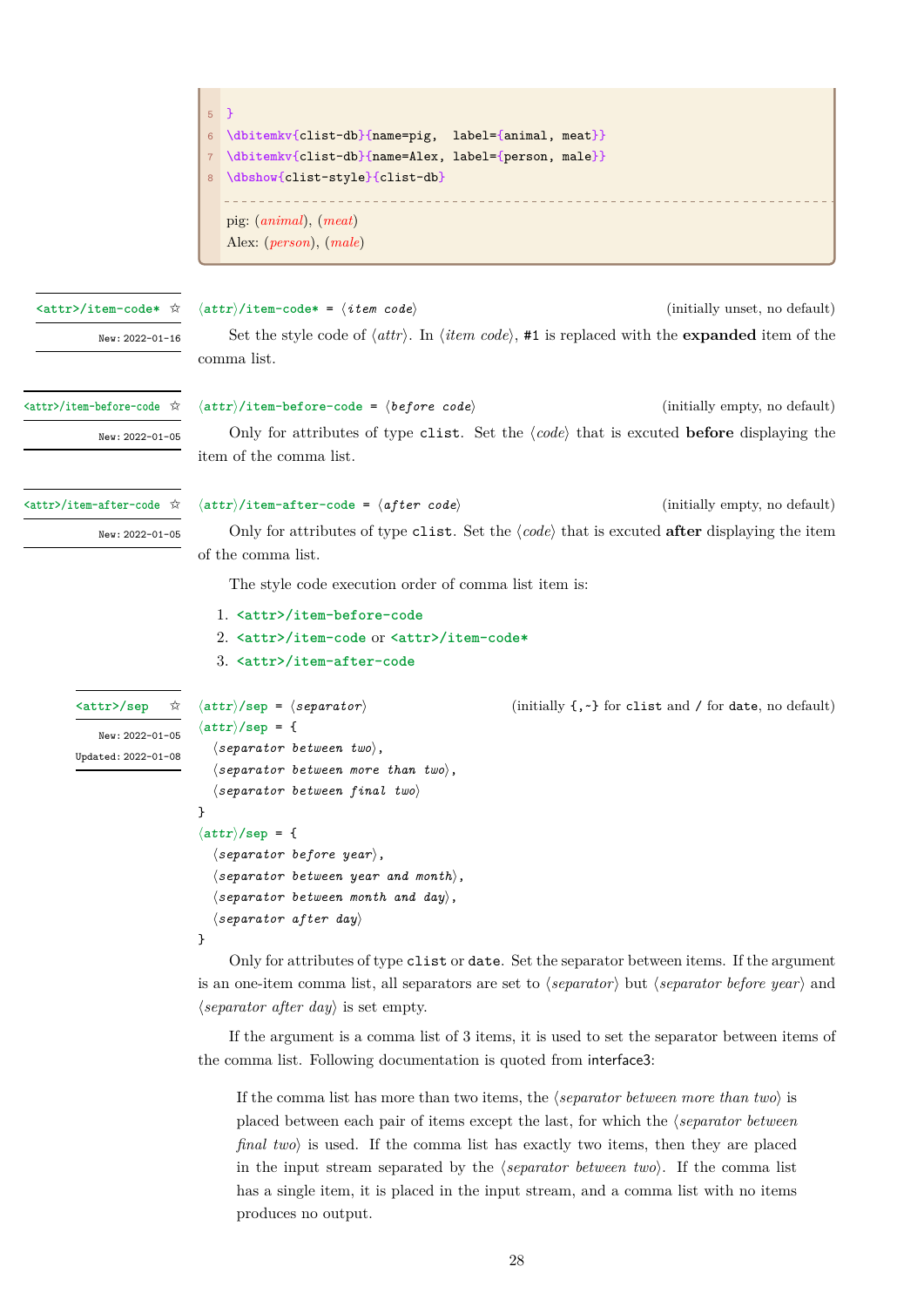For attributes of type clist, incorrect number (numbers exclude 1 and 3) of items of the argument will raise an error. Example 11 shows how to use this option to customize the separators between comma list items.

```
Example 11: Set Separator Between Items of Comma List
1 \dbNewDatabase{clist-db}{label=clist}
2 \dbNewStyle{clist-base}{clist-db}{
3 before-code = {\dbIfEmptyF{\begin{enumerate}}},
4 after-code = {\dbIfEmptyF{\end{enumerate}}},
     5 item-code = \item \dbuse{label},
6 }
7 \dbNewStyle[clist-base]{clist-style1}{clist-db}{
8 label/sep = \{\{\, , \, \cdot\}\}9 }
10 \dbNewStyle[clist-base]{clist-style2}{clist-db}{
11 label/sep = \{ \{ , - \}, \{ , - \}, \text{ and } - \}12 }
13 \dbitemkv{clist-db}{label={a, b, c}}
14 \dbitemkv{clist-db}{label={1, 2, 3}}
15 \dbshow{clist-style1}{clist-db}
16 \dbshow{clist-style2}{clist-db}
                                     _______________
      1. a, b, c
      2. 1, 2, 3
      1. a, b and c
      2. 1, 2 and 3
```
If the argument is a comma list of 4 items, it is used to set the separators of the date. For attributes of type date, incorrect number (numbers exclude 1 and 4) will raise an error. Example 12 shows how to customize the date separators.

```
Example 12: Set Date Separators
1 \dbNewDatabase{date-db}{date=date}
2 \dbNewStyle{date-style1}{date-db}{
3 item-code = \dbuse{date}\quad,
4 date/sep = -,
5 }
6 \dbNewStyle{date-style2}{date-db}{
7 item-code = \dbuse{date}\quad,
8 date/sep = {\$, +, !, \$},
9 }
10 \dbitemkv{date-db}{date=2020/01/02}
11 \dbitemkv{date-db}{date=2022/07/12}
12 \dbshow{date-style1}{date-db}
13 \dbshow{date-style2}{date-db}
   2020-01-02 2022-07-12 $2020+01!02$ $2022+07!12$
```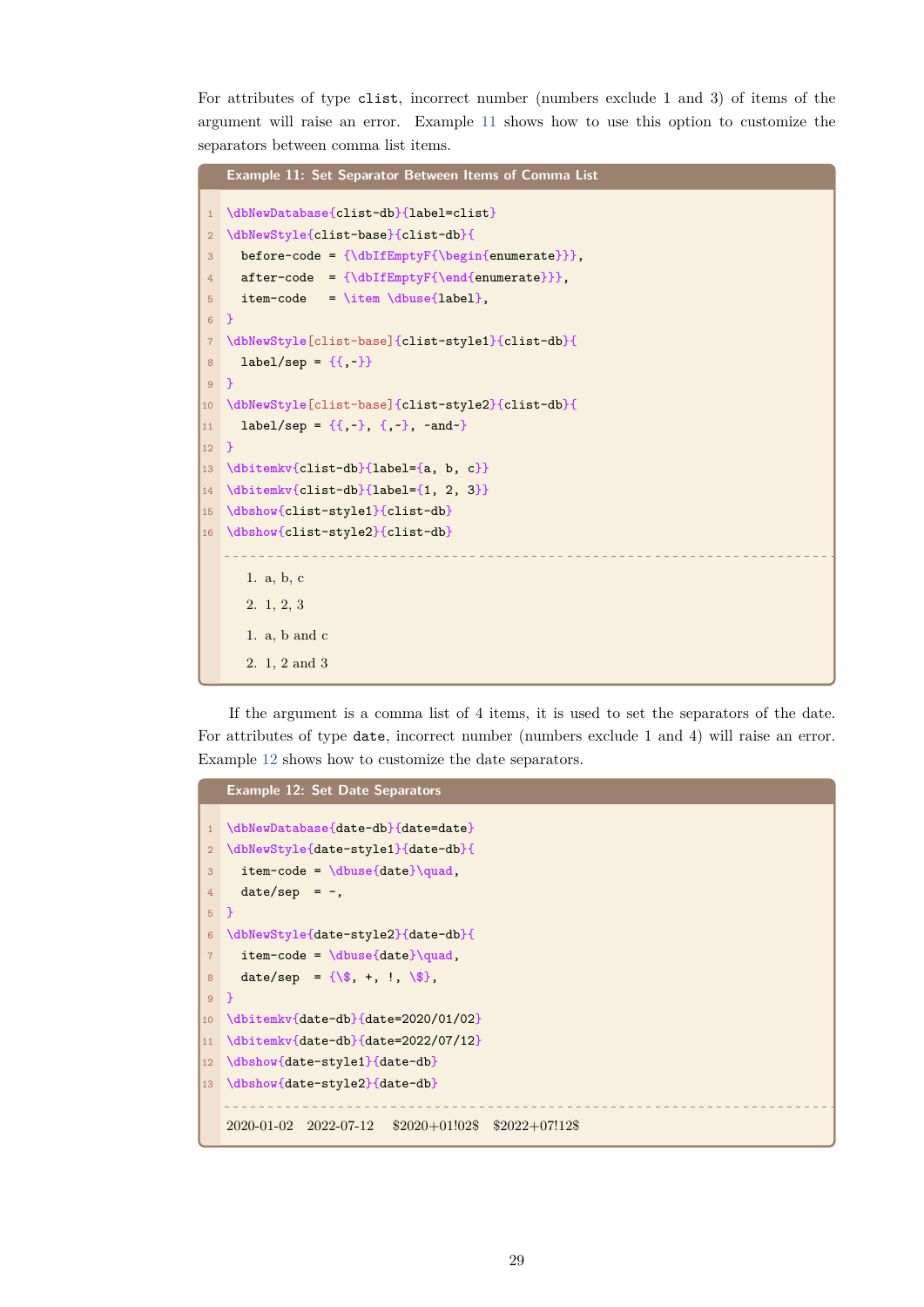**<attr>/format-code** ✩

New: 2022-01-14

*⟨attr⟩***/format-code** = *⟨format code⟩* (initially unset, no default)

Use this option to get fine-grained control over date formatting. In  $\langle format code \rangle$ , #1 represents for the *⟨year⟩*, #2 represents for the *⟨month⟩* and #3 represents for the *⟨day⟩*. Example 13 shows how to format the date with this option.

<span id="page-29-1"></span>

|                 | <b>Example 13: Date Formatting</b>                                        |
|-----------------|---------------------------------------------------------------------------|
|                 |                                                                           |
|                 | 1 \dbNewDatabase{date-db}{date=date}                                      |
|                 | 2 \dbNewStyle{date-style}{date-db}{                                       |
| 3               | $item-code = \dbuse\date\}.$                                              |
| 4               | date/format-code = $\{\Box: #3\quad\Box\}$ : #2\quad $\overline{4}: #1\}$ |
| $5 \frac{1}{2}$ |                                                                           |
|                 | $6 \text{dbitemkv}^{date-db}$ {date=2022/01/01}                           |
|                 | 7 \dbshow{date-style}{date-db}                                            |
|                 |                                                                           |
|                 | 日: 1 月: 1 年: 2022                                                         |

#### **<attr>/zfill** *⋆*

*⟨attr⟩***/zfill** = *⟨***true**|*false⟩* (initially true, default true)

New: 2022-01-08

Only for attributes of type date. Control whether to fill zero on the left of the month or day. Example 14 shows the differences.

<span id="page-29-2"></span>

|                | <b>Example 14: Control the Leading Zero of the Date</b> |
|----------------|---------------------------------------------------------|
| $\mathbf{1}$   | \dbNewDatabase{date-db}{date=date}                      |
| $\overline{2}$ | \dbNewStyle {zfill-style}{date-db}{                     |
| 3              | $item-code = \dbuse\data\}$ .                           |
| $\overline{4}$ | - 7                                                     |
| 5              | \dbNewStyle{nofill-style}{date-db}{                     |
| 6              | $item-code = \dbuse\date\}$ ,                           |
| $\overline{7}$ | $date/zfill = false,$                                   |
| 8              | ↑                                                       |
| $\overline{9}$ | \dbitemkv{date-db}{date=2022/01/01}                     |
| 10             | \dbshow {zfill-style}{date-db}                          |
| 11             | \dbshow{nofill-style}{date-db}                          |
|                |                                                         |
|                | $2022/01/01$ $2022/1/1$                                 |

#### **\dbdatesep**

**\dbdatesep** {*⟨separator⟩*}

<span id="page-29-0"></span>New: 2022-01-13

Set the separator for internal date parsing. The default value is /, i.e. the date must be store in the format of yyyy/mm/dd. Example 15 shows how to store dates with two formats. [However, th](#page-29-0)e separators are not really stored but used to parse the year, month and day, which will be stored internally as three integers.

|                | <b>Example 15: Set Date Parsing Format</b>    |
|----------------|-----------------------------------------------|
|                |                                               |
|                | 1 \dbNewDatabase{inner-date-db}{date=date}    |
| $\overline{2}$ | \dbNewStyle{inner-date-style}{inner-date-db}{ |
| 3 <sup>1</sup> | $item-code = \dbuse\data\}=$                  |
| $4$ }          |                                               |
| 5              | \dbitemkv{inner-date-db}{date=2020/01/20}     |
| 6              | $\delta$                                      |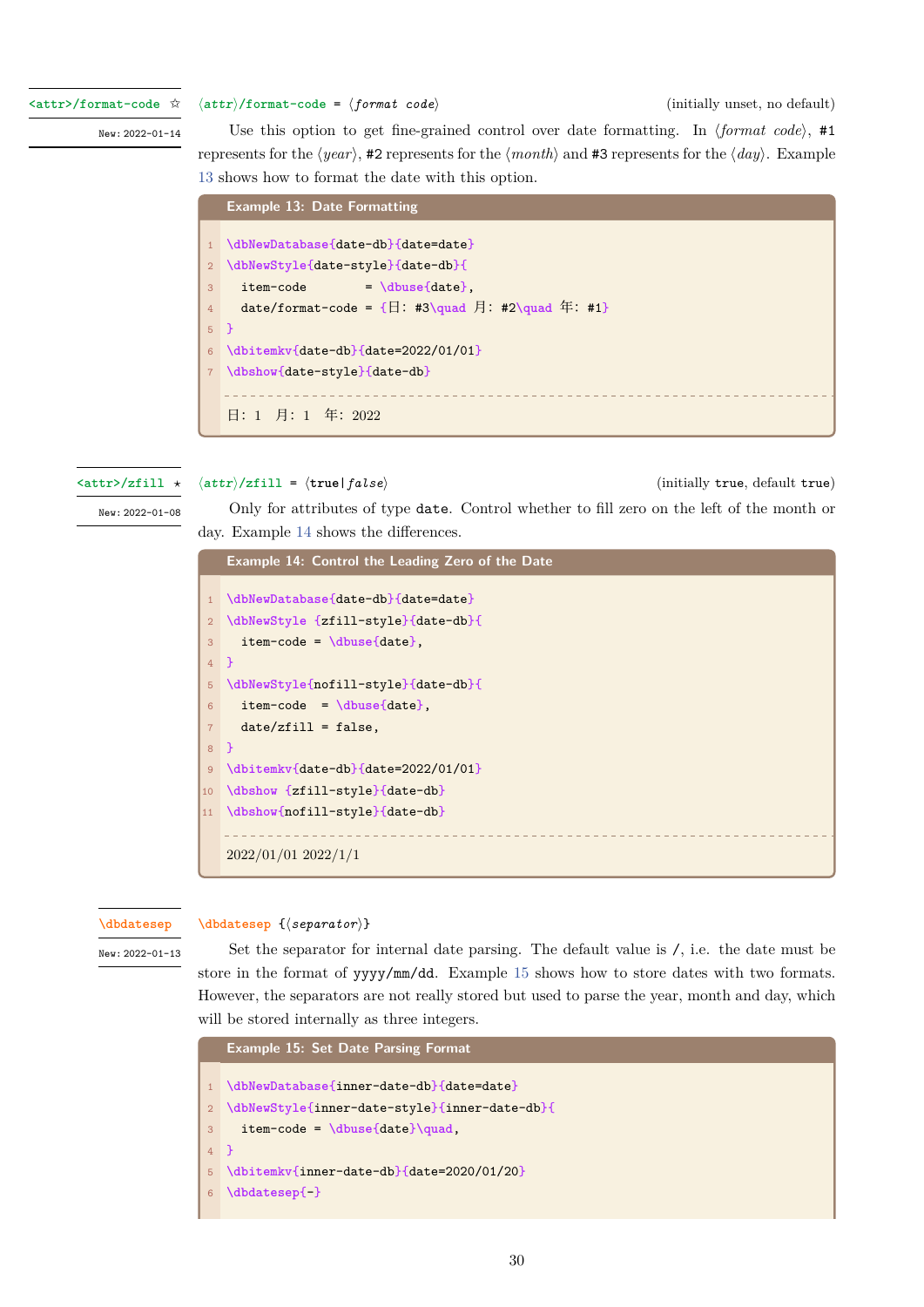```
\dbitemkv{inner-date-db}{date=2022-01-10}
8 \dbshow{inner-date-style}{inner-date-db}
  2020/01/20 2022/01/10
```
## **4.3 Data Filters**

<span id="page-30-0"></span>Filter is a combination of conditionals that is used to filter the data you want to display.

<span id="page-30-1"></span>**\dbNewReviewPoints**

**\dbNewReviewPoints** {*⟨name⟩*} {*⟨points⟩*}

New: 2022-01-05

Define *⟨points⟩* to filter dates by intervals. something. *⟨points⟩* is a list of *⟨intexpr⟩*. In example 16, a *⟨date anchor⟩* and a list of *⟨points⟩* is defined. During the filtering process, *⟨interval⟩* [is calcula](#page-30-1)ted by *⟨interval⟩* = *⟨date anchor⟩ − ⟨date cmp⟩*, *⟨date cmp⟩* is the *⟨date⟩* of current item. Then each *⟨intexpr⟩* in *⟨points⟩* is compared with *⟨interval⟩* to test if they are equal.

<span id="page-30-4"></span>

|                 | <b>Example 16: Filter with Review Points</b>                        |
|-----------------|---------------------------------------------------------------------|
|                 |                                                                     |
|                 | \dbNewDatabase{filter-db}{date=date}                                |
| 2 <sup>1</sup>  | \dbNewReviewPoints{review}{2, 5}                                    |
| $\mathbf{3}$    | \dbNewRawFilter*{review-filter}{filter-db}{date}{review 2022/02/06} |
| 4               | \dbNewStyle{filter-style}{filter-db}{                               |
| 5               | $item-code = \dbuse\data\qquad$                                     |
| 6               | $filter = review-filter,$                                           |
|                 | $7 \}$                                                              |
| 8               | \dbitemkv{filter-db}{date=2022/01/30}                               |
| 9 <sup>°</sup>  | \dbitemkv{filter-db}{date=2022/02/01}                               |
| 10 <sup>°</sup> | \dbitemkv{filter-db}{date=2022/02/04}                               |
| 11              | \dbshow{filter-style}{filter-db}                                    |
|                 |                                                                     |
|                 | $2022/02/01$ $2022/02/04$                                           |

#### **dbFilters**

<span id="page-30-2"></span>New: 2022-01-05 Updated: 2022-01-16 \begin{**dbFilters**} {*⟨database⟩*} *⟨code⟩* \end{**dbFilters**} \begin{**[dbFilters](#page-30-2)**} \* {*⟨database⟩*} *⟨code⟩*

```
\end{dbFilters}
```
[Filters are](#page-30-2) defined inside **dbFilters** environment, inside which, **\dbNewConditional** is defined to [declare co](#page-30-2)nditionals and **\dbCombineConditionals** is defined to combine conditionals. Starr[ed version](#page-30-2) will define a filter of the same name of conditional as soon as you define it. In example 17, line 3 define the [conditional](#page-30-2) and the filter named greater [so that you can](#page-31-0) use it in option **option**. Filters are in[dependent in different datab](#page-34-1)ases, which means the same name of filters is allowed in different databases.

```
Example 17: Define Conditional and Filter at Same Time
1 \dbNewDatabase{filter-db}{count=int}
```

```
2 \begin{dbFilters}*{filter-db}
```

```
3 \dbNewCond{greater}{count}{\dbval > 3}
```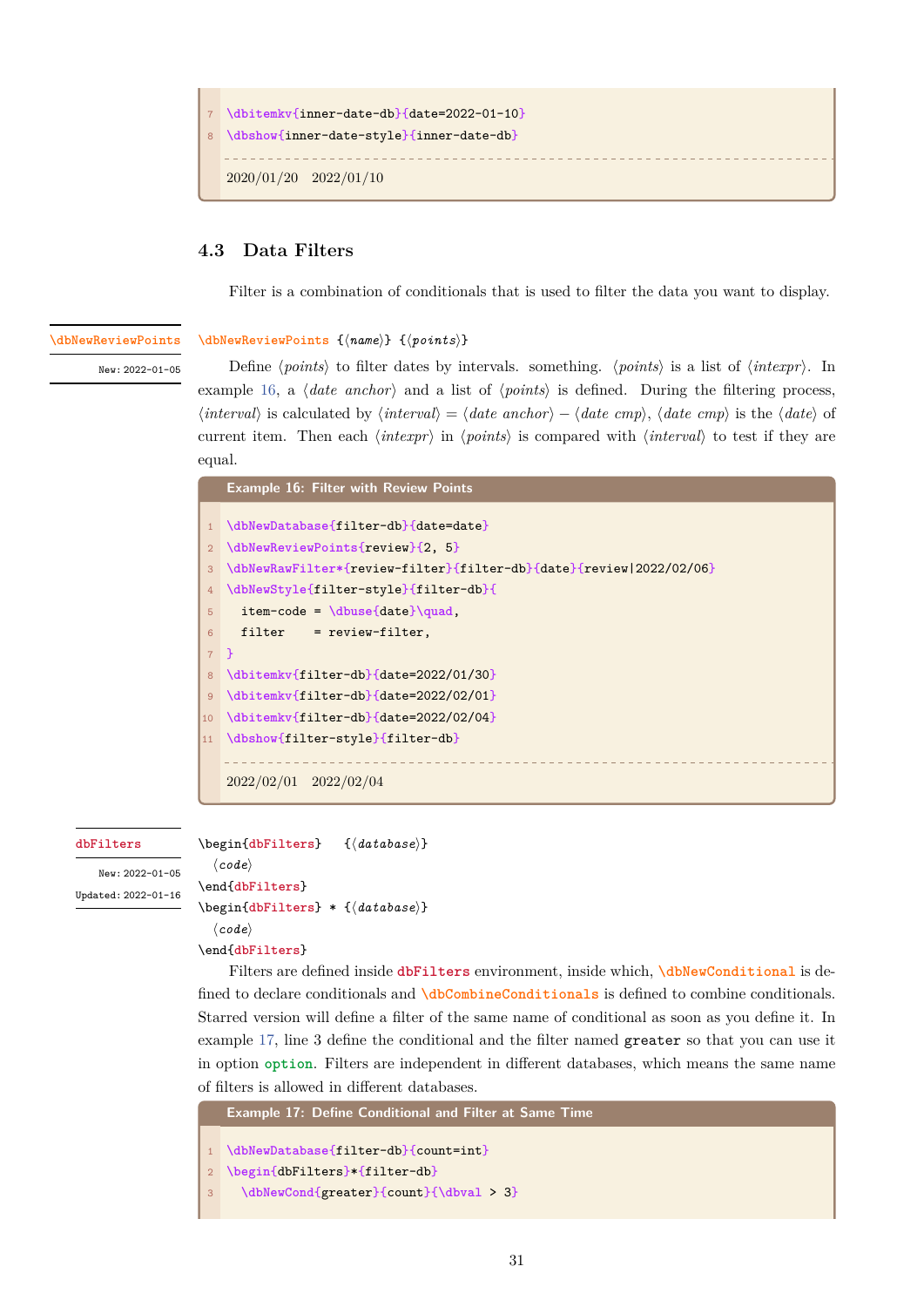```
4 \end{dbFilters}
5 \dbNewStyle{filter-style}{filter-db}{
6 filter = greater,
7 item-code = \dbuse{count}\quad,
8 }
9 \dbitemkv{filter-db}{count=2}
10 \dbitemkv{filter-db}{count=5}
11 \dbshow{filter-style}{filter-db}
   5
```
**\dbNewConditional \dbNewCond \dbNewConditional\* \dbNewCond\***

> <span id="page-31-0"></span>New: 2022-01-05 Updated: 2022-01-16

```
\dbNewConditional {⟨name⟩} {⟨attr⟩} {⟨cond spec⟩} [⟨filter info⟩]
\dbNewConditional* {⟨name⟩} {⟨attr⟩} {⟨cond spec⟩} [⟨filter info⟩]
\dbNewConditional {⟨name⟩} {⟨int/fp attr⟩} {⟨expr⟩} [⟨filter info⟩]
\dbNewConditional* {⟨name⟩} {⟨int/fp attr⟩} {⟨expr⟩} [⟨filter info⟩]
\dbNewConditional {⟨name⟩} {⟨str/tl attr⟩} {⟨regex expr⟩} [⟨filter info⟩]
\dbNewConditional* {⟨name⟩} {⟨str/tl attr⟩} {⟨regex expr⟩} [⟨filter info⟩]
\dbNewConditional {⟨name⟩} {⟨clist attr⟩} {⟨val list⟩} [⟨filter info⟩]
\dbNewConditional* {⟨name⟩} {⟨clist attr⟩} {⟨val list⟩} [⟨filter info⟩]
\dbNewConditional {⟨name⟩} {⟨date attr⟩} {⟨date expr⟩} [⟨filter info⟩]
\dbNewConditional* {⟨name⟩} {⟨date attr⟩} {⟨review points⟩|⟨date⟩} [⟨filter info⟩]
```
[Define the con](#page-31-0)ditional named *⟨name⟩* that binds to *⟨attr⟩*. **\dbval** is replaced with the real [value of the attribu](#page-31-0)te inside the *⟨cond spec⟩*.

[For attributes](#page-31-0) of type int and fp, *⟨expr⟩* is passed to **\int\_compare:nTF** or **\fp\_ compare:nTF**.

**NOTE:** Division using / rounds to the closest integer. Use **\dbIntDivTruncate** to rounds the result toward 0.

For attribute of type str and tl, unstarred form matches any part while starred form matches the whole part with the  $\langle regex \exp r \rangle$ , which is shown i[n example](#page-36-1) 18: filter part match names that contain numbers and filter all match names that is composed of digits.

```
Example 18: Match Strings
1 \dbNewDatabase{filter-db}{name=str}
2 \begin{dbFilters}*{filter-db}
3 \dbNewCond{part}{name}{\d+}
4 \dbNewCond*{all}{name}{\d+}
5 \end{dbFilters}
6 \dbNewStyle{part-style}{filter-db}{
7 before-code = Match part:~,
8 item-code = \dbuse{name}\quad,
9 filter = part,
10 }
11 \dbNewStyle{all-style}{filter-db}{
12 before-code = Match all:-,
13 item-code = \dbuse{name}\quad,
14 filter = all,
15 }
16 \dbitemkv{filter-db}{name=123}
17 \dbitemkv{filter-db}{name=int12}
```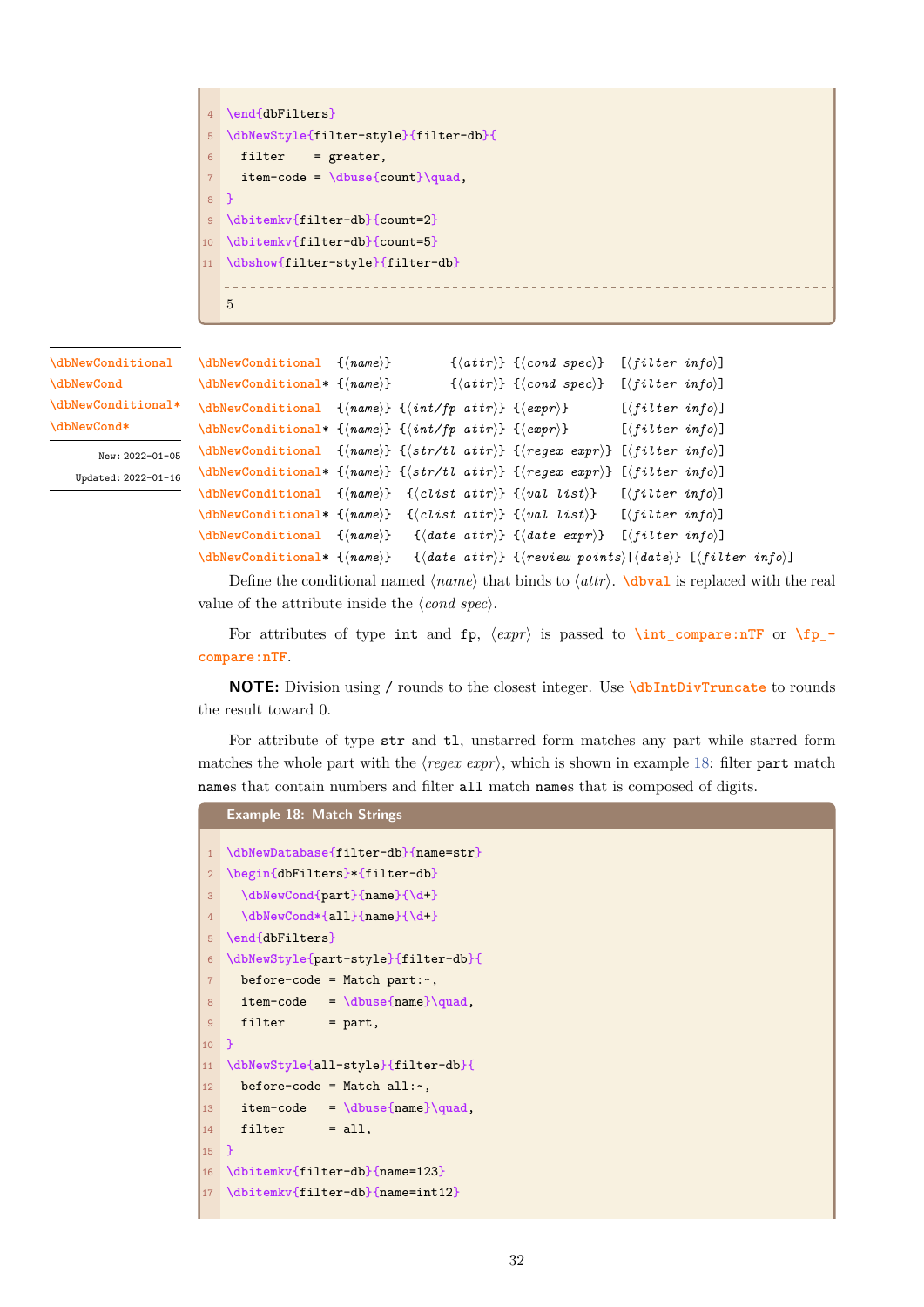```
18 \dbitemkv{filter-db}{name=variable}
19 \dbshow{part-style}{filter-db}
20 \dbshow {all-style}{filter-db}
   Match part: 123 int12 Match all: 123
```
For attributes of type clist, the conditional defined by unstarred form is true if any item of *⟨val list⟩* is in the comma list. While the conditional defined by starred form is true only if every item of *⟨val list⟩* is in the comma list. In example 19, filter or match labels that contain hard **or** red, and filter and match labels that contain hard **and** red.

```
Example 19: Filter Lists
1 \dbNewDatabase{filter-db}{label=clist}
2 \begin{dbFilters}*{filter-db}
3 \dbNewCond {or}{label}{hard, red}
4 \dbNewCond*{and}{label}{hard, red}
5 \end{dbFilters}
6 \def\emph#1{\textit{\textbf{#1}}}
7 \dbNewStyle{base-style}{filter-db}{
8 before-code = {
9 \begin{minipage}[t]{.3\textwidth}
10 All items
11 },
12 after-code = {\end{minipage}},
13 item-code = \par\dbarabic.~\dbuse{label},
14 }
15 \dbNewStyle[base-style] {or-style}{filter-db}{
16 before-code = {
17 \begin{minipage}[t]{.3\textwidth}
18 Match \emph{any} of hard \emph{or} red
19 },
20 filter = or,
21 }
22 \dbNewStyle[base-style]{and-style}{filter-db}{
23 before-code = \{24 \begin{minipage}[t]{.3\textwidth}
25 Match \emph{all} of hard \emph{and} red
26 },
27 filter = and,
28 }
29 \dbitemkv{filter-db}{label={hard, red}}
30 \dbitemkv{filter-db}{label={hard, blue}}
31 \dbitemkv{filter-db}{label={easy, blue}}
32 \dbitemkv{filter-db}{label={easy, red}}
33 \dbitemkv{filter-db}{label={hard, red, flat}}
34 \dbshow {base-style}{filter-db}
35 \dbshow {or-style}{filter-db}
36 \dbshow {and-style}{filter-db}
```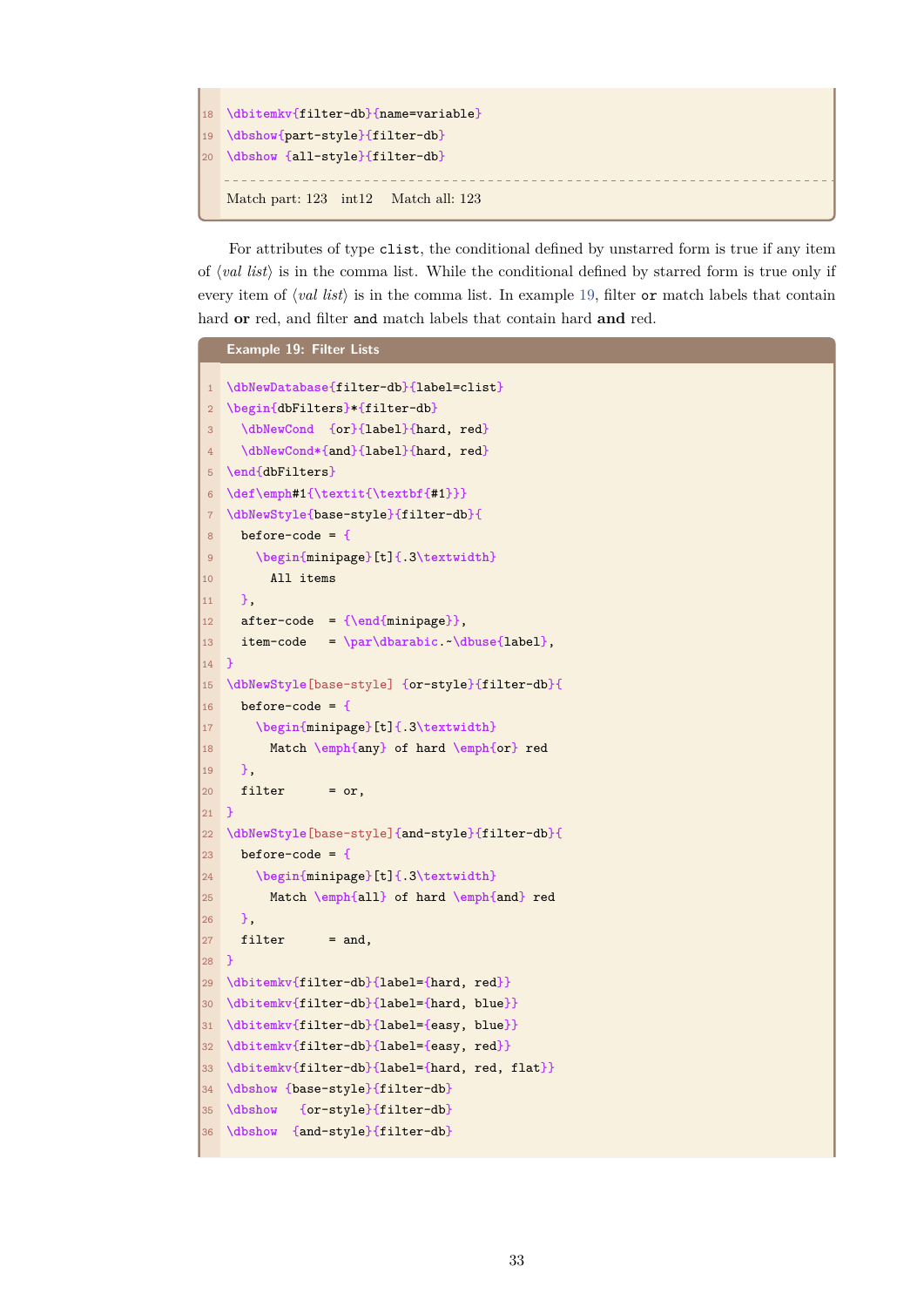| All <i>items</i>   | Match <i>any</i> of hard <i>or</i> red | Match all of hard and red |
|--------------------|----------------------------------------|---------------------------|
| 1. hard, red       | 1. hard, red                           | 1. hard, red              |
| 2. hard, blue      | 2. hard, blue                          | 2. hard, red, flat        |
| 3. easy, blue      | 3. easy, red                           |                           |
| 4. easy, red       | 4. hard, red, flat                     |                           |
| 5. hard, red, flat |                                        |                           |
|                    |                                        |                           |

For attributes of type date, unstarred form replace each date with a integer representing for the days between *⟨date⟩* and 1971/01/01, and the result is passed to **\int\_compare:nTF**. Example 20 shows how to use the *⟨date expr⟩* to filter the data.

<span id="page-33-1"></span>

|                | <b>Example 20: Filter with Date Expression</b>                      |
|----------------|---------------------------------------------------------------------|
|                |                                                                     |
|                | \dbNewDatabase{filter-db}{date=date}                                |
| 2 <sup>1</sup> | \dbNewRawFilter{date-filter}{filter-db}{date}{\dbval >= 2022/02/01} |
| 3 <sup>1</sup> | \dbNewStyle{filter-style}{filter-db}{                               |
| $4^{\circ}$    | $item-code = \dbuse\data\qquad\quad$                                |
| 5 <sup>1</sup> | $filter = date-filter,$                                             |
| 6 <sup>1</sup> | - 7                                                                 |
| 7 <sup>1</sup> | \dbitemkv{filter-db}{date=2022/01/30}                               |
| 8              | \dbitemkv{filter-db}{date=2022/02/01}                               |
| 9 <sup>°</sup> | \dbitemky{filter-db}{date=2022/02/04}                               |
|                | 10 \dbshow{filter-style}{filter-db}                                 |
|                |                                                                     |
|                | $2022/02/01$ $2022/02/04$                                           |

Starred form defines the conditional with review points defined by **\dbNewReviewPoints** and *⟨date⟩* is the date to be compared (see example 16).

#### **\dbNewRawFilter**

<span id="page-33-0"></span>New: 2022-01-16

```
\dbNewRawFilter {⟨name⟩} {⟨database⟩} {⟨attr⟩} {⟨cond spec⟩} [⟨filter info⟩]
\dbNewRawFilter* {⟨name⟩} {⟨database⟩} {⟨attr⟩} {⟨cond spec⟩} [⟨filter info⟩]
Equal to
\begin{dbFilters}* {⟨database⟩}
 \dbNewCond {⟨name⟩} {⟨attr⟩} {⟨cond spec⟩} [⟨filter info⟩]
 \dbNewCond* {⟨name⟩} {⟨attr⟩} {⟨cond spec⟩} [⟨filter info⟩]
\end{dbFilters}
```
Us[e this comm](#page-30-2)and to quickly define a *⟨filter⟩* that has the same name with the *⟨conditional⟩*. E[xample](#page-31-0) 21 is actually the same with example 17, but it is more concise.

```
Example 21: Define Conditional and Filter at Same Time
1 \dbNewDatabase{filter-db}{count=int}
2 \dbNewRawFilter{greater}{filter-db}{count}{\dbval > 3}
3 \dbNewStyle{filter-style}{filter-db}{
4 filter = greater,
5 item-code = \dbuse{count}\quad,
6 }
7 \dbitemkv{filter-db}{count=2}
8 \dbitemkv{filter-db}{count=5}
9 \dbshow{filter-style}{filter-db}
  5
```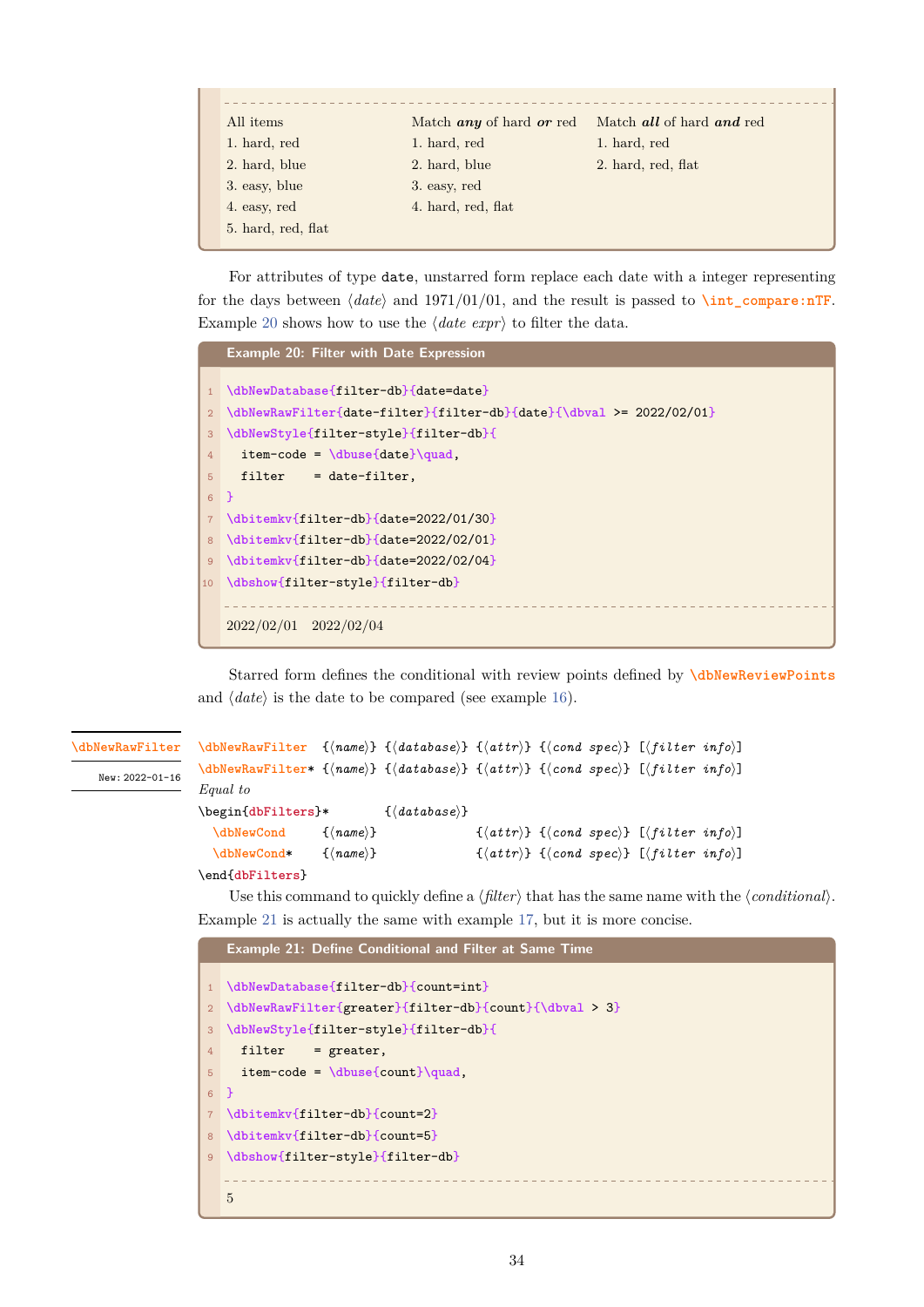<span id="page-34-1"></span>**\dbCombineConditionals**

New: 2022-01-05

#### **\dbCombineConditionals** {*⟨name⟩*} {*⟨cond combination⟩*} [*⟨info⟩*]

Define the filter *⟨name⟩*, which combine the conditionals and store the extra *⟨info⟩* into **\dbFilterInfo**. Supported operators are &&, ||, !. You can set the option **filter** to *⟨name⟩* [to apply the filter when](#page-34-1) you display the database. See example 1.

## **[4.4 Store a](#page-37-0)nd Use Data**

*⟨code⟩* \end{*⟨***dbitem***⟩*}

#### **dbitem**

<span id="page-34-0"></span>\begin{*⟨***dbitem***⟩*} {*⟨database⟩*} [*⟨attr-val list⟩*]

<span id="page-34-2"></span>New: 2022-01-05 Updated: 2022-01-13

Th[e data a](#page-34-2)re stored with **dbitem** environment in two ways. Short data can be stored in *⟨attr-val list⟩* and long data can be stored by **\dbsave**, which will suppress the value set by the optio[n list.](#page-34-2)  $\langle \text{attr} \rangle = \langle \text{val} \rangle$  is equal to  $\langle \text{dbsave}(\langle \text{attr} \rangle) \cdot \langle \text{val} \rangle$ , and  $\langle \text{attr} \rangle = \langle \text{val} \rangle$  is equal to **\dbsave\***{*⟨attr⟩*}{*⟨val⟩*}, in w[hich case](#page-34-2), data will not be expanded in an e or x-type argument. Example 22 shows how to store data with **d[bitem](#page-35-3)**.

#### **Example 22: Store Date**

<span id="page-34-3"></span>

| $\mathbf{1}$   | \dbNewDatabase{ques-db}{date=date, ques=tl, ans=tl} |
|----------------|-----------------------------------------------------|
| $\overline{2}$ | \dbNewStyle{ques-style}{ques-db}{                   |
| 3              | item-code<br>$=$ {%                                 |
| 4              | \par\dbuse{date}                                    |
| 5              | \par\dbarabic \dbuse{ques}                          |
| 6              | \par\textbf{Answer:} \dbuse{ans}                    |
| $\overline{7}$ | −.                                                  |
| 8              | $item–after-code = \medspace$ = \medskip,           |
| 9              | $\mathcal{F}$                                       |
| 10             | \begin{dbitem}{ques-db}[date=2022/01/01]            |
| 11             | \dbsave{ques}{Distance from earth to moon?}         |
| 12             | \dbsave{ans} {384,401 kilometers.}                  |
| 13             | \end{dbitem}                                        |
| 14             | \begin{dbitem}{ques-db}[date=2022/01/02]            |
| 15             | \dbsave{ques}{The number of English letters?}       |
| 16             | $\displaystyle \left\{ \text{ans} \right\}$ {26.}   |
| 17             | \end{dbitem}                                        |
| 18             | \dbshow{ques-style}{ques-db}                        |
|                |                                                     |
|                | 2022/01/01                                          |
|                | 1. Distance from earth to moon?                     |
|                | <b>Answer:</b> 384,401 kilometers.                  |
|                | 2022/01/02                                          |
|                | 2. The number of English letters?                   |
|                | Answer: 26.                                         |
|                |                                                     |

**\dbitemkv**

**\dbitemkv** {*⟨database⟩*} [*⟨attr-val list⟩*]

New: 2022-01-13

Store data with *⟨attr-val list⟩*.

35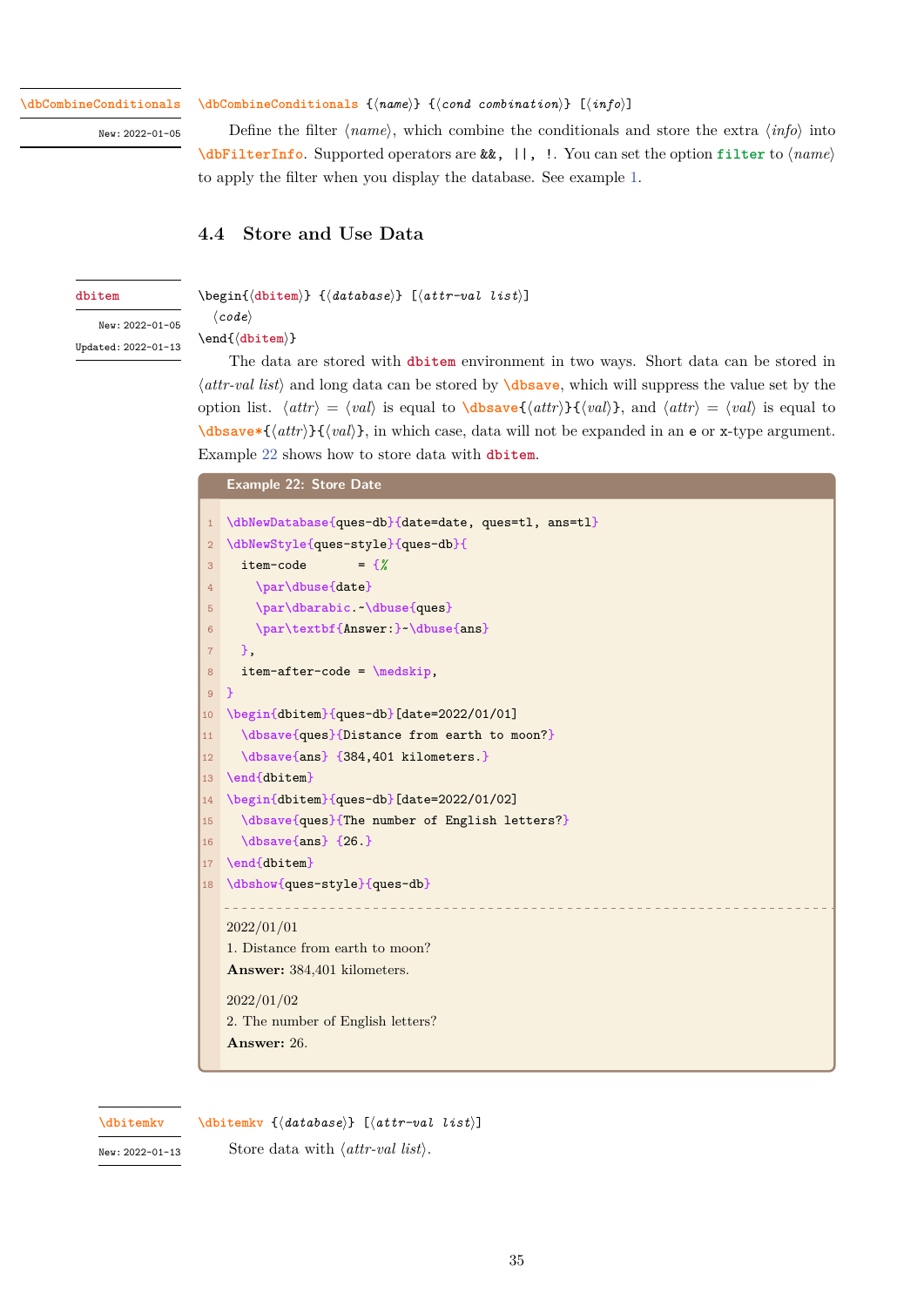#### **4.5 \dbsave and \dbuse**

# **\dbsave**

**\dbsave\***

<span id="page-35-0"></span>**\dbsave** {*⟨attr⟩*} {*⟨data⟩*} **\dbsave**\* {*⟨[attr](#page-35-3)⟩*} {*⟨da[ta](#page-35-2)⟩*}

<span id="page-35-3"></span>New: 2022-01-05 Updated: 2022-01-08

**\dbsave** save the *⟨data⟩* to *⟨attr⟩* of current record. **\dbsave** can be used only inside the **[dbitem](#page-35-3)** environment. *⟨data⟩* stored by **\dbsave\*** is wrapped with **\exp\_not:n** while *⟨data⟩* [stored b](#page-35-3)y **\dbsave** keeps the same.

**\dbuse** *⋆*

## **[\dbuse](#page-34-2)** {*⟨attr⟩*}

<span id="page-35-2"></span>New: 2022-01-05 Updated: 2022-01-08

Displ[ay the va](#page-35-3)lue of *⟨attr⟩* of current record. **\dbuse** is **expandable** and can be only used inside the option **item-code**, **item-before-code**, **item-after-code**.

## **4.6 Conditi[onals](#page-24-0)**

```
\dbIfEmptyTF {⟨true code⟩} {⟨false code⟩}
                \dbIfEmptyT {⟨true code⟩}
\dbIfEmptyT ⋆
\dbIfEmptyF ⋆
\dbIfEmptyTF ⋆
```
<span id="page-35-1"></span>**\dbIfEmptyF** {*⟨false code⟩*}

```
New: 2022-01-05
```
[Test if th](#page-35-4)e database is empty. Example 23 shows how to avoid an empty list environment.

**[Example](#page-35-4) 23: Avoid Empty List Environment**

| $\mathbf{1}$    | \dbNewDatabase{test-db}{text=tl}                                |
|-----------------|-----------------------------------------------------------------|
| $\overline{2}$  | \dbNewRawFilter{alph}{test-db}{text}{\d}                        |
| 3               | \dbNewStyle{base-style}{test-db}{                               |
| $\overline{4}$  | before-code = $\d{bIfEmptyTF{Empty db}{\begin{enumerate}} \}$ , |
| 5               | $after-code = \dbIfEmptyF{\end{enumerate}}\medskip;$            |
| 6               | item-code = \item \dbuse{text},                                 |
| $7$ }           |                                                                 |
| 8               | \dbNewStyle[base-style]{empty-style}{test-db}{                  |
| $\overline{9}$  | raw-filter=!alph                                                |
| 10 <sup>°</sup> | - 7                                                             |
| 11              | $\dot{\text{test-db}}_{text={$1 + 1 = 2$}}$                     |
| 12              | \dbitemkv{test-db}{text={I have 2 pens.}}                       |
| 13              | \dbshow {base-style}{test-db}                                   |
| 14              | \dbshow{empty-style}{test-db}                                   |
|                 |                                                                 |
|                 | 1. $1+1=2$ .                                                    |
|                 | 2. I have 2 pens.                                               |
|                 |                                                                 |
|                 | Empty db                                                        |
|                 |                                                                 |
|                 |                                                                 |

**\dbIfLastT** *⋆* **\dbIfLastF** *⋆*

```
\dbIfLastTF {⟨true code⟩} {⟨false code⟩}
```
**\dbIfLastF** {*⟨false code⟩*}

```
\dbIfLastT {⟨true code⟩}
```

```
\dbIfLastTF ⋆
```
New: 2022-01-17

Test if the current item is the last item to display. Example 24 shows how to set the [separator be](#page-35-5)tween items.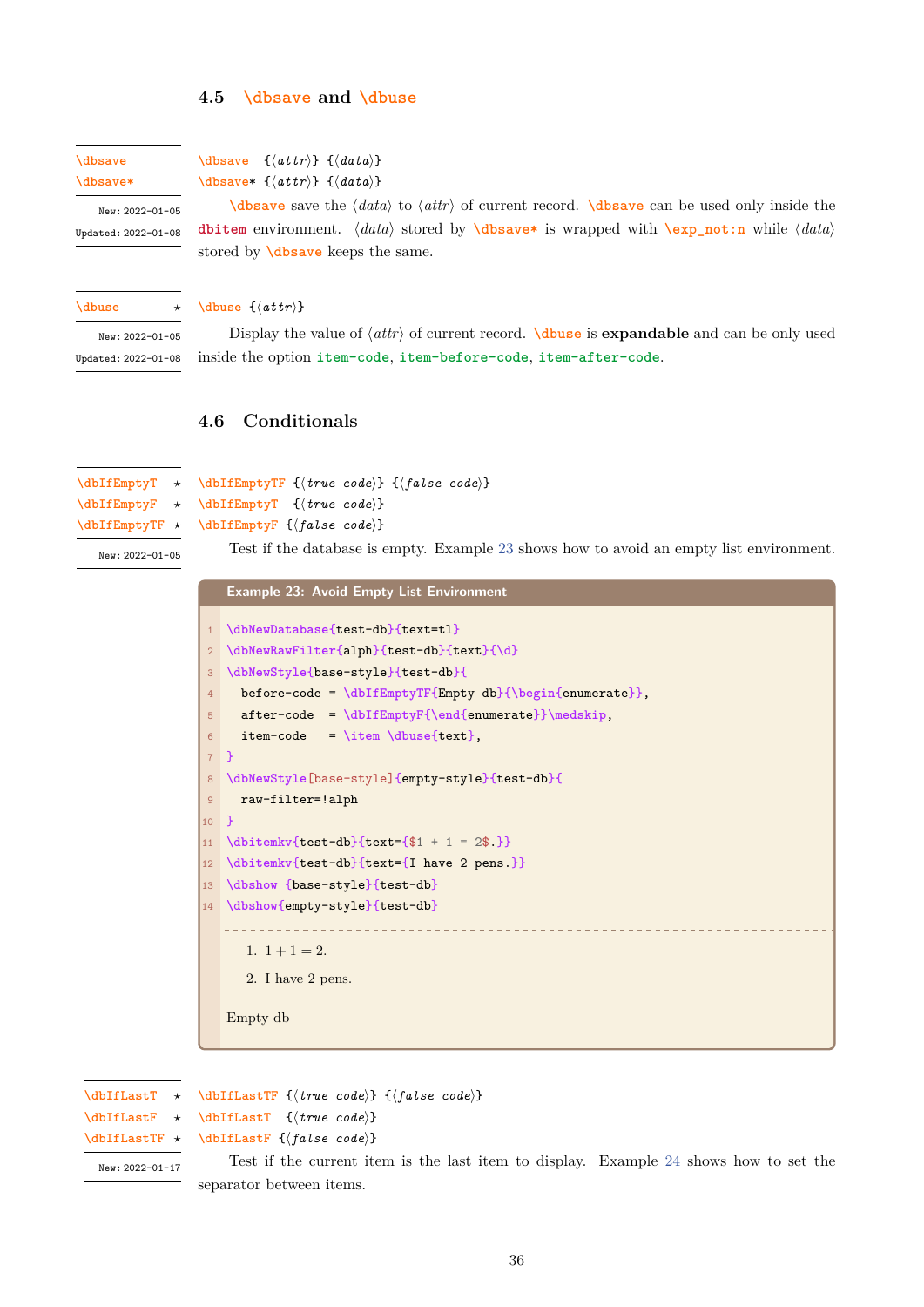<span id="page-36-2"></span>

# **4.7 Expression Functions**

**\dbIntAbs** {*⟨intexpr⟩*}

<span id="page-36-0"></span>

| <b>\dbIntAbs</b>         | $^\star$ |
|--------------------------|----------|
| \dbIntSign               | $^\star$ |
| \dbIntDivRound           | $^\star$ |
| <b>\dbIntDivTruncate</b> | $\star$  |
| \dbIntMax                | $^\star$ |
| <b>\dbIntMin</b>         | $^\star$ |
| \dbIntMod                | $^\star$ |
| \dbFpSign                | $^\star$ |
|                          |          |

| New: 2022-01-10 |  |
|-----------------|--|
|                 |  |

| $\{\langle\, \mathit{intexpr}\rangle\}$                                       |                                         |
|-------------------------------------------------------------------------------|-----------------------------------------|
| $\{\langle \text{intexpr}_1 \rangle\} \ \{\langle \text{intexpr}_2 \rangle\}$ |                                         |
| $\{\langle \text{intexpr}_1 \rangle\} \ \{\langle \text{intexpr}_2 \rangle\}$ |                                         |
| $\{\langle\,interpr_1\rangle\} \ \{\langle\,interpr_2\rangle\}$               |                                         |
| $\{\langle\,intercal\right) \} \ \{\langle\,intercal\right)$                  |                                         |
| $\{\langle \text{intexpr}_1 \rangle\} \ \{\langle \text{intexpr}_2 \rangle\}$ |                                         |
| $\{\langle \text{fpear} \rangle\}$                                            |                                         |
|                                                                               | is equal to $\int$ int abs:n            |
|                                                                               | is equal to $\int$ int sign:n           |
|                                                                               | is equal to $\int_{div\_round:nn}$      |
|                                                                               | is equal to <b>\int_div_truncate:nn</b> |
|                                                                               | is equal to $\int_{\text{max:nn}}$      |
|                                                                               | is equal to $\int$ int min:nn           |
|                                                                               | is equal to $\int_{\text{mod}:nn}$      |
|                                                                               | is equal to $\text{fp}$ sign:n          |
|                                                                               | \dbIntDivTruncate                       |

[See deta](#page-36-0)iled documentation of interface3. Example 25 shows how to filter multiples of 3.

```
Example 25: Filter Multiples of 3
1 \dbNewDatabase{expr-db}{n=int}
2 \dbNewRawFilter{mod}{expr-db}{n}{\dbIntMod{\dbval}{3} = 0}
3 \dbNewStyle{expr-style}{expr-db}{
4 item-code = \dbuse{n}\quad,
5 filter = mod,
```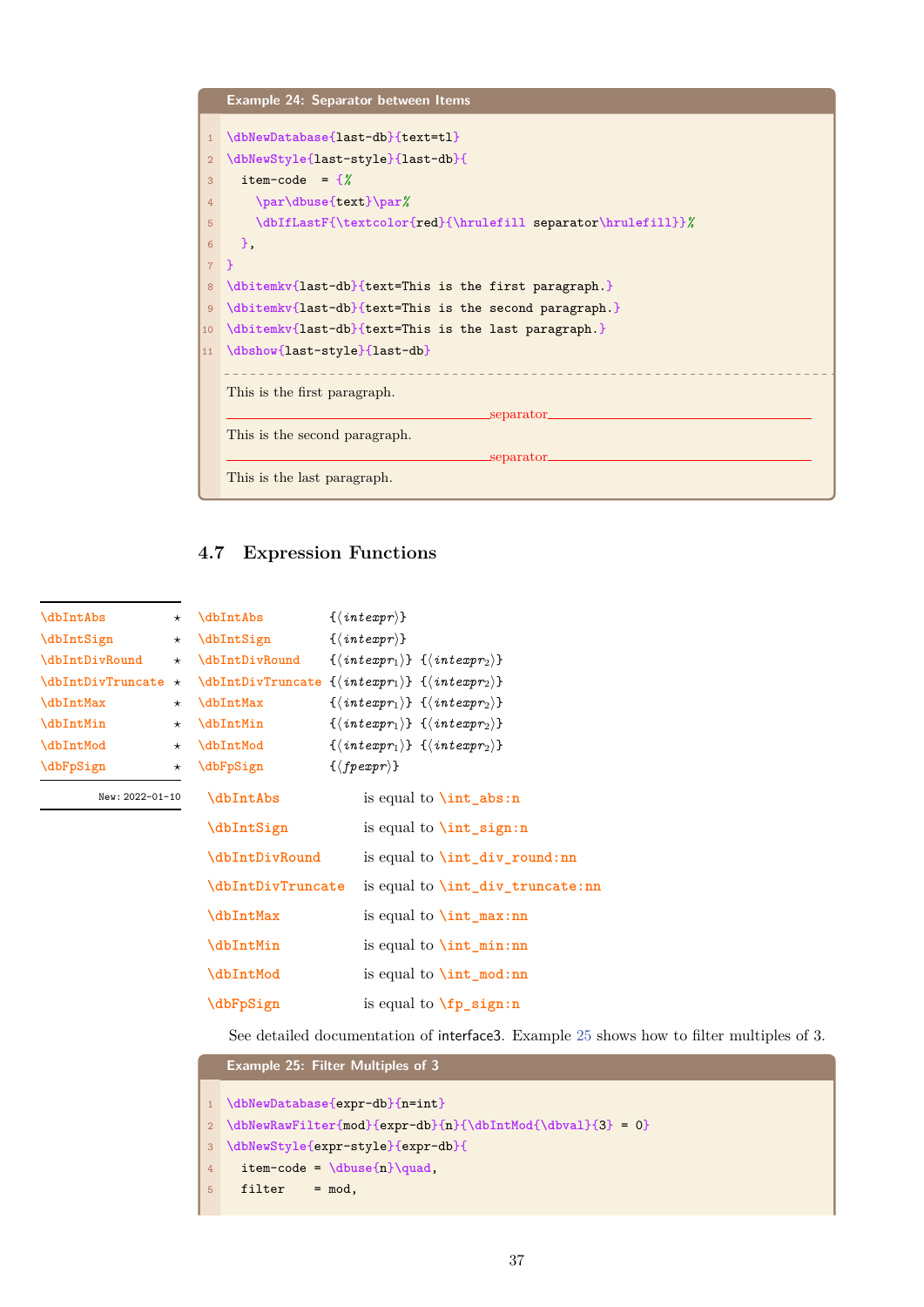<span id="page-37-1"></span>

# **4.8 Special Macros**

Some special macros are defined to expand to different contents according to context.

<span id="page-37-0"></span>

| \dbval            | $^{\star}$ | \dbval                    | Attribute value, only accessible in <b>\dbNewConditional</b> . |
|-------------------|------------|---------------------------|----------------------------------------------------------------|
| <i>dbDatabase</i> | $^{\star}$ |                           |                                                                |
| $\dbFilterName *$ |            | \dbtoday                  | Date of today.                                                 |
| $\delta \star$    |            | <i><b>\dbDatabase</b></i> | Database name.                                                 |
| \dbIndex          | $^\star$   | \dbFilterName             | Filter name.                                                   |
| \dbarabic         | $\star$    |                           |                                                                |
| \dbalph           | $\star$    | <b>\dbFilterInfo</b>      | Filter information.                                            |
| \dbAlph           | $^\star$   | \dbIndex                  | Record index, identical to $\dagger \dagger \dagger \dagger$   |
| dbroman           | $^\star$   |                           |                                                                |
| \dbRoman          | $\star$    | \dbarabic                 | Show the counter of query set as digits.                       |
| New: 2022-01-05   |            | \dbalph                   | Show the counter of query set as lowercase letters.            |
|                   |            | \dbAlph                   | Show the counter of query set as uppercase letters.            |
|                   |            | \dbroman                  | Show the counter of query set as lowercase roman numerals.     |
|                   |            | dbroman                   | Show the counter of query set as uppercase roman numerals.     |

**[\dbtod](#page-37-0)ay** show the current date with the separator defined by **\dbdatesep**. See example 26.

## **[Exampl](#page-37-0)e 26: Special Commands**

```
1 \dbNewDatabase{special-db}{name=str}
2 \dbNewRawFilter*{number}{special-db}{name}{\d+}[name that is a number]
3 \dbNewStyle{special-style}{special-db}{
4 before-code = {
5 Date: \dbtoday \\
6 Database: \dbDatabase
7 Filter: \dbFilterName \\
8 Filter info: \dbFilterInfo \par
9 \begin{tabular}{@{}lllllll}
10 Index & arabic & alph & Alph & roman & Roman & value \\
11 \quad \frac{1}{2},
12 after-code = \end{tabular},
13 item-code* = {%
14 \dbIndex & \dbarabic & \dbalph & \dbAlph &
15 \dbroman & \dbRoman & \dbuse{name} \\
16 },
17 sort = name,
```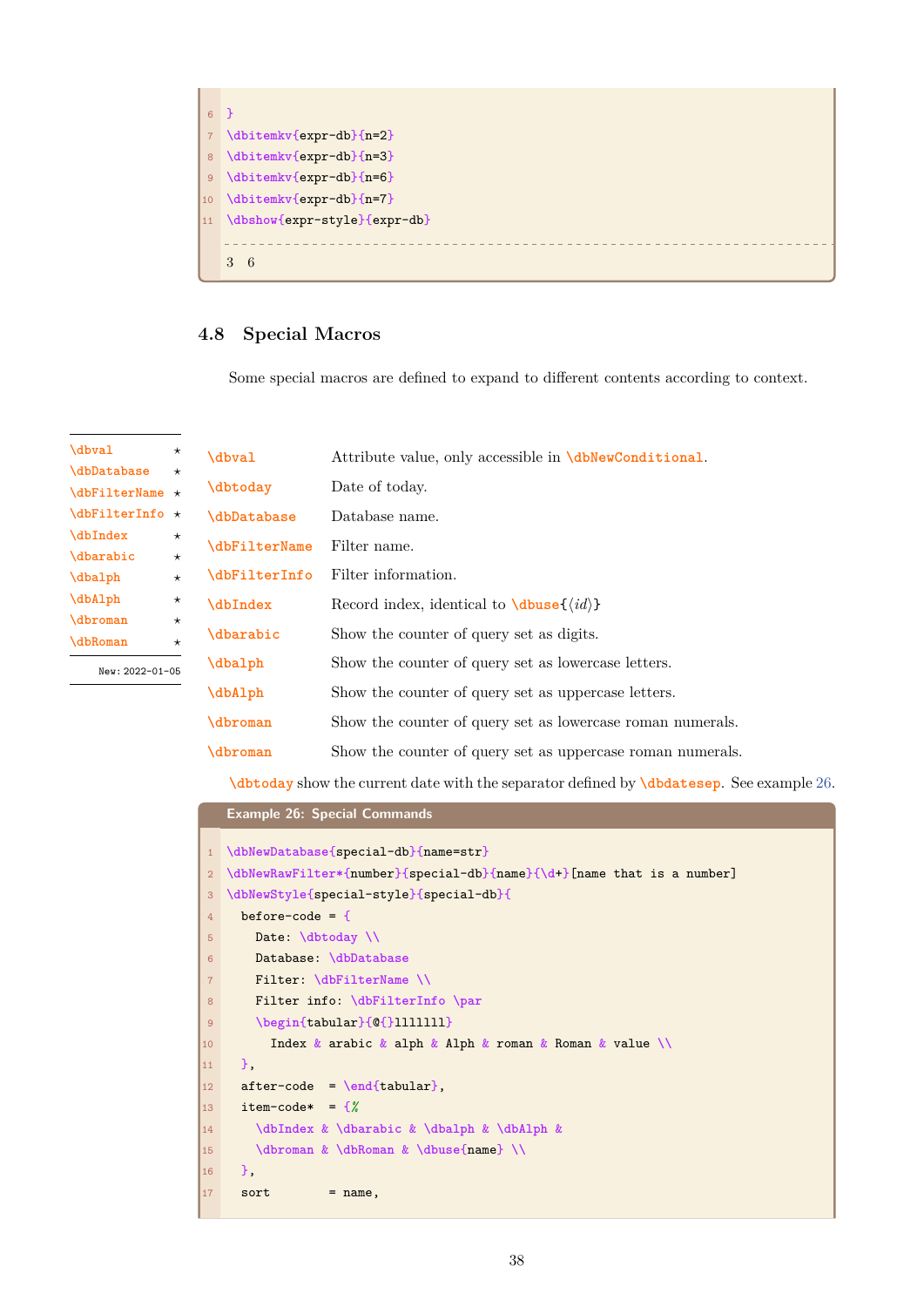| 18           |                | filter                                  | $=$ number, |     |                          |             |       |  |  |  |
|--------------|----------------|-----------------------------------------|-------------|-----|--------------------------|-------------|-------|--|--|--|
| $19$ }       |                |                                         |             |     |                          |             |       |  |  |  |
| $ 20\rangle$ |                | \dbitemkv{special-db}{name=test}        |             |     |                          |             |       |  |  |  |
| $ 21\rangle$ |                | $\ldots$ \dbitemkv{special-db}{name=12} |             |     |                          |             |       |  |  |  |
|              |                | 22 \dbitemkv{special-db}{name=int2}     |             |     |                          |             |       |  |  |  |
|              |                | 23 \dbitemkv{special-db}{name=99}       |             |     |                          |             |       |  |  |  |
|              |                | 24 \dbshow{special-style}{special-db}   |             |     |                          |             |       |  |  |  |
|              |                |                                         |             |     |                          |             |       |  |  |  |
|              |                | Date: $2022/1/17$                       |             |     |                          |             |       |  |  |  |
|              |                | Database: special-dbFilter: number      |             |     |                          |             |       |  |  |  |
|              |                | Filter info: name that is a number      |             |     |                          |             |       |  |  |  |
|              | Index          |                                         |             |     | arabic alph Alph roman   | Roman       | value |  |  |  |
|              | $\overline{2}$ | $\mathbf{1}$                            | a           | A i |                          | $\mathbf I$ | 12    |  |  |  |
|              | $\overline{4}$ | $\overline{2}$                          | $\mathbf b$ | B   | $\overline{\mathbf{ii}}$ | $\rm II$    | 99    |  |  |  |
|              |                |                                         |             |     |                          |             |       |  |  |  |

<span id="page-38-0"></span> $\mathbf{r}$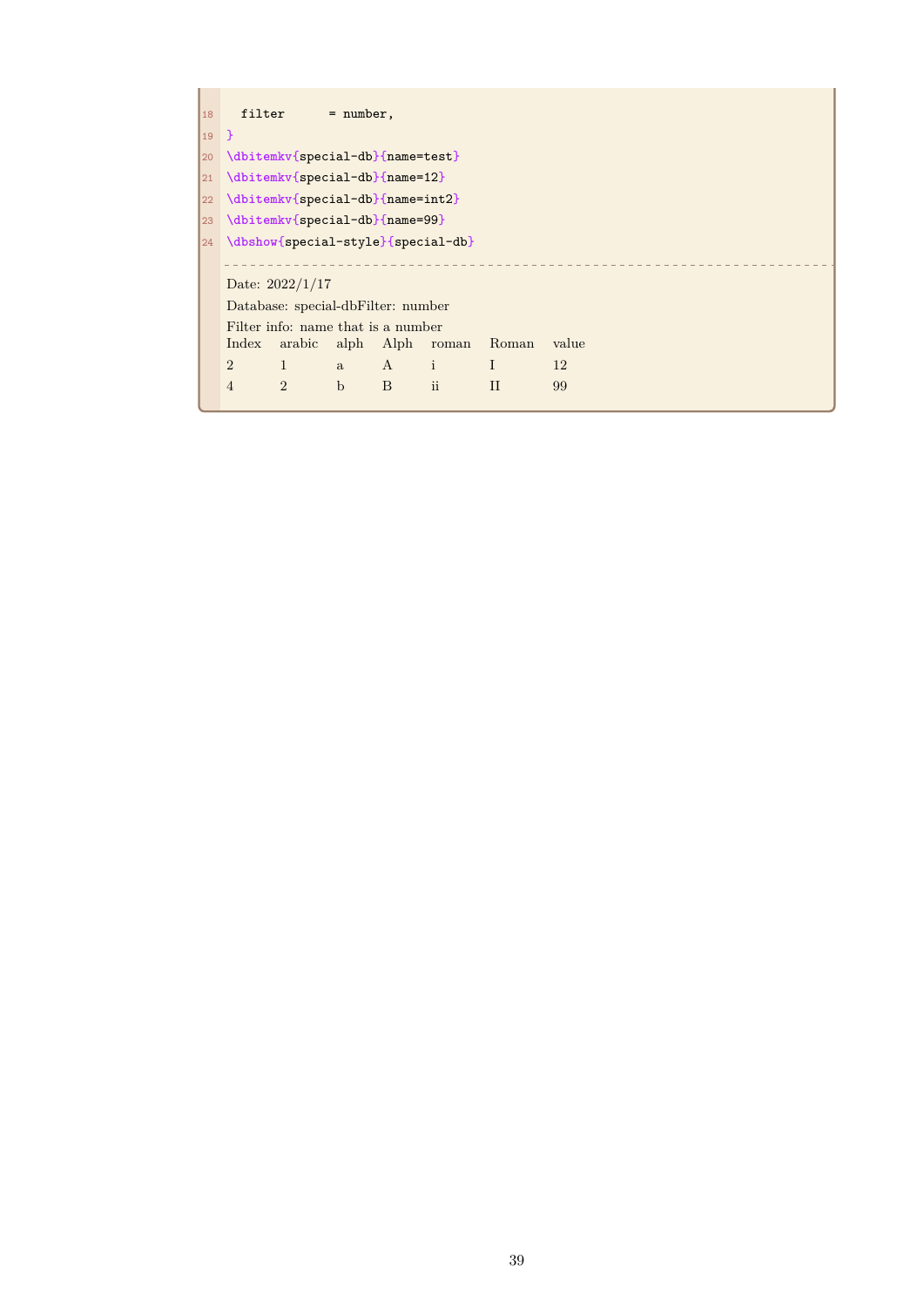# <span id="page-39-0"></span>**5 Implementation**

```
1 ⟨∗package⟩
```
<sup>2</sup> *⟨*@@=dbshow*⟩*

Check version of l3kernel.

```
3 % prop_concat, prop_gset_from_keyval
```

```
4 \__kernel_dependency_version_check:nn { 2021-11-07 } { l3prop }
```

```
5 % str_compare
```

```
6 \__kernel_dependency_version_check:nn { 2021-05-17 } { l3str }
```

```
7 % clist_map_tokens, clist_use
```
8 \\_\_kernel\_dependency\_version\_check:nn { 2021-05-10 } { l3clist }

## **5.1 Variants and Variables**

```
9 \cs_generate_variant:Nn \msg_warning:nnnn { nnnx }
10 \cs_generate_variant:Nn \keys_set:nn { nv }
11 \cs_generate_variant:Nn \tl_put_right:Nn { Nv }
12 \cs_generate_variant:Nn \clist_use:nn { xx }
13 \cs_generate_variant:Nn \clist_use:nnnn { xxxx }
14 \cs_generate_variant:Nn \clist_map_inline:nn { Vn }
15 \cs_generate_variant:Nn \prop_get:NnN { cVN }
16 \cs_generate_variant:Nn \regex_extract_all:nnN { nVN }
17 \cs_generate_variant:Nn \regex_split:nnN { nVN }
18 \prg_generate_conditional_variant:Nnn \str_compare:nNn { VNV } { TF }
19 \prg_generate_conditional_variant:Nnn \int_compare:nNn { VNV } { TF }
20 \prg_generate_conditional_variant:Nnn \fp_compare:nNn { VNV } { TF }
21 \prg_generate_conditional_variant:Nnn \regex_match:nn { VV } { TF }
22 \prg_generate_conditional_variant:Nnn \clist_if_in:Nn { Nx } { TF }
```
\c dbshow default value prop Default default value of different types.

```
23 \prop_const_from_keyval:Nn \c__dbshow_default_value_prop {
24 date = \dbtoday,
25 str =,
26 tl = ,
27 clist = ,
28 int = 0,
29 fp = 030 }
(End definition for \c__dbshow_default_value_prop.)
```

```
\__dbshow_type_clist Supported types by dbshow.
                             31 \clist_const:Nn \__dbshow_type_clist { date, str, tl, clist, int, fp }
                            (End definition for \__dbshow_type_clist.)
\g__dbshow_raw_filter_int Counter of anonymous filter.
                             32 \int_gzero_new:N \g__dbshow_raw_filter_int
                            (End definition for \g__dbshow_raw_filter_int.)
```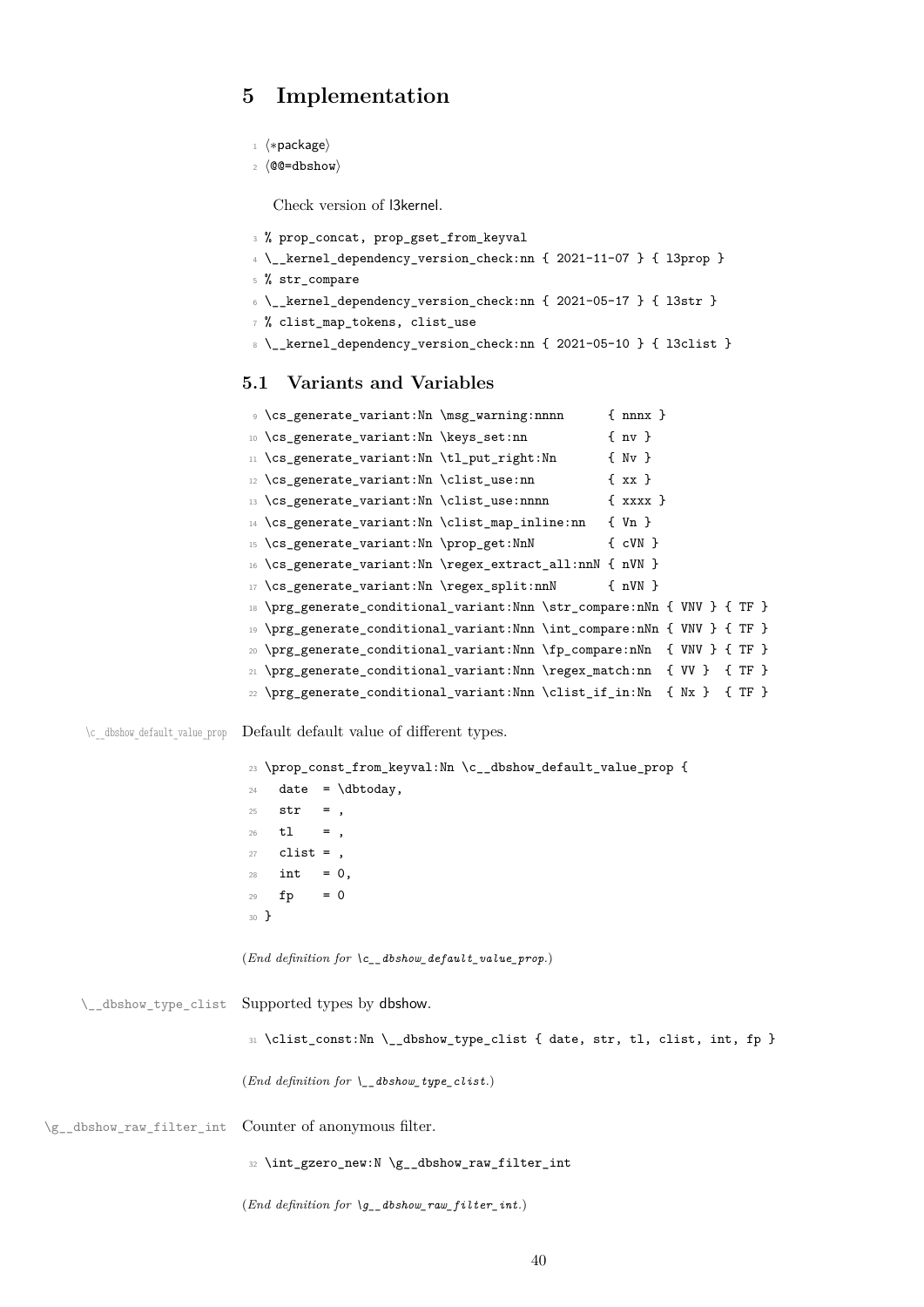```
5.2 Messages
                                   #1 : ⟨database⟩
                                    33 \msg_new:nnn { dbshow } { non-existent-database } {
                                    34 Database~'#1'~does~not~exist~\msg_line_context:.
                                    35 }
\__dbshow_check_database:n Check if the database is valid.
                                   #1 : ⟨database⟩
                                     36 \cs_new:Nn \__dbshow_check_database:n {
                                    37 \prop_if_exist:cF { g__dbshow_attr_type_prop_\tl_to_str:n {#1} }
                                    38 { \msg_fatal:nnn { dbshow } { non-existent-database } {#1} }
                                    39 }
                                   (End definition for \__dbshow_check_database:n.)
                                   #1 : ⟨database⟩
                                   #2 : ⟨attr⟩
                                    40 \msg_new:nnn { dbshow } { non-existent-attr } {
                                    41 Attribute~'#2'~of~database~'#1'~does~not~exist~\msg_line_context:.
                                    42 }
   \__dbshow_check_attr:nn
Check if the attribute is valid.
   \__dbshow_check_attr:nV
                                   #1 : ⟨database⟩
                                   #2 : ⟨attr⟩
                                    ^{43} \cs_new:Nn \__dbshow_check_attr:nn {
                                    44 \prop_if_in:cnF { g__dbshow_attr_type_prop_\tl_to_str:n {#1} } {#2}
                                    45 { \msg_fatal:nnnn { dbshow } { non-existent-attr } {#1} {#2} }
                                    46 }
                                    47 \text{ } \text{c}s_generate_variant:Nn \_dbshow_check_attr:nn { nV }
                                   (End definition for \__dbshow_check_attr:nn.)
                                   #1 : ⟨style⟩
                                   #2 : ⟨database⟩
                                    48 \msg_new:nnn { dbshow } { non-existent-style } {
                                    49 Style~'#1'~of~database~'#2'~does~not~exist~\msg_line_context:.
                                    50 }
  \__dbshow_check_style:nn Check if the style is valid.
                                   #1 : ⟨style⟩
                                   #2 : ⟨database⟩
                                    51 \cs_new:Nn \__dbshow_check_style:nn {
                                    52 \tl_if_exist:cF { g_dbshow_style_opts_tl_\tl_to_str:n {#1}_\tl_to_str:n {#2} }
                                    \{ \mspace{1em} \mspace{1em} \{ \mspace{1em} \mspace{1em} \mspace{1em} \mspace{1em} \mspace{1em} \mspace{1em} \mspace{1em} \mspace{1em} \mspace{1em} \mspace{1em} \mspace{1em} \mspace{1em} \mspace{1em} \mspace{1em} \mspace{1em} \mspace{1em} \mspace{1em} \mspace{1em} \mspace{1em} \mspace{1em} \mspace{1em} \mspace{1em} \mspace{1em} \mspace{1em} \mspace{1em} \mspace{1em} \mspace{1em} \mspace{1em} \mspace54 }
```
(*End definition for \\_\_dbshow\_check\_style:nn.*)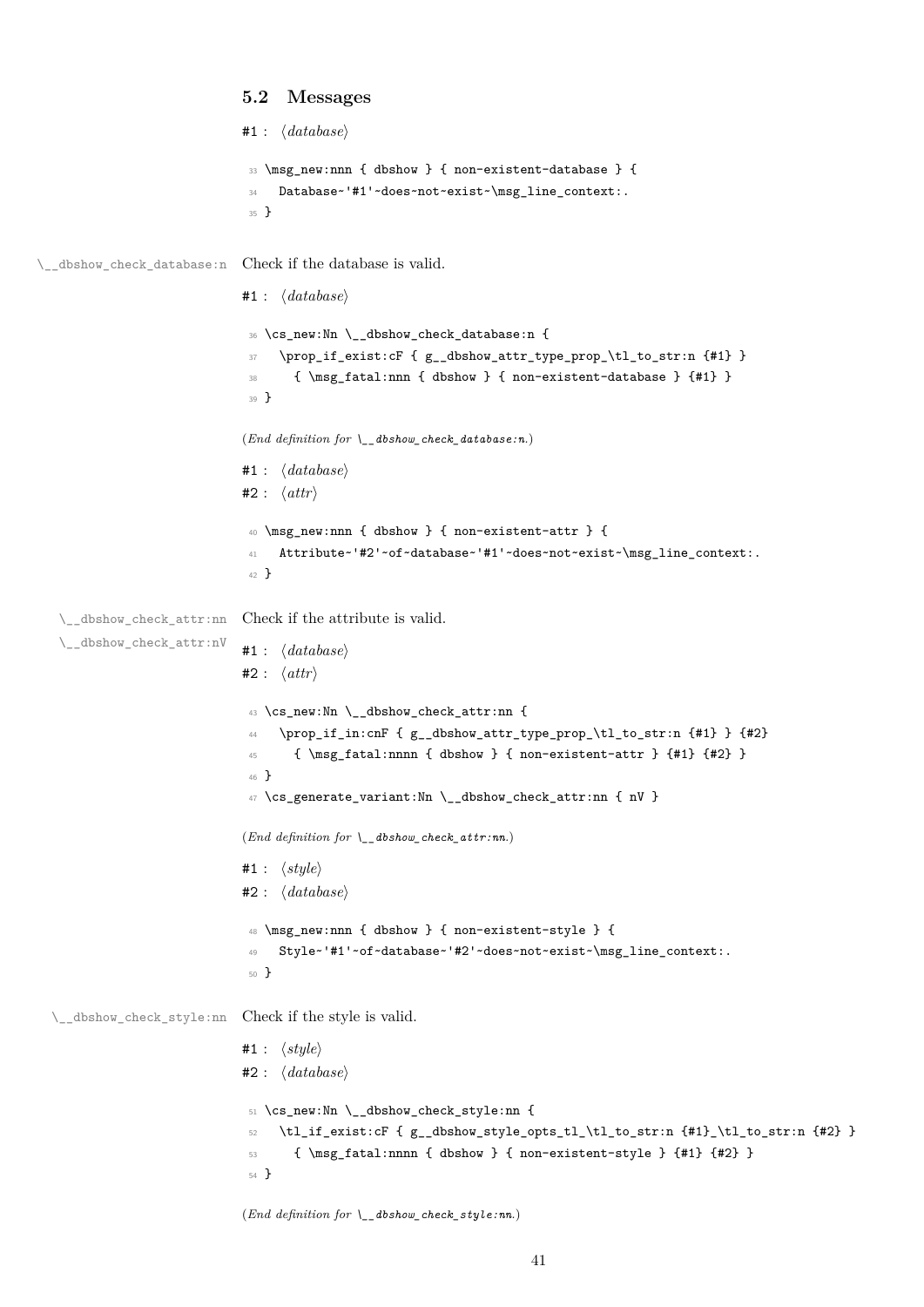```
#1 : ⟨database⟩
                            #2 : ⟨cond⟩
                             55 \msg_new:nnn { dbshow } { non-existent-cond } {
                             56 Conditional~'#2'~of~database~'#1'~does~not~exist~\msg_line_context:.
                             57 }
 \__dbshow_check_cond:nnn Check if the conditional is valid.
                            #1 : ⟨database⟩
                            #2 : ⟨cond⟩
                             58 \cs_new:Nn \__dbshow_check_cond:nnn {
                             59 \tl_if_exist:cF { g__dbshow_filter_attr_\tl_to_str:n {#1}_\tl_to_str:n {#2} }
                             60 { \msg_fatal:nnnn { dbshow } { non-existent-cond } {#1} {#2} }
                             61 }
                            (End definition for \__dbshow_check_cond:nnn.)
                            #1 : ⟨database⟩
                            #2 : ⟨filter⟩
                             62 \msg_new:nnn { dbshow } { non-existent-filter } {
                             63 Filter~'#2'~of~database~'#1'~does~not~exist~and~is~ignored~\msg_line_context:.
                             64 }
\__dbshow_check_filter:nn
\__dbshow_check_filter:nv
                            Check if the filter is valid. Ignore the default filter -none-.
                            #1 : ⟨database⟩
                            #2 : ⟨filter⟩
                             65 \cs_new:Nn \__dbshow_check_filter:nn {
                             66 \seq_if_exist:cF
                             67 { g__dbshow_filter_run_seq_\tl_to_str:n {#1}_\tl_to_str:n {#2} } {
                                   \strut\text{str\_if\_eq:eeF} {#2} { -none- } {
                             69 \msg_warning:nnnx { dbshow } { non-existent-filter } {#1} {#2}
                             70 \qquad \qquad }
                             71 }
                             72 }
                             73 \cs_generate_variant:Nn \__dbshow_check_filter:nn { nv }
                            (End definition for \__dbshow_check_filter:nn.)
                            #1 : ⟨type⟩
                             74 \msg_new:nnn { dbshow } { non-existent-type } {
                             75 Type~'#1'~does~not~exist,~the~type~of~attribute~should~be~one~of~
                             76 \{date,~str,~tl,~clist,~int,~fp\}~\msg_line_context:.
                             77 }
   \__dbshow_check_type:n Check if the type is valid.
                            #1 : ⟨type⟩
                             78 \cs_new:Nn \__dbshow_check_type:n {
                             79 \clist_if_in:NnF \__dbshow_type_clist {#1}
                             80 { \msg_fatal:nnn { dbshow } { non-existent-type } {#1} }
                             81 }
```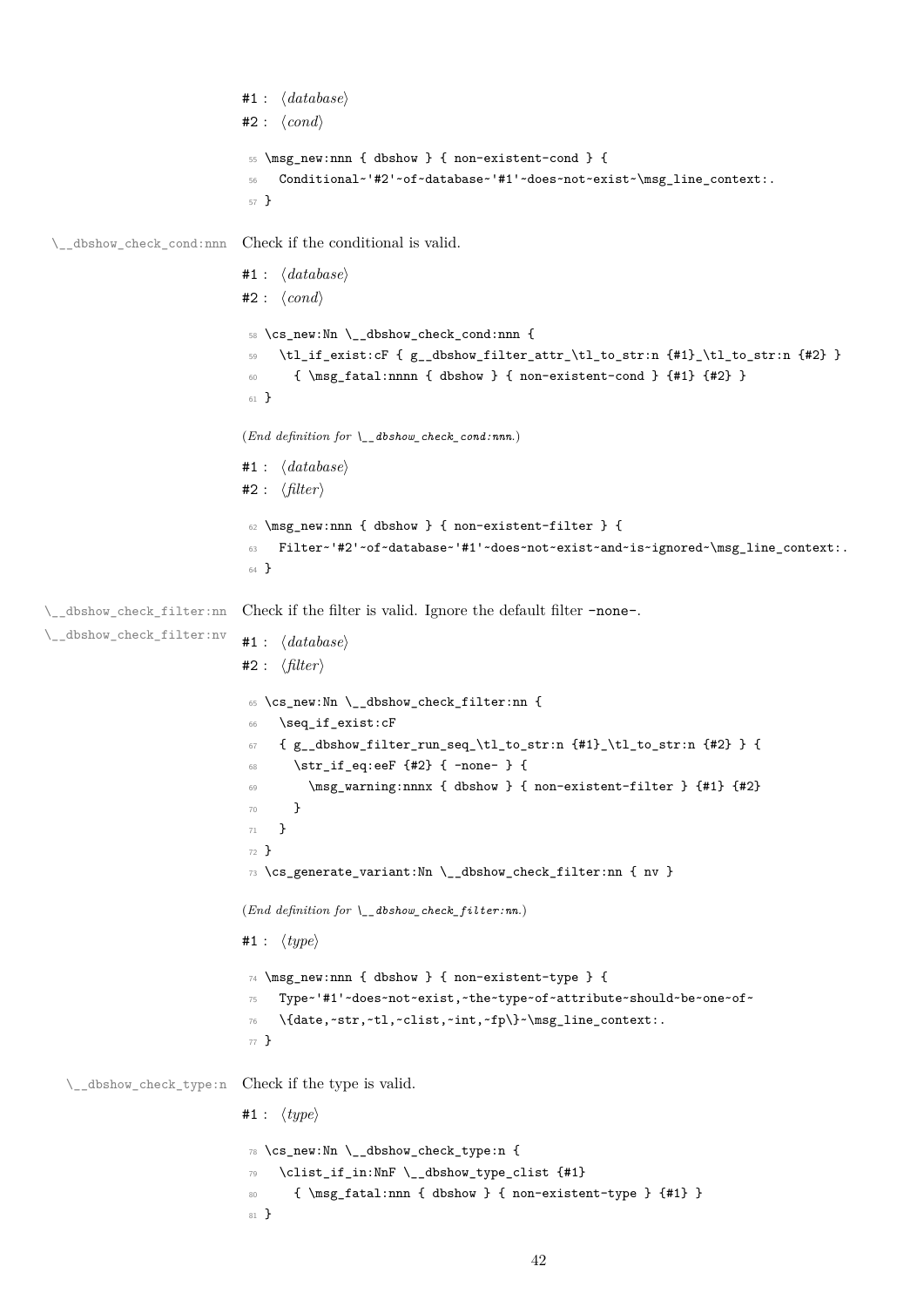```
(End definition for \__dbshow_check_type:n.)
                          #1 : ⟨valid count⟩
                          #2 : ⟨real count⟩
                          #3 : ⟨value⟩
                           82 \msg_new:nnn { dbshow } { wrong-seperator } {
                           83 option~'sep'~should~contain~#1~items~but~only~#2~items~was~given,~
                           84 sep~=~\{#3\}~\msg_line_context:.
                           85 }
\__dbshow_sep_fatal:nnn
\__dbshow_sep_fatal:xxx
                          Check the value of <attr>/sep is valid.
                          #1 : ⟨valid count⟩
                          #2 : ⟨real count⟩
                          #3 : ⟨value⟩
                           86 \cs_new:Nn \__dbshow_sep_fatal:nnn {
                           87 \msg_fatal:nnnnn { dbshow } { wrong-seperator } {#1} {#2} {#3}
                           88 }
                           89 \cs_generate_variant:Nn \__dbshow_sep_fatal:nnn { xxx }
                          (End definition for \__dbshow_sep_fatal:nnn.)
                          #1 : ⟨type⟩
                           90 \msg_new:nnn { dbshow } { unsupported-sort-type } {
                               unsupported~sort~type:~'#1'~\msg_line_context:.~The~type~should~be~one~of~
                           92 \{str,~date,~int,~fp\}.
                           93 }
```
#### **5.3 Create Database**

\\_\_dbshow\_process\_default\_value:w Create map from *⟨attr⟩* to *⟨type⟩* and map from *⟨attr⟩* to *⟨default value⟩*. Note that only one expansion is needed to get the correct default value from **\l\_\_dbshow\_tmp\_default**.

```
#1 : ⟨database⟩
#2 : ⟨attr⟩
#3 : ⟨type⟩
#4 : ⟨default value⟩
94 \cs_new:Npn \__dbshow_process_default_value:w
95 #1\__dbshow_sep#2\__dbshow_sep#3|#4\__dbshow_stop {
     \__dbshow_check_type:n {#3}
97 \prop_gput:cxx { g__dbshow_attr_type_prop_#1 } {#2} {#3}
98 \prop_gput:cno { g__dbshow_default_map_#1 } {#2} {#4}
99 }
```
(*End definition for \\_\_dbshow\_process\_default\_value:w.*)

\\_\_dbshow\_process\_attr\_type\_prop:n Parse default value from the value of the type map. If *⟨type spec⟩* is *⟨type*|*default value⟩* then set the default value to *⟨default value⟩*, otherwise if *⟨type spec⟩* is *⟨type⟩* then set the default value to the default value of the type.

#1 : *⟨database⟩*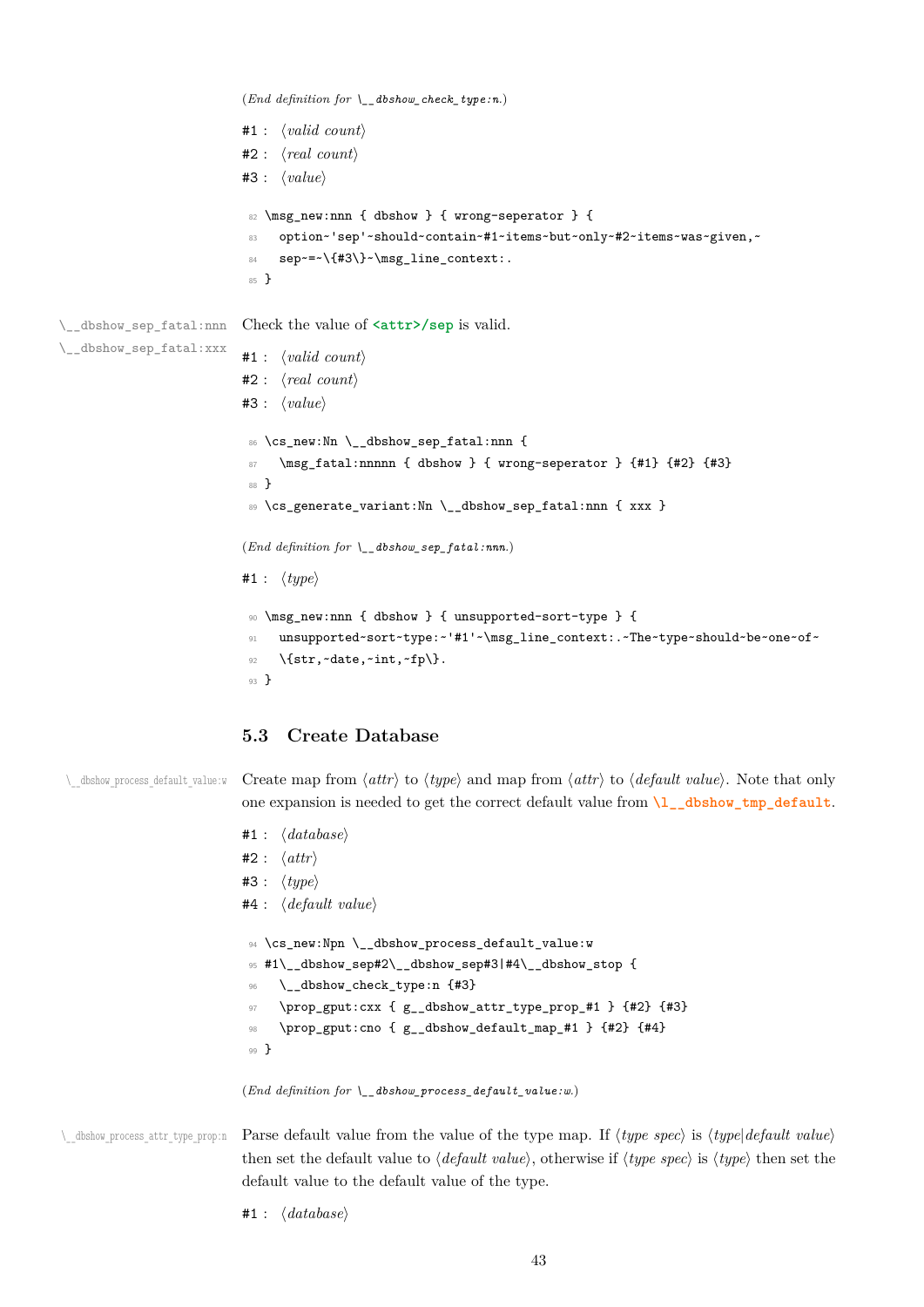```
100 \cs_new_protected:Nn \__dbshow_process_attr_type_prop:n {
                             101 \prop_gclear_new:c { g__dbshow_default_map_#1 }
                             ##1 : ⟨attr⟩
                             ##2 : ⟨type spec⟩
                             102 \prop_map_inline:cn { g_dbshow_attr_type_prop_#1 } {
                             103 \str if in:nnTF {##2} { | } {
                             104 \_dbshow_process_default_value:w
                             105 #1\__dbshow_sep##1\__dbshow_sep##2\__dbshow_stop
                             106 } {
                             107 \prop_get:NnN \c_dbshow_default_value_prop {##2} \l_dbshow_tmp_default
                             108 \__dbshow_process_default_value:w
                             109 #1\__dbshow_sep##1\__dbshow_sep##2|\l__dbshow_tmp_default\__dbshow_stop
                             110 }
                             111 - \lambda112 }
                             (End definition for \__dbshow_process_attr_type_prop:n.)
\__dbshow_database_new:nn Create a new ⟨database⟩ with ⟨database spec⟩, which is a list of ⟨attr⟩ = ⟨type spec⟩. This
                             function initialize the index counter and save \langle \text{attr} \rangle = \langle \text{type spec} \rangle pairs to the type map.
                             If ⟨database⟩ has existed, the old definition is discarded.
                             #1 : ⟨database⟩
                             #2 : ⟨database spec⟩
                             113 \cs_new_protected:Nn \__dbshow_database_new:nn {
                             114 \int_gzero_new:c { g__dbshow_counter_#1 }
                             115 \prop_gset_from_keyval:cn { g__dbshow_attr_type_prop_#1 } {#2}
                             116 }
                             (End definition for \__dbshow_database_new:nn.)
   \__dbshow_database_new_append:nn Create a new ⟨database⟩ with ⟨database spec⟩, which is a list of ⟨attr⟩ = ⟨type spec⟩. This
                             function initialize the index counter and save \langle \textit{attr} \rangle = \langle \textit{type spec} \rangle pairs to the type map.
                             If ⟨database⟩ has existed, the old definition is merged into the new definition that has a
                             higher priority.
                             #1 : ⟨database⟩
                             #2 : ⟨database spec⟩
                             117 \cs_new_protected:Nn \__dbshow_database_new_append:nn {
                             118 \int_gzero_new:c { g__dbshow_counter_#1 }
                             119 \prop_if_exist:cF { g__dbshow_attr_type_prop_#1 }
                             120 { \prop_new:c { g__dbshow_attr_type_prop_#1 } }
                             121 \prop_gset_from_keyval:Nn \l_tmpa_prop {#2}
                             122 \prop_concat:ccc { g__dbshow_attr_type_prop_#1 }
                             123 { g_dbshow_attr_type_prop_#1 } { l_tmpa_prop }
                             124 }
```
(*End definition for \\_\_dbshow\_database\_new\_append:nn.*)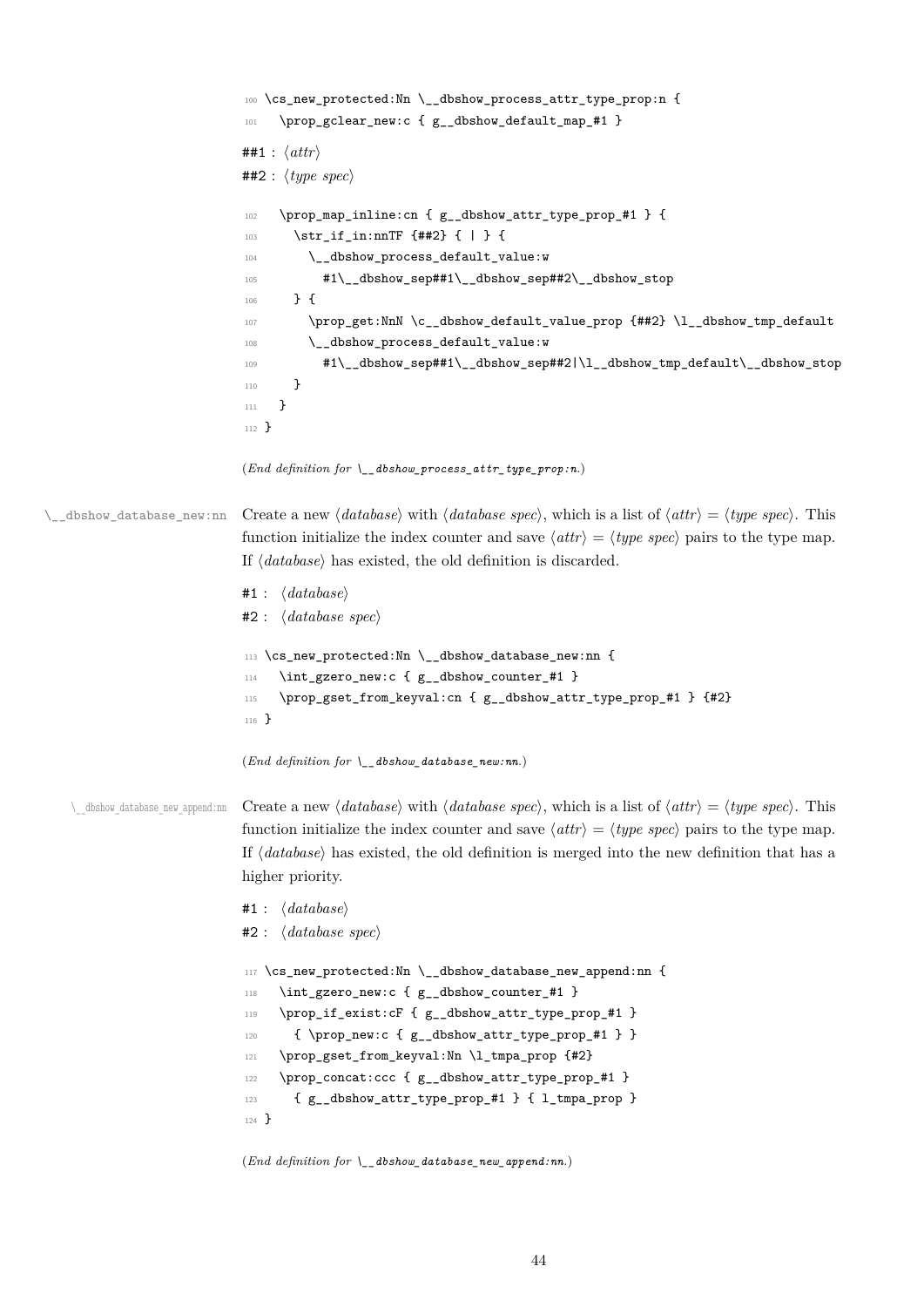\\_\_dbshow\_database\_new\_inherit:nnn Create a new *⟨database⟩* with *⟨database spec⟩*, which is a list of *⟨attr⟩* = *⟨type spec⟩*. The new *⟨database⟩* is based on *⟨base database⟩*. If *⟨database⟩* is equal to *⟨base database⟩*, **\\_\_dbshow\_database\_new\_append:nn** is called, otherwise the index counter is initialized and the definition is merged with the definition of *⟨base dadatabase⟩*.

```
#1 : ⟨database⟩
#2 : ⟨base database⟩
#3 : ⟨database spec⟩
125 \cs_new_protected:Nn \__dbshow_database_new_inherit:nnn {
126 \__dbshow_check_database:n {#2}
127 \str_if_eq:nnTF {#1} {#2} {
128 \__dbshow_database_new_append:nn {#1} {#3}
129 } {
130 \int_gzero_new:c { g__dbshow_counter_#1 }
131 \prop_gset_from_keyval:cn { g__dbshow_attr_type_prop_#1 } {#3}
132 \prop_concat:ccc { g__dbshow_attr_type_prop_#1 }
133 { g__dbshow_attr_type_prop_#2 } { g__dbshow_attr_type_prop_#1 }
134 }
135 }
```

```
(End definition for \__dbshow_database_new_inherit:nnn.)
```
\dbNewDatabase User interface to create a new *⟨database⟩*. Internal attribute id is added to *⟨database⟩*. After attributes are settle down, default values are parsed by **\\_\_dbshow\_process\_ attr\_type\_prop:n**, and keys serving to save data of *⟨database⟩* are defined. At last, we define the default style as its name implies.

- #1 : *⟨star⟩* that indicates append or not
- #2 : *⟨base database⟩*
- #3 : *⟨database⟩*
- #4 : *⟨database spec⟩*

```
136 \NewDocumentCommand { \dbNewDatabase } { s o m m } {
137 \IfNoValueTF {#2} {
138 \IfBooleanTF {#1}
139 \{\ \setminus\_\_dbshow\_database\_new\_append:nn \ \{\#3\} \ \{\#4\} \ \}140 \{ \ \_dbshow_database_new:nn \ \{ #3\} \ \{ #4\} \ \}_{141} } { \__dbshow_database_new_inherit:nnn {#3} {#2} {#4} }
142 \__dbshow_database_new_append:nn {#3} { id=int }
143 \__dbshow_process_attr_type_prop:n {#3}
144 \__dbshow_set_database_keys:n {#3}
145 \dbNewStyle{default}{#3}{}
146 }
```

```
(End definition for \dbNewDatabase. This function is documented on page 22.)
```
\\_\_dbshow\_set\_database\_keys:n Set keys of *⟨database⟩* to make it able to save data with key-value pairs.

```
#1 : ⟨database⟩
```

```
147 \cs_new_protected:Nn \__dbshow_set_database_keys:n {
```

```
##1 : ⟨type⟩
```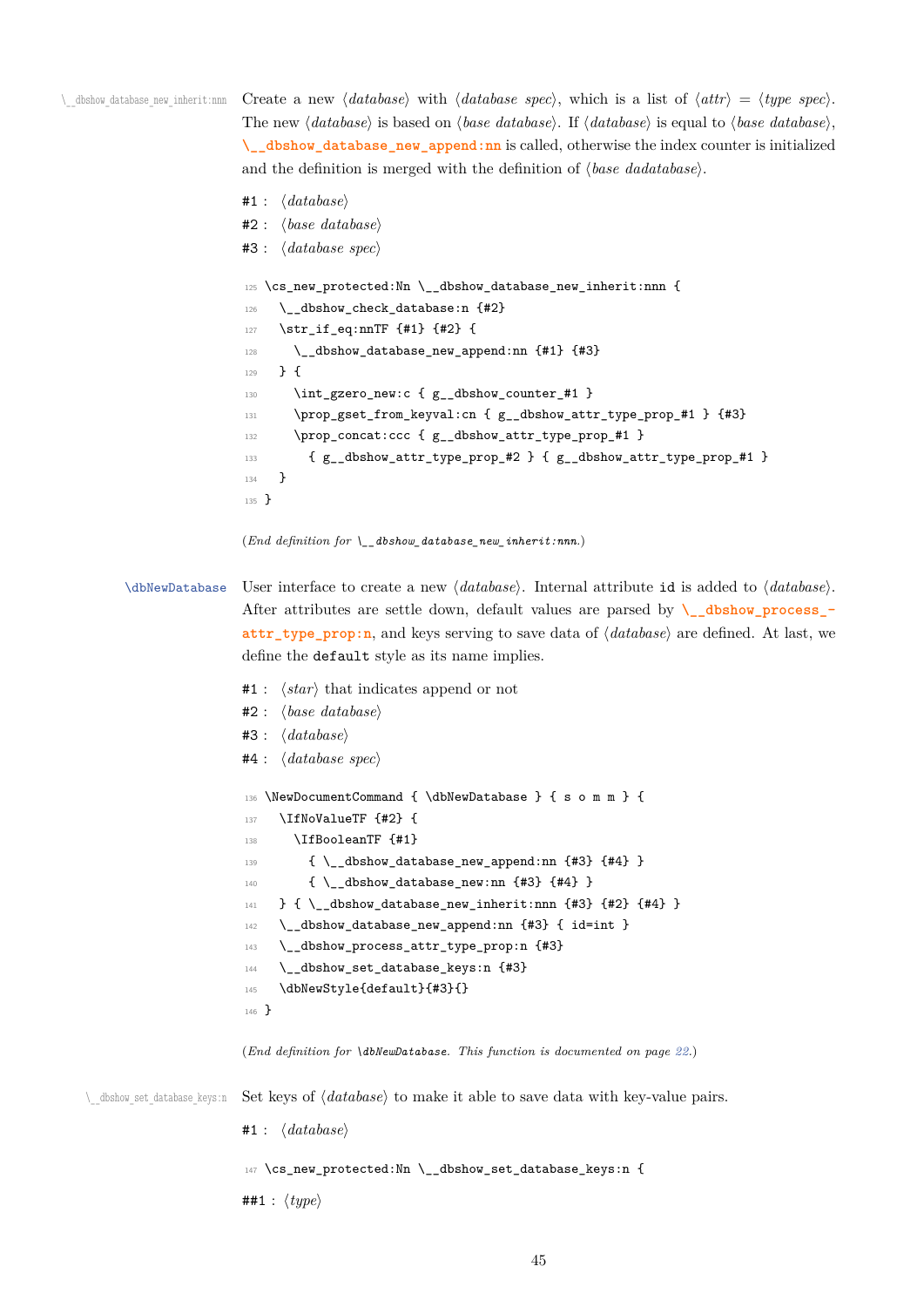```
148 \prop_map_inline:cn { g__dbshow_attr_type_prop_#1 } {
                            149 \qquad \texttt{\texttt{dbshow/databases/#1} } \{####1 : ⟨data⟩
                            150 \##1 \cdot code:n = \_{dbshow\_save\_data:nnn \{#1\} \{##1\},151 ##1* .code:n = {
                            152 \_{\_dbshow\_save\_data:nnn {#1} {##1} { \exp_not:n {####1} },
                            153 },
                            154 }
                            155 }
                            156 }
                           (End definition for \__dbshow_set_database_keys:n.)
   \__dbshow_get_type:nn
   \__dbshow_get_type:nV
                          Convenient function to get the ⟨type⟩ of ⟨attr⟩ of ⟨database⟩.
                           #1 : ⟨database⟩
                           #2 : ⟨attr⟩
                            157 \cs_new:Nn \__dbshow_get_type:nn {
                            158 \prop_item:cn { g__dbshow_attr_type_prop_#1 } {#2}
                            159 }
                            160 \cs_generate_variant:Nn \__dbshow_get_type:nn { nV }
                           (End definition for \__dbshow_get_type:nn.)
 \__dbshow_get_counter:n Convenient function to get the value of the index counter.
                           #1 : ⟨database⟩
                            161 \cs_new:Nn \__dbshow_get_counter:n {
                            162 \int_use:c { g__dbshow_counter_#1 }
                            163 }
                           (End definition for \__dbshow_get_counter:n.)
\__dbshow_step_counter:n Convenient function to step the index counter.
                           #1 : ⟨database⟩
                            164 \cs_new:Nn \__dbshow_step_counter:n {
                            165 \int_gincr:c { g__dbshow_counter_#1 }
                            166 }
                           (End definition for \__dbshow_step_counter:n.)
                 \dbclear User interface to clear the ⟨database⟩. The index counter is set to zero and data is not
                           really wiped.
                           #1 : ⟨database⟩
                            167 \NewDocumentCommand { \dbclear } { m } {
                            168 \int_gzero:c { g__dbshow_counter_#1 }
                            169 }
                           (End definition for \dbclear. This function is documented on page 22.)
```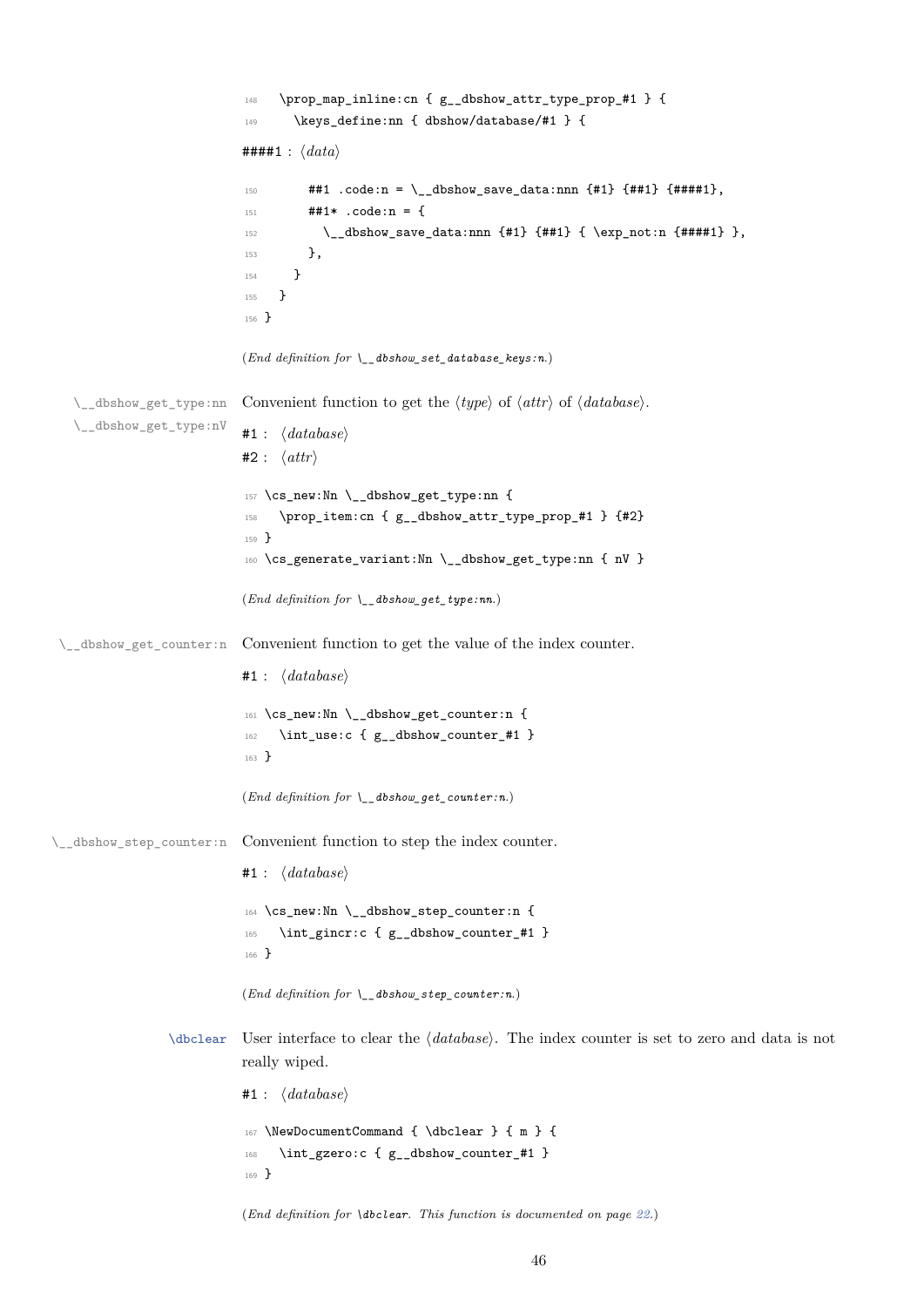#### <span id="page-46-0"></span>**5.4 Store Data**

\\_\_dbshow\_save\_data:nnn \\_\_dbshow\_save\_data:nnx Internal function to store data into \g\_@@\_data\_*⟨database⟩*\_*⟨attr⟩*\_*⟨index⟩*. #1 : *⟨database⟩* #2 : *⟨attr⟩* #3 : *⟨data⟩* 170 \cs\_new:Nn \\_\_dbshow\_save\_data:nnn {  $171$  \\_dbshow\_check\_attr:nn {#1} {#2} 172 \str\_case\_e:nn { \\_\_dbshow\_get\_type:nn {#1} {#2} } { 173 { str } { \str\_clear\_new:c } 174 { tl } { \tl\_gclear\_new:c } 175 { clist } { \clist\_gclear\_new:c }

```
176 { int } { \int_gzero_new:c }
177 { fp } { \fp_gzero_new:c }
178 { date } { \__dbdate_gclear_new:x }
179 } { g_{adbshow_data#1#2\_\ddot} dbshow_get_counter:n {#1} }
180 \str_case_e:nn { \__dbshow_get_type:nn {#1} {#2} } {
181 { str } { \str_gset:cn }
182 { tl } { \tl_gset:cn }
183 { clist } { \clist_gset:cn }
184 { int } { \int_gset:cn }
185 { fp } { \fp_gset:cn }
186 { date } { \__dbdate_gset:xx }
187 } { g__dbshow_data_#1_#2_\__dbshow_get_counter:n {#1} } {#3}
188 }
189 \cs_generate_variant:Nn \__dbshow_save_data:nnn { nnx }
```

```
(End definition for \__dbshow_save_data:nnn.)
```
dbitem \\_\_dbshow\_set\_default:nn \dbsave \d[bsave\\*](#page-34-0)

Environment **dbitem** is the user interface to save data with  $\langle \text{attr} \rangle = \langle \text{data} \rangle$  pairs or using **\dbsave**. First we step the index counter and set the default value for each attribute. Then we set the value by *⟨attr-value list⟩* and the index is also stored to default attribute id.

```
#1 : ⟨database⟩
#2 : ⟨attr-value list⟩
190 \NewDocumentEnvironment { dbitem } { m +O{} } {
191 \__dbshow_check_database:n {#1}
192 \__dbshow_step_counter:n {#1}
```
This function is used to set the default values of each attribute.

```
#1 : ⟨attr⟩
193 \cs_set:Nn \__dbshow_set_default:nn {
194 \__dbshow_save_data:nnx {#1} {##1} {
195 \prop_item:cn { g__dbshow_default_map_#1 } {##1}
196 }
197 }
198 \prop_map_function:cN { g__dbshow_attr_type_prop_#1 } \__dbshow_set_default:nn
199 \__dbshow_save_data:nnx {#1} { id } { \__dbshow_get_counter:n {#1} }
200 \keys_set:nn { dbshow/database/#1 } {#2}
```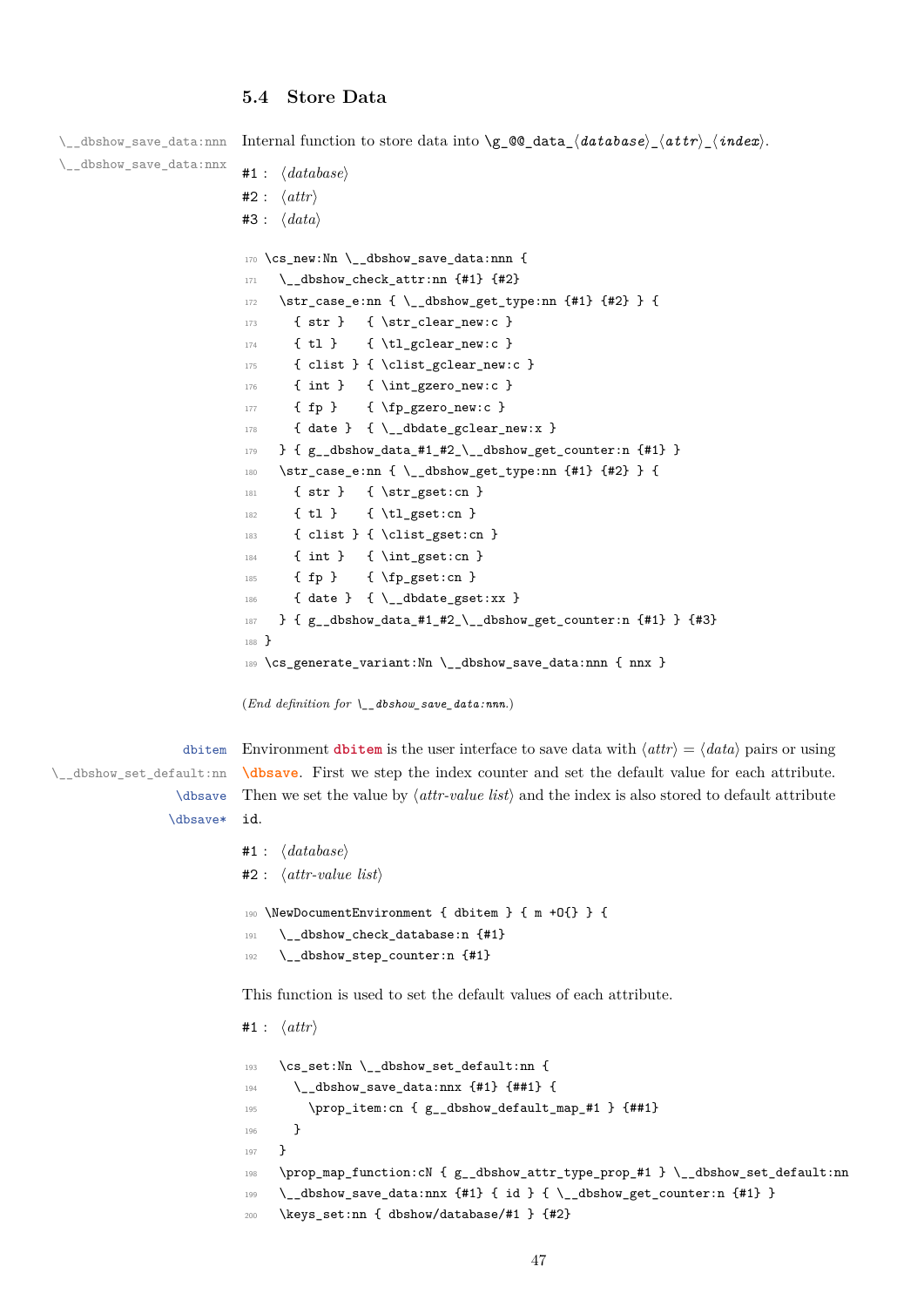```
#1 : ⟨star⟩ that indicates whether to use \exp_not:n
#2 : ⟨attr⟩
#3 : ⟨data⟩
201 \NewDocumentCommand { \dbsave } { s m +m } {
202 \IfBooleanTF {##1} {
203 \__dbshow_save_data:nnn {#1} {##2} { \exp_not:n {##3} }
204 } {
205 \__dbshow_save_data:nnn {#1} {##2} {##3}
206 }
207 }
208 } {}
```
(*End definition for dbitem and others. These functions are documented on page 35.*)

\dbitemkv Store data with *⟨attr-value list⟩*

```
#1 : ⟨database⟩
#2 : ⟨attr-value list⟩
209 \NewDocumentCommand { \dbitemkv } { m +m } {
210 \begin{dbitem}{#1}[#2]
211 \end{dbitem}
212 }
```
(*End definition for \dbitemkv. This function is documented on page 35.*)

#### **5.5 Filter**

Following functions have the same argument specifications:

- #1 : *⟨star boolean⟩*
- #2 : *⟨expr⟩* specified by **\dbNewConditional**
- #3 : *⟨current value⟩*, i.e. **\dbval**
- #4 : *⟨true code⟩* to set filter boolean to true
- #5 : *⟨false code⟩* to set [filter boolean to false](#page-31-0)

These functions aim to filter *⟨[attr](#page-37-0)⟩* of certain type with *⟨expr⟩* in every epoch of iteration. The basic idea is to save the filter result into a boolean variable corresponding to each conditional.

\\_\_dbshow\_filter\_int:NNNnn Filter integers.

```
\__dbshow_filter_int:cccnn
```
- #1 : *⟨star boolean⟩*
- #2 : *⟨expr⟩* specified by **\dbNewConditional**
- #3 : *⟨current value⟩*, i.e. **\dbval**
- #4 : *⟨true code⟩* to set filter boolean to true
- #5 : *⟨false code⟩* to set [filter boolean to false](#page-31-0)

```
^{213}_filter_int:NNNnn {
214 \int_compare:nTF {#2} {#4} {#5}
215 }
216 \cs_generate_variant:Nn \__dbshow_filter_int:NNNnn { cccnn }
```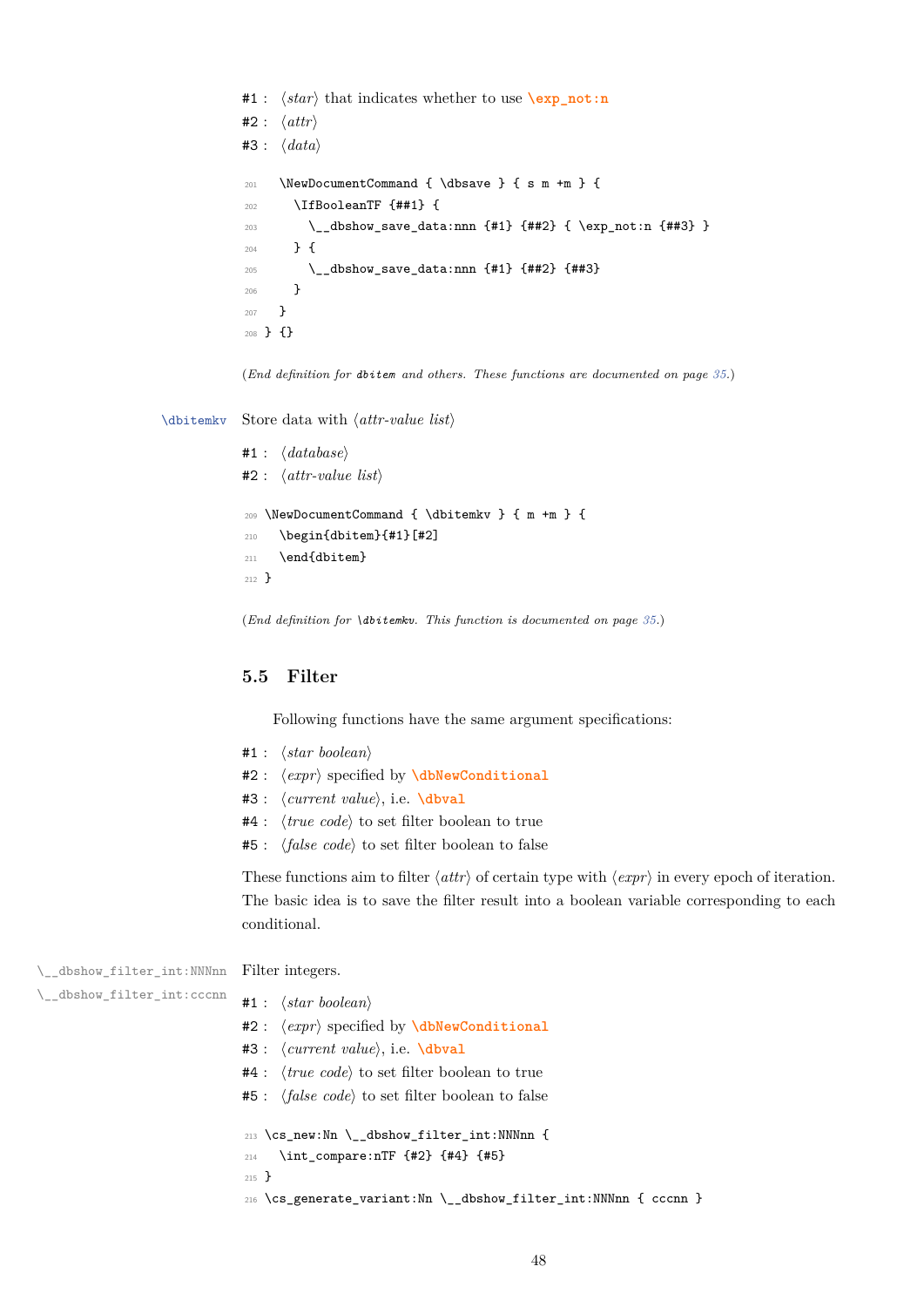(*End definition for \\_\_dbshow\_filter\_int:NNNnn.*)

\\_\_dbshow\_filter\_fp:NNNnn \\_\_dbshow\_filter\_fp:cccnn Filter floating point values. #1 : *⟨star boolean⟩* #2 : *⟨expr⟩* specified by **\dbNewConditional** #3 : *⟨current value⟩*, i.e. **\dbval** #4 : *⟨true code⟩* to set filter boolean to true #5 : *⟨false code⟩* to set [filter boolean to false](#page-31-0) 217 \cs\_new:Nn \\_\_dbshow[\\_filter\\_](#page-37-0)fp:NNNnn { <sup>218</sup> \int\_compare:nTF {#2} {#4} {#5} <sup>219</sup> } 220 \cs\_generate\_variant:Nn \\_\_dbshow\_filter\_fp:NNNnn { cccnn } (*End definition for \\_\_dbshow\_filter\_fp:NNNnn.*) \\_\_dbshow\_filter\_clist:NNNnn \\_\_dbshow\_filter\_clist:cccnn Filter comma lists. If *⟨star bool⟩* is true, all values specified by *⟨conditional⟩* should be contained in current list. Otherwise, condition is met if any value specified by *⟨conditional⟩* appears in current list. #1 : *⟨star boolean⟩* #2 : *⟨expr⟩* specified by **\dbNewConditional** #3 : *⟨current value⟩*, i.e. **\dbval** #4 : *⟨true code⟩* to set filter boolean to true #5 : *⟨false code⟩* to set [filter boolean to false](#page-31-0) <sup>221</sup> \cs\_new\_protected:Nn [\\\_\\_dbsh](#page-37-0)ow\_filter\_clist:NNNnn { Initial filter boolean of starred conditional is true. And then we check every value in *⟨conditional⟩*. If there is some value that does not appear in current list, the result is set to false and the loop is broken. <sup>222</sup> \bool\_if:NTF #1 { <sup>223</sup> #4 \clist\_map\_inline:Vn #2 <sup>224</sup> { \clist\_if\_in:NnF #3 {##1} { #5 \clist\_map\_break: } } <sup>225</sup> } { Initial filter boolean of unstarred conditional is false. And then we check every value in *⟨conditional⟩*. If there is some value that does appear in current list, the result is set to true and the loop is broken. <sup>226</sup> #5 \clist\_map\_inline:Vn #2 <sup>227</sup> { \clist\_if\_in:NnT #3 {##1} { #4 \clist\_map\_break: } } <sup>228</sup> } <sup>229</sup> }  $230 \text{ \& general}$  ariant:Nn \\_\_dbshow\_filter\_clist:NNNnn { cccnn } (*End definition for \\_\_dbshow\_filter\_clist:NNNnn.*) \\_\_dbshow\_filter\_str:NNNnn Filter strings with regex expression. Starred filter matches the whole string while un-\\_\_dbshow\_filter\_str:cccnn starred matches part of the string.

- #1 : *⟨star boolean⟩*
- #2 : *⟨expr⟩* specified by **\dbNewConditional**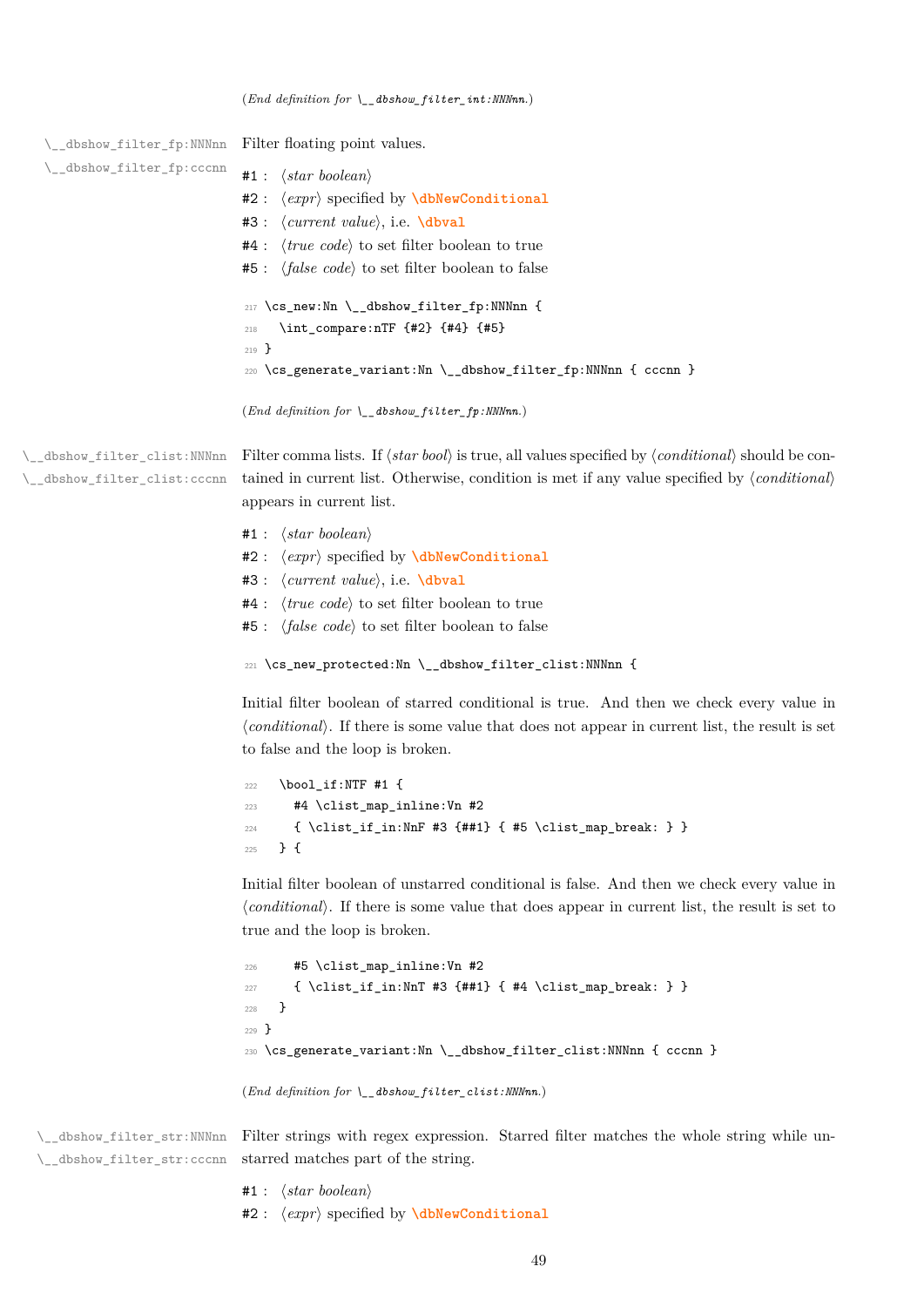```
#4 : ⟨true code⟩ to set filter boolean to true
                              #5 : ⟨false code⟩ to set filter boolean to false
                               \__dbshow_filter_str:NNNnn {
                              232 \bool_if:NT #1 {
                              233 \tl_put_left:Nn #2 { \A }
                              234 \tl_put_right:Nn #2 { \Z }
                              235 }
                              236 \regex_match:VVTF #2 #3 {#4} {#5}
                              237 }
                              238 \cs_generate_variant:Nn \__dbshow_filter_str:NNNnn { cccnn }
                              (End definition for \__dbshow_filter_str:NNNnn.)
  \__dbshow_filter_tl:NNNnn
  \__dbshow_filter_tl:cccnn
                             Filter token list with regex expression. It is the same with string.
                              239 \cs_gset_eq:NN \__dbshow_filter_tl:NNNnn \__dbshow_filter_str:NNNnn
                              240 \cs_generate_variant:Nn \__dbshow_filter_tl:NNNnn { cccnn }
                              (End definition for \__dbshow_filter_tl:NNNnn.)
       \__dbshow_parse_date_cond:NNw Help function to parse ⟨review points⟩ and ⟨date⟩ and store them in ⟨clist var⟩ and ⟨tl
                              var⟩.
                              #1 : ⟨clist var⟩ to store ⟨review points⟩
                              #2 : ⟨tl var⟩ to store ⟨date⟩
                              241 \cs_new_protected:Npn \__dbshow_parse_date_cond:NNw #1#2#3|#4\__dbshow_stop {
                                   \clist_set_eq:Nc #1 { g__review_points_#3 }
                              243 \tl_set:Nn #2 {#4}
                              244 }
                              (End definition for \__dbshow_parse_date_cond:NNw.)
\__dbshow_filter_date:NNNnn
\_dbshow_filter_date:cccnn
                             Filter dates by ⟨review points⟩ or ⟨expr⟩.
                              #1 : ⟨star boolean⟩
                              #2 : ⟨expr⟩ specified by \dbNewConditional
                              #3 : ⟨current value⟩, i.e. \dbval
                              #4 : ⟨true code⟩ to set filter boolean to true
                              #5 : ⟨false code⟩ to set filter boolean to false
                              245 \cs_new_protected:Nn \__dbshow_filter_date:NNNnn {
                              For starred ⟨conditional⟩, calculate the days between current day, i.e. \dbval and the
                              date to be compared, i.e. \l__dbshow_filter_tmp_tl to see if the result appears in the
                              ⟨review points⟩.
                              246 \bool_if:NTF #1 {
                              247 \int_zero_new:N \l__dbshow_filter_diff_int
                              248 \exp_last_unbraced:NNNV \__dbshow_parse_date_cond:NNw
                              249 \l__dbshow_filter_tmp_clist \l__dbshow_filter_tmp_tl {#2} \__dbshow_stop
                              250 \__dbdate_clear_new:n { tmp_day1 }
                              251 \__dbdate_clear_new:n { tmp_day2 }
```
#3 : *⟨current value⟩*, i.e. **\dbval**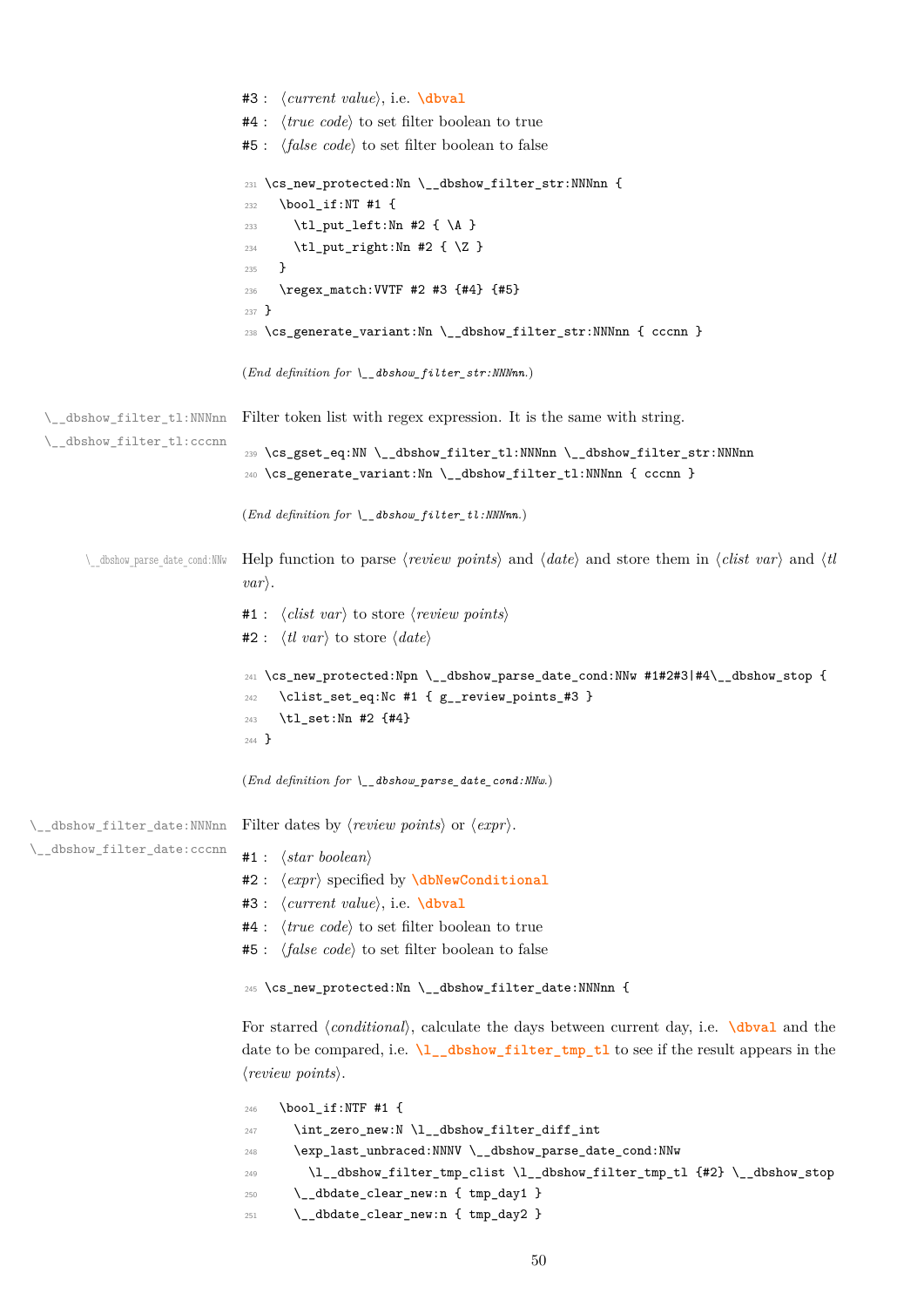```
252 \_dbdate_set:xx { tmp_day1 } { \l__dbshow_filter_tmp_tl }
253 \__dbdate_set:xx { tmp_day2 } {#3}
\sum_{254} \__dbdate_sub:nnN { tmp_day1 } { tmp_day2 } \l__dbshow_filter_diff_int
255 #5
256 \clist_map_inline:Nn \l__dbshow_filter_tmp_clist {
257 \int_compare:nNnT { \l_dbshow_filter_diff_int } = {##1}
258 { #4 \clist_map_break: }
259 }
260 } {
```
For unstarred *⟨conditional⟩* which parses *⟨expr⟩*. We first replace each date to an absolute integer. We did not use **\regex\_replace\_all:nnN** because **\\_dbdate\_to\_int:nN** is nonexpandable. So the code seems a little complicated and unsightly, but it worked. Note that *⟨expr⟩* should be updated locally.

```
\verb|261| \verb|| \int_zero_new:N \l_dbshow_fitter\_tmpa_int262 \int_zero_new:N \l__dbshow_filter_tmpb_int
                     263 \tl_set:Nx \l_dbshow_expr_tl {#2}
                     264 \regex_extract_all:nVN { \d{4}/\d+/\d+ }
                     265 \l__dbshow_expr_tl \l__dbshow_filter_date_seq
                     266 \regex_split:nVN { \d{4}/\d+/\d+ }
                     267 \l__dbshow_expr_tl \l__dbshow_filter_other_seq
                     268 \tl_clear:N \l__dbshow_expr_tl
                     269 \int_set:Nn \l__dbshow_filter_tmpa_int
                     270 { \seq_count:N \l__dbshow_filter_date_seq }
                     271 \int_2 \int_step_inline:nn { \l__dbshow_filter_tmpa_int } {
                     272 \tl_put_right:Nx \l__dbshow_expr_tl
                     273 { \seq_item:Nn \l__dbshow_filter_other_seq {##1} }
                     274 \__dbdate_clear_new:n { date-tmp }
                     275 \_dbdate_set:xx { date-tmp }
                     276 { \seq_item:Nn \l__dbshow_filter_date_seq {##1} }
                     277 \__dbdate_to_int:nN { date-tmp } \l__dbshow_filter_tmpb_int
                     278 \tl_put_right:Nx \l__dbshow_expr_tl
                     279 { \int_use:N \l__dbshow_filter_tmpb_int }
                     280 }
                     281 \tl_put_right:Nx \l_dbshow_expr_tl {
                     282 \seq_item:Nn \l__dbshow_filter_other_seq
                     283 \{ \lceil \lambda \rceil \leq d \bmod{1} \}284 }
                     285 \int_compare:nTF { \l__dbshow_expr_tl } {#4} {#5}
                     286 }
                     287 }
                     288 \cs_generate_variant:Nn \__dbshow_filter_date:NNNnn { cccnn }
                     (End definition for \__dbshow_filter_date:NNNnn.)
\__dbshow_filter:nnn Filter records with ⟨conditional⟩
                     #1 : ⟨database⟩
                     #2 : ⟨conditional⟩
                     #3 : ⟨index⟩
                     289 \cs_new_protected:Nn \__dbshow_filter:nnn {
```

```
290 \tl_set_eq:Nc \l__dbshow_attr_tl { g__dbshow_filter_attr_tl_#1_#2 }
```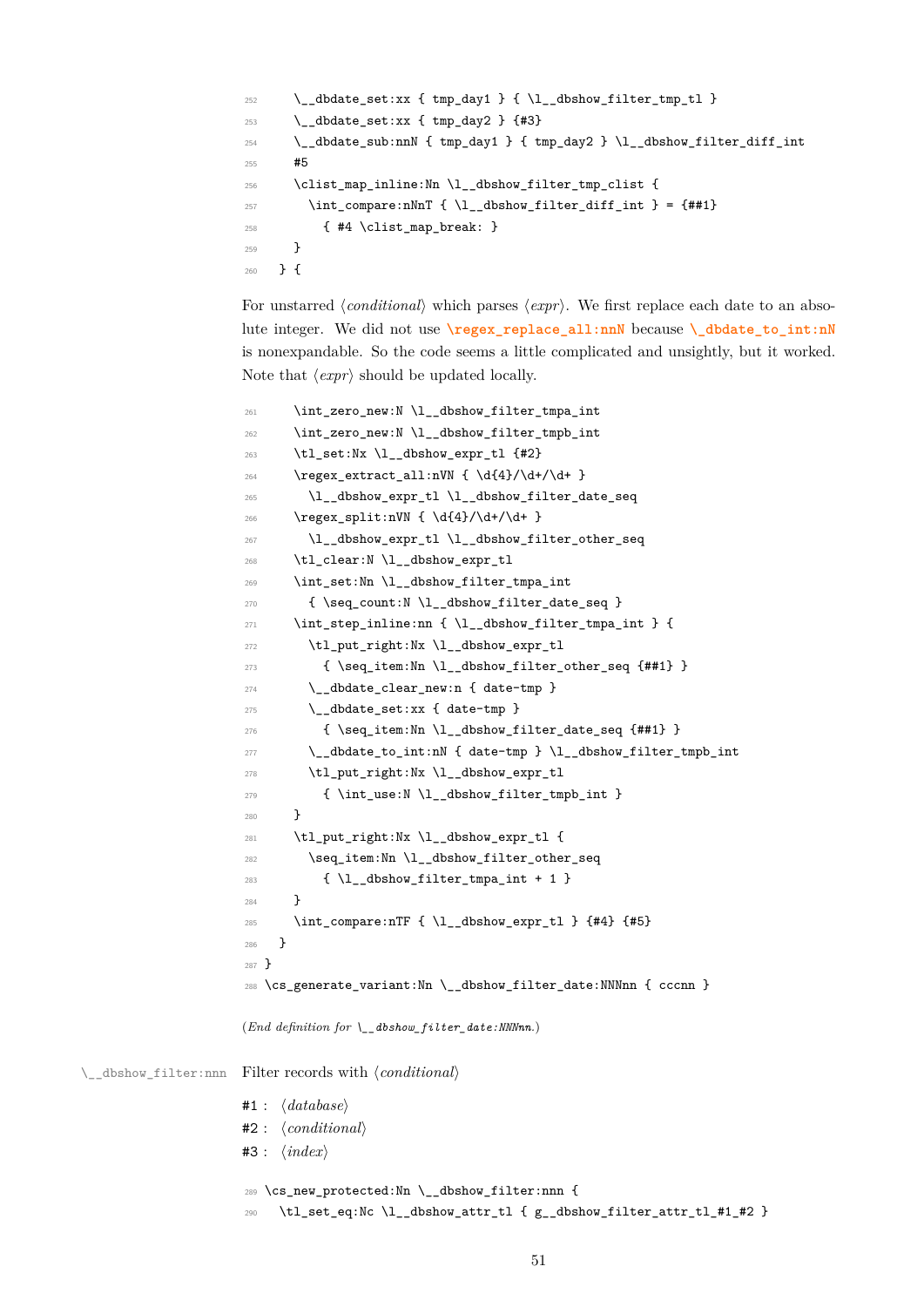```
291 \cs_set_eq:Nc \dbval { g_dbshow_data_#1_\l__dbshow_attr_tl _#3 }
                         292 \tl_set:Nx \l__dbshow_type_tl { \__dbshow_get_type:nV {#1} \l__dbshow_attr_tl }
                         293 \use:c
                         294 { __dbshow_filter_\l__dbshow_type_tl :cccnn }
                         295 { g__dbshow_cond_star_bool_#1_#2 }
                         296 { g__dbshow_filter_expr_tl_#1_#2 }
                         297 { dbval }
                         298 \{ \boldsymbol{\delta} \in \mathbb{Z} \} { \{ \boldsymbol{\delta} \in \mathbb{Z} \} } }
                         299 { \bool_gset_false:c { g__dbshow_filter_bool_#1_#2 } }
                         300 }
                         (End definition for \__dbshow_filter:nnn.)
\setminus dbshow new conditional:nnnnn For a (conditional) of \langle attr), map \langle conditional) to \langle and map \langle conditional) to expr.
                         The \langle boolean var \rangle is created to store the filter result. An hook function is defined and
                         the ⟨conditional⟩ is recorded in the sequence.
                         #1 : ⟨database⟩
                         #2 : ⟨conditional⟩
                         #3 : ⟨attr⟩
                         #4 : ⟨expr⟩
                         #5 : ⟨star⟩
                         301 \cs_new_protected:Nn \__dbshow_new_conditional:nnnnn {
                         302 \__dbshow_check_database:n {#1}
                         303 \_dbshow_check_attr:nn {#1} {#3}
                         304 \tl_gset:cn { g__dbshow_filter_attr_tl_#1_#2 } {#3}
```

```
305 \tl_gset:cn { g__dbshow_filter_expr_tl_#1_#2 } {#4}
```

```
306 \bool_if_exist:cF { g__dbshow_filter_bool_#1_#2 }
```

```
\{ \b{}308 \bool_if_exist:cF { g__dbshow_cond_star_bool_#1_#2 }
```

```
309 { \bool_new:c { g__dbshow_cond_star_bool_#1_#2 } }
```

```
310 \IfBooleanTF {#5}
```

```
311 { \bool_gset_true:c { g__dbshow_cond_star_bool_#1_#2 } }
```

```
312 { \bool_gset_false:c { g__dbshow_cond_star_bool_#1_#2 } }
```
Filter hook function.

```
##1 : ⟨index⟩
```

```
313 \cs_gset:cn { g__dbshow_filter_hook_#1_#2:n } {
314 \__dbshow_filter:nnn {#1} {#2} {##1}
315 }
316 \bool_if_exist:cF { g__dbshow_cond_exist_bool_#1_#2 }
317 { \bool_set_false:c { g_dbshow_cond_exist_bool_#1_#2 } }
318 \bool_if:cF { g__dbshow_cond_exist_bool_#1_#2 }
319 { \seq_gput_right:cn { g__dbshow_cond_seq_#1 } {#2} }
320 }
```

```
(End definition for \__dbshow_new_conditional:nnnnn.)
```
\\_\_dbshow\_combine\_conditional:nnn \\_\_dbshow\_combine\_conditional:nVn

First extract all the *⟨conditional⟩* in *⟨conditional expr⟩* and for every *⟨conditional⟩* in the record sequence, if it is in *⟨conditional expr⟩*, then add the corresponding hook function to running sequence. Then replace all the *⟨conditional⟩* in *⟨conditional expr⟩* with corresponding boolean variable and save the result in the filter boolean variable.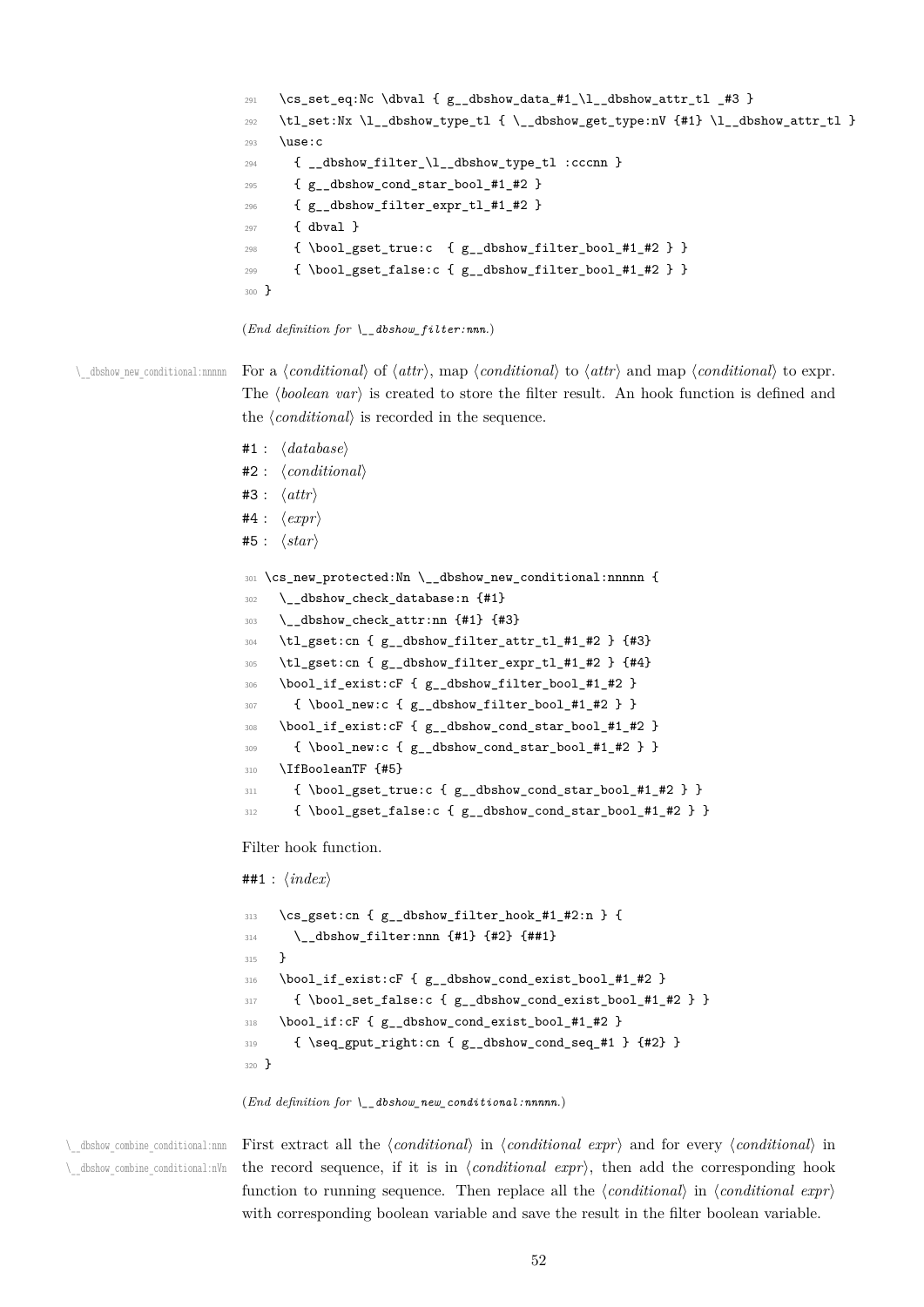```
#1 : ⟨database⟩
#2 : ⟨filter⟩
#3 : ⟨conditional expr⟩
321 \cs_new_protected:Nn \__dbshow_combine_conditional:nnn {
322 \tl_gset_eq:cN { g__dbshow_filter_bool_tl_#1_#2 } \c_true_bool
323 \seq_gclear_new:c { g__dbshow_filter_run_seq_#1_#2 }
324 \qquad \  \  \, \text{e.g. } \quad \  \, \text{e.g. } \quad \  \, \text{f. } \quad \  \, \text{f. } \quad \  \, \text{f. } \quad \  \, \text{f. } \quad \  \, \text{f. } \quad \  \, \text{f. } \quad \  \, \text{f. } \quad \  \, \text{f. } \quad \  \, \text{f. } \quad \  \, \text{f. } \quad \  \, \text{f. } \quad \  \, \text{f. } \quad \  \, \text{f. } \quad \  \, \text{f. } \quad \  \, \text{f. } \quad \  \, \text##1 : ⟨conditional⟩
325 \seq_map_inline:Nn \l__dbshow_cond_seq {
326 \seq_if_in:cnT { g__dbshow_cond_seq_#1 } {##1} {
327 \seq_if_in:cnF { g__dbshow_filter_run_seq_#1_#2 }
328 { g__dbshow_filter_hook_#1_##1:n }
329 {
330 \seq_gput_right:cn { g__dbshow_filter_run_seq_#1_#2 }
331 { g__dbshow_filter_hook_#1_##1:n }
332 }
333 }
334 }
335 \tl_set:Nn \l__dbshow_cond_expr_tl {#3}
336 \regex_replace_all:nnN
337 \{ (\wedge \wedge) - (\dedge) + \}338 { \c{ g__dbshow_filter_bool_#1_\0 } }
339 \l__dbshow_cond_expr_tl
340 \tl_gset_eq:cN
341 { g__dbshow_filter_bool_tl_#1_#2 } \l__dbshow_cond_expr_tl
342 }
343 \cs_generate_variant:Nn \__dbshow_combine_conditional:nnn { nVn }
(End definition for \__dbshow_combine_conditional:nnn.)
Environment to define conditionals and filters.
#1 : ⟨database⟩
344 \NewDocumentEnvironment { dbFilters } { s m } {
345 \seq_if_exist:cF { g__dbshow_cond_seq_#2 }
346 { \seq_new:c { g__dbshow_cond_seq_#2 } }
##1 : ⟨star⟩
##2 : ⟨filter/conditional⟩
##3 : ⟨attr⟩
##4 : ⟨expr⟩
##5 : ⟨filter info⟩
347 \DeclareDocumentCommand { \dbNewConditional } { s m m m O{} } {
348 \__dbshow_new_conditional:nnnnn {#2} {##2} {##3} {##4} {##1}
349 \IfValueT {#1} {
350 \dbCombCond{##2}{##2}[##5]
351 }
352 }
##1 : ⟨filter⟩
```
dbFilters

\dbNewCond

[\dbCombCond](#page-31-0)

\dbNewConditional

\dbCombineCon[ditionals](#page-30-0)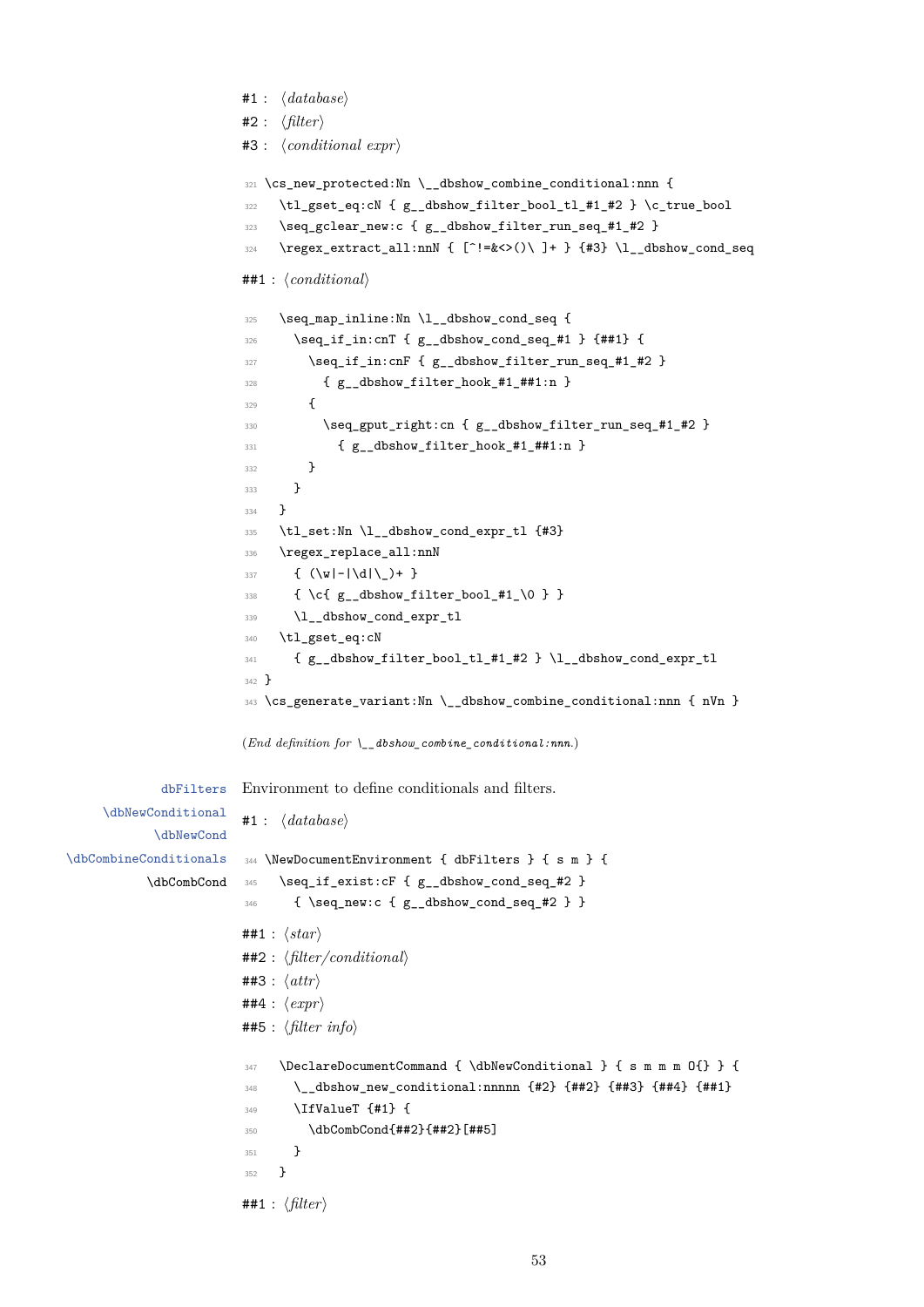##2 : *⟨conditional expr⟩* ##3 : *⟨filter info⟩* <sup>353</sup> \DeclareDocumentCommand { \dbCombineConditionals } { m m O{} } { <sup>354</sup> \tl\_gset:cn { g\_\_dbshow\_filter\_info\_tl\_#2\_##1 } {##3} <sup>355</sup> \\_\_dbshow\_combine\_conditional:nnn {#2} {##1} {##2} <sup>356</sup> } <sup>357</sup> \cs\_set\_eq:NN \dbNewCond \dbNewConditional <sup>358</sup> \cs\_set\_eq:NN \dbCombCond \dbCombineConditionals <sup>359</sup> } {} (*End definition for dbFilters and others. These functions are documented on page 31.*) \dbNewRawFilter Define filter with single conditional. \dbNewRawFilter\* #1 : *⟨star⟩* #2 : *⟨filter and conditional name⟩* #3 : *⟨database⟩* #4 : *⟨attr⟩* #5 : *⟨expr⟩* #6 : *⟨filter info⟩* <sup>360</sup> \DeclareDocumentCommand { \dbNewRawFilter } { s m m m m O{} } { <sup>361</sup> \seq\_if\_exist:cF { g\_\_dbshow\_cond\_seq\_#3 }  $362$  { \seq\_new:c {  $g$ \_\_dbshow\_cond\_seq\_#3 } } <sup>363</sup> \\_\_dbshow\_new\_conditional:nnnnn {#3} {#2} {#4} {#5} {#1} <sup>364</sup> \tl\_gset:cn { g\_\_dbshow\_filter\_info\_tl\_#3\_#2 } {#6} 365 \\_\_dbshow\_combine\_conditional:nnn {#3} {#2} {#2} <sup>366</sup> } (*End definition for \dbNewRawFilter and \dbNewRawFilter\*. These functions are documented on page 34.*) \dbNewReviewPoints User interface to define *⟨review points⟩*. [#1](#page-33-0) : *⟨name⟩* #2 : *⟨points⟩* <sup>367</sup> \NewDocumentCommand { \dbNewReviewPoints } { m m } { <sup>368</sup> \clist\_set:cn { g\_\_review\_points\_#1 } {#2} <sup>369</sup> } (*End definition for \dbNewReviewPoints. This function is documented on page 31.*) \dbIntAbs \dbIntSign \dbIntDivRound \dbIntDi[vTruncate](#page-36-0) [\dbIntMax](#page-36-0) [\dbIntMin](#page-36-0) [\dbIntMod](#page-36-0) [\dbFpSign](#page-36-0) Function aliases to support more operations of integer and floating points. 370 \cs\_gset\_eq:NN \dbIntAbs \int\_abs:n 371 \cs\_gset\_eq:NN \dbIntSign \int\_sign:n 372 \cs\_gset\_eq:NN \dbIntDivRound \int\_div\_round:nn <sup>373</sup> \cs\_gset\_eq:NN \dbIntDivTruncate \int\_div\_truncate:nn <sup>374</sup> \cs\_gset\_eq:NN \dbIntMax \int\_max:nn <sup>375</sup> \cs\_gset\_eq:NN \dbIntMin \int\_min:nn 376 \cs\_gset\_eq:NN \dbIntMod \int\_mod:nn 377 \cs\_gset\_eq:NN \dbFpSign \fp\_sign:n

(*End definition for \dbIntAbs and others. These functions are documented on page 37.*)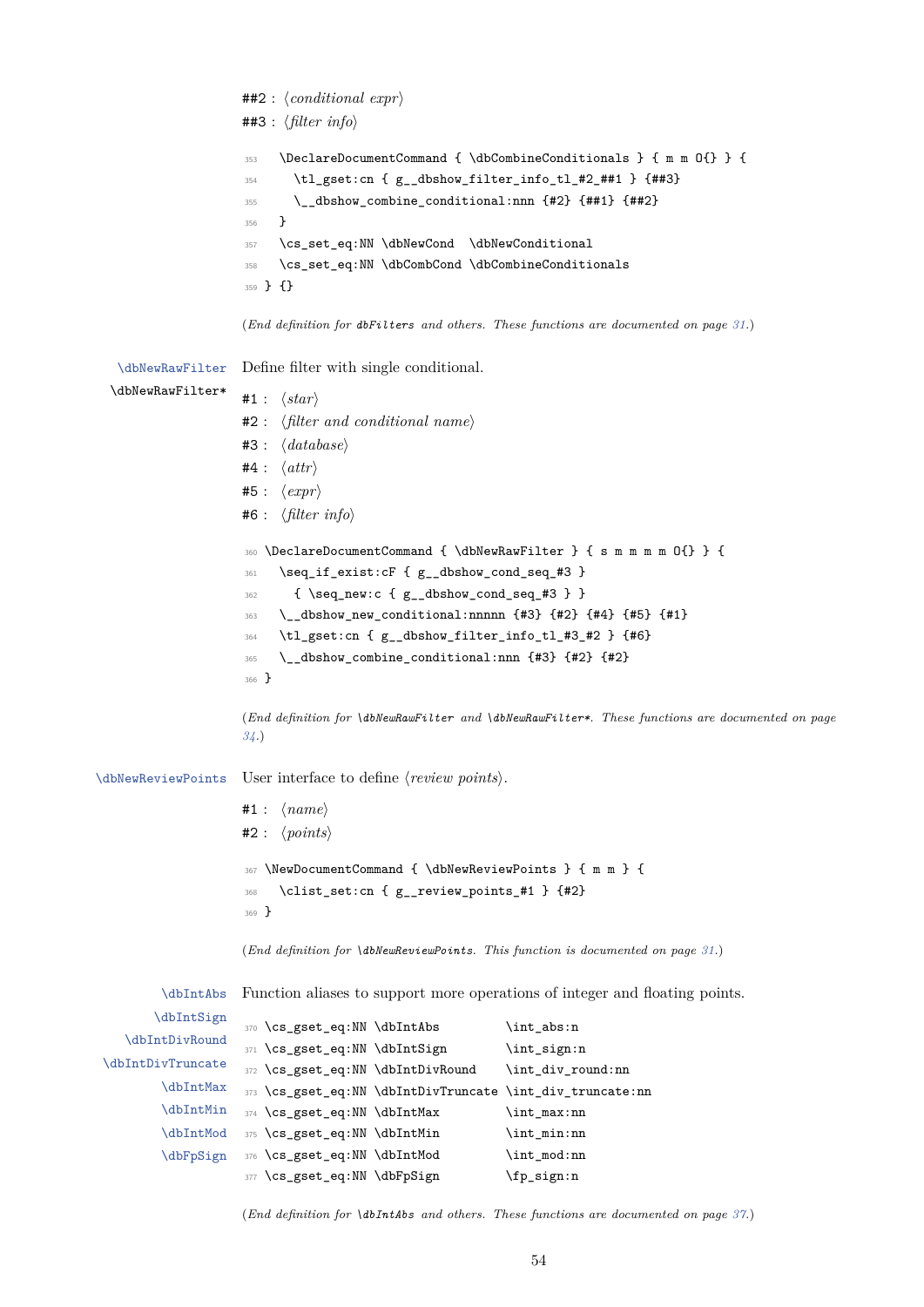# **5.6 Style and Options**

\\_\_dbshow\_new\_attr\_style:nnn Define style keys for each attribute.

```
#1 : ⟨style⟩
#2 : ⟨database⟩
#3 : ⟨attr⟩
378 \cs_new_protected:Nn \__dbshow_new_attr_style:nnn {
379 \_dbshow_check_attr:nn {#2} {#3}
380 \keys_define:nn { dbshow/style/#1/#3 } {
381 before-code .tl_gset:c = {
382 g__dbshow_style_attr_before_tl_#1_#2_#3
383 },
384 before-code .initial:n = ,
385 after-code .tl_gset:c = {
386 g__dbshow_style_attr_after_tl_#1_#2_#3
387 },
388 after-code .initial:n = ,
389 code .code:n = {
390 \bool_gset_false:c { g_dbshow_style_attr_exp_bool_#1_#2_#3 }
391 \cs_gset:cn { __dbshow_style_attr_code_#1_#2_#3:n } {##1}
392 },
393 code .initial:n = {##1},
394 code* .code:n = {
395 \bool_gset_true:c { g__dbshow_style_attr_exp_bool_#1_#2_#3 }
396 \cs_gset:cn { __dbshow_style_attr_code_#1_#2_#3:n } {##1}
397 },
```
For comma list and date.

 sep .clist\_gset:c = { g\_\_dbshow\_style\_attr\_sep\_#1\_#2\_#3 },

Only for comma list.

```
401 item-before-code .tl_gset:c = {
402 g__dbshow_style_attr_item_before_tl_#1_#2_#3
403 },
404 item-before-code .initial:n = ,
405 item-after-code .tl_gset:c = {
406 g__dbshow_style_attr_item_after_tl_#1_#2_#3
407 },
408 item-after-code .initial:n = ,
409 item-code .code:n = {
410 \bool_gset_false:c { g__dbshow_style_clist_item_exp_bool_#1_#2_#3 }
\{\cos\theta\} \cs_gset:cn { __dbshow_style_clist_item_code_#1_#2_#3:n } {##1}
412 },
413 item-code .initial:n = {4\#1},
414 item-code* .code:n = {
415 \bool_gset_true:c { g__dbshow_style_clist_item_exp_bool_#1_#2_#3 }
416 \cs_gset:cn { __dbshow_style_clist_item_code_#1_#2_#3:n } {##1}
417 },
```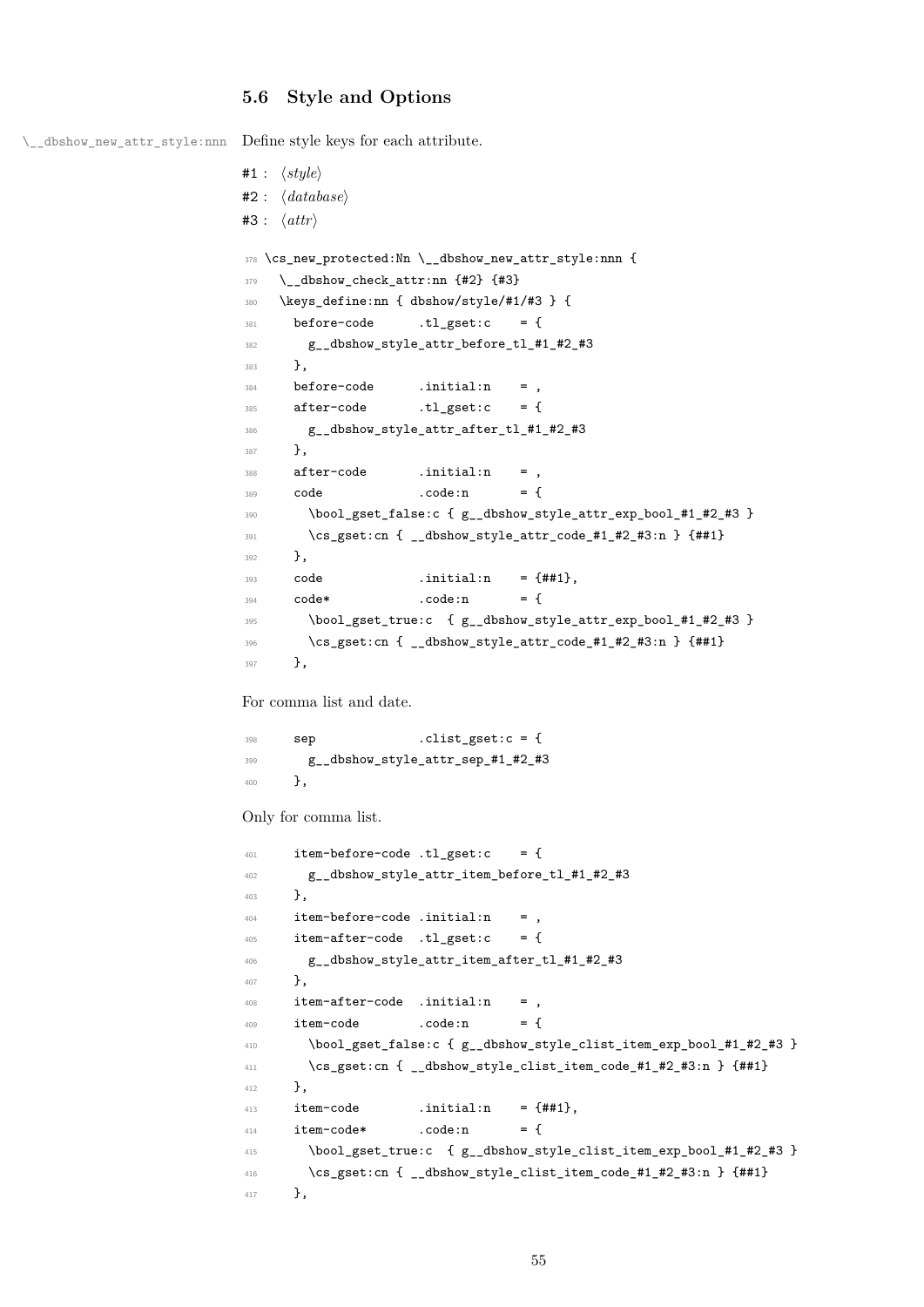Only for date.

```
418 zfill .bool_gset:c = {
                    419 g__dbshow_style_date_zfill_bool_#1_#2_#3
                    420 },
                    421 zfill .initial:n = true,
                    422 zfill .default:n = true.
                    423 format-code .code:n = {
                    424 \cs_gset:cn { __dbshow_style_date_format_code_#1_#2_#3:nnn } {##1}
                    425 \cs generate variant:cn
                    426 { __dbshow_style_date_format_code_#1_#2_#3:nnn } { xxx }
                    427 },
                    428 }
                    429 \str_case_e:nn { \__dbshow_get_type:nn {#2} {#3} } {
                    430 \{ clist \}431 { \keys_set:nn { dbshow/style/#1/#3 } { sep = { { ,~ } } } }
                    432 { date }
                    433 { \keys_set:nn { dbshow/style/#1/#3 } { sep = { { / } } } }
                    434 }
                    435 }
                   (End definition for \__dbshow_new_attr_style:nnn.)
\ dbshow new database style:nn  Define style keys.
                   #1 : ⟨style⟩
                   #2 : ⟨database⟩
                    436 \cs_new_protected:Nn \__dbshow_new_database_style:nn {
                    437 \__dbshow_check_database:n {#2}
                    438 \keys_define:nn { dbshow/style/#1 } {
                    439 raw-filter .code:n = {
                    440 \int_{440} \int gincr:N \g dbshow raw filter int
                    441 \str_set:Nx \l__dbshow_raw_filter_str
                    442 { -raw\int_0 -raw \{g_d\}\443 \tl_gset:cV { g__dbshow_filter_#1_#2 } \l__dbshow_raw_filter_str
                    444 \__dbshow_combine_conditional:nVn {#2} \l__dbshow_raw_filter_str {##1}
                    445 },
                    446 filter .tl_gset:c = { g___dbshow_filter_#1_#2 },
                    447 filter .initial:n = -none-.
                    448 sort .clist_gset:c = { g_dbshow_sort_clist_#1_#2 },
                    449 before-code .tl_gset:c = {g_dbshow_style_before_tl_#1_#2 },
                    450 before-code .initial:n = ,
                    451 after-code .tl_gset:c = {g_dbshow_style_after_tl_#1_#2 },
                    452 after-code .initial:n = ,
                    453 item-before-code .tl_gset:c = {g_dbshow_style_item_before_tl_#1_#2 },
                    454 item-before-code .initial:n = ,
                    455 item-after-code .tl_gset:c = { g_dbshow_style_item_after_tl_#1_#2 },
                    456 item-after-code .initial:n = ,
                    457 item-code .code:n = {
                    458 \bool_gset_false:c { g__dbshow_style_item_exp_bool_#1_#2 }
                    459 \tl_gset:cn { g__dbshow_style_item_tl_#1_#2 } {##1}
                    460 },
                    461 item-code .initial:n = ,
```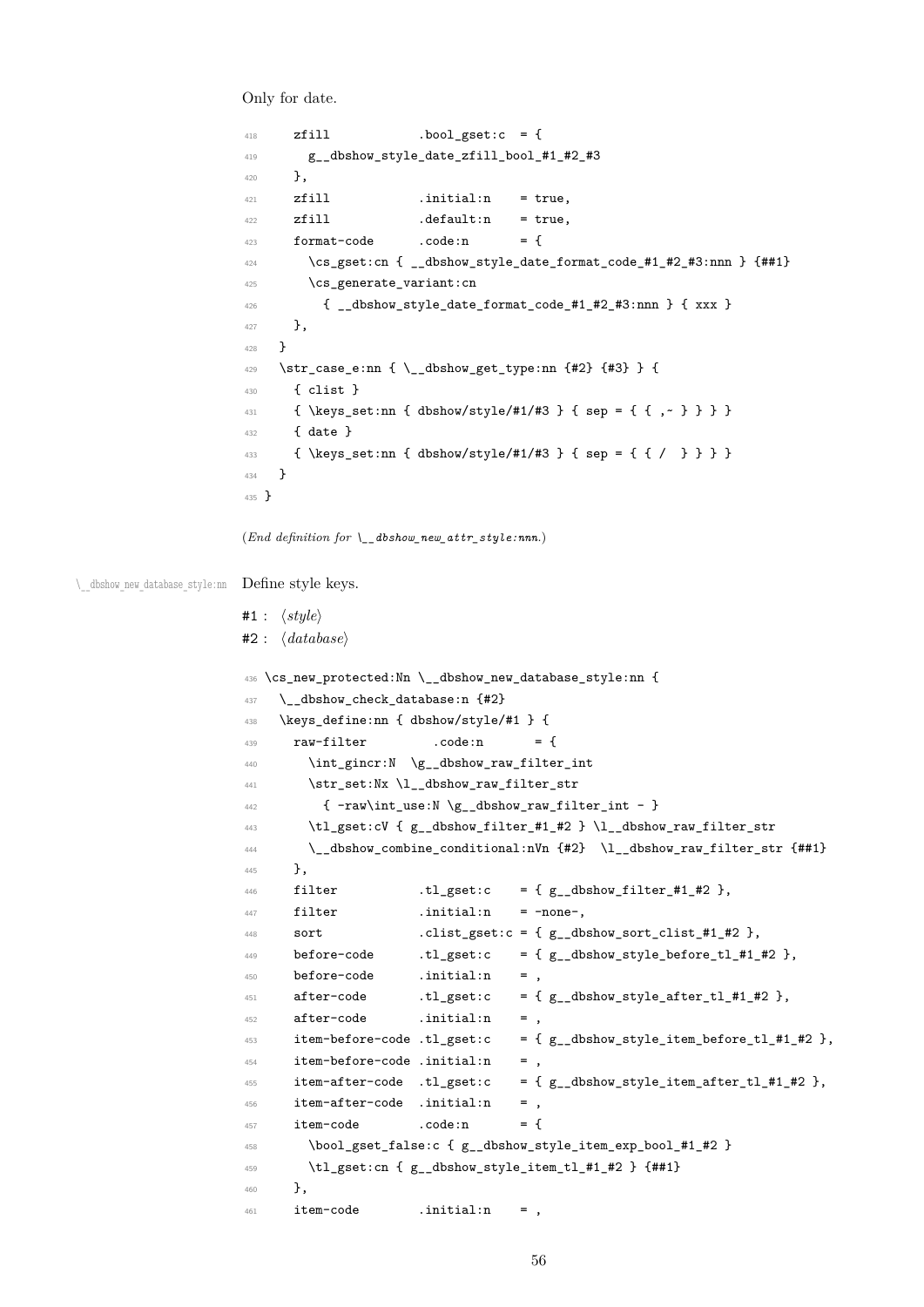```
462 item-code* .code:n = {
             463 \bool_gset_true:c { g__dbshow_style_item_exp_bool_#1_#2 }
             464 \tl_gset:cn { g__dbshow_style_item_tl_#1_#2 } {##1}
             465 },
             466 }
             467 \prop_map_inline:cn { g__dbshow_attr_type_prop_#2 }
             468 { \__dbshow_new_attr_style:nnn {#1} {#2} {##1} }
             469 }
            (End definition for \__dbshow_new_database_style:nn.)
\dbNewStyle Set style options based on ⟨base style⟩.
            #1 : ⟨base style clist⟩
            #2 : ⟨style⟩
            #3 : ⟨database⟩
            #4 : ⟨options⟩
             470 \NewDocumentCommand { \dbNewStyle } { o m m +m } {
             471 \__dbshow_check_database:n {#3}
             472 \tl_gset:cn { g__dbshow_style_opts_tl_#2_#3 } { #4, }
             473 \IfValueT {#1} {
             474 \tl_clear_new:N \l__dbshow_style_tmp_tl
            ##1 : ⟨base style⟩
             475 \clist_map_inline:nn {#1} {
             476 \ dbshow_check_style:nn {##1} {#3}
             477 \tl_if_exist:cT { g__dbshow_style_opts_tl_##1_#3 } {
             478 \tl_concat:ccc { l__dbshow_style_tmp_tl }
             \{ 1\_dbshow\_style\_tmp\_tl } \{ g\_dbshow\_style\_opts\_tl\_##1\_#3 } \}480 }
             481 }
             482 \tl_gconcat:ccc { g__dbshow_style_opts_tl_#2_#3 }
             483 { l__dbshow_style_tmp_tl } { g__dbshow_style_opts_tl_#2_#3 }
             484 }
             485 \__dbshow_new_database_style:nn {#2} {#3}
             486 \keys_set:nv { dbshow/style/#2 } { g__dbshow_style_opts_tl_#2_#3 }
             487 }
            (End definition for \dbNewStyle. This function is documented on page 22.)
```
#### **5.7 Sort**

\ dbshow sort parse star:NNNw Parse descending sorting rule.

```
#1 : ⟨tl var⟩ representing for relation to keep order the same
#2 : ⟨tl var⟩ representing for relation to swap the order
#3 : ⟨tl var⟩ to store the ⟨attr⟩
488 \cs_new_protected:Npn \__dbshow_sort_parse_star:NNNw #1#2#3#4* {
489 \tl_set:Nn #1 { > }
490 \tl_set:Nn #2 { < }
491 \tl_set:Nn #3 {#4}
492 }
```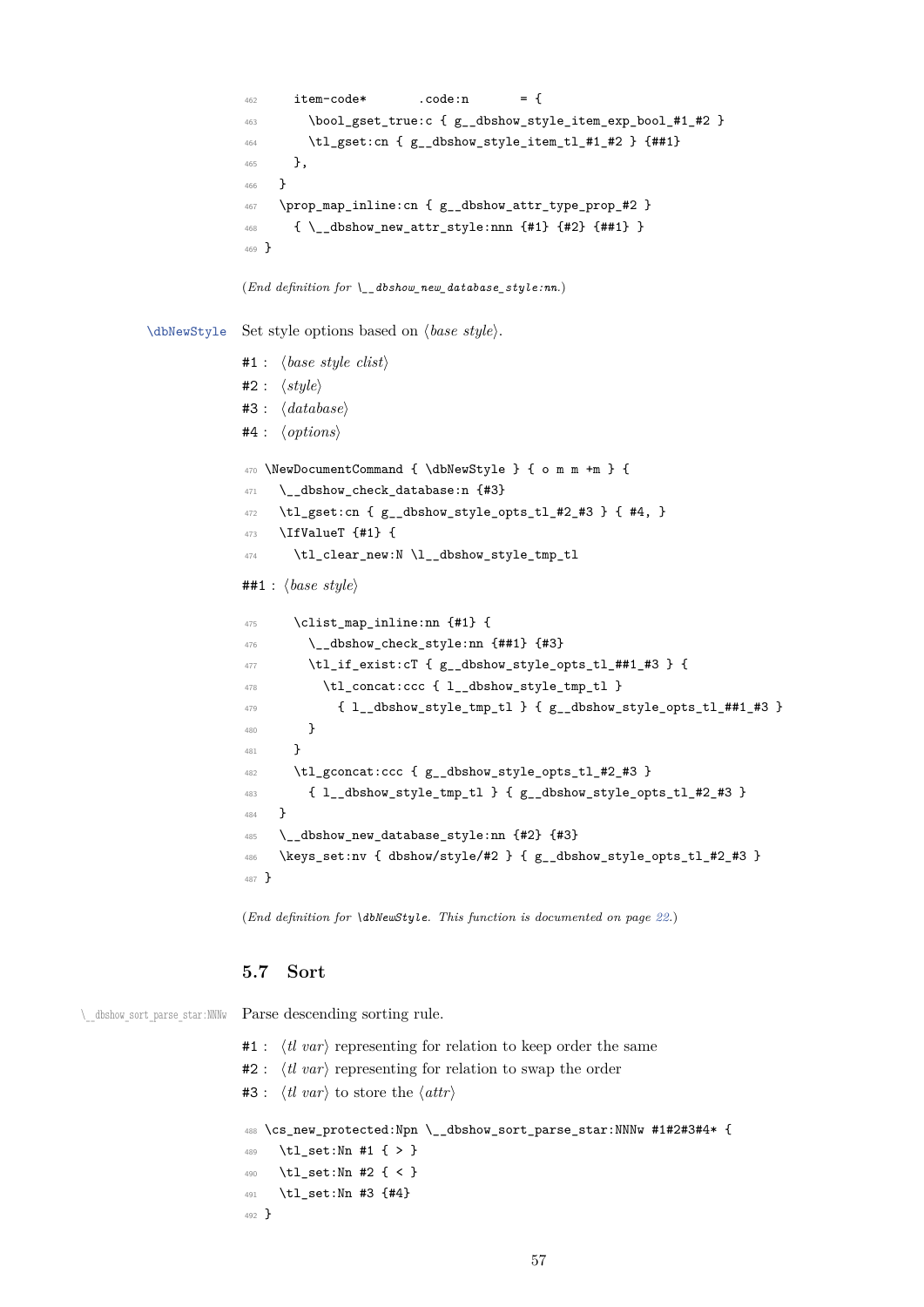```
\_dbshow_sort:nNn Sort the records.
```

|     | #1 : $\langle database \rangle$                                      |
|-----|----------------------------------------------------------------------|
|     | $#2: \langle index \text{ } clist \rangle$                           |
|     | #3 : $\langle style \rangle$                                         |
|     |                                                                      |
|     | $493$ \cs_new_protected:Nn \_dbshow_sort:nNn {                       |
| 494 | \int_zero_new:N\l__dbshow_sort_len_int                               |
| 495 | \int_zero_new:N \l_dbshow_sort_tmp_int                               |
| 496 | \int_set:Nn \l__dbshow_sort_len_int                                  |
| 497 | $\{\ \cdot\ \text{count}: c \{ g \_ dbshow.sort \_ clist #3 #1 } \}$ |
|     |                                                                      |

Sort recursively.

```
498 \clist_sort:Nn #2 {
499 \int_zero:N \l__dbshow_sort_tmp_int
```
Sort single attribute.

| 500 | \cs_set:Nn \_dbshow_sort_single: {     |
|-----|----------------------------------------|
| 501 | \int_incr:N \l__dbshow_sort_tmp_int    |
| 502 | \str_set:Nx \l__dbshow_sort_attr_str { |
| 503 | \clist item:cn                         |
| 504 | ${g$ dbshow sort clist #3 #1 }         |
| 505 | $\{ \lceil \log_{\text{1}} \rceil \}$  |
| 506 |                                        |

Parse *⟨attr⟩* and corresponding *⟨type⟩* and set compare operators.

```
507 \dotr_if_in:NnTF \l__dbshow_sort_attr_str { * } {
_{508} \verb|\exp_after:wN \_{dbshow_sort\_parse_star:NNNw}\verb|sup_after: wN \l1_dbshow_sort\_same_op_t1|510 \exp_after:wN \l__dbshow_sort_swap_op_tl
$511 $\tt \&p_after:wN \l_A_dbshow_sort\_attr\_str512 \l__dbshow_sort_attr_str
513 } {
514 \tl_set:Nn \l__dbshow_sort_same_op_tl { < }
515 \lt l\_set:Nn \ l\_dbshow\_sort\_swap\_op_tl { > }
516 }
```
Check if type is valid and transform date to string.

| 517 | \_dbshow_check_attr:nV {#1} \l_dbshow_sort_attr_str                        |
|-----|----------------------------------------------------------------------------|
| 518 | \tl_set:Nx \l_dbshow_sort_type_tl                                          |
| 519 | {\__dbshow_get_type:nV {#1} \l__dbshow_sort_attr_str }                     |
| 520 | \clist_if_in:nVF                                                           |
| 521 | { str, int, date, fp } { $\lceil \cdot \rceil$ \l__dbshow_sort_type_tl } { |
| 522 | \msg_fatal:nnx { dbshow } { unsupported-sort-type }                        |
| 523 | $\{ \lceil \log n \rceil \}$                                               |
| 524 | ł                                                                          |
| 525 | \str_if_eq:eeT {\l_dbshow_sort_type_tl } { date }                          |
| 526 | {\tl_set:Nn\l__dbshow_sort_type_tl { str } }                               |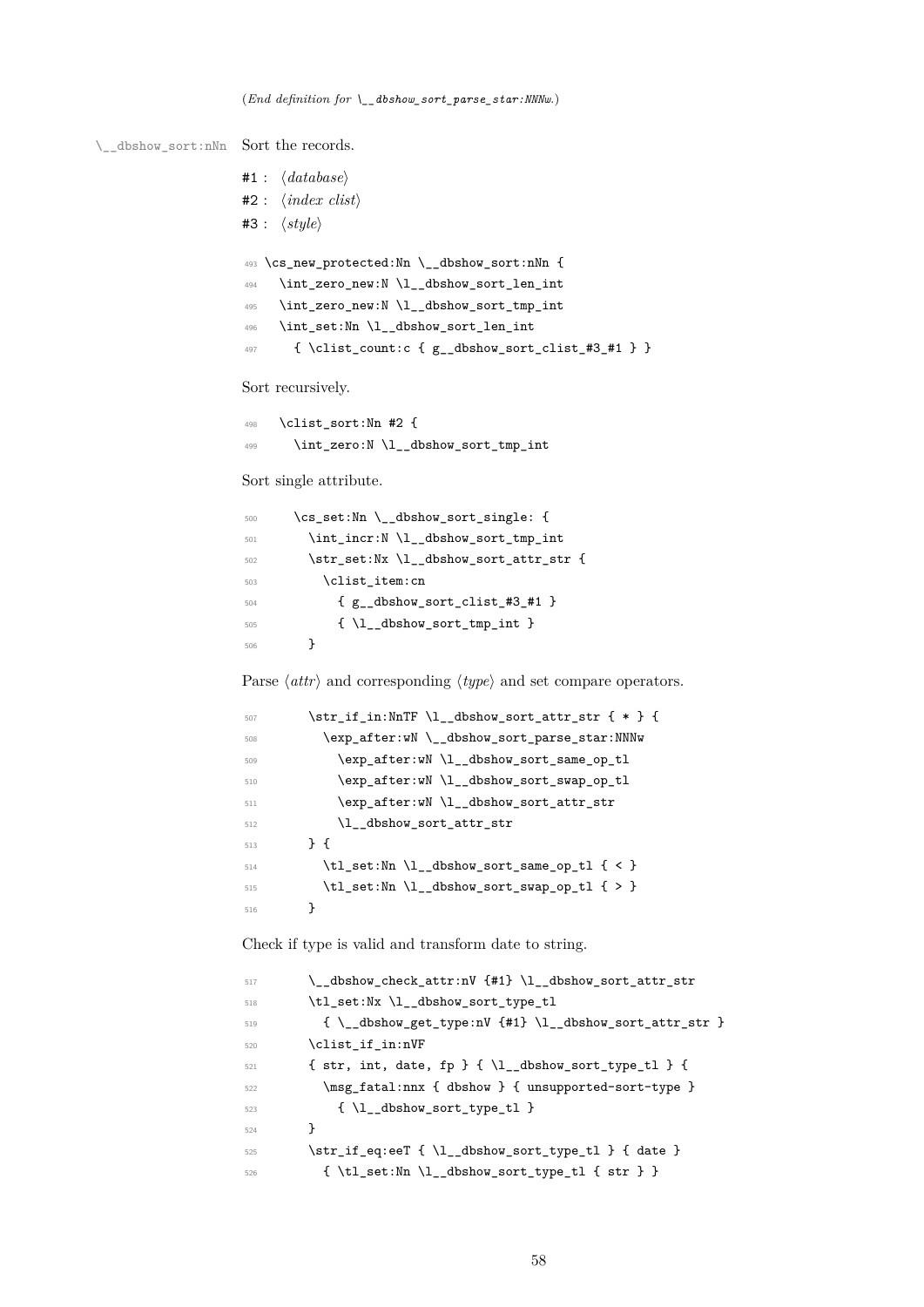Set operands and compare function.

| 527 | \cs_set_eq:Nc \l__dbshow_sort_tmpa_tl                    |
|-----|----------------------------------------------------------|
| 528 | ${g_dbshow_data_t1_l_l_dbshow_sort_attr_str_t#1}$        |
| 529 | \cs_set_eq:Nc \l__dbshow_sort_tmpb_tl                    |
| 530 | ${g_{-}dbshow_data_{+1}\1_{-}dbshow_sort_attr_str_{+2}}$ |
| 531 | \cs_set_eq:Nc \_dbshow_compare                           |
| 532 | {\l__dbshow_sort_type_tl _compare:VNVTF }                |

Compare two operands and if they are equal, compare the next attribute.

```
533 \__dbshow_compare \l__dbshow_sort_tmpa_tl
534 \l__dbshow_sort_same_op_tl \l__dbshow_sort_tmpb_tl
535 { \sort_return_same: }
536 {
$\verb|\_dbshowj<math display="inline">\verb|\_dbshow_sort\_tmpa_t1|538 \l__dbshow_sort_swap_op_tl \l__dbshow_sort_tmpb_tl
539 { \sort_return_swapped: }
540 {
541 \int_compare:nTF
_{542} { \l__dbshow_sort_len_int = \l__dbshow_sort_tmp_int }
543 { \sort_return_same: }
544 { \{\ \mathcal{L}_\text{dbshow\_sort\_single: } \ \}545 }
546 }
547 }
548 \__dbshow_sort_single:
549 }
550 }
```
(*End definition for \\_\_dbshow\_sort:nNn.*)

# **5.8 Display Data**

\\_\_dbshow\_clist\_wrapper:NNNNn Wrap the clist item with *⟨before code⟩* and *⟨after code⟩*.

|                  |                            | #1: $\langle before\ code\ tl\rangle$          |
|------------------|----------------------------|------------------------------------------------|
|                  |                            | #2: $\langle after \ code \ tl \rangle$        |
|                  |                            | $#3: \langle item \ code \ cs \rangle$         |
|                  |                            | $#4: \langle exp\ boolean\ var\rangle$         |
|                  | #5: $\langle item \rangle$ |                                                |
|                  |                            |                                                |
|                  |                            | 551 \cs_new:Nn \__dbshow_clist_wrapper:NNNNn { |
| 552              |                            | \bool if:NTF #4                                |
| 553              |                            | { \exp_not:n { { #1\exp_args:Nx#3{#5}#2 }, } } |
|                  |                            | $554$ { \exp_not:n { { #1#3{#5}#2 }, } }       |
| $555$ $\uparrow$ |                            |                                                |
|                  |                            |                                                |

(*End definition for \\_\_dbshow\_clist\_wrapper:NNNNn.*)

\\_\_dbshow\_clist\_use:NNNNNN Display a comma list. \\_\_dbshow\_clist\_use:cccccc #1 : *⟨data clist⟩* #2 : *⟨separator clist⟩*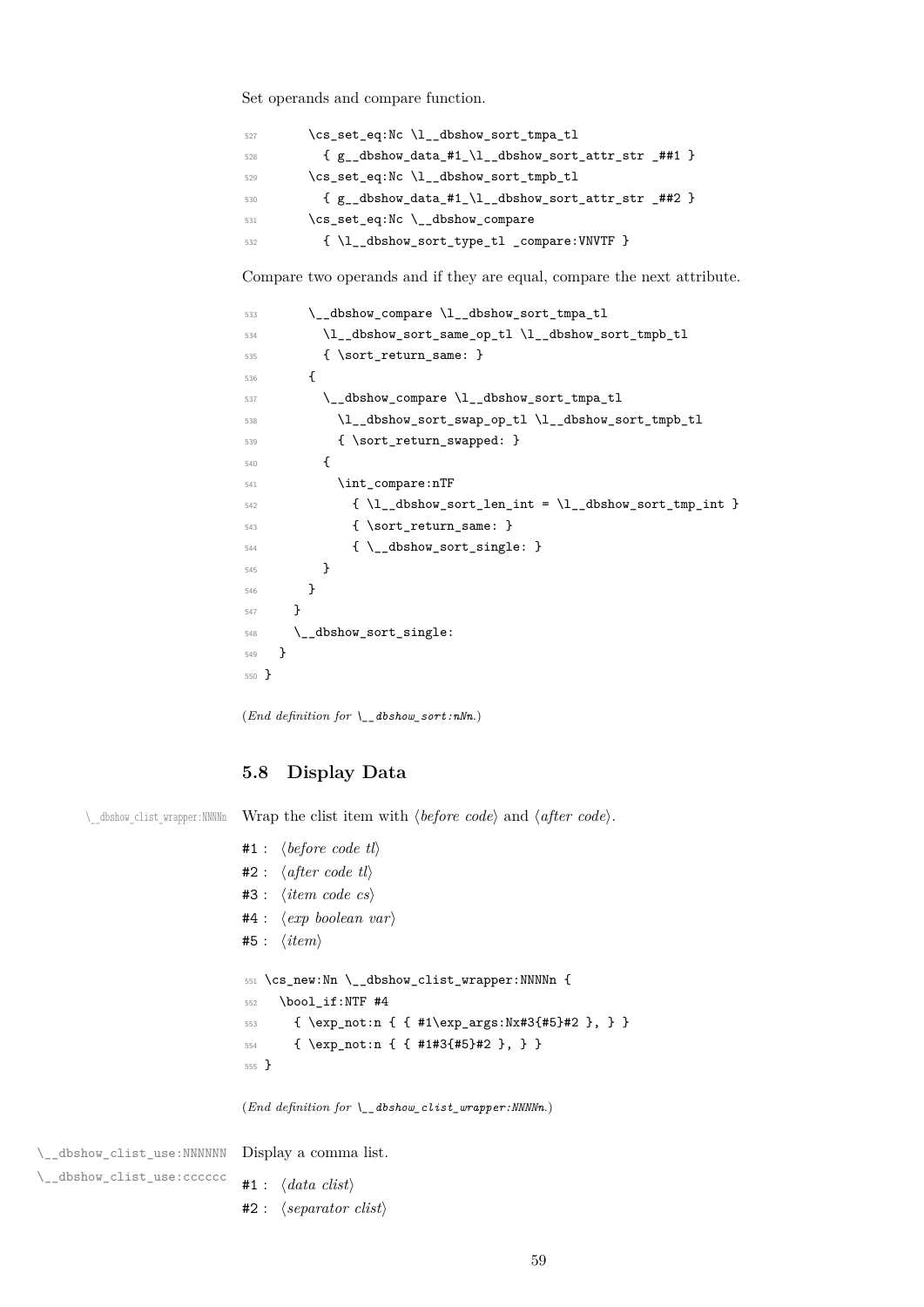```
#3 : ⟨before code tl⟩
                      #4 : ⟨after code tl⟩
                      #5 : ⟨item code cs⟩
                      #6 : ⟨exp boolean var⟩
                       556 \cs_new:Nn \__dbshow_clist_use:NNNNNN {
                       557 \int_case:nnF { \clist_count:N #2 } {
                       558 { 1 } {
                       559 \clist_use:xx
                       560 { \clist_map_tokens:Nn #1 { \__dbshow_clist_wrapper:NNNNn #3#4#5#6 } }
                       561 { \clist_item:Nn #2 { 1 } }
                       562 }
                       563 { 3 } {
                       564 \clist_use:xxxx
                       565 { \clist_map_tokens:Nn #1 { \__dbshow_clist_wrapper:NNNNn #3#4#5#6 } }
                       566 \{ \text{clist item}: \text{Nn } #2 \{ 1 \} \}567 { \clist_item:Nn #2 { 2 } }
                       568 { \clist_item:Nn #2 { 3 } }
                       569 }
                       570 } {
                       571 \__dbshow_sep_fatal:xxx
                       572 { 1~or~3 }
                       573 { \clist_count:N #2 }
                       574 { \clist_use:Nn #2 { ,~ } }
                       575 }
                       576 }
                       577 \cs_generate_variant:Nn \__dbshow_clist_use:NNNNNN { cccccc }
                      (End definition for \__dbshow_clist_use:NNNNNN.)
\__dbshow_date_use:nNN
Display date.
\__dbshow_date_use:ncc
                      #1 : ⟨data⟩
                      #2 : ⟨separator clist⟩
                      #3 : ⟨zfill boolean⟩
                       578 \cs_new:Nn \__dbshow_date_use:nNN {
                       579 \int_case:nnF { \clist_count:N #2 } {
                       580 { 1 } {
                       581 \bool_if:NTF {#3}
                       582 \{ \ \mathcal{L}_= dbdate\_use\_zfill:nf \ \}583 { \__dbdate_use:nf }
                       584 {#1}
                       585 { \clist_item:Nn #2 { 1 } }
                       586 }
                       587 { 4 } {
                       588 \bool_if:NTF {#3}
                       589 { \__dbdate_use_zfill:nffff }
                       590 \{\ \mathcal{N}_\text{addate\_use:infff} \ \}591 {#1}
                       592 { \clist_item:Nn #2 { 1 } }
                       593 { \clist_item:Nn #2 { 2 } }
                       594 { \clist_item:Nn #2 { 3 } }
                       595 { \clist_item:Nn #2 { 4 } }
```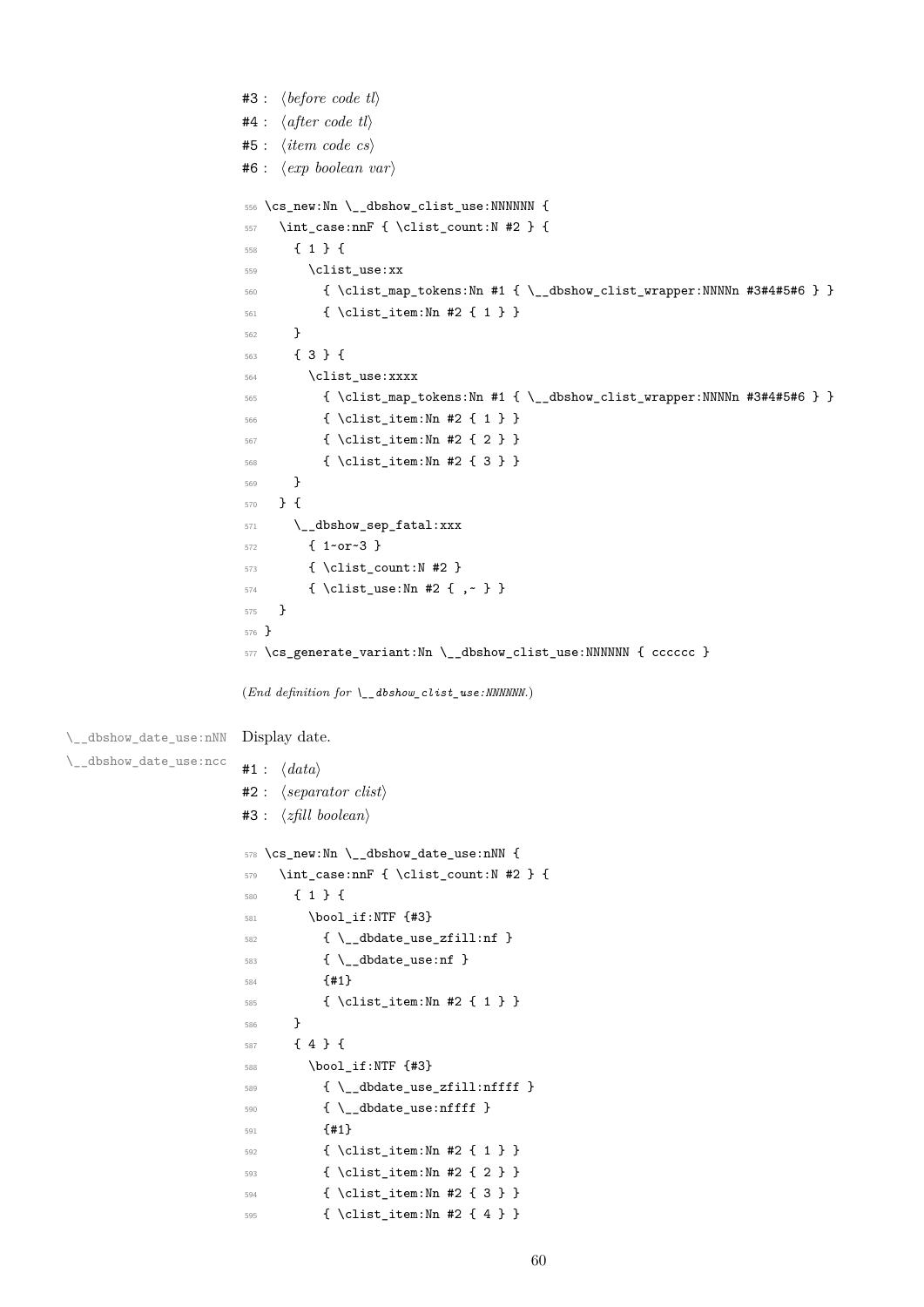```
596 }
597 } {
598 \__dbshow_sep_fatal:xxx
599 { 1~or~4 }
600 { \clist count:N #2 }
601 { \clist use:Nn #2 { ,~ } }
602 }
603 }
604 \cs_generate_variant:Nn \__dbshow_date_use:nNN { ncc }
```

```
(End definition for \__dbshow_date_use:nNN.)
```
\\_\_dbshow\_use\_data:nnnn Display Data. **\\_\_dbshow\_use\_data:nnnn** wrap the *⟨attr⟩* data and **\\_\_dbshow\_use\_-** \\_\_dbshow\_use\_data\_raw:nnnn data raw:nnnn display the underlying data.

```
#1 : ⟨database⟩
#2 : ⟨attr⟩
#3 : ⟨index⟩
#4 : ⟨style⟩
605 \cs_new:Nn \__dbshow_use_data:nnnn {
606 \bool_if:cTF { g__dbshow_style_attr_exp_bool_#4_#1_#2 } {
607 \protected@edef\@dbshow@tmp{\__dbshow_use_data_raw:nnnn {#1} {#2} {#3} {#4}}
608 \exp_args:Nno
609 \use:c \{ _dbshow_style_attr_code #4_#1_#2:n } \{ \@dbshow@tmp }
610 } {
\text{611} \use:c { __dbshow_style_attr_code_#4_#1_#2:n }
612 { \_dbshow_use_data_raw:nnnn {#1} {#2} {#3} {#4} }
613 }
614 }
615 \cs_new:Nn \__dbshow_use_data_raw:nnnn {
616 \str_case_e:nn
617 { \prop_item:cn { g__dbshow_attr_type_prop_#1 } {#2} } {
618 { str } { \str_use:c { g__dbshow_data_#1_#2_#3 } }
619 { tl } { \tl_use:c { g__dbshow_data_#1_#2_#3 } }
620 { int } { \int_use:c { g_dbshow_data_#1_#2_#3 } }
621 { fp } { \fp_use:c { g__dbshow_data_#1_#2_#3 } }
622 { clist } {
\frac{623}{20} \_dbshow_clist_use:cccccc { g_dbshow_data_#1_#2_#3 }
624 { g__dbshow_style_attr_sep_#4_#1_#2 }
625 { g__dbshow_style_attr_item_before_tl_#4_#1_#2 }
626 { g__dbshow_style_attr_item_after_ tl_#4_#1_#2 }
627 { __dbshow_style_clist_item_code_ #4_#1_#2:n }
628 { g__dbshow_style_clist_item_exp_bool_#4_#1_#2 }
629 }
630 { date } {
\frac{631}{12} \cs_if_exist_use:cTF { __dbshow_style_date_format_code_#4_#1_#2:xxx } {
632 { \__dbdate_get_year:n { g__dbshow_data_#1_#2_#3 } }
633 { \__dbdate_get_month:n { g__dbshow_data_#1_#2_#3 } }
634 { \__dbdate_get_day:n { g__dbshow_data_#1_#2_#3 } }
635 } {
\frac{636}{200} \__dbshow_date_use:ncc { g__dbshow_data_#1_#2_#3 }
637 { g__dbshow_style_attr_sep_#4_#1_#2 }
638 { g__dbshow_style_date_zfill_bool_#4_#1_#2 }
```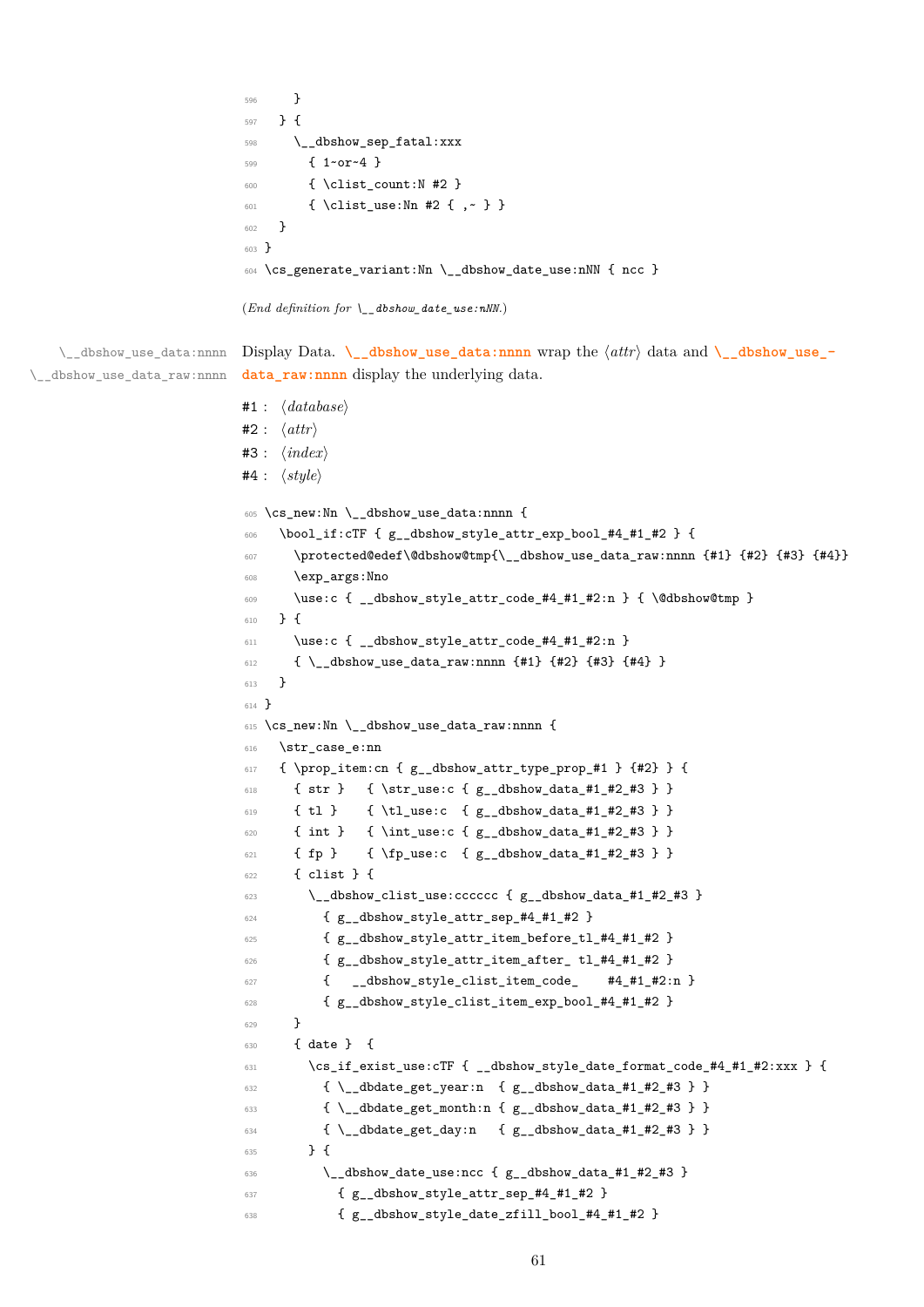<sup>639</sup> } <sup>640</sup> } <sup>641</sup> } <sup>642</sup> }

(*End definition for \\_\_dbshow\_use\_data:nnnn and \\_\_dbshow\_use\_data\_raw:nnnn.*)

\dbDatabase \dbFilterName \dbFilterInfo Define context macros. #1 : *⟨database⟩* #2 : *⟨filter⟩* <sup>643</sup> \cs\_new\_protected:Nn \\_\_dbshow\_show\_set\_macro:nn { <sup>644</sup> \tl\_set:Nn \dbDatabase {#1} <sup>645</sup> \tl\_set:Nn \dbFilterName {#2} <sup>646</sup> \tl\_set\_eq:Nc \dbFilterInfo { g\_\_dbshow\_filter\_info\_tl\_#1\_#2 } <sup>647</sup> }

> (*End definition for \dbDatabase , \dbFilterName , and \dbFilterInfo. These functions are documented on page 38.*)

\\_\_dbshow\_show\_filter:nnN Filter records by executing the hook function in the running sequence and then testing the res[ult](#page-37-0) boolean.

```
#1 : ⟨database⟩
                             #2 : ⟨filter⟩
                             #3 : ⟨index clist⟩
                             648 \cs_new_protected:Nn \__dbshow_show_filter:nnN {
                             ##1 : ⟨index⟩
                             649 \int_step_inline:nn { \__dbshow_get_counter:n {#1} } {
                             650 \seq_if_exist:cTF { g__dbshow_filter_run_seq_#1_#2 } {
                             ####1 : ⟨hook⟩
                             651 \seq_map_inline:cn { g__dbshow_filter_run_seq_#1_#2 } {
                             652 \use:c {###1} {##1}653 }
                             654 \exp_args:Nv
                             655 \bool_if:nT { g__dbshow_filter_bool_tl_#1_#2 }
                             656 { \clist_put_right:Nn #3 {##1} }
                             657 } { \clist_put_right:Nn #3 {##1} }
                             658 }
                             659 }
                             (End definition for \__dbshow_show_filter:nnN.)
\__dbshow_show_set_counter:N
                    \dbalph
                    \dbAlph
                  \dbarabic
                   \dbroman
                   \dbRoman
                            Define macros to display counter.
                            #1 : ⟨int var⟩
                             660 \cs_new_protected:Nn \__dbshow_show_set_counter:N {
                            661 \tl_set:Nx \dbalph { \int_to_alph:n {#1} }
                            662 \tl_set:Nx \dbAlph { \int_to_Alph:n {#1} }
```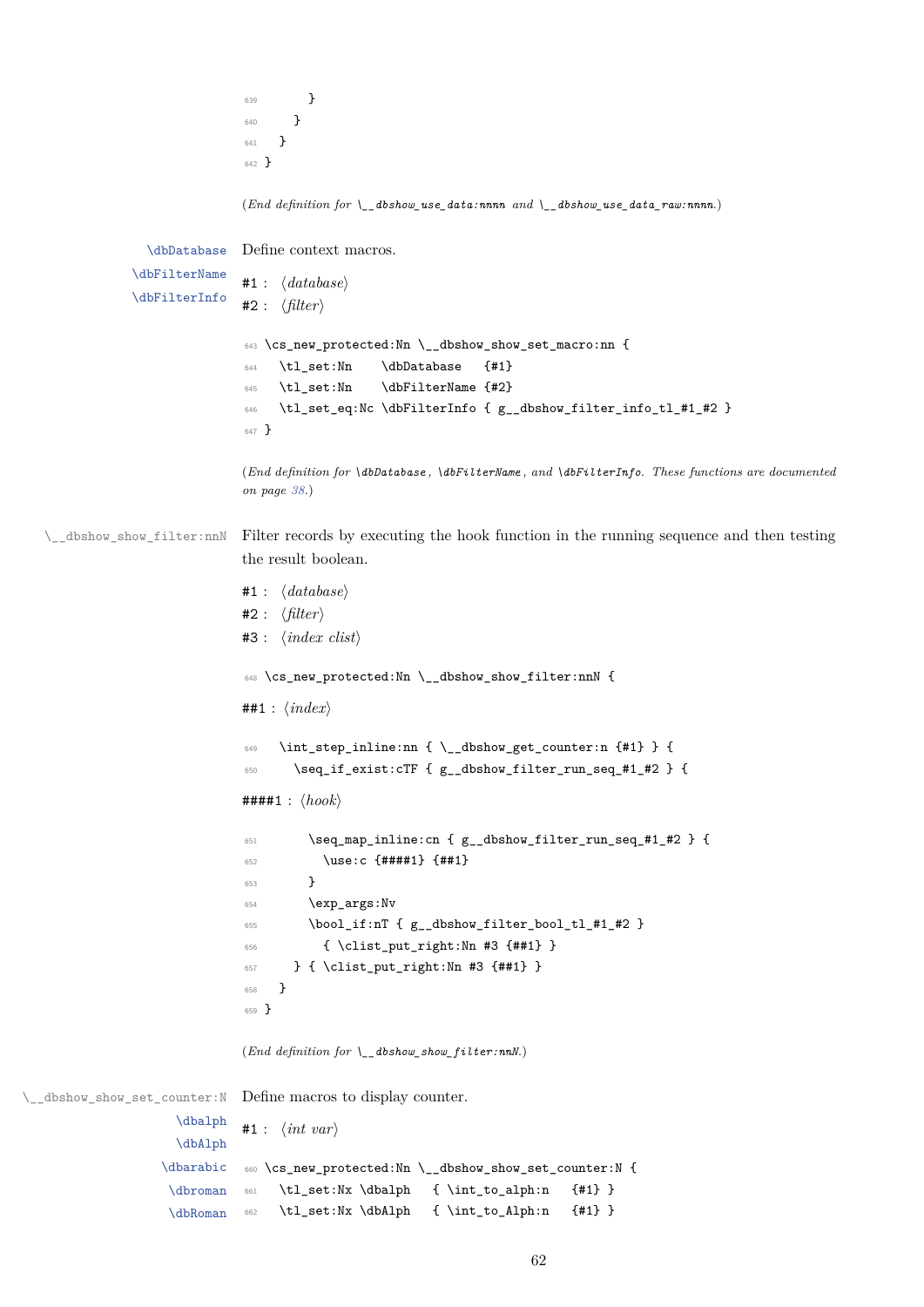```
663 \tl_set:Nx \dbarabic { \int_to_arabic:n {#1} }
                        664 \tl_set:Nx \dbRoman { \int_to_Roman:n {#1} }
                        665 \tl_set:Nx \dbroman { \int_to_roman:n {#1} }
                        666 }
                        (End definition for \__dbshow_show_set_counter:N and others. These functions are documented on
                        page 38.)
  \__dbshow_show_set_if_last:NN
           \dbIfLastT
           \dbIfLastF
          \dbIfLastTF
                       Define conditional to check if the current item is the last item.
                        #1 : ⟨current index⟩
                        #2 : ⟨count⟩
                        667 \cs_new_protected:Nn \__dbshow_show_set_if_last:NN {
                        668 \prg_set_conditional:Nnn \__dbshow_show_if_last: { T, F, TF } {
                        669 \int_compare:nNnTF {#1} = {#2}670 { \prg_return_true: }
                        671 { \prg_return_false: }
                        672 }
                        673 \cs_set_eq:NN \dbIfLastT \__dbshow_show_if_last:T
                        674 \cs_set_eq:NN \dbIfLastF \__dbshow_show_if_last:F
                        675 \cs_set_eq:NN \dbIfLastTF \__dbshow_show_if_last:TF
                        676 }
                        (End definition for \__dbshow_show_set_if_last:NN and others. These functions are documented on
                        page 36.)
\__dbshow_show_item:nn
Display single record.
             \dbIndex
               \dbuse
                       #1 : ⟨style⟩
                       #2 : ⟨database⟩
                        #3 : ⟨index clist⟩
                        677 \cs_new_protected:Nn \__dbshow_show_item:nnN {
                        678 \int_zero_new:N \l__dbshow_show_int
                        679 \int_zero_new:N \l__dbshow_show_count_int
                        680 \int_set:Nn \l__dbshow_show_count_int { \clist_count:N #3 }
                        681 \tl_clear_new:N \l__dbshow_item_tl
                        ##1 : ⟨index⟩
                        682 \clist_map_inline:Nn #3 {
                        683 \int_incr:N \l__dbshow_show_int
                        684 \__dbshow_show_set_if_last:NN \l__dbshow_show_int \l__dbshow_show_count_int
                        685 \__dbshow_show_set_counter:N \l__dbshow_show_int
                        686 \tl_set:Nn \dbIndex {##1}
                        ####1 : ⟨attr⟩
                        687 \cs_set:Npn \dbuse ####1 {
                        688 \__dbshow_check_attr:nn {#2} {####1}
                        689 \tl_use:c { g__dbshow_style_attr_before_tl_#1_#2_####1 }
                        690 \__dbshow_use_data:nnnn {#2} {####1} {##1} {#1}
                        691 \tl_use:c { g__dbshow_style_attr_after_ tl_#1_#2_####1 }
                        692 }
                        693 \bool_if:cTF { g__dbshow_style_item_exp_bool_#1_#2 } {
```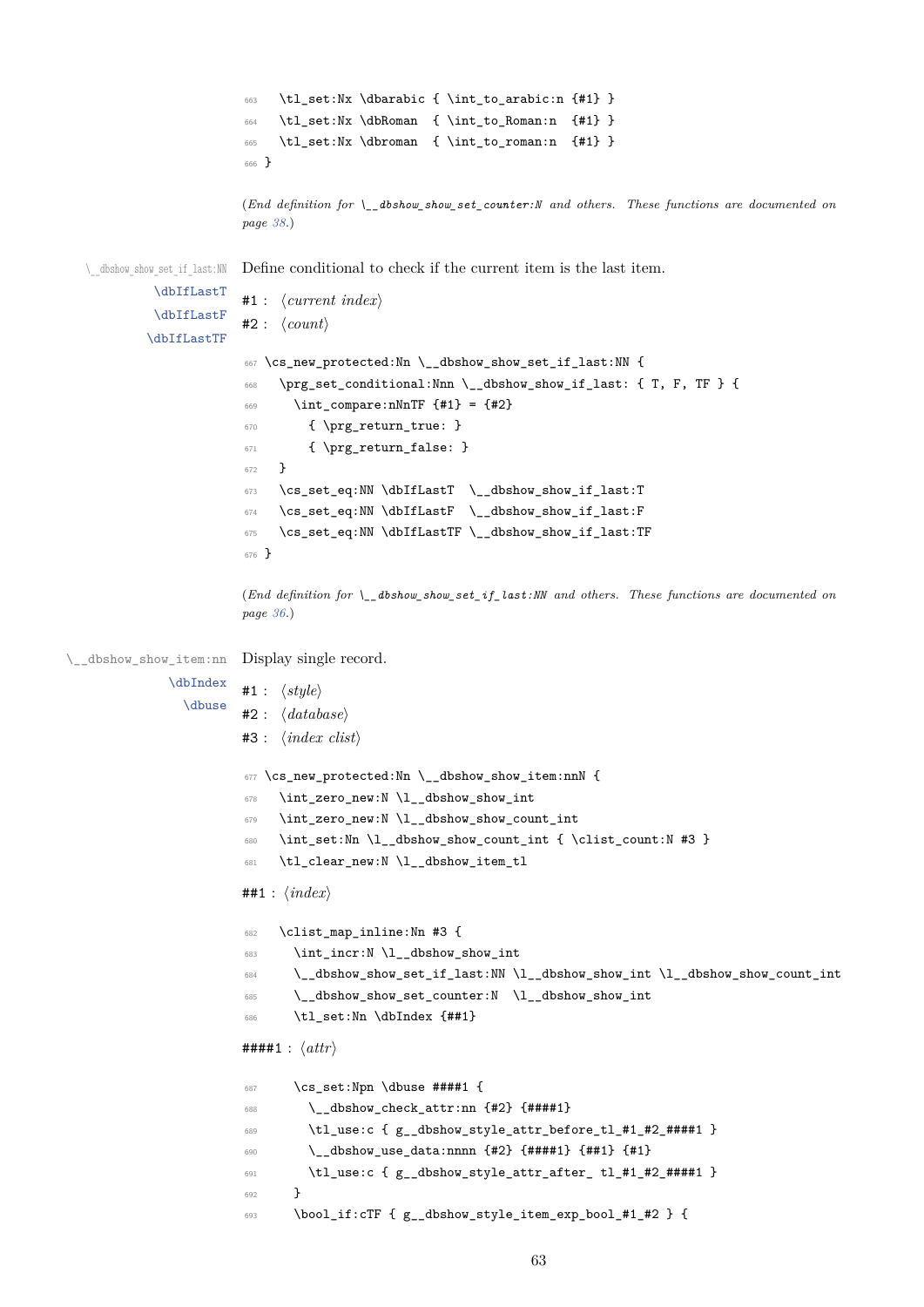```
694 \protected@edef\@dbshow@tmp{\tl_use:c { g__dbshow_style_item_before_tl_#1_#2 }}
695 \tl_put_right:No \l__dbshow_item_tl { \@dbshow@tmp }
        \protected@edef\@dbshow@tmp{\tl_use:c { g__dbshow_style_item_ tl_#1_#2 }}
697 \tl_put_right:No \l__dbshow_item_tl { \@dbshow@tmp }
698 \protected@edef\@dbshow@tmp{\tl_use:c { g__dbshow_style_item_after_ tl_#1_#2 }}
699 } {
700 \tl_use:c { g__dbshow_style_item_before_tl_#1_#2 }
701 \tl_use:c { g__dbshow_style_item_ tl_#1_#2 }
702 \tl_use:c { g__dbshow_style_item_after_ tl_#1_#2 }
703 }
704 }
705 \l__dbshow_item_tl
706 }
```
(*End definition for \\_\_dbshow\_show\_item:nn , \dbIndex , and \dbuse. These functions are documented on page 38.*)

\\_\_dbshow\_show\_set\_cond:N Define conditional to test if the number of records to show is zero.

```
\dbIfEmptyT
       \dbIfEmptyF
      \dbIfEmptyTF
                    #1 : ⟨index clist⟩
                    707 \cs_new_protected:Nn \__dbshow_show_set_cond:N {
                    708 \prg_set_conditional:Nnn \__dbshow_if_empty: { T, F, TF } {
                    709 \clist_if_empty:NTF #1
                    710 { \prg_return_true: }
                    711 { \prg_return_false: }
                    712 }
                    713 \cs_set_eq:NN \dbIfEmptyT \__dbshow_if_empty:T
                    714 \cs_set_eq:NN \dbIfEmptyF \__dbshow_if_empty:F
                    715 \cs_set_eq:NN \dbIfEmptyTF \__dbshow_if_empty:TF
                    716 }
                    (End definition for \__dbshow_show_set_cond:N and others. These functions are documented on page
                    36.)
\__dbshow_show:nnn
\__dbshow_show:nnv
                   First filter records and sort them if needed and display at last.
                    #1 : ⟨style⟩
                    #2 : ⟨database⟩
                    #3 : ⟨filter⟩
                    717 \cs_new_protected:Nn \__dbshow_show:nnn {
                    718 \__dbshow_show_set_macro:nn {#2} {#3}
                    719 \clist_clear_new:N \l__dbshow_show_index_clist
                    720 \__dbshow_show_filter:nnN {#2} {#3} \l__dbshow_show_index_clist
                    721 \clist_if_empty:cF { g__dbshow_sort_clist_#1_#2 }
                    722 { \__dbshow_sort:nNn {#2} \l__dbshow_show_index_clist {#1} }
                    723 \__dbshow_show_set_cond:N \l__dbshow_show_index_clist
                    724 \tl_use:c { g__dbshow_style_before_tl_#1_#2 }
                    725 \__dbshow_show_item:nnN {#1} {#2} \l__dbshow_show_index_clist
                    726 \tl_use:c { g__dbshow_style_after_tl_#1_#2 }
                    727728 \cs_generate_variant:Nn \__dbshow_show:nnn { nnv }
```
(*End definition for \\_\_dbshow\_show:nnn.*)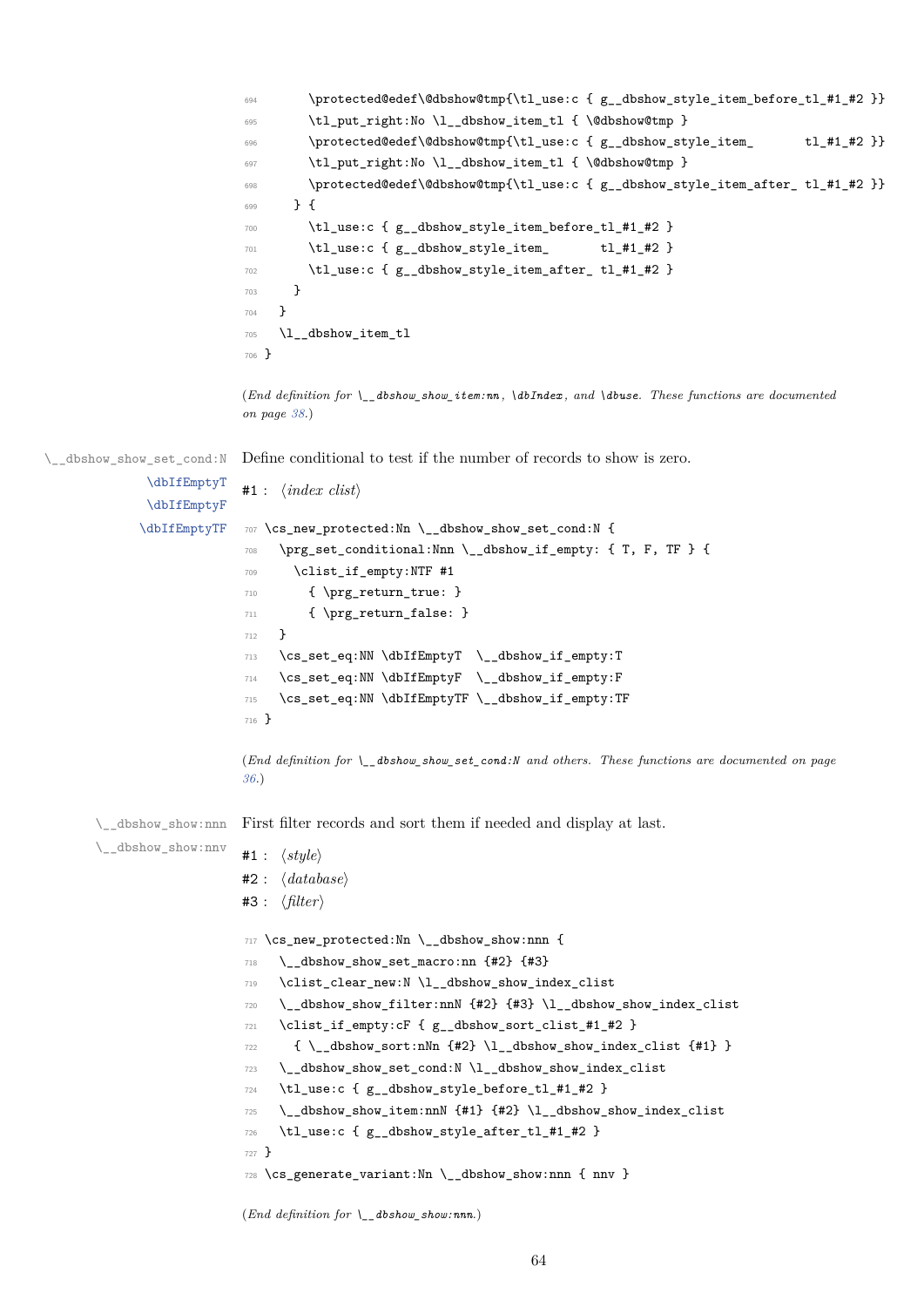\dbshow User insterface to display the *⟨database⟩* with *⟨style⟩*.

```
#1 : ⟨style⟩
#2 : ⟨database⟩
729 \NewDocumentCommand { \dbshow } { m m } {
730 \__dbshow_check_database:n {#2}
731 \__dbshow_check_style:nn {#1} {#2}
732 \__dbshow_check_filter:nv {#2} { g__dbshow_filter_#1_#2 }
733 \__dbshow_show:nnv {#1} {#2} { g__dbshow_filter_#1_#2 }
734 }
```
(*End definition for \dbshow. This function is documented on page 22.*)

#### **5.9 Date Type**

```
735 ⟨@@=dbdate⟩
                             #1 : ⟨date⟩
                             #2 : ⟨date sep⟩
                              736 \msg_new:nnn { dbshow } { wrong-date-sep } {
                              737 can~not~parse~the~date~'#1'~with~the~global~date~separator~'#2'~
                              738 \msg_line_context:.~Please~set~the~correct~date~separator~with~
                              739 \dbdatesep.
                              740 }
\__dbdate_check_date_sep:nn
\__dbdate_check_date_sep:Vn
                             Check if the global date separator is valid.
                             #1 : ⟨date⟩
                             #2 : ⟨date sep⟩
                              741 \cs_new:Nn \__dbdate_check_date_sep:nn {
                              742 \int_zero_new:N \l__dbdate_sep_int
                              743 \tl_map_inline:nn {#1} {
                              744 \tl_if_eq:nnT {#2} {##1} { \int_incr:N \l__dbdate_sep_int }
                              \verb|745| \int\_compare:nNnT { \l_dbdate\_sep\_int } > { 2 } { \l_map\_break: }746 }
                              747 \int_compare:nNnF { \l__dbdate_sep_int } = { 2 }
                              748 { \msg_fatal:nnnn { dbshow } { wrong-date-sep } {#1} {#2} }
                              749 }
                              750 \cs_generate_variant:Nn \__dbdate_check_date_sep:nn { nV }
                             (End definition for \__dbdate_check_date_sep:nn.)
      \__dbdate_if_leap_p:n
Check if the year is leap.
      \__dbdate_if_leap:nTF
                             #1 : ⟨year⟩
                              751 \prg_new_conditional:Nnn \__dbdate_if_leap:n { T, F, TF, p } {
                              752 \bool_if:nTF {
                              753 \int_compare_p:nNn { \int_mod:nn {#1} { 400 } } = { 0 } ||
                              754 (!\int_compare_p:nNn { \int_mod:nn {#1} { 100 } } = { 0 } &&
                              755 \int_compare_p:nNn { \int_mod:nn {#1} { 4 } } = { 0 })
                              756 } { \prg_return_true: } { \prg_return_false: }
                              757 }
```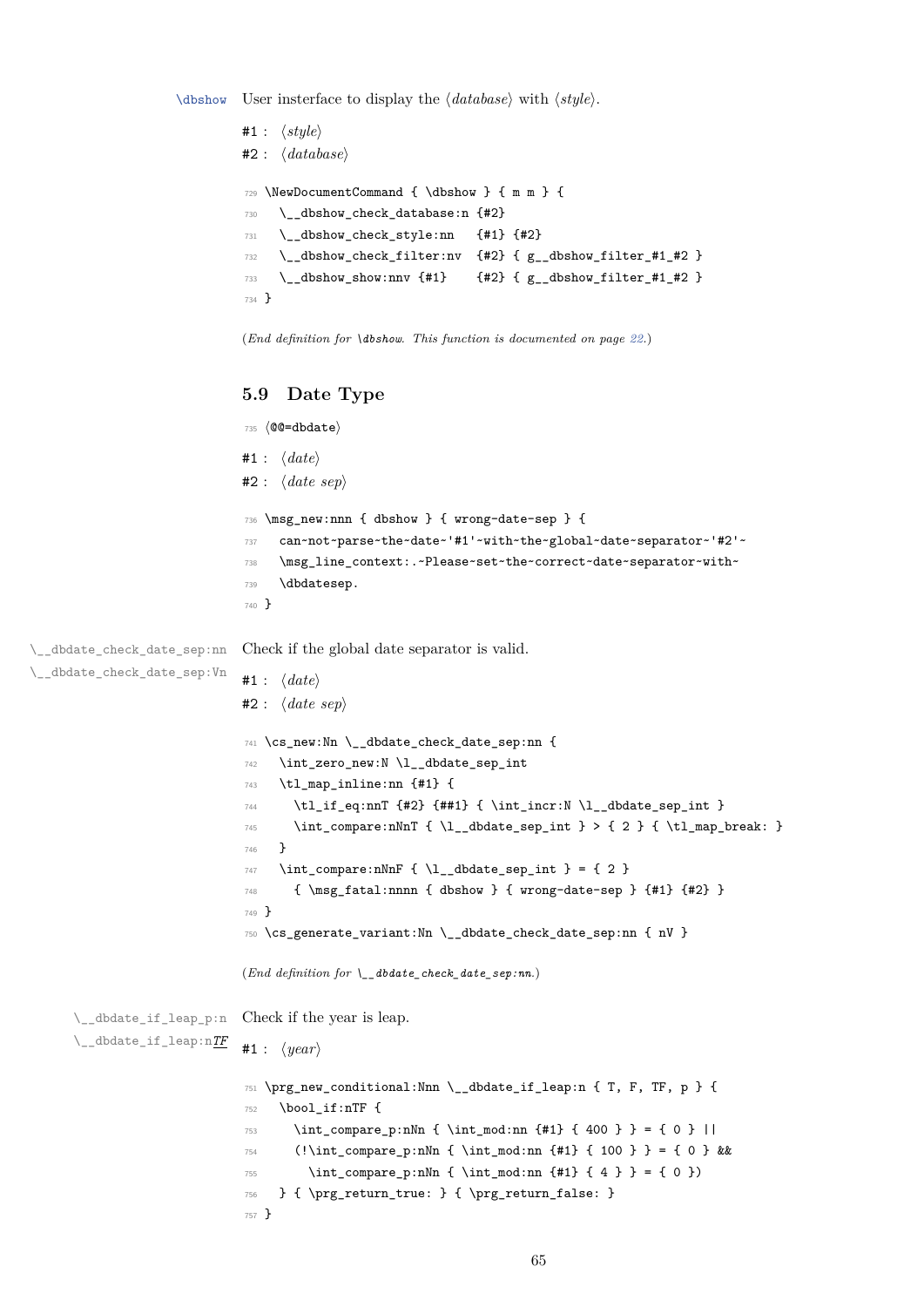```
\verb|\c_dddate_month_clist| Number of days of every month.758 \clist_const:Nn \c__dbdate_month_clist
                                759 { 31, 28, 31, 30, 31, 30, 31, 31, 30, 31, 30, 31 }
                                (End definition for \c__dbdate_month_clist.)
 \_dbdate_to_int:nnnN Transform date to integer relative to 1971-01-01.
                               #1 : ⟨year⟩
                               #2 : ⟨month⟩
                               #3 : ⟨day⟩
                               #4 : ⟨int var⟩ to store the result
                                760 \cs_new_protected:Nn \__dbdate_to_int:nnnN {
                                761 \int_zero_new:N \l__dbdate_ans_int
                                762 \int_zero_new:N \l__dbdate_tmpa_int
                                763 \int_zero_new:N \l__dbdate_tmpb_int
                                764 \int_set:Nn \l__dbdate_ans_int { #3 - 1 }
                                765 \int_step_inline:nn { #2 - 1 } {
                                766 \int_add:Nn \l__dbdate_ans_int {
                                767 \clist_item:Nn \c__dbdate_month_clist {##1}
                                768 }
                                769 \bool_if:nT {
                                770 \int_compare_p:nNn {##1} = { 2 } &&
                                771 \__dbdate_if_leap_p:n {#1}
                                \begin{minipage}[c]{0.9\linewidth} \begin{minipage}[c]{0.9\linewidth} \begin{minipage}[c]{0.9\linewidth} \end{minipage}[c]{0.9\linewidth} \begin{minipage}[c]{0.9\linewidth} \begin{minipage}[c]{0.9\linewidth} \end{minipage}[c]{0.9\linewidth} \end{minipage}[c]{0.9\linewidth} \begin{minipage}[c]{0.9\linewidth} \begin{minipage}[c]{0.9\linewidth} \end{minipage}[c]{0.9\linewidth} \end{minipage}[c]{0.9\linewidth} \end{minipage}[c]{0.9\linewidth} \begin{minipage}[c]{0.9\linewidth} \begin{minipage}[c]{0773 }
                                774 \int_add:Nn \l__dbdate_ans_int { 365 * (#1 - 1971) }
                                775 \int_add:Nn \l__dbdate_ans_int {
                                776 \int_div_truncate:nn { #1 - 1 } { 4 } -
                                777 \int_div_truncate:nn { 1971 } { 4 }
                                778 }
                                779 \int_sub:Nn \l__dbdate_ans_int {
                                780 \int_div_truncate:nn { #1 - 1 } { 100 } -
                                781 \int_div_truncate:nn { 1971 } { 100 }
                                782 }
                                783 \int_add:Nn \l__dbdate_ans_int {
                                784 \int_div_truncate:nn { #1 - 1 } { 400 } -
                                785 \int_div_truncate:nn { 1971 } { 400 }
                                786 }
                                787 \int_set_eq:NN #4 \l__dbdate_ans_int
                                788 }
                               (End definition for \__dbdate_to_int:nnnN.)
```
(*End definition for \\_\_dbdate\_if\_leap:nTF.*)

\\_\_dbdate\_to\_int:NNNN

Transform date to integer relative to 1971-01-01.

\\_\_dbdate\_to\_int:cccN

#1 : *⟨year int var⟩*

- #2 : *⟨month int var⟩*
- #3 : *⟨day int var⟩*
- #4 : *⟨int var⟩* to store the result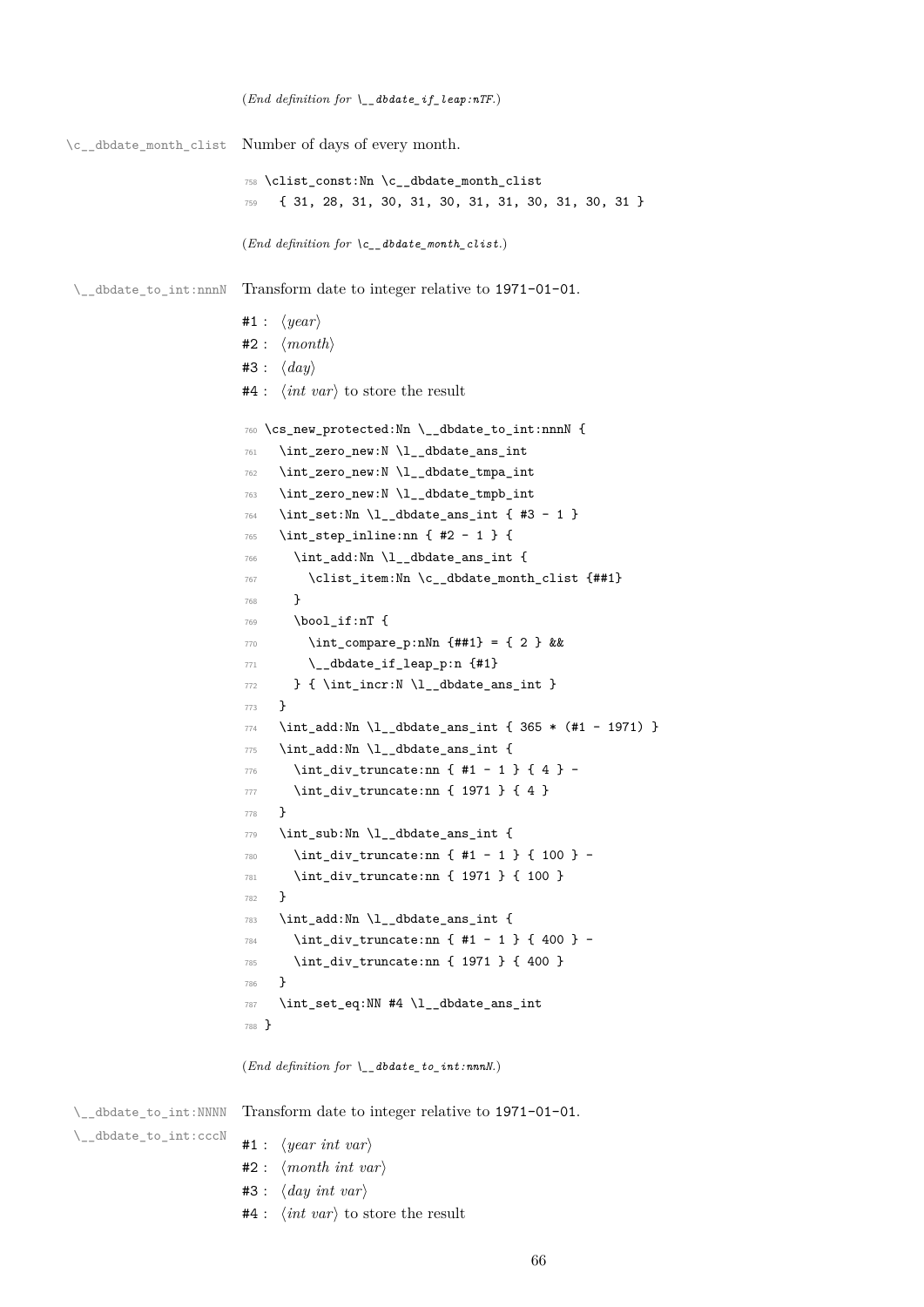```
789 \cs_new_protected:Nn \__dbdate_to_int:NNNN {
                       790 \__dbdate_to_int:nnnN {#1} {#2} {#3} #4
                       791 }
                       792 \cs_generate_variant:Nn \__dbdate_to_int:NNNN { cccN }
                       (End definition for \__dbdate_to_int:NNNN.)
 \__dbdate_to_int:nN Transform date to integer relative to 1971-01-01.
                      #1 : ⟨date var⟩
                      #2 : ⟨int var⟩ to store the result
                       793 \cs_new:Nn \__dbdate_to_int:nN {
                       794 \__dbdate_to_int:cccN
                       795 { __dbdate_year_#1 }
                       796 { __dbdate_month_#1 }
                       797 { __dbdate_day_#1 }
                       798 #2
                       799 }
                      (End definition for \setminus dbdate to int:nN.)
 \__dbdate_set_val:n
Set the value of ⟨data var⟩ to yyyy/mm/dd.
\__dbdate_gset_val:n
                      #1 : ⟨date var⟩
                       800 \cs_new_protected:Nn \__dbdate_set_val:n {
                       801 \tl_set:cx {#1} { \__dbdate_use_zfill:nn {#1} { \g__dbdate_sep_tl } }
                       802 }
                       803 \cs_new_protected:Nn \__dbdate_gset_val:n {
                       804 \tl_gset:cx {#1} { \__dbdate_use_zfill:nn {#1} { \g__dbdate_sep_tl } }
                       805 }
                       (End definition for \__dbdate_set_val:n and \__dbdate_gset_val:n.)
    \__dbdate_init:n
Initialize ⟨date var⟩.
   \__dbdate_ginit:n
                      #1 : ⟨date var⟩
                       806 \cs_new_protected:Nn \__dbdate_init:n {
                       807 \__dbdate_set:nnnn {#1} { 1971 } { 1 } { 1 }
                       808 \__dbdate_set_val:n {#1}
                       809 }
                       810 \cs_new_protected:Nn \__dbdate_ginit:n {
                       811 \__dbdate_gset:nnnn {#1} { 1971 } { 1 } { 1 }
                       812 \__dbdate_gset_val:n {#1}
                       813 }
                      (End definition for \__dbdate_init:n and \__dbdate_ginit:n.)
     \__dbdate_new:n
Create a new date variable.
     \__dbdate_new:x
                      #1 : ⟨date var⟩
```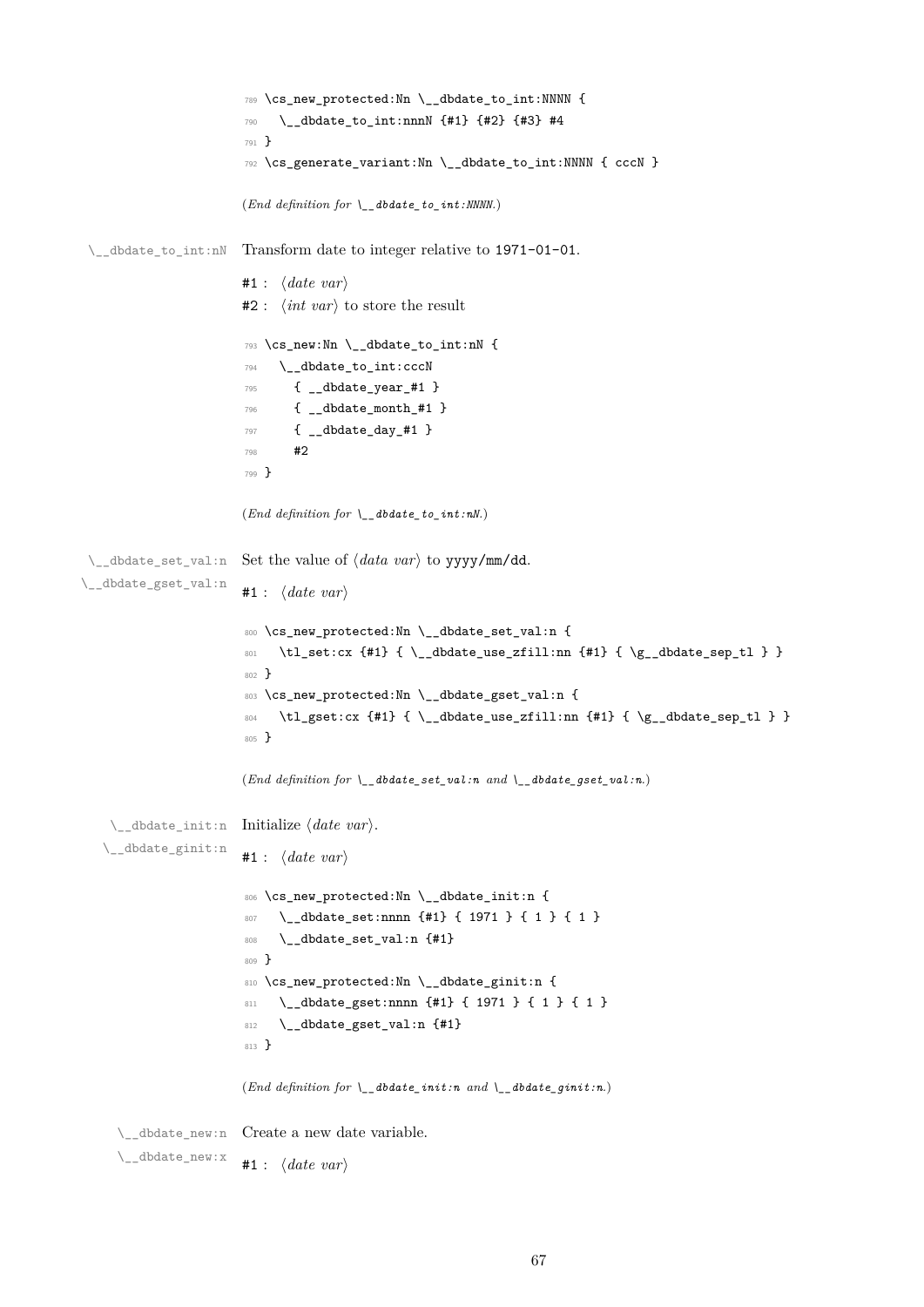```
814 \cs_new_protected:Nn \__dbdate_new:n {
                         815 \int_new:c { __dbdate_year_#1 }
                         816 \int_new:c { __dbdate_month_#1 }
                         817 \int_new:c { __dbdate_day_#1 }
                         818 \__dbdate_ginit:n {#1}
                         819 }
                         820 \cs_generate_variant:Nn \__dbdate_new:n { x }
                        (End definition for \__dbdate_new:n.)
\__dbdate_clear_new:n
\__dbdate_clear_new:x
\__dbdate_gclear_new:n
\__dbdate_gclear_new:x
                        Clear or create a new date variable.
                        #1 : ⟨date var⟩
                        821 \cs_new_protected:Nn \__dbdate_clear_new:n {
                         822 \int_zero_new:c { __dbdate_year_#1 }
                         823 \int_zero_new:c { __dbdate_month_#1 }
                         824 \int_zero_new:c { __dbdate_day_#1 }
                         825 \__dbdate_init:n {#1}826 }
                         827 \cs_generate_variant:Nn \_dbdate_clear_new:n { x }
                         828 \cs_new_protected:Nn \__dbdate_gclear_new:n {
                         829 \int_gzero_new:c { __dbdate_year_#1 }
                         830 \int_gzero_new:c { __dbdate_month_#1 }
                         831 \int_gzero_new:c { __dbdate_day_#1 }
                         832 \__dbdate_ginit:n {#1}
                         833 }
                         834 \cs_generate_variant:Nn \__dbdate_gclear_new:n { x }
                        (End definition for \__dbdate_clear_new:n and \__dbdate_gclear_new:n.)
  \__dbdate_get_year:n
Extract year, month or day from ⟨date var⟩.
 \__dbdate_get_year:x
 \__dbdate_get_month:n
 \__dbdate_get_month:x 835 \cs_new:Nn \__dbdate_get_year:n {
  \__dbdate_get_day:n 836
  \__dbdate_get_day:x
                        #1 : ⟨date var⟩
                             \int_use:c { __dbdate_year_#1 }
                         837 }
                         838 \cs_new:Nn \_dbdate_get_month:n {
                         839 \int_use:c { __dbdate_month_#1 }
                         840 }
                         841 \cs_new:Nn \__dbdate_get_day:n {
                         842 \int_use:c \{ -dbdate\_day\_#1 \}843 }
                         844 \cs_generate_variant:Nn \__dbdate_get_year:n { x }
                         845 \cs_generate_variant:Nn \_dbdate_get_month:n { x }
                         846 \cs_generate_variant:Nn \__dbdate_get_day:n { x }
                        (End definition for \__dbdate_get_year:n , \__dbdate_get_month:n , and \__dbdate_get_day:n.)
    \__dbdate_set:nnnn
Set the value of ⟨date var⟩.
   \__dbdate_gset:nnnn
                        #1 : ⟨date var⟩
                        #2 : ⟨year⟩
                        #3 : ⟨month⟩
```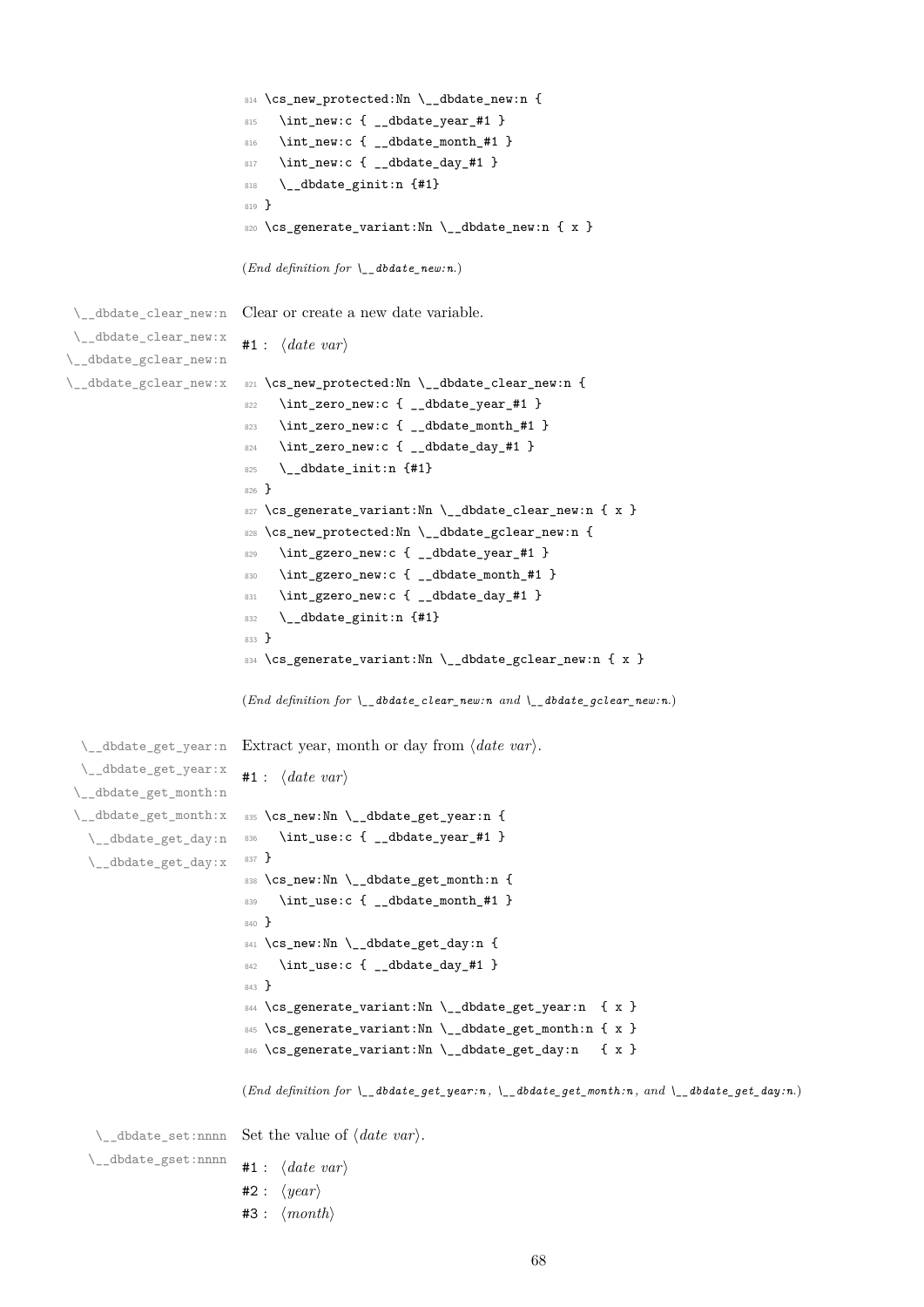```
#4 : ⟨day⟩
                     847 \cs_new_protected:Nn \__dbdate_set:nnnn {
                     848 \int_set:cn { __dbdate_year_#1 } {#2}849 \int_set:cn { __dbdate_month_#1 } {#3}
                     850 \int_set:cn { __dbdate_day_#1 } {#4}
                     851 \__dbdate_set_val:n {#1}
                     852 }
                     853 \cs_new_protected:Nn \__dbdate_gset:nnnn {
                     854 \int_gset:cn { __dbdate_year_#1 } {#2}
                     855 \int_gset:cn { __dbdate_month_#1 } {#3}
                     856 \int_gset:cn { __dbdate_day_#1 } {#4}
                     857 \__dbdate_gset_val:n {#1}
                     858 }
                     (End definition for \__dbdate_set:nnnn and \__dbdate_gset:nnnn.)
\__dbdate_set_sep:n
   \__dbdate_set:w
  \__dbdate_gset:w
         \dbdatesep
                     Set internal date separator. Default is /.
                     #1 : ⟨separator⟩
                     859 \cs_new_protected:Nn \__dbdate_set_sep:n {
                     860 \tl_gset:Nn \g__dbdate_sep_tl { #1 }
                     Set the value of ⟨date var⟩.
                     ##1 : ⟨date var⟩
                     ##2 : ⟨year⟩
                     ##3 : ⟨month⟩
                     ##4 : ⟨day⟩
                     861 \cs_gset_protected:Npn \__dbdate_set:w ##1\__dbdate_sep##2#1##3#1##4\__dbdate_stop {
                     862 \__dbdate_clear_new:n {##1}
                     863 \ dbdate set:nnnn {##1} {##2} {##3} {##4}
                     864 }
                     865 \cs_gset_protected:Npn \__dbdate_gset:w ##1\__dbdate_sep##2#1##3#1##4\__dbdate_stop {
                     866 \__dbdate_gclear_new:n {##1}
                     867 \__dbdate_gset:nnnn {##1} {##2} {##3} {##4}
                     868 }
                     869 }
                     870 \cs_gset_eq:NN \dbdatesep \__dbdate_set_sep:n
                     871 \dbdatesep{/}
                     (End definition for \__dbdate_set_sep:n and others. This function is documented on page 30.)
   \__dbdate_set:nn
Set the value of ⟨date var⟩.
  \__dbdate_set:xx
  \__dbdate_gset:nn
 \__dbdate_gset:xx
                     #1 : ⟨date var⟩
                     #2 : ⟨date⟩
                     872 \cs_new_protected:Nn \__dbdate_set:nn {
                     873 \__dbdate_check_date_sep:nV {#2} \g__dbdate_sep_tl
                     874 \__dbdate_set:w #1\__dbdate_sep#2\__dbdate_stop
                     875 }
                     876 \cs_generate_variant:Nn \__dbdate_set:nn { xx }
```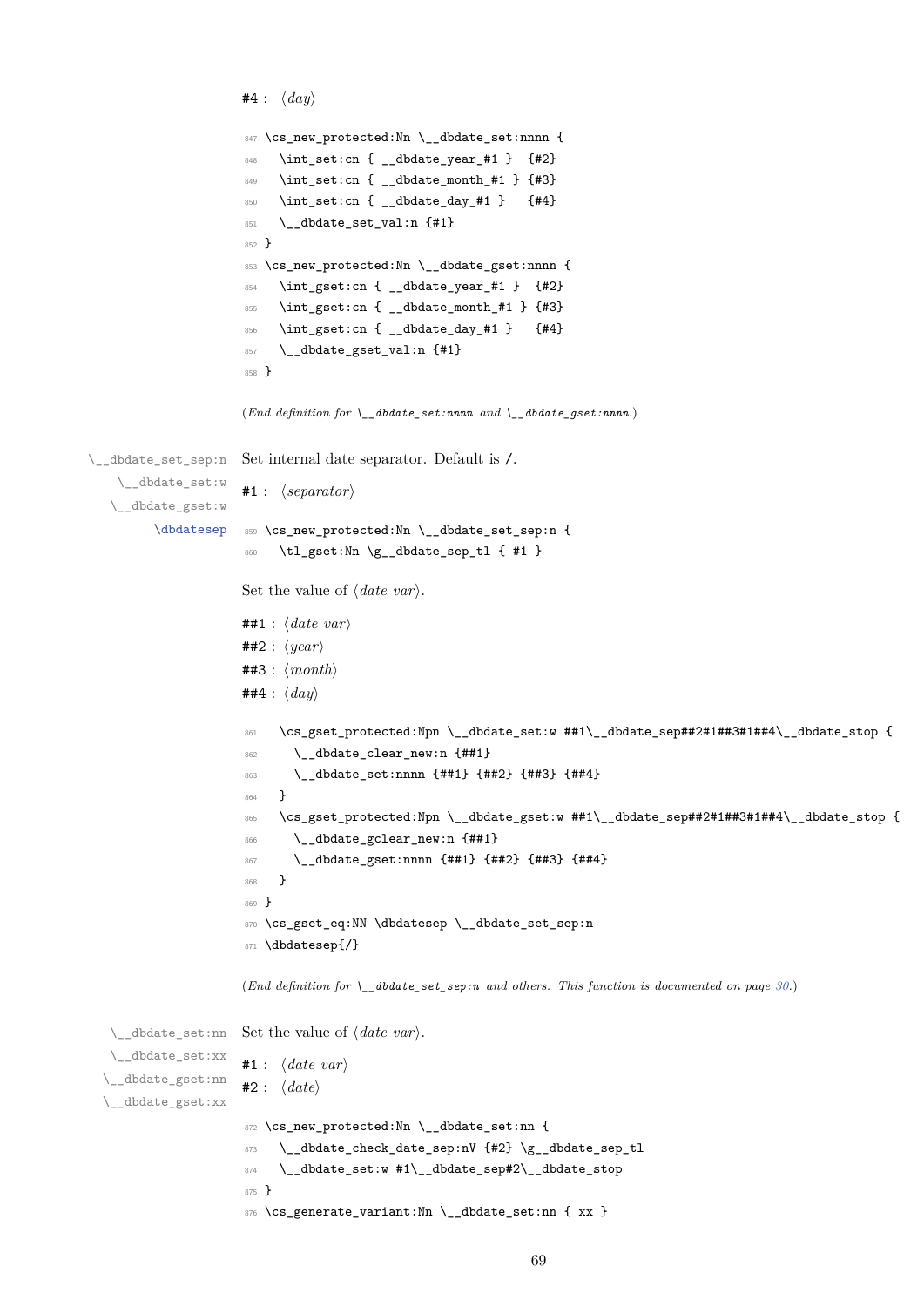```
877 \cs_new_protected:Nn \__dbdate_gset:nn {
                                 \_{edbate\_check\_date\_sep:nV \{#2\} \gtrsim_d bdate\_sep\_tl879 \__dbdate_gset:w #1\__dbdate_sep#2\__dbdate_stop
                            880 }
                            881 \cs_generate_variant:Nn \__dbdate_gset:nn { xx }
                            (End definition for \__dbdate_set:nn and \__dbdate_gset:nn.)
        \__dbdate_sub:nnN Calculate the number of days between ⟨date var2⟩ and ⟨date var1⟩.
                           #1 : ⟨date var1⟩
                           #2 : ⟨date var2⟩
                           #3 : ⟨int var⟩ to store the result
                            882 \cs_new_protected:Nn \__dbdate_sub:nnN {
                            883 \int_zero_new:N \l__dbdate_sub_tmpa_int
                            884 \int_zero_new:N \l__dbdate_sub_tmpb_int
                            885 \__dbdate_to_int:nN {#1} \l__dbdate_sub_tmpa_int
                            886 \__dbdate_to_int:nN {#2} \l__dbdate_sub_tmpb_int
                            887 \int_set:Nn #3 { \l__dbdate_sub_tmpa_int - \l__dbdate_sub_tmpb_int }
                            888 }
                           (End definition for \__dbdate_sub:nnN.)
     \__dbdate_show_two:N
Prepend 0 to single digit.
     \__dbdate_show_two:c
                            889 \cs_new:Nn \__dbdate_show_two:N {
                                 \int_compare:nNnTF {#1} > { 9 }
                            891 { \int_use:N #1 } { 0\int_use:N #1 }
                            892 }
                            893 \cs_generate_variant:Nn \__dbdate_show_two:N { c }
                            (End definition for \__dbdate_show_two:N.)
      \__dbdate_use:nnnnn
Display date.
      \__dbdate_use:nffff
\__dbdate_use_zfill:nnnnn
\__dbdate_use_zfill:nffff
                           #1 : ⟨date var⟩
                           #2 : ⟨separator 1⟩
                           #3 : ⟨separator 2⟩
                           #4 : ⟨separator 3⟩
                           #5 : ⟨separator 4⟩
                            894 \cs_new:Nn \__dbdate_use:nnnnn {
                            895 #2\int_use:c { dbdate_year #1 }
                            896 #3\int_use:c { __dbdate_month_#1 }
                            897 #4\int_use:c { __dbdate_day_#1 }#5
                            898 }
                            899 \cs_generate_variant:Nn \_dbdate_use:nnnnn { nffff }
                            900 \cs_new:Nn \__dbdate_use_zfill:nnnnn {
                            901 #2\int_use:c { __dbdate_year_#1 }
                            902 #3\__dbdate_show_two:c { __dbdate_month_#1 }
                            903 #4\_dbdate_show_two:c { _dbdate_day_#1 }#5
                            904 }
                            905 \cs_generate_variant:Nn \__dbdate_use_zfill:nnnnn { nffff }
```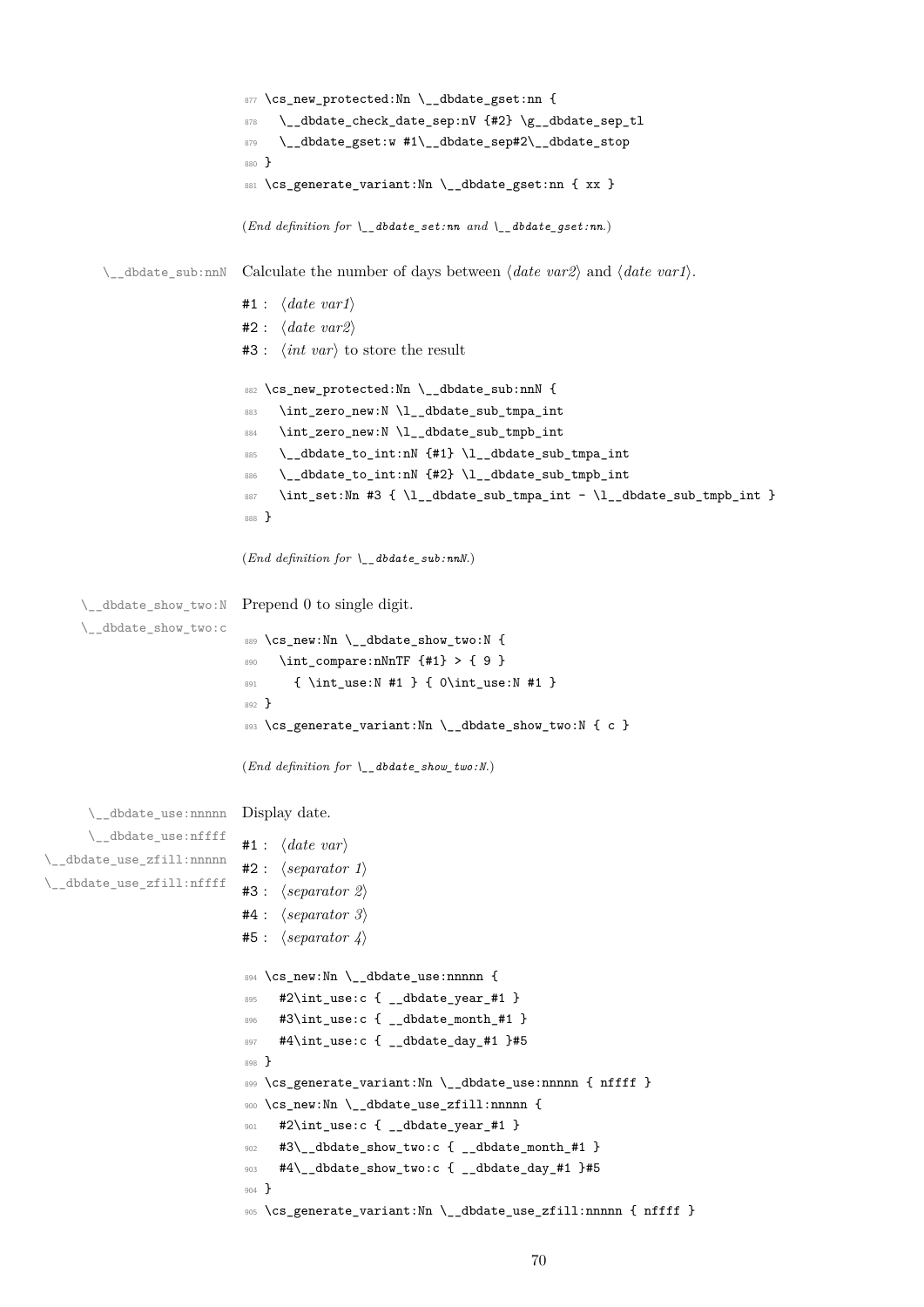```
\__dbdate_use:nn
         \__dbdate_use:nf
\__dbdate_use_zfill:nn
\__dbdate_use_zfill:nf
                                   Display date with the same separator.
                                     906 \cs_new:Nn \__dbdate_use:nn {
                                     907 \__dbdate_use:nnnnn {#1} {} {#2} {#2} {}
                                     908 }
                                     909 \cs_generate_variant:Nn \__dbdate_use:nn { nf }
                                     910 \cs_new:Nn \__dbdate_use_zfill:nn {
                                     \hbox{\begin{minipage}[c]{0.9\linewidth} 911 \end{minipage}} \begin{minipage}[c]{0.9\linewidth} 0.14 \end{minipage}} \begin{minipage}[c]{0.9\linewidth} 0.14 \end{minipage}} \begin{minipage}[c]{0.9\linewidth} 0.14 \end{minipage}} \begin{minipage}[c]{0.9\linewidth} 0.14 \end{minipage}} \begin{minipage}[c]{0.9\linewidth} 0.14 \end{minipage}} \begin{minipage}[c]{0.9\linewidth} 0.14 \end{minipage}} \begin{minipage}[c]{0.9\linewidth} 0.14 \end{minipage}} \begin912 }
                                     913 \cs_generate_variant:Nn \__dbdate_use_zfill:nn { nf }
                                    (End definition for \__dbdate_use:nn and \__dbdate_use_zfill:nn.)
         \__dbdate_show:n Show date in terminal.
                                    #1 : ⟨date var⟩
                                     914 \cs_new_protected:Nn \__dbdate_show:n {
                                     915 \exp_args:Nx \tl_show:n { >#1~=~\__dbdate_use:nn {#1} { - } }
                                     916 }
                                    (End definition for \__dbdate_show:n.)
                     \dbtoday Display date of today in yyyy/mm/dd.
                                    917 \tl_set:Nn \dbtoday {
                                     918 \int_use:N \c_sys_year_int \g__dbdate_sep_tl
                                     919 \int_use:N\c_sys_month_int \g__dbdate_sep_tl
                                     920 \int_use:N \c_sys_day_int
                                     921 }
```
(*End definition for \dbtoday. This variable is documented on page 19.*)

922 **\endinput** <sup>923</sup> *⟨/*package*⟩*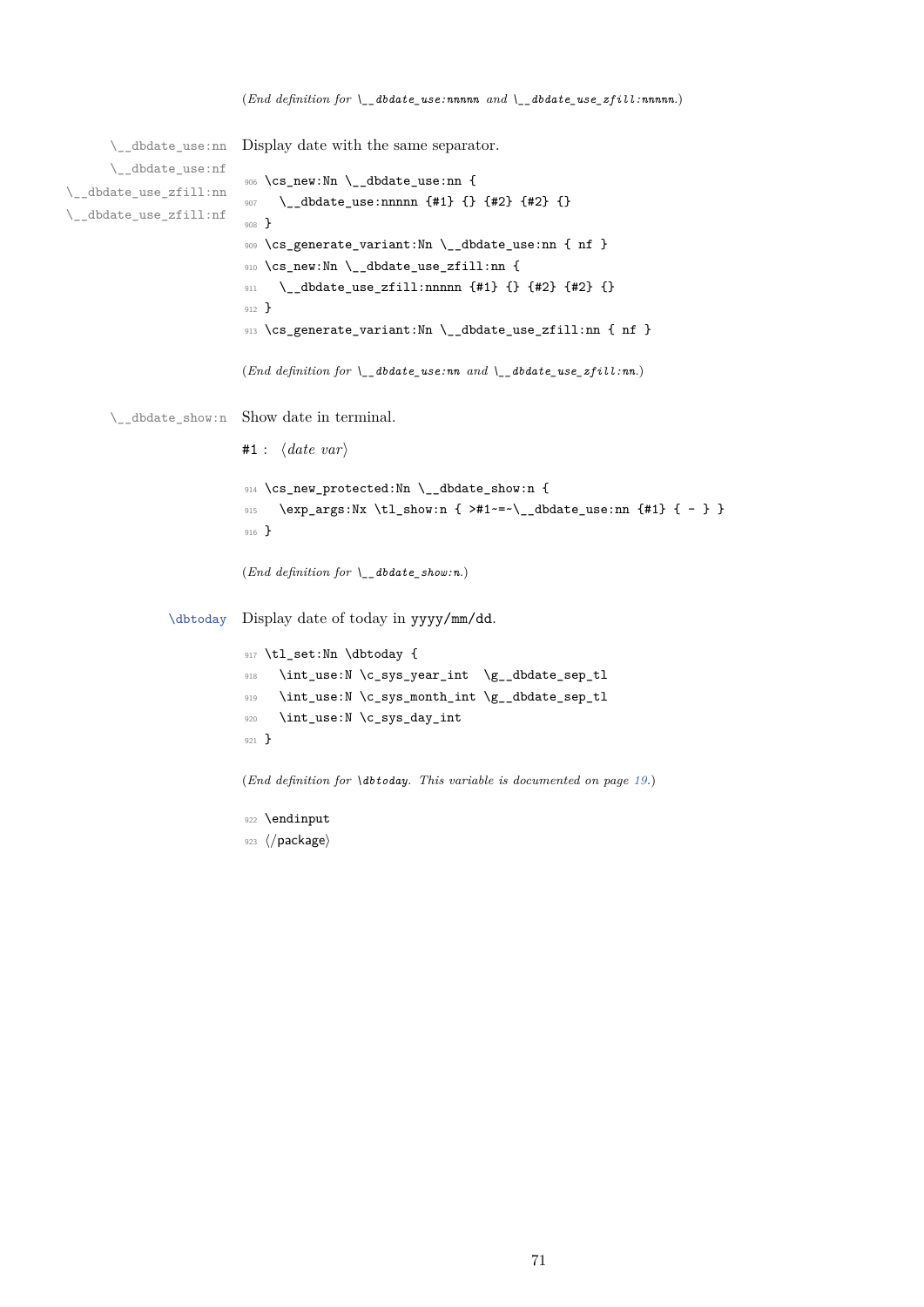# **Change History**

<span id="page-71-0"></span>

| 1.1     |                                                                                                                                                             |
|---------|-------------------------------------------------------------------------------------------------------------------------------------------------------------|
|         | 2022-01-05 Add macro: \dbarabic, \dbalph, \dbAlph, \dbroman, \dbRoman  19, 38                                                                               |
|         |                                                                                                                                                             |
|         |                                                                                                                                                             |
|         |                                                                                                                                                             |
| 1.2     |                                                                                                                                                             |
|         |                                                                                                                                                             |
|         |                                                                                                                                                             |
|         |                                                                                                                                                             |
|         |                                                                                                                                                             |
|         |                                                                                                                                                             |
|         |                                                                                                                                                             |
| 1.3     |                                                                                                                                                             |
|         | 2022-01-07 <b>Remove doc</b> : remove comparison to datatool $\ldots \ldots \ldots \ldots \ldots \ldots \ldots \ldots \ldots \ldots \ldots$ 3, 21           |
|         |                                                                                                                                                             |
|         |                                                                                                                                                             |
|         |                                                                                                                                                             |
|         |                                                                                                                                                             |
|         |                                                                                                                                                             |
|         |                                                                                                                                                             |
|         |                                                                                                                                                             |
|         |                                                                                                                                                             |
| 1.4     |                                                                                                                                                             |
|         |                                                                                                                                                             |
|         |                                                                                                                                                             |
|         | 2022-01-10 Update macro: change   to \dbshow_sep in weird argument of                                                                                       |
|         |                                                                                                                                                             |
|         |                                                                                                                                                             |
|         |                                                                                                                                                             |
|         |                                                                                                                                                             |
|         |                                                                                                                                                             |
|         |                                                                                                                                                             |
| $1.5\,$ |                                                                                                                                                             |
|         |                                                                                                                                                             |
|         |                                                                                                                                                             |
|         |                                                                                                                                                             |
|         | 2022-01-14 Update options: Rename record-before-code and record-after-code to item-before-code and                                                          |
|         |                                                                                                                                                             |
|         |                                                                                                                                                             |
|         |                                                                                                                                                             |
|         |                                                                                                                                                             |
|         |                                                                                                                                                             |
|         |                                                                                                                                                             |
|         |                                                                                                                                                             |
|         |                                                                                                                                                             |
|         | 2022-01-16 Update env: add starred version of dbFilters $\ldots \ldots \ldots \ldots \ldots \ldots \ldots \ldots \ldots \ldots \ldots \ldots \ldots$ 12, 31 |
|         |                                                                                                                                                             |
|         |                                                                                                                                                             |
|         |                                                                                                                                                             |
|         |                                                                                                                                                             |
| Add     | v1.1 2022-01-05 Add macro: \dbarabic, \dbalph, \dbAlph, \dbroman, \dbRoman  19, 38                                                                          |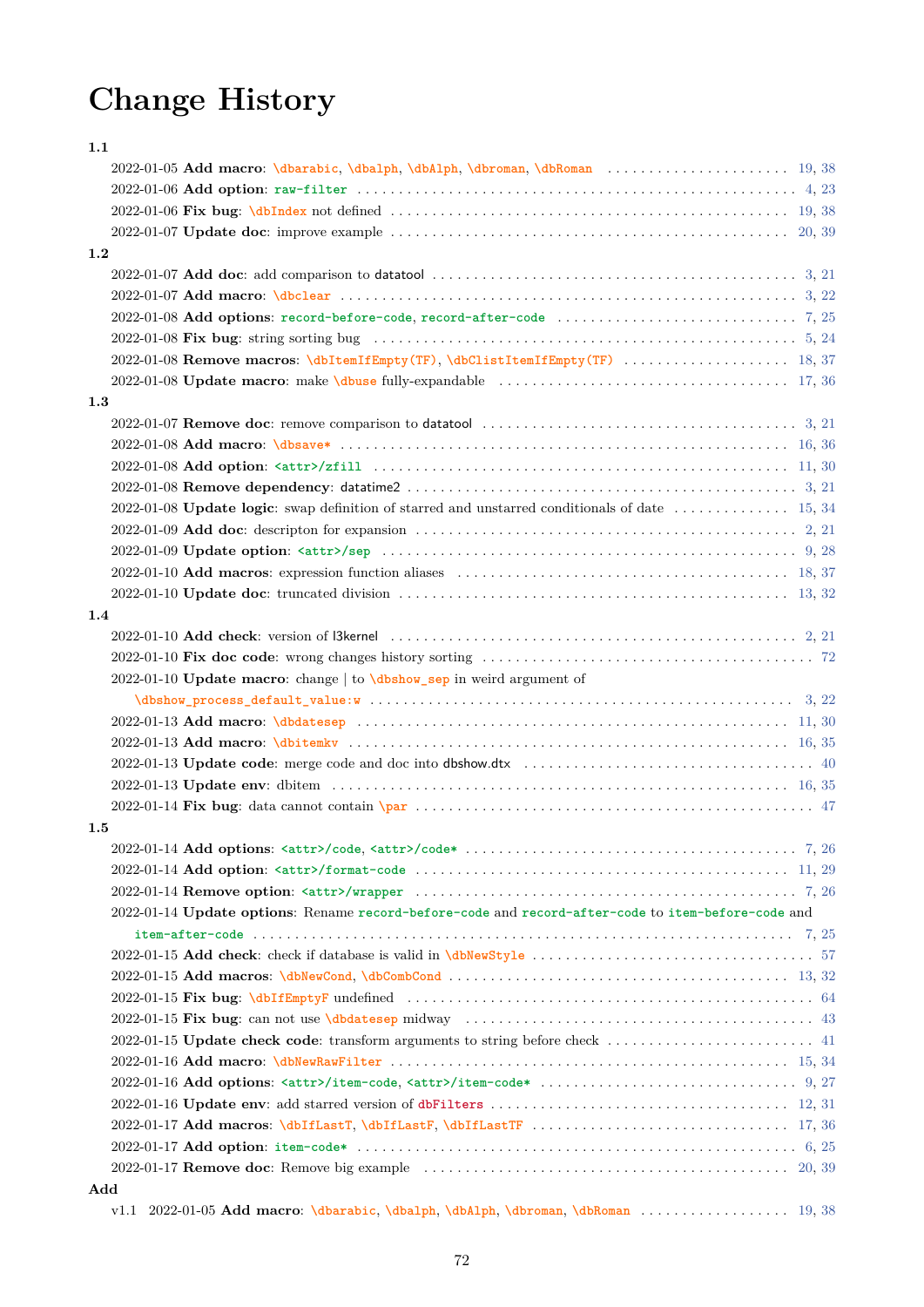<span id="page-72-0"></span>

| v1.2       |                                                                                                                                     |
|------------|-------------------------------------------------------------------------------------------------------------------------------------|
| v1.2       |                                                                                                                                     |
| v1.3       |                                                                                                                                     |
| v1.3       |                                                                                                                                     |
| v1.3       | 2022-01-09 Add doc: descripton for expansion $\ldots \ldots \ldots \ldots \ldots \ldots \ldots \ldots \ldots \ldots \ldots$ 2, 21   |
| v1.3       |                                                                                                                                     |
| v1.4       |                                                                                                                                     |
| v1.4       |                                                                                                                                     |
| v1.4       |                                                                                                                                     |
| v1.5       |                                                                                                                                     |
| v1.5       |                                                                                                                                     |
| v1.5       |                                                                                                                                     |
| v1.5       |                                                                                                                                     |
| v1.5       |                                                                                                                                     |
| v1.5       |                                                                                                                                     |
| v1.5       |                                                                                                                                     |
| v1.5       |                                                                                                                                     |
| <b>Bug</b> |                                                                                                                                     |
| v1.1       |                                                                                                                                     |
| v1.2       |                                                                                                                                     |
| v1.4       |                                                                                                                                     |
| v1.5       |                                                                                                                                     |
|            | v1.5 2022-01-15 Fix bug: can not use \dbdatesep midway $\ldots \ldots \ldots \ldots \ldots \ldots \ldots \ldots \ldots \ldots$      |
|            | Documentation                                                                                                                       |
|            |                                                                                                                                     |
| v1.2       | 2022-01-07 Add doc: add comparison to datatool $\ldots \ldots \ldots \ldots \ldots \ldots \ldots \ldots \ldots \ldots \ldots$ 3, 21 |
| v1.3       | 2022-01-07 Remove doc: remove comparison to datatool $\ldots \ldots \ldots \ldots \ldots \ldots \ldots \ldots \ldots$ 3, 21         |
| v1.3       | 2022-01-09 Add doc: descripton for expansion $\ldots \ldots \ldots \ldots \ldots \ldots \ldots \ldots \ldots \ldots \ldots$ 2, 21   |
| v1.3       |                                                                                                                                     |
| v1.4       |                                                                                                                                     |
| v1.5       |                                                                                                                                     |
| Fix        |                                                                                                                                     |
| v1.1       |                                                                                                                                     |
| v1.2       | 2022-01-08 Fix bug: string sorting bug $\ldots \ldots \ldots \ldots \ldots \ldots \ldots \ldots \ldots \ldots \ldots \ldots$ 5, 24  |
| v1.4       |                                                                                                                                     |
| v1.4       |                                                                                                                                     |
| v1.5       |                                                                                                                                     |
| v1.5       |                                                                                                                                     |
| Macro      |                                                                                                                                     |
| v1.1       |                                                                                                                                     |
| v1.2       |                                                                                                                                     |
| v1.2       | 2022-01-08 Remove macros: \dbItemIfEmpty(TF), \dbClistItemIfEmpty(TF)  18, 37                                                       |
| v1.2       |                                                                                                                                     |
| v1.3       |                                                                                                                                     |
| v1.3       |                                                                                                                                     |
|            | v1.4 2022-01-10 Update macro: change to \dbshow_sep in weird argument of                                                            |
|            |                                                                                                                                     |
| v1.4       |                                                                                                                                     |
| v1.4       |                                                                                                                                     |
| v1.5       |                                                                                                                                     |
| v1.5       |                                                                                                                                     |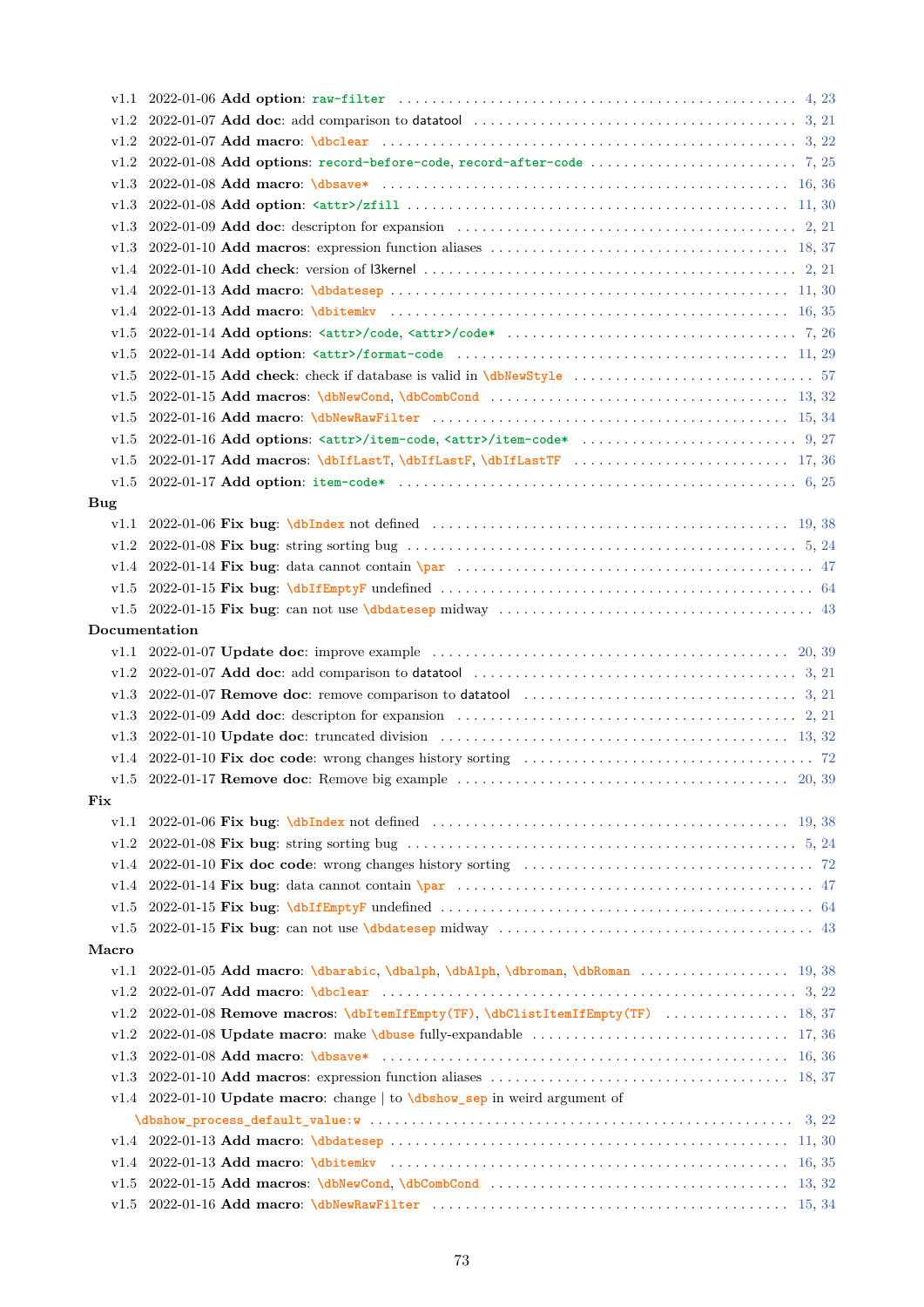<span id="page-73-0"></span>

| Option |                                                                                                                              |
|--------|------------------------------------------------------------------------------------------------------------------------------|
| v1.1   |                                                                                                                              |
| v1.2   |                                                                                                                              |
| v1.3   |                                                                                                                              |
| v1.3   |                                                                                                                              |
| v1.5   |                                                                                                                              |
| v1.5   |                                                                                                                              |
| v1.5   |                                                                                                                              |
| v1.5   | 2022-01-14 Update options: Rename record-before-code and record-after-code to                                                |
|        | item-before-code and item-after-code $\dots\dots\dots\dots\dots\dots\dots\dots\dots\dots\dots\dots\dots\dots\dots\dots\dots$ |
|        |                                                                                                                              |
| v1.5   |                                                                                                                              |
| Remove |                                                                                                                              |
| v1.2   | 2022-01-08 Remove macros: \dbItemIfEmpty(TF), \dbClistItemIfEmpty(TF)  18, 37                                                |
| v1.3   | 2022-01-07 Remove doc: remove comparison to datatool $\ldots \ldots \ldots \ldots \ldots \ldots \ldots \ldots \ldots$ 3, 21  |
| v1.3   |                                                                                                                              |
| v1.5   |                                                                                                                              |
| v1.5   |                                                                                                                              |
| Update |                                                                                                                              |
| v1.1   |                                                                                                                              |
| v1.2   |                                                                                                                              |
| v1.3   | 2022-01-08 Update logic: swap definition of starred and unstarred conditionals of date $\dots \dots \dots \dots$ 15, 34      |
| v1.3   |                                                                                                                              |
| v1.3   |                                                                                                                              |
|        | v1.4 2022-01-10 Update macro: change   to \dbshow_sep in weird argument of                                                   |
|        |                                                                                                                              |
|        |                                                                                                                              |
|        |                                                                                                                              |
|        | v1.5 2022-01-14 Update options: Rename record-before-code and record-after-code to                                           |
|        | item-before-code and item-after-code $\dots\dots\dots\dots\dots\dots\dots\dots\dots\dots\dots\dots\dots\dots\dots\dots\dots$ |
|        | v1.5 2022-01-15 Update check code: transform arguments to string before check $\dots\dots\dots\dots\dots\dots$               |
| v1.5   |                                                                                                                              |

# **Index**

The italic numbers denote the pages where the corresponding entry is described, numbers underlined point to the definition, all others indicate the places where it is used.

| <b>Symbols</b>                                                                                                                                                                                                                                                                                                                            | $\texttt{[}}/item\texttt{-after-code}$ (option)  9, 28 |
|-------------------------------------------------------------------------------------------------------------------------------------------------------------------------------------------------------------------------------------------------------------------------------------------------------------------------------------------|--------------------------------------------------------|
| $\texttt{[}}\$ $\texttt{[}}\$                                                                                                                                                                                                                                                                                                             |                                                        |
|                                                                                                                                                                                                                                                                                                                                           |                                                        |
| $\texttt{[0]}$ $\texttt{[0]}$ $\texttt{[0]}$ $\texttt{[0]}$ $\texttt{[0]}$ $\texttt{[0]}$ $\texttt{[0]}$ $\texttt{[0]}$ $\texttt{[0]}$ $\texttt{[0]}$ $\texttt{[0]}$ $\texttt{[0]}$ $\texttt{[0]}$ $\texttt{[1]}$ $\texttt{[1]}$ $\texttt{[1]}$ $\texttt{[1]}$ $\texttt{[1]}$ $\texttt{[1]}$ $\texttt{[0]}$ $\texttt{[1]}$ $\texttt{[0]}$ |                                                        |
|                                                                                                                                                                                                                                                                                                                                           |                                                        |
|                                                                                                                                                                                                                                                                                                                                           |                                                        |
|                                                                                                                                                                                                                                                                                                                                           |                                                        |
|                                                                                                                                                                                                                                                                                                                                           |                                                        |
|                                                                                                                                                                                                                                                                                                                                           |                                                        |
|                                                                                                                                                                                                                                                                                                                                           |                                                        |
|                                                                                                                                                                                                                                                                                                                                           |                                                        |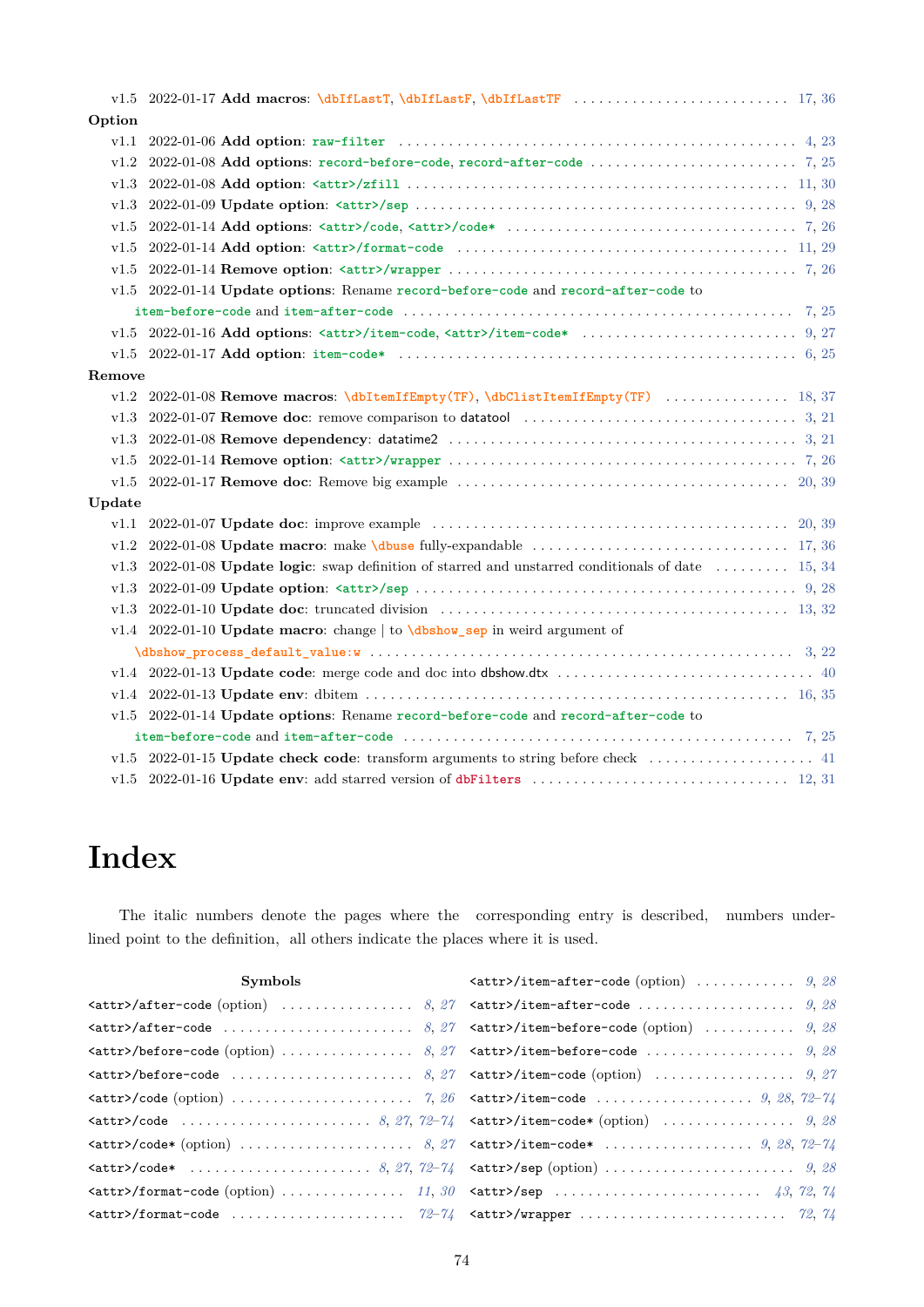| $\text{72-74}$ |  |
|----------------|--|
|                |  |
|                |  |
|                |  |

#### **Numbers**

## **A**

|  | after-code (option) $\ldots \ldots \ldots \ldots \ldots \ldots \ldots$ 5, 24 |  |  |  |  |  |  |  |  |  |
|--|------------------------------------------------------------------------------|--|--|--|--|--|--|--|--|--|
|  |                                                                              |  |  |  |  |  |  |  |  |  |

## **B**

| before-code (option) $\ldots \ldots \ldots \ldots \ldots \ldots \ldots 5, 24$                          |
|--------------------------------------------------------------------------------------------------------|
|                                                                                                        |
| bool commands:                                                                                         |
| $\text{bool}_\text{gset}_\text{false:N}$ 299, 312, 390, 410, 458                                       |
| $\boldsymbol{\lambda}$ bool_gset_true:N  298, 311, 395, 415, 463                                       |
| \bool_if:NTF                                                                                           |
| $\ldots$ 222, 232, 246, 318, 552, 581, 588, 606, 693                                                   |
|                                                                                                        |
|                                                                                                        |
| $\text{bool\_new:} \ \text{ } \ \ldots \ \ldots \ \ldots \ \ldots \ \ldots \ \ldots \ \text{307, 309}$ |
|                                                                                                        |
| $\c$ _true_bool  322                                                                                   |

## **C**

| clist commands:                                                    |  |
|--------------------------------------------------------------------|--|
|                                                                    |  |
|                                                                    |  |
| \clist_count:N  497, 557, 573, 579, 600, 680                       |  |
| $\clist_gclear_new: N \ldots \ldots \ldots \ldots 175$             |  |
| $\clust_g$ set:Nn  183                                             |  |
|                                                                    |  |
|                                                                    |  |
| $\text{Clist}_if_in:\text{NnTF}$ 79, 224, 227                      |  |
|                                                                    |  |
|                                                                    |  |
| 561, 566, 567, 568, 585, 592, 593, 594, 595, 767                   |  |
| \clist_map_break: $\ldots \ldots \ldots \ldots 224, 227, 258$      |  |
| $\texttt{Clist_map\_inline:Nn} \dots \dots \dots \dots \ 256, 682$ |  |
| \clist_map_inline:nn $\ldots$ 14, 223, 226, 475                    |  |
| $\text{Clist_map_tokens:Nn}$ 560, 565                              |  |
| $\clust_put_right:$ Nn  656, 657                                   |  |
| $\clust_set: Nn$ 368                                               |  |
| $\clust_set_eq: NN$ 242                                            |  |
|                                                                    |  |
|                                                                    |  |
| \clist use:nn  12,559                                              |  |
|                                                                    |  |

| $\clust_$ use:nnnn  13,564                                         |
|--------------------------------------------------------------------|
| cs commands:                                                       |
| \cs_generate_variant:Nn                                            |
| $\ldots \ldots \ldots \ldots \quad 9, 10, 11, 12, 13, 14, 15, 16,$ |
| 17, 47, 73, 89, 160, 189, 216, 220, 230, 238, 240,                 |
| 288, 343, 425, 577, 604, 728, 750, 792, 820, 827,                  |
| 834, 844, 845, 846, 876, 881, 893, 899, 905, 909, 913              |
| $\cs{cs\_gset:}$ Mn  313, 391, 396, 411, 416, 424                  |
| $\csc_2$ gset_eq:NN                                                |
| . . 239, 370, 371, 372, 373, 374, 375, 376, 377, 870               |
| $\csc gset_protected: Npn$ 861, 865                                |
|                                                                    |
| $\csc \text{new}:\text{Nn}$ 36, 43, 51, 58, 65, 78, 86,            |
| 157, 161, 164, 170, 213, 217, 551, 556, 578, 605,                  |
| 615, 741, 793, 835, 838, 841, 889, 894, 900, 906, 910              |
|                                                                    |
|                                                                    |
| $\ldots \ldots \ldots \ldots 100, 113, 117, 125, 147, 221,$        |
| 231, 245, 289, 301, 321, 378, 436, 493, 643, 648,                  |
| 660, 667, 677, 707, 717, 760, 789, 800, 803, 806,                  |
| 810, 814, 821, 828, 847, 853, 859, 872, 877, 882, 914              |
| $\csc_1$ new_protected:Npn  241, 488                               |
|                                                                    |
|                                                                    |
| $\csc$ set eq:NN  291,                                             |
| 357, 358, 527, 529, 531, 673, 674, 675, 713, 714, 715              |

## **D**

| $\delta$ \dbCombineConditionals  12, 16, 31, 35, 344 |
|------------------------------------------------------|
|                                                      |
|                                                      |
| dbdate commands:                                     |
| $\lambda$ _dbdate_to_int:nN  51                      |

dbdate internal commands:

\l\_\_dbdate\_ans\_int . . . . . . . . . . . . . . . . [. .](#page-18-0) [. .](#page-37-1) .

| $\ldots$ . 761, 764, 766, 772, 774, 775, 779, 783, 787                         |
|--------------------------------------------------------------------------------|
| $\lceil \cdot \rfloor$ dbdate_check_date_sep:nn $741,873,878$                  |
| $\lceil \cdot \rfloor$ dbdate_clear_new:n  250, 251, 274, 821, 862             |
| $\lceil \cdot \rfloor$ dbdate_gclear_new:n  178, 821, 866                      |
| $\lvert \$ _dbdate_get_day:n 634, 835                                          |
| $\{\_\_dbdate\_\get\_\text{month:n}\ \ldots \ldots \ldots \ldots \ 633, 835\}$ |
| $\{\_d$ dbdate_get_year:n  632, 835                                            |
| \__dbdate_ginit:n  806, 818, 832                                               |
|                                                                                |
| $\lceil \cdot \rfloor$ dbdate_gset:nnnn  811, 847, 867                         |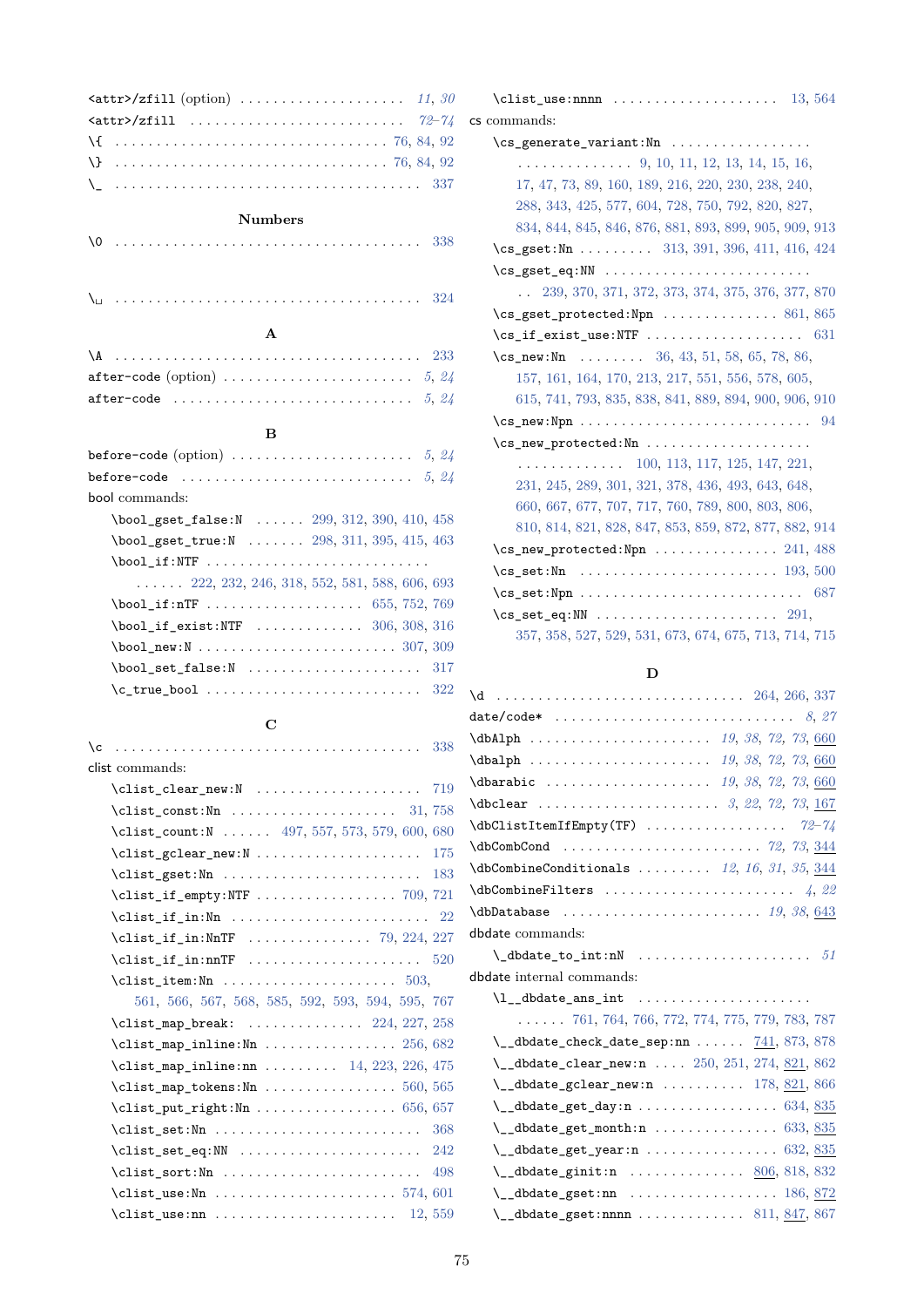| \__dbdate_gset:w  859,879                                                                                                                                                  |
|----------------------------------------------------------------------------------------------------------------------------------------------------------------------------|
| $\lvert \$ _dbdate_gset_val:n  800, 812, 857                                                                                                                               |
|                                                                                                                                                                            |
|                                                                                                                                                                            |
| $\lvert \cdot \rvert$ dbdate_init:n  806, 825                                                                                                                              |
| $\c$ __dbdate_month_clist $758, 767$                                                                                                                                       |
|                                                                                                                                                                            |
| $\mathcal{N}_{\text{1}}$ dbdate_sep  861, 865, 874, 879                                                                                                                    |
| \1__dbdate_sep_int  742, 744, 745, 747                                                                                                                                     |
| \g__dbdate_sep_t1 801, 804, 860, 873, 878, 918, 919                                                                                                                        |
| \_dbdate_set:nn  252, 253, 275, 872                                                                                                                                        |
| $\lvert \$ _dbdate_set:nnnn $\ldots \ldots \ldots \ldots 807, 847, 863$                                                                                                    |
|                                                                                                                                                                            |
| $\setminus$ _dbdate_set_sep:n  859                                                                                                                                         |
| $\_{\_dbdate\_set\_val:n$ 800, 808, 851                                                                                                                                    |
|                                                                                                                                                                            |
| $\mathcal{L}_\text{1}$ dbdate_show_two:N  889, 902, 903                                                                                                                    |
| $\mathcal{L}_\text{d}\text{bdate\_stop}$ 861, 865, 874, 879                                                                                                                |
| $\lvert \$ _dbdate_sub:nnN  254, 882                                                                                                                                       |
| $\lceil \frac{1}{3}, \frac{885}{887} \rceil$                                                                                                                               |
| $\lceil \frac{1}{366}, \frac{1}{366}, \frac{1}{366} \rceil \rceil$ 884, 886, 887                                                                                           |
| $\lceil \frac{1}{2} \cdot 5 \rceil \rceil$ and $\lceil \frac{1}{2} \rceil$ and $\lceil \frac{1}{2} \rceil$ and $\lceil \frac{1}{2} \rceil$ and $\lceil \frac{1}{2} \rceil$ |
|                                                                                                                                                                            |
| $\mathcal{N}_{\text{1}}$ dbdate_to_int:nN  277, 793, 885, 886                                                                                                              |
|                                                                                                                                                                            |
| $\lvert \cdot \rvert$ dbdate_to_int:nnnN  760, 790                                                                                                                         |
| $\setminus$ _dbdate_use:nn  583, $906, 915$                                                                                                                                |
| $\mathcal{L}_{\mathcal{L}}$ dbdate_use:nnnnn  590, 894, 907                                                                                                                |
| \__dbdate_use_zfill:nn  582, 801, 804, 906                                                                                                                                 |
| $\mathcal{L}_\text{d}\text{bdate\_use\_zfill:nnnnn}$ 589, 894, 911                                                                                                         |
| \dbdatesep  11, 19, 30, 38, 72, 73, 739, 859                                                                                                                               |
|                                                                                                                                                                            |
| dbFilters (environment) $\ldots \ldots \ldots \ldots \ldots \ldots$ 12, 31                                                                                                 |
| dbFilters $12, 15, 31, 34, 72, 74, \frac{344}{9}$                                                                                                                          |
| \dbFpSign  18, 37, 370                                                                                                                                                     |
| \dbIfEmptyF  17, 36, 72, 73, 707                                                                                                                                           |
| \dbIfEmptyT  17, 36, 707                                                                                                                                                   |
|                                                                                                                                                                            |
|                                                                                                                                                                            |
|                                                                                                                                                                            |
|                                                                                                                                                                            |
|                                                                                                                                                                            |
|                                                                                                                                                                            |
|                                                                                                                                                                            |
| $\delta$ \dbIntDivTruncate  13, 18, 32, 37, 370                                                                                                                            |
|                                                                                                                                                                            |
|                                                                                                                                                                            |
|                                                                                                                                                                            |
|                                                                                                                                                                            |
| dbitem (environment) $\ldots \ldots \ldots \ldots \ldots \ldots \ldots \ldots$ 16, 35                                                                                      |
|                                                                                                                                                                            |
|                                                                                                                                                                            |
|                                                                                                                                                                            |

| $\delta$ \dbNewCond  13, 15, 32, 34, 72, 73, 344                                                                                                                                                                                                                                                                                             |
|----------------------------------------------------------------------------------------------------------------------------------------------------------------------------------------------------------------------------------------------------------------------------------------------------------------------------------------------|
|                                                                                                                                                                                                                                                                                                                                              |
| $\Delta b$ NewConditional 4, 12-16, 23, 31, 32, 38, 48-50, $\frac{344}{8}$                                                                                                                                                                                                                                                                   |
|                                                                                                                                                                                                                                                                                                                                              |
|                                                                                                                                                                                                                                                                                                                                              |
|                                                                                                                                                                                                                                                                                                                                              |
| \dbNewRawFilter $15, 34, 72, 73, 360$                                                                                                                                                                                                                                                                                                        |
| $\d{dbNewRawFilter*$ 360                                                                                                                                                                                                                                                                                                                     |
| $\delta$ \dbNewReviewPoints  12, 15, 31, 34, 367                                                                                                                                                                                                                                                                                             |
| \dbNewStyle  3, 22, 72, 73, 145, 470                                                                                                                                                                                                                                                                                                         |
| $\delta$ 0. $\delta$ 0. $\delta$ 0. $\delta$ 0. $\delta$ 0. $\delta$ 0. $\delta$ 0. $\delta$ 0. $\delta$ 0. $\delta$ 0. $\delta$ 0. $\delta$ 0. $\delta$ 0. $\delta$ 0. $\delta$ 0. $\delta$ 0. $\delta$ 0. $\delta$ 0. $\delta$ 0. $\delta$ 0. $\delta$ 0. $\delta$ 0. $\delta$ 0. $\delta$ 0. $\delta$ 0. $\delta$ 0. $\delta$ 0. $\delta$ |
| $\delta$ 72, 73, 660                                                                                                                                                                                                                                                                                                                         |
| \dbsave  16, 17, 35, 36, 47, 190                                                                                                                                                                                                                                                                                                             |
| \dbsave*  16, 17, 35, 36, 72, 73, 190                                                                                                                                                                                                                                                                                                        |
|                                                                                                                                                                                                                                                                                                                                              |
| dbshow commands:                                                                                                                                                                                                                                                                                                                             |
| $\label{thm:1} $$\dbshow-process_default_value:w   72-74$                                                                                                                                                                                                                                                                                    |
|                                                                                                                                                                                                                                                                                                                                              |
| dbshow internal commands:                                                                                                                                                                                                                                                                                                                    |
| $\lvert \mathbf{L}_{-}$ dbshow_attr_tl  290, 291, 292                                                                                                                                                                                                                                                                                        |
| \_dbshow_check_attr:nn 43, 171, 303, 379, 517, 688                                                                                                                                                                                                                                                                                           |
| $\setminus$ _dbshow_check_cond:nnn  58                                                                                                                                                                                                                                                                                                       |
| \__dbshow_check_database:n                                                                                                                                                                                                                                                                                                                   |
| $\ldots \ldots \ldots \ldots \frac{36}{126}$ , 126, 191, 302, 437, 471, 730                                                                                                                                                                                                                                                                  |
| $\setminus$ _dbshow_check_filter:nn  65,732                                                                                                                                                                                                                                                                                                  |
| $\mathcal{N}_{\text{adbshow\_check\_style}}$ :nn  51, 476, 731                                                                                                                                                                                                                                                                               |
| $\setminus$ _dbshow_check_type:n $78,96$                                                                                                                                                                                                                                                                                                     |
| $\mathcal{N}_{\text{--}}$ dbshow_clist_use:NNNNNN  556, 623                                                                                                                                                                                                                                                                                  |
| $\mathcal{L}_{\text{adbshow\_clist\_wrapper:NNNNn}} \ldots 551, 560, 565$                                                                                                                                                                                                                                                                    |
| $\_{d\text{abshow\_combine\_conditional:nnn}} \ldots \ldots$                                                                                                                                                                                                                                                                                 |
|                                                                                                                                                                                                                                                                                                                                              |
| (dbshow compare $531, 533, 537$                                                                                                                                                                                                                                                                                                              |
| $\lceil \frac{1}{335}, \frac{339}{341} \rceil$                                                                                                                                                                                                                                                                                               |
| $\Upsilon_{\text{1\_dbshow\_cond\_seq}} \ldots \ldots \ldots \ldots \ldots 324, 325$                                                                                                                                                                                                                                                         |
| $\mathcal{L}_\text{1}$ dbshow_database_new:nn $\ldots \ldots \ldots \frac{113}{113}$ , 140                                                                                                                                                                                                                                                   |
| $\_{d\text{-}dbshow_database_new\_append:nn$                                                                                                                                                                                                                                                                                                 |
|                                                                                                                                                                                                                                                                                                                                              |
| $\mathcal{N}_{\text{--}}$ dbshow_database_new_inherit:nnn $125, 141$                                                                                                                                                                                                                                                                         |
| $\mathcal{N}_{\text{--}}$ dbshow_date_use:nNN 578,636                                                                                                                                                                                                                                                                                        |
| $\c$ __dbshow_default_value_prop $23, 107$                                                                                                                                                                                                                                                                                                   |
| \1__dbshow_expr_tl                                                                                                                                                                                                                                                                                                                           |
| $\ldots \ldots \ldots$ 263, 265, 267, 268, 272, 278, 281, 285                                                                                                                                                                                                                                                                                |
| $\setminus$ _dbshow_filter:nnn  289, 314                                                                                                                                                                                                                                                                                                     |
| $\setminus$ _dbshow_filter_clist:NNNnn<br>221                                                                                                                                                                                                                                                                                                |
| $\_{\_dbshow_fitter_data:NNNnn$<br>245                                                                                                                                                                                                                                                                                                       |
| $\lceil \frac{1}{2} \cdot 270, 276 \rceil \rceil$ date_seq  265, 270, 276                                                                                                                                                                                                                                                                    |
| $\lvert \$ _dbshow_filter_diff_int  247, 254, 257                                                                                                                                                                                                                                                                                            |
| $\setminus$ _dbshow_filter_fp:NNNnn  217                                                                                                                                                                                                                                                                                                     |
| $\setminus$ _dbshow_filter_int:NNNnn<br><u>213</u>                                                                                                                                                                                                                                                                                           |
| $\Upsilon$ __dbshow_filter_other_seq $267, 273, 282$                                                                                                                                                                                                                                                                                         |
| $\setminus$ _dbshow_filter_str:NNNnn $231, 239$                                                                                                                                                                                                                                                                                              |
| $\setminus$ _dbshow_filter_tl:NNNnn  239                                                                                                                                                                                                                                                                                                     |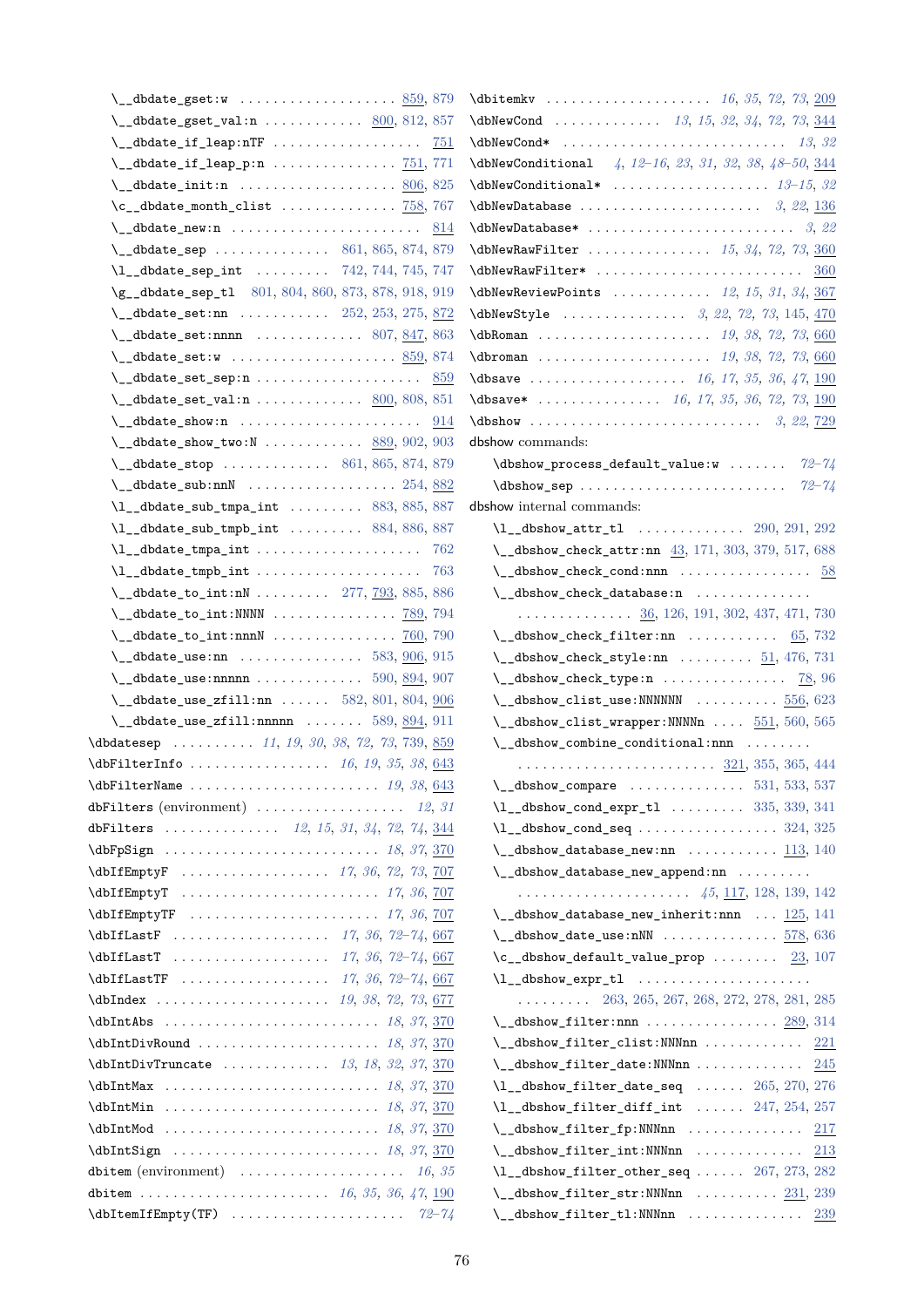| $\lvert \$ _dbshow_filter_tmp_clist  249, 256                                                                                                                                                                                                                                                                                                                                                                                                              |     |
|------------------------------------------------------------------------------------------------------------------------------------------------------------------------------------------------------------------------------------------------------------------------------------------------------------------------------------------------------------------------------------------------------------------------------------------------------------|-----|
|                                                                                                                                                                                                                                                                                                                                                                                                                                                            |     |
| $\lceil \text{u}_\text{269}, 271, 283 \rceil \rceil$                                                                                                                                                                                                                                                                                                                                                                                                       |     |
| $\lvert \$ _dbshow_filter_tmpb_int  262, 277, 279                                                                                                                                                                                                                                                                                                                                                                                                          |     |
| \_dbshow_get_counter:n  161, 179, 187, 199, 649                                                                                                                                                                                                                                                                                                                                                                                                            |     |
| \__dbshow_get_type:nn 157, 172, 180, 292, 429, 519                                                                                                                                                                                                                                                                                                                                                                                                         |     |
| \__dbshow_if_empty:  708                                                                                                                                                                                                                                                                                                                                                                                                                                   |     |
| $\verb \\_dbshow_if_empty:TF   \ldots   \ldots   \ldots   \ldots   \ldots   \ldots   \ldots   \ldots  $                                                                                                                                                                                                                                                                                                                                                    |     |
| $\lceil \frac{1 - \text{dbshow\_item\_tl}}{1 - \dots} \rceil$ 681, 695, 697, 705                                                                                                                                                                                                                                                                                                                                                                           |     |
| \__dbshow_new_attr_style:nnn  378, 468                                                                                                                                                                                                                                                                                                                                                                                                                     |     |
| $\mathcal{L}_\text{dbshow_new\_conditional:nnnnn$ $301, 348, 363$                                                                                                                                                                                                                                                                                                                                                                                          |     |
| $\lvert \$ _dbshow_new_database_style:nn $\ldots$ . $436, 485$                                                                                                                                                                                                                                                                                                                                                                                             |     |
| $\mathcal{N}_\text{1}$ dbshow_parse_date_cond:NNw $241, 248$                                                                                                                                                                                                                                                                                                                                                                                               |     |
| $\mathcal{N}_{\text{--}}$ dbshow_process_attr_type_prop:n $45, 100, 143$                                                                                                                                                                                                                                                                                                                                                                                   |     |
| $\mathcal{L}_\text{1}$ dbshow_process_default_value:w . $94, 104, 108$                                                                                                                                                                                                                                                                                                                                                                                     |     |
| $\g$ _dbshow_raw_filter_int $\underline{32}$ , 440, 442                                                                                                                                                                                                                                                                                                                                                                                                    |     |
| $\lvert \$ _dbshow_raw_filter_str  441, 443, 444                                                                                                                                                                                                                                                                                                                                                                                                           |     |
|                                                                                                                                                                                                                                                                                                                                                                                                                                                            |     |
|                                                                                                                                                                                                                                                                                                                                                                                                                                                            |     |
|                                                                                                                                                                                                                                                                                                                                                                                                                                                            |     |
| $\mathcal{L}_\text{dbshow\_sep\_fatal:nnn$ 86, 571, 598                                                                                                                                                                                                                                                                                                                                                                                                    |     |
| $\mathcal{N}_{\texttt{--}}$ dbshow_set_database_keys:n  144, 147                                                                                                                                                                                                                                                                                                                                                                                           |     |
|                                                                                                                                                                                                                                                                                                                                                                                                                                                            |     |
|                                                                                                                                                                                                                                                                                                                                                                                                                                                            |     |
| $\lvert \$ _dbshow_show_count_int  679, 680, 684                                                                                                                                                                                                                                                                                                                                                                                                           |     |
| $\setminus$ _dbshow_show_filter:nnN  648, 720                                                                                                                                                                                                                                                                                                                                                                                                              |     |
| $\_{\_dbshow\_show\_if\_last:$                                                                                                                                                                                                                                                                                                                                                                                                                             | 668 |
| $\verb \\_dbshow_show_if_last:TF  $ 673, 674, 675                                                                                                                                                                                                                                                                                                                                                                                                          |     |
| \1__dbshow_show_index_clist 719, 720, 722, 723, 725                                                                                                                                                                                                                                                                                                                                                                                                        |     |
| $\lceil 1 \rceil$ dbshow_show_int  678, 683, 684, 685                                                                                                                                                                                                                                                                                                                                                                                                      |     |
| \__dbshow_show_item:nn  677                                                                                                                                                                                                                                                                                                                                                                                                                                |     |
| $\verb ~~dbshow.show_time:nnN$ 677, 725                                                                                                                                                                                                                                                                                                                                                                                                                    |     |
| \ _ dbshow_show_set_cond:N $\ldots \ldots \ldots \ldots$ 707, 723                                                                                                                                                                                                                                                                                                                                                                                          |     |
| $\lvert \$ _dbshow_show_set_counter:N  660, 685                                                                                                                                                                                                                                                                                                                                                                                                            |     |
| $\mathcal{L}_\text{dbshow\_show\_set\_if\_last:NN}$ 667, 684                                                                                                                                                                                                                                                                                                                                                                                               |     |
| $\mathcal{L}_{\text{labshow\_show\_set\_macro:nn}$ 643, 718                                                                                                                                                                                                                                                                                                                                                                                                |     |
| $\{\_\_dbshow\_sort: nNn \dots \dots \dots \dots \dots \frac{493}{722}\}$                                                                                                                                                                                                                                                                                                                                                                                  |     |
| $\lceil \frac{1}{2} \cdot \frac{1}{2} \cdot \frac{1}{2} \cdot \frac{1}{2} \cdot \frac{1}{2} \cdot \frac{1}{2} \cdot \frac{1}{2} \cdot \frac{1}{2} \cdot \frac{1}{2} \cdot \frac{1}{2} \cdot \frac{1}{2} \cdot \frac{1}{2} \cdot \frac{1}{2} \cdot \frac{1}{2} \cdot \frac{1}{2} \cdot \frac{1}{2} \cdot \frac{1}{2} \cdot \frac{1}{2} \cdot \frac{1}{2} \cdot \frac{1}{2} \cdot \frac{1}{2} \cdot \frac{1}{2} \cdot \frac{1}{2} \cdot \frac{1}{2} \cdot \$ |     |
| $\ldots \ldots \ldots 502, 507, 511, 512, 517, 519, 528, 530$                                                                                                                                                                                                                                                                                                                                                                                              |     |
| $\lceil \frac{1-4b\text{show}_\text{sort}$ len_int  494, 496, 542                                                                                                                                                                                                                                                                                                                                                                                          |     |
| $\mathcal{N}_{\text{--}}$ dbshow_sort_parse_star:NNNw $488,508$                                                                                                                                                                                                                                                                                                                                                                                            |     |
| $\U1$ _dbshow_sort_same_op_tl  509, 514, 534                                                                                                                                                                                                                                                                                                                                                                                                               |     |
| $\mathcal{L}_\text{1}$ dbshow_sort_single:  500, 544, 548                                                                                                                                                                                                                                                                                                                                                                                                  |     |
| $\lceil \frac{1 - \text{dbshow_score} - \text{swap_op_t1}}{1 - \dots 510, 515, 538} \rceil$                                                                                                                                                                                                                                                                                                                                                                |     |
| \1__dbshow_sort_tmp_int  495, 499, 501, 505, 542                                                                                                                                                                                                                                                                                                                                                                                                           |     |
| $\lceil \frac{1}{33}, \frac{537}{33} \rceil$                                                                                                                                                                                                                                                                                                                                                                                                               |     |
| $\lceil \frac{1}{334}, \frac{538}{12}\rceil$                                                                                                                                                                                                                                                                                                                                                                                                               |     |
| \1__dbshow_sort_type_tl 518, 521, 523, 525, 526, 532                                                                                                                                                                                                                                                                                                                                                                                                       |     |
| $\mathcal{L}_\text{1}$ dbshow_step_counter:n <u>164</u> , 192                                                                                                                                                                                                                                                                                                                                                                                              |     |
| $\{\_\_dbshow\_stop \dots \dots \dots \ 95, 105, 109, 241, 249\}$                                                                                                                                                                                                                                                                                                                                                                                          |     |
|                                                                                                                                                                                                                                                                                                                                                                                                                                                            |     |
| $\lceil \frac{1}{3}, \frac{107}{109} \rceil$ default  43, 107, 109                                                                                                                                                                                                                                                                                                                                                                                         |     |
| $\{\_\_dbshow_type_clist \dots \dots \dots \dots \dots \frac{31}{79}\}$                                                                                                                                                                                                                                                                                                                                                                                    |     |

| $\lceil \frac{1}{2} \cdot 292, 294 \rceil$                    |  |
|---------------------------------------------------------------|--|
| \ _ dbshow_use_data:nnnn $\ldots \ldots \ldots$ 61, 605, 690  |  |
| \ _ dbshow_use_data_raw:nnnn $61,605$                         |  |
|                                                               |  |
| <b>\dbuse</b> 6, 8, 17, 19, 25, 27, 36, 38, 72-74, <u>677</u> |  |
| \dbval  13, 19, 32, 38, 48-50, 291                            |  |
| $\Delta$ DeclareDocumentCommand  347, 353, 360                |  |
|                                                               |  |

# **[E](#page-18-0)**

| environments:                                      |  |
|----------------------------------------------------|--|
| dbFilters $12, 31$                                 |  |
|                                                    |  |
| exp commands:                                      |  |
| $\text{key_after:wN}$ 508, 509, 510, 511           |  |
| $\exp_2$ args:Nno  608                             |  |
|                                                    |  |
|                                                    |  |
| $\exp_1$ ast_unbraced:NNNV  248                    |  |
| $\text{exp\_not:n}$ 17, 36, 48, 152, 203, 553, 554 |  |

## **F**

| filter (option) $\ldots \ldots \ldots \ldots \ldots \ldots \ldots \ldots$ 4, 22             |  |
|---------------------------------------------------------------------------------------------|--|
|                                                                                             |  |
| fp commands:                                                                                |  |
|                                                                                             |  |
| $\text{Yfp\_compare:nTF}$ 13, 32                                                            |  |
|                                                                                             |  |
| $\tp_{\texttt{gzero\_new}}: \texttt{N} \dots \dots \dots \dots \dots \dots \dots \quad 177$ |  |
| \fp_sign:n  18, 37, 377                                                                     |  |
|                                                                                             |  |

## **I**

| int commands:                                                                                                                                                                  |
|--------------------------------------------------------------------------------------------------------------------------------------------------------------------------------|
| $\int_0^2 37, 370$                                                                                                                                                             |
| $\int_{\text{add}: \text{Nn} \dots \dots \dots \dots \ 766, 774, 775, 783}$                                                                                                    |
| $\int_{\text{case:nnTF}} \ldots \ldots \ldots \ldots \ldots \ldots 557, 579$                                                                                                   |
|                                                                                                                                                                                |
| $\int \int \text{compare:} \text{mMF} \dots \dots \quad 257, 669, 745, 747, 890$                                                                                               |
| \int_compare:nTF 13, 15, 32, 34, 214, 218, 285, 541                                                                                                                            |
| $\int \int \frac{1}{10} \cdot \frac{1}{10} \cdot \frac{1}{10} \cdot \ldots \cdot 753, 754, 755, 770$                                                                           |
| $\int_{\text{div\_round:nn}}$ 18, 37, 372                                                                                                                                      |
|                                                                                                                                                                                |
| $\ldots \ldots \hspace{1mm} 18, \hspace{1mm} 37, \hspace{1mm} 373, \hspace{1mm} 776, \hspace{1mm} 777, \hspace{1mm} 780, \hspace{1mm} 781, \hspace{1mm} 784, \hspace{1mm} 785$ |
|                                                                                                                                                                                |
| $\int \int gset: Nn$ 184, 854, 855, 856                                                                                                                                        |
|                                                                                                                                                                                |
| \int_gzero_new:N 32, 114, 118, 130, 176, 829, 830, 831                                                                                                                         |
|                                                                                                                                                                                |
| $\int \int \frac{\text{max:nn}{1000} \cdot \frac{18}{37}}{374}$                                                                                                                |
| $\int_{\text{min:nn}} \ldots \ldots \ldots \ldots \ldots \ldots \ldots \ldots \ldots$                                                                                          |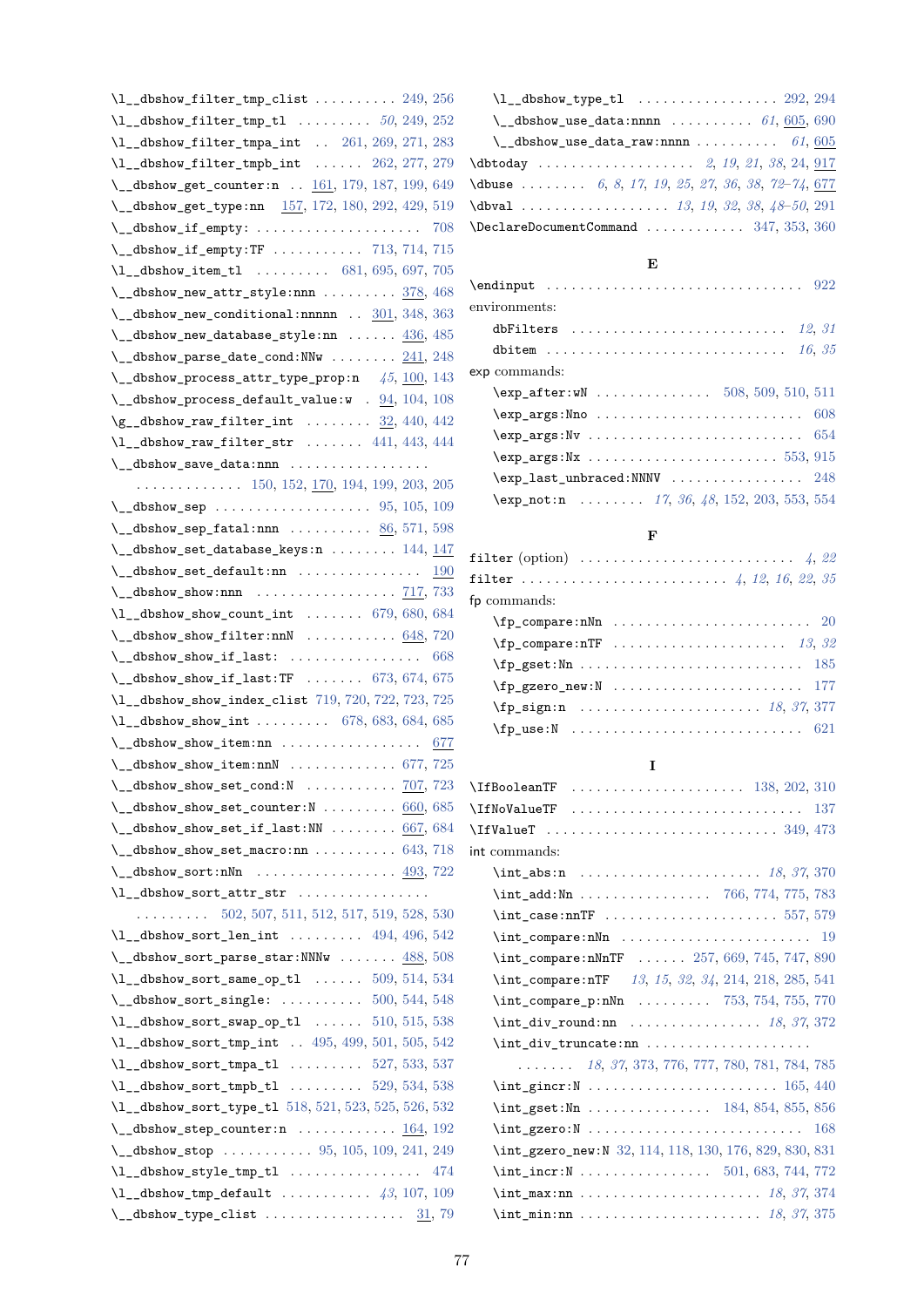| \int new:N  815, 816, 817                                                                                              |
|------------------------------------------------------------------------------------------------------------------------|
| \int_set:Nn  269, 496, 680, 764, 848, 849, 850, 887                                                                    |
| 787                                                                                                                    |
|                                                                                                                        |
|                                                                                                                        |
| 779<br>$\int \int \text{sub}: \text{Nn} \ldots \ldots \ldots \ldots \ldots$                                            |
| 662                                                                                                                    |
| 661                                                                                                                    |
| 663<br>$\int_{\text{tot}}$ to arabic:n                                                                                 |
| 664                                                                                                                    |
| 665                                                                                                                    |
| $\int_2$ use:N  162, 279, 442, 620,                                                                                    |
| 836, 839, 842, 891, 895, 896, 897, 901, 918, 919, 920                                                                  |
| $\int \mathbf{zero}: \mathbb{N} \dots \dots \dots \dots \dots \dots \dots \dots \dots \dots \dots \dots \dots$         |
| \int_zero_new:N  247, 261, 262, 494, 495,                                                                              |
| 678, 679, 742, 761, 762, 763, 822, 823, 824, 883, 884                                                                  |
| item                                                                                                                   |
| <b>item-after-code</b> (option) $\ldots \ldots \ldots \ldots \ldots \ldots$ 7, 26                                      |
| <b>item-after-code</b> 7, 17, 26, 36, 72, 74                                                                           |
| item-before-code (option) $\ldots \ldots \ldots \ldots \ldots \ldots$ 7, 26                                            |
| <b>item-before-code</b> 7, 17, 26, 36, 72, 74                                                                          |
| <b>item-code</b> (option) $\ldots \ldots \ldots \ldots \ldots \ldots \ldots \ldots \ldots \ldots \ldots \ldots$        |
|                                                                                                                        |
| ${\tt item\text{-}code*}$ (option) $\ldots \ldots \ldots \ldots \ldots \ldots \ldots \ldots \ldots \ldots \; 6, \, 25$ |
| <b>item-code*</b> 6, 25, 72-74                                                                                         |

#### **K**

kernel internal commands:

| $\setminus$ kernel dependency version check:nn . 4, 6, 8 |  |  |
|----------------------------------------------------------|--|--|
| keys commands:                                           |  |  |
| \keys define:nn  149, 380, 438                           |  |  |
| \keys_set:nn  10, 200, 431, 433, 486                     |  |  |

## **M**

| msg commands:                                                                                        |  |  |
|------------------------------------------------------------------------------------------------------|--|--|
|                                                                                                      |  |  |
| $\text{msg\_fatal:nnnn    45, 53, 60, 748}$                                                          |  |  |
| $\text{msg}$ fatal:nnnnn  87                                                                         |  |  |
| \msg_line_context: 34, 41, 49, 56, 63, 76, 84, 91, 738                                               |  |  |
| $\text{msg_new:nnn}$ 33, 40, 48, 55, 62, 74, 82, 90, 736                                             |  |  |
| $\{\text{msg\_warming:nnnn} \dots \dots \dots \dots \dots \dots \dots \dots \dots \dots \dots \dots$ |  |  |

#### **[N](#page-40-11)**

| NewDocumentCommand . 136, 167, 201, 209, 367, 470, 729 |  |  |  |  |
|--------------------------------------------------------|--|--|--|--|
|                                                        |  |  |  |  |

| options:                           |  |
|------------------------------------|--|
| $\text{Cattr}$ /after-code  8, 27  |  |
| $\text{Cattr}$ /before-code  8, 27 |  |
| $\texttt{[}}7, 26$                 |  |
| $\texttt{[}}8, 27$                 |  |

| item-after-code $7, 26$  |
|--------------------------|
| item-before-code $7, 26$ |
| item-code<br>6, 25       |
| item-code* $6, 25$       |
|                          |
|                          |
|                          |

#### **P**

## \par . . . . . . . . . . . . . . . . . . . . . . . . . . . . . . . . . *7[2,](#page-3-2) [73](#page-22-2)* prg commands: \prg\_generate\_conditional\_variant:Nnn . . . . . . . . . . . . . . . . . . . . . . . . . . . . . 18, 19, 20, [21](#page-71-0), [22](#page-72-0) \prg\_new\_conditional:Nnn . . . . . . . . . . . . . . 751 \prg\_return\_false: . . . . . . . . . . . . . 671, 711, 756 \prg\_return\_true: . . . . . . . . . . . . [. .](#page-39-21) [67](#page-39-16)0, [7](#page-39-15)1[0,](#page-39-22) [756](#page-39-2) \prg\_set\_conditional:Nnn ............ 668, [708](#page-64-21) prop commands: \prop\_concat:NNN . . . . . . . . . . . . . . . . [. . .](#page-62-24) [122](#page-63-22), [132](#page-64-22) \prop\_const\_from\_keyval:Nn ............... [23](#page-63-11) \prop\_gclear\_new:N ..................... 101 \prop\_get:NnN . . . . . . . . . . . . . . . . . . . . . . [15](#page-43-12), [107](#page-44-19) \prop\_gput:Nnn . . . . . . . . . . . . . . . . . . . . . . 97, [98](#page-39-23) \prop\_gset\_from\_keyval:Nn . . . . . . . 115, 121, [131](#page-43-13) \prop\_if\_exist:NTF . . . . . . . . . . . . . . . . . [37](#page-39-9), [119](#page-43-5) \prop\_if\_in:NnTF .......................... [44](#page-42-14) \prop\_item:Nn . . . . . . . . . . . . . . . . . [158,](#page-43-14) [195](#page-43-15), [617](#page-44-20) \prop\_map\_function:NN .................... [198](#page-43-16) \prop\_map\_inline:Nn . . . . . . . . . . . . 102, 148, [467](#page-40-16) \prop\_new:N . . . . . . . . . . . . . . . . . . . . . [. . .](#page-45-14) [. . .](#page-46-22) [120](#page-60-18) \l\_tmpa\_prop . . . . . . . . . . . . . . . . . . . . . . . . . . [121](#page-46-23)

#### **R**

| $\texttt{raw-filter}\ \text{(option)}\ \dots \dots \dots \dots \dots \dots \dots \quad \textit{4, 23}$ |  |
|--------------------------------------------------------------------------------------------------------|--|
|                                                                                                        |  |
|                                                                                                        |  |
|                                                                                                        |  |
| regex commands:                                                                                        |  |
| $\text{regex\_extract\_all:nnN}$ 16, 264, 324                                                          |  |
|                                                                                                        |  |
| $\text{regex\_match:nmTF}$ 236                                                                         |  |
| $\text{regex\_replace\_all:nmN}$ 51, 336                                                               |  |
| $\text{regex\_split:} \dots \dots \dots \dots \dots \quad 17,266$                                      |  |